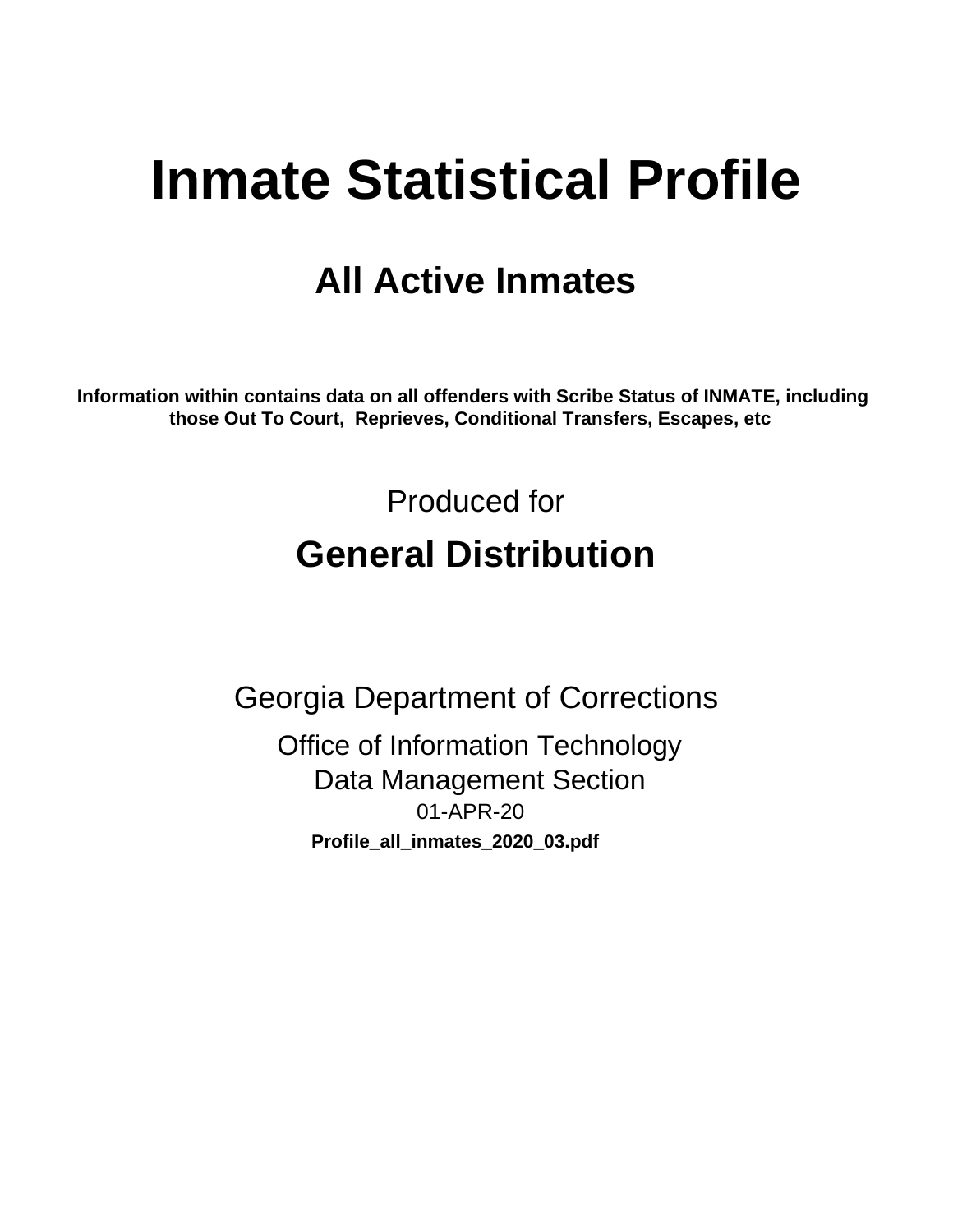## **Inmate Statistical Profile 01-APR-20**

Contents

**All Active Inmates** 

Produced for General Distribution

## **Table of Contents**

| <b>Demographic information</b>                                        |
|-----------------------------------------------------------------------|
| 4 Current age, broken out in ten year age groups                      |
| 5 Race group                                                          |
| 6 Marital status, self-reported at entry to prison                    |
| 7 Number of Inmates with Dependents, self-reported at entry to prison |
| 8 Religious affiliation, self-reported at entry to prison             |
| 9 Home county - self-reported at entry to prison                      |
| 14 Employment status before prison, self-reported at entry to prison  |
| 15 Age at admission                                                   |
| 17 Age at admission                                                   |
| 20 Height, measured at entry to prison                                |
| 22 Weight, measured at entry to prison                                |
| 23 Military service                                                   |
| <b>Correctional information</b>                                       |
| 24 Type of admission to prison                                        |
| 25 Current / last supervision level                                   |
| 26 Current / last institution type                                    |
| 27 Institution type - transitional centers                            |
| 28 Institution type - county prisons                                  |
| 30 Institution type - state prisons                                   |
| 32 Institution type - private prisons                                 |
| 33 Institution type - inmate boot camp                                |
| 34 Number of disciplinary reports                                     |
| 35 Number of transfers                                                |
| 36 Number of escapes                                                  |
| 37 Split sentence - Probation to follow                               |
| 38 Probable future release type of still active inmates               |
| 39 Time served in current (or last) institution                       |
| <b>Educational, psychological and physical information</b>            |
| 40 Highest grade level attained                                       |
| 41 Culture fair IQ scores                                             |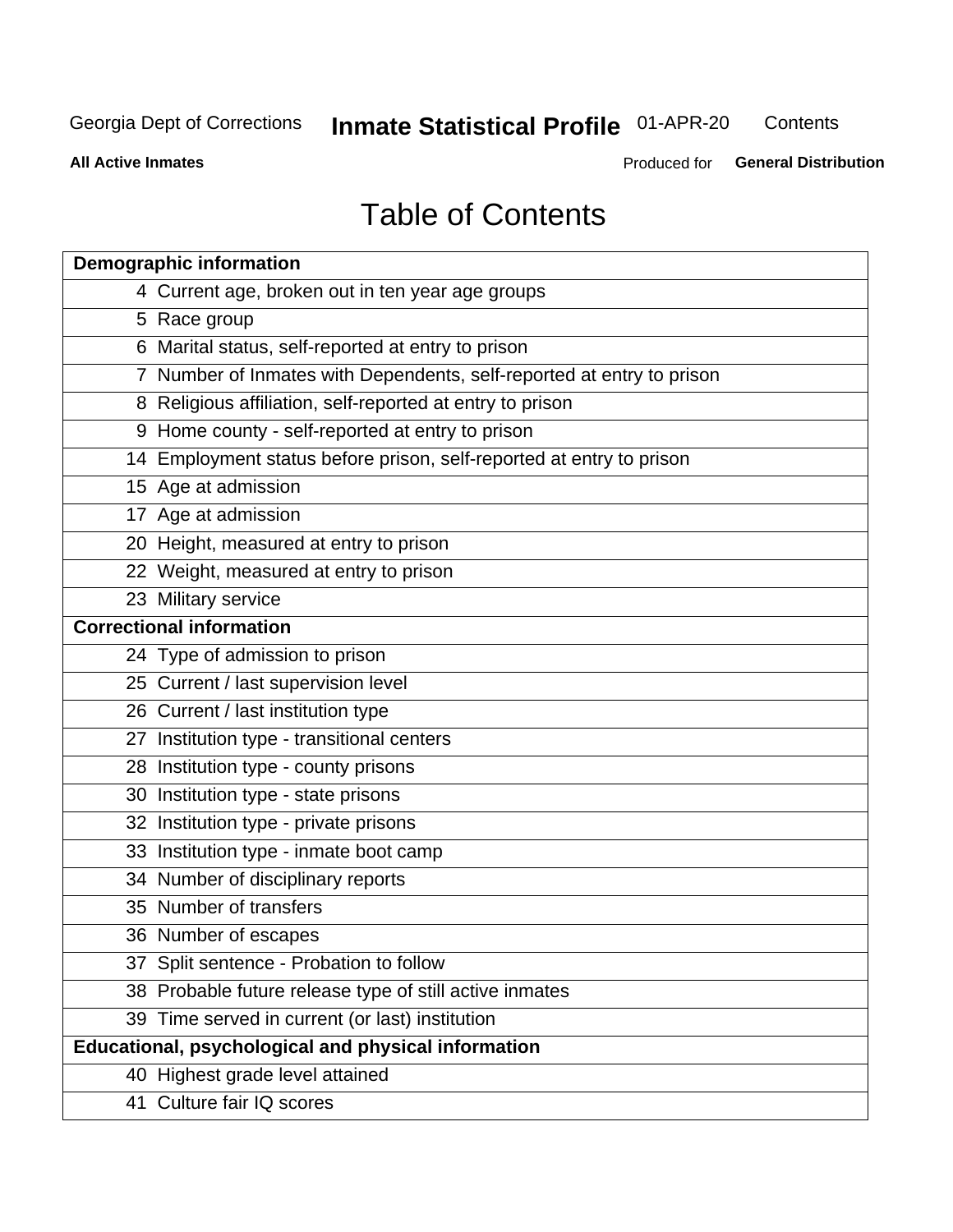## Inmate Statistical Profile 01-APR-20

Contents

**All Active Inmates** 

Produced for General Distribution

## **Table of Contents**

| Educational, psychological and physical information              |
|------------------------------------------------------------------|
| 42 Wide Range Achievement Test (WRAT) reading score              |
| 43 Wide Range Achievement Test (WRAT) math score                 |
| 44 Wide Range Achievement Test (WRAT) spelling score             |
| 45 Current / last mental health treatment level                  |
| 46 PULHESDWIT medical scale - 'P' overall condition ('P'hysical) |
| 47 PULHESDWIT medical scale - 'U' upper body                     |
| 48 PULHESDWIT medical scale - 'L' lower body                     |
| 49 PULHESDWIT medical scale - 'H' hearing                        |
| 50 PULHESDWIT medical scale - 'E' vision                         |
| 51 PULHESDWIT medical scale -'S' psychiatric                     |
| 52 PULHESDWIT medical scale - 'D' dental                         |
| 53 PULHESDWIT medical scale - 'W' work ability                   |
| 54 PULHESDWIT medical scale - 'I' impairment                     |
| 55 PULHESDWIT medical scale - 'T' transportability               |
| <b>Crimes and criminal history information</b>                   |
| 56 Number of prior Georgia incarcerations                        |
| 57 Prison sentence in years                                      |
| 58 Primary offense, broken out into felonies vs misdemeanors     |
| 59 Primary offense, broken out into six broad crime categories   |
| 60 Primary offense, detailed offense code                        |
| 68 County of conviction of primary offense                       |
| 73 Circuit of conviction of primary offense                      |
| 75 Years served (jail + prison) in this incarceration            |
| <b>Medical information</b>                                       |
| 76 Results of most recent HIV test                               |
| 77 Results of most recent tuberculosis test                      |
| 78 Results of most recent syphilis test                          |
| 79 Results of most recent Hepatitis-C test                       |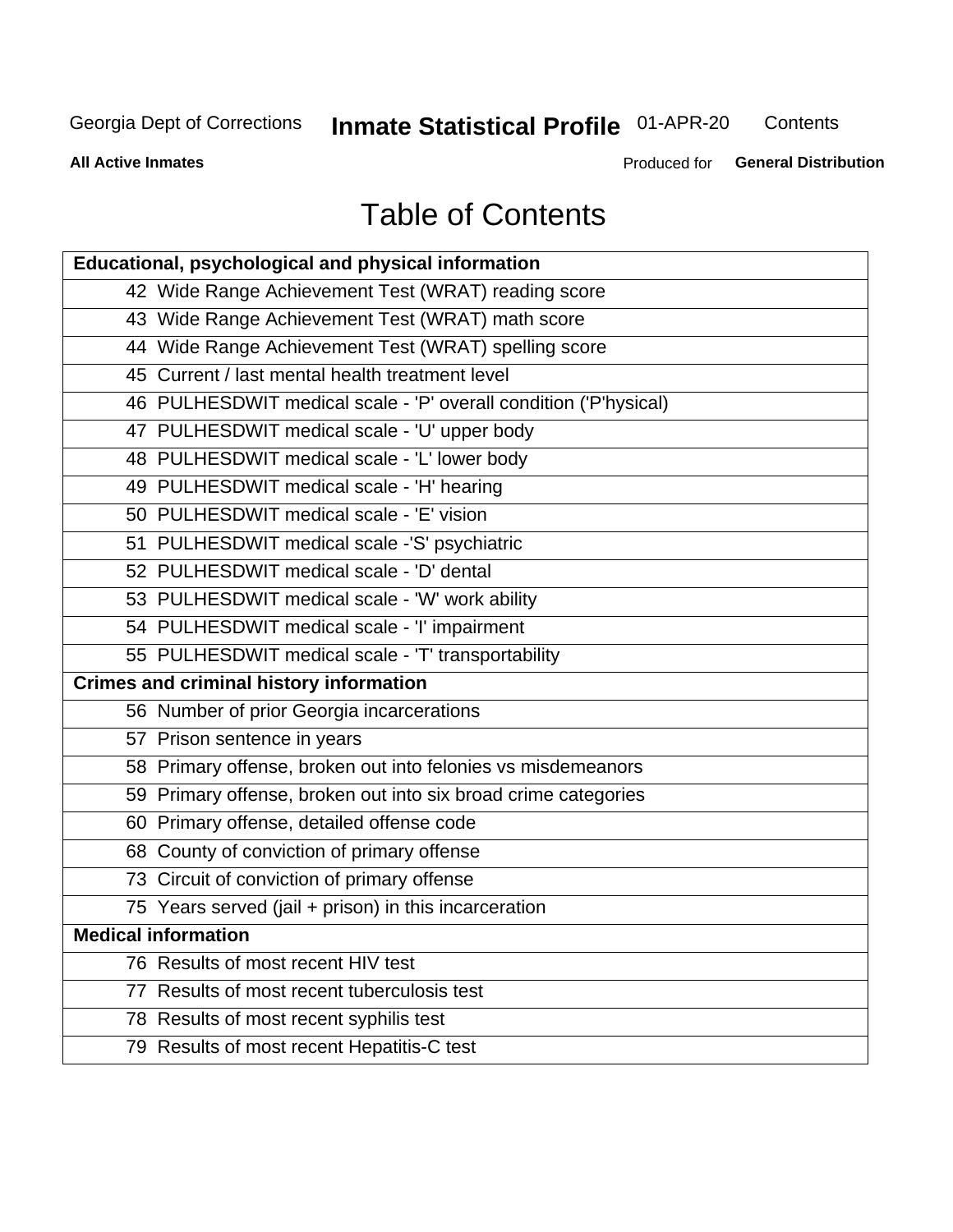#### **All Active Inmates**

#### Produced for General Distribution

### Current age, broken out in ten-year age groups

COL % - percent each COUNT is of its particular column

|                          | <b>Male</b>  |          |        | <b>Female</b>   |        |       | <b>Total</b> |        |
|--------------------------|--------------|----------|--------|-----------------|--------|-------|--------------|--------|
| <b>Current Age</b>       | <b>Count</b> | Col %    | Row %  | <b>Count</b>    | Col %  | Row % | <b>Total</b> | Col %  |
| <b>Teens (1-19)</b>      | 634          | 1.25%    | 94.63% | 36              | 0.92%  | 5.37% | 670          | 1.22%  |
| <b>Twenties (20-29)</b>  | 13,154       | 25.89%   | 93.17% | 964             | 24.62% | 6.83% | 14,118       | 25.80% |
| Thirties (30-39)         | 15,568       | 30.64%   | 91.70% | 1,409           | 35.98% | 8.30% | 16,977       | 31.02% |
| <b>Forties (40-49)</b>   | 11,002       | 21.65%   | 92.61% | 878             | 22.42% | 7.39% | 11,880       | 21.71% |
| <b>Fifties (50-59)</b>   | 6,999        | 13.78%   | 93.59% | 479             | 12.23% | 6.41% | 7,478        | 13.67% |
| <b>Sixties (60-69)</b>   | 2,738        | 5.39%    | 95.47% | 130             | 3.32%  | 4.53% | 2,868        | 5.24%  |
| Seventy + (70 and above) | 712          | $1.40\%$ | 97.27% | 20 <sub>1</sub> | 0.51%  | 2.73% | 732          | 1.34%  |
| <b>Total Reported</b>    | 50,807       | 100%     | 92.84% | 3,916           | 100%   | 7.16% | 54,723       | 100%   |

| <b>Not Reported</b> | <b>2014</b><br>JV I |            | 302    |
|---------------------|---------------------|------------|--------|
| <b>Total</b>        | ,108                | 2.017<br>. | 55,025 |

| <b>Mean</b><br>(average) | 38.76         | つフ フィ<br>37.71 | 38.69    |
|--------------------------|---------------|----------------|----------|
| Median (middle)          | $\sim$<br>ا پ | 36             | ^¬<br>o. |
| Mode<br>(most frequent)  | 30            | 30             | 30       |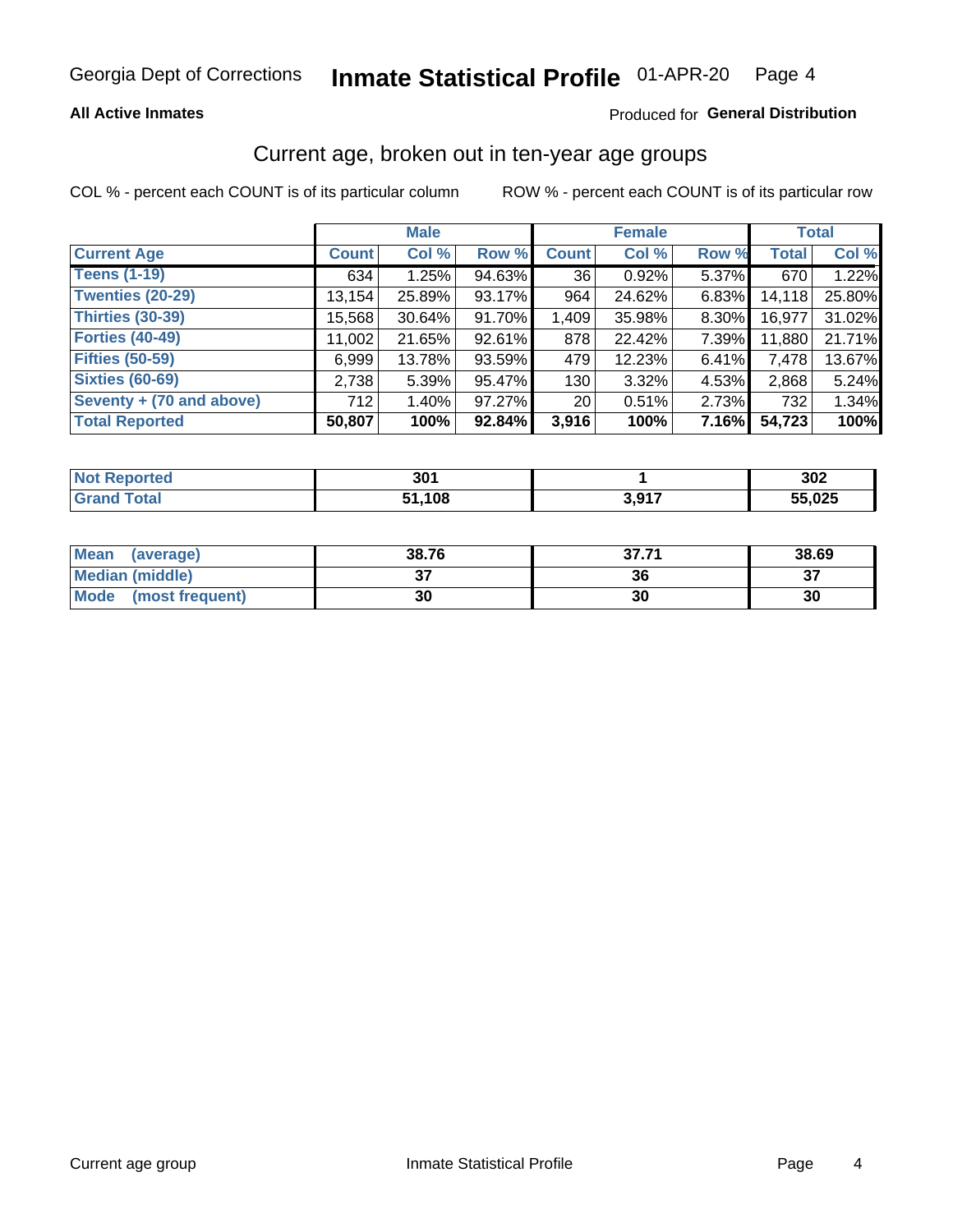#### Inmate Statistical Profile 01-APR-20 Page 5

**All Active Inmates** 

#### Produced for General Distribution

#### Race group

COL % - percent each COUNT is of its particular column

|                                   |                 | <b>Male</b> |         |             | <b>Female</b> |        |              | <b>Total</b> |  |
|-----------------------------------|-----------------|-------------|---------|-------------|---------------|--------|--------------|--------------|--|
| <b>Race Group</b>                 | <b>Count</b>    | Col %       |         | Row % Count | Col %         | Row %  | <b>Total</b> | Col %        |  |
| <b>White</b>                      | 17,538          | 34.32%      | 88.39%  | 2,303       | 58.79%        | 11.61% | 19,841       | 36.06%       |  |
| <b>Black</b><br>2                 | 31,282          | 61.21%      | 95.29%  | .545        | 39.44%        | 4.71%  | 32,827       | 59.66%       |  |
| <b>Other</b><br>5.                | 3               | $.01\%$     | 60.00%  | 2           | .05%          | 40.00% | 5            | .01%         |  |
| <b>Asian</b><br>6                 | 183             | .36%        | 95.31%  | 9           | .23%          | 4.69%  | 192          | .35%         |  |
| <b>Unknown</b><br>9               | 2               | $.01\%$     | 100.00% |             |               |        | 2            | .01%         |  |
| <b>Hispanic</b><br>10             | 2,072           | 4.05%       | 97.28%  | 58          | 1.48%         | 2.72%  | 2,130        | 3.87%        |  |
| <b>Native American</b><br>$12 \,$ | 28 <sub>1</sub> | .05%        | 100.00% |             |               |        | 28           | .05%         |  |
| <b>Total Reported</b>             | 51,108          | 100%        | 92.88%  | 3,917       | 100%          | 7.12%  | 55,025       | 100%         |  |

| eported<br>'NO.        |              |       |        |
|------------------------|--------------|-------|--------|
| <b>Total</b><br>'Grano | 51,108<br>64 | 3,917 | 55,025 |

| m | <br>w |  |
|---|-------|--|
|   |       |  |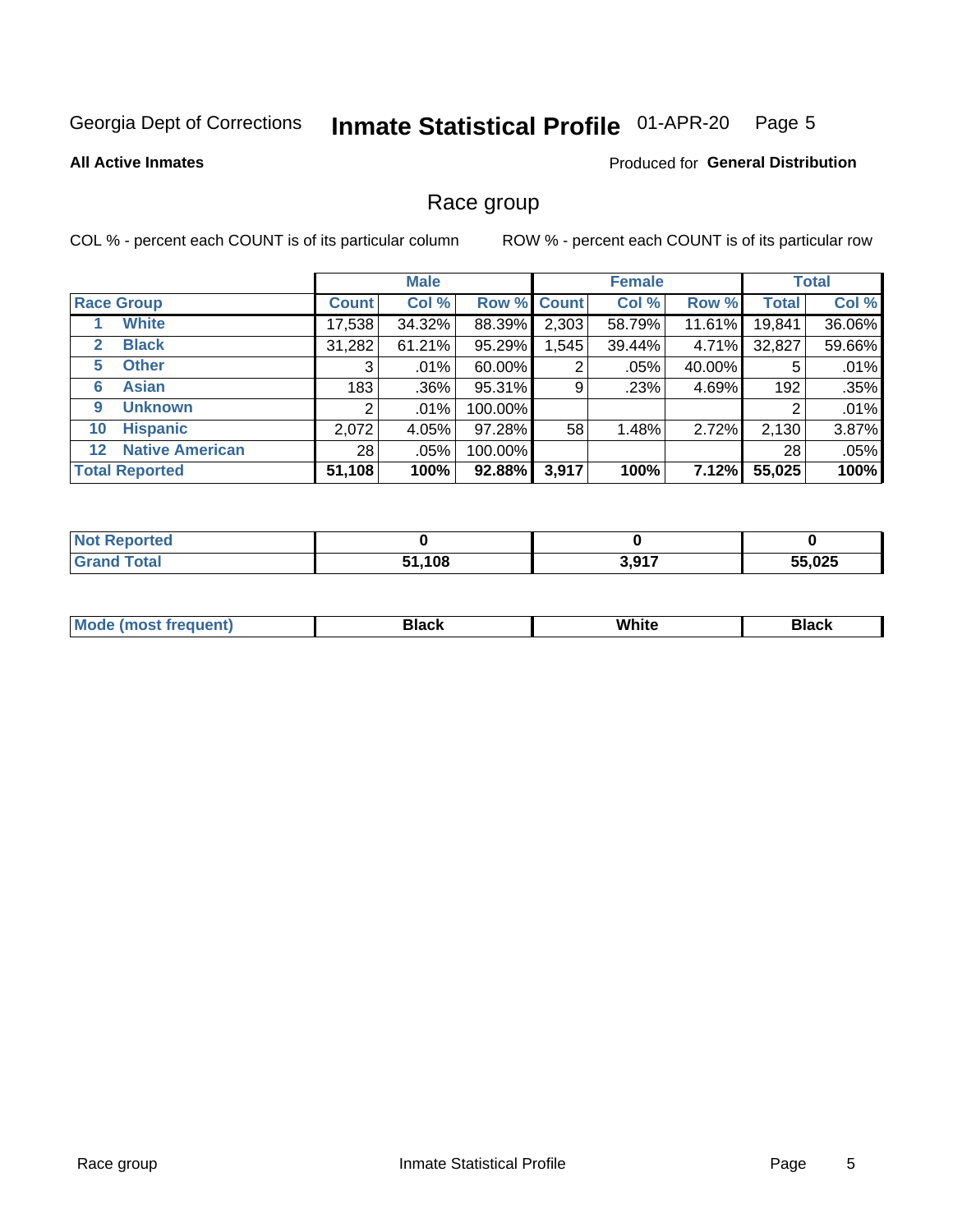#### Inmate Statistical Profile 01-APR-20 Page 6

**All Active Inmates** 

#### Produced for General Distribution

## Marital status, self-reported at entry to prison

COL % - percent each COUNT is of its particular column

|                            | <b>Male</b>  |        |        |              | <b>Female</b> | <b>Total</b> |              |        |
|----------------------------|--------------|--------|--------|--------------|---------------|--------------|--------------|--------|
| <b>Marital Status</b>      | <b>Count</b> | Col %  | Row %  | <b>Count</b> | Col %         | Row %        | <b>Total</b> | Col %  |
| <b>Unknown</b><br>$\bf{0}$ | 1,983        | 3.88%  | 93.10% | 147          | 3.75%         | 6.90%        | 2,130        | 3.87%  |
| <b>Divorced</b><br>D       | 4,804        | 9.40%  | 90.06% | 530          | 13.53%        | 9.94%        | 5,334        | 9.69%  |
| <b>Married</b><br>М        | 6,503        | 12.72% | 90.29% | 699          | 17.85%        | 9.71%        | 7,202        | 13.09% |
| <b>Separated</b><br>S      | 1,761        | 3.45%  | 88.85% | 221          | 5.64%         | 11.15%       | 1,982        | 3.60%  |
| <b>Unmarried</b><br>U      | 35,468       | 69.40% | 94.21% | 2,178        | 55.60%        | 5.79%        | 37,646       | 68.42% |
| <b>Widow</b><br>W          | 589          | 1.15%  | 80.57% | 142          | 3.63%         | 19.43%       | 731          | 1.33%  |
| <b>Total Reported</b>      | 51,108       | 100%   | 92.88% | 3,917        | 100%          | 7.12%        | 55,025       | 100%   |

| morted m<br><b>NOT</b> |      |              |        |
|------------------------|------|--------------|--------|
| Total                  | .108 | 2017<br>$-1$ | 55,025 |

|--|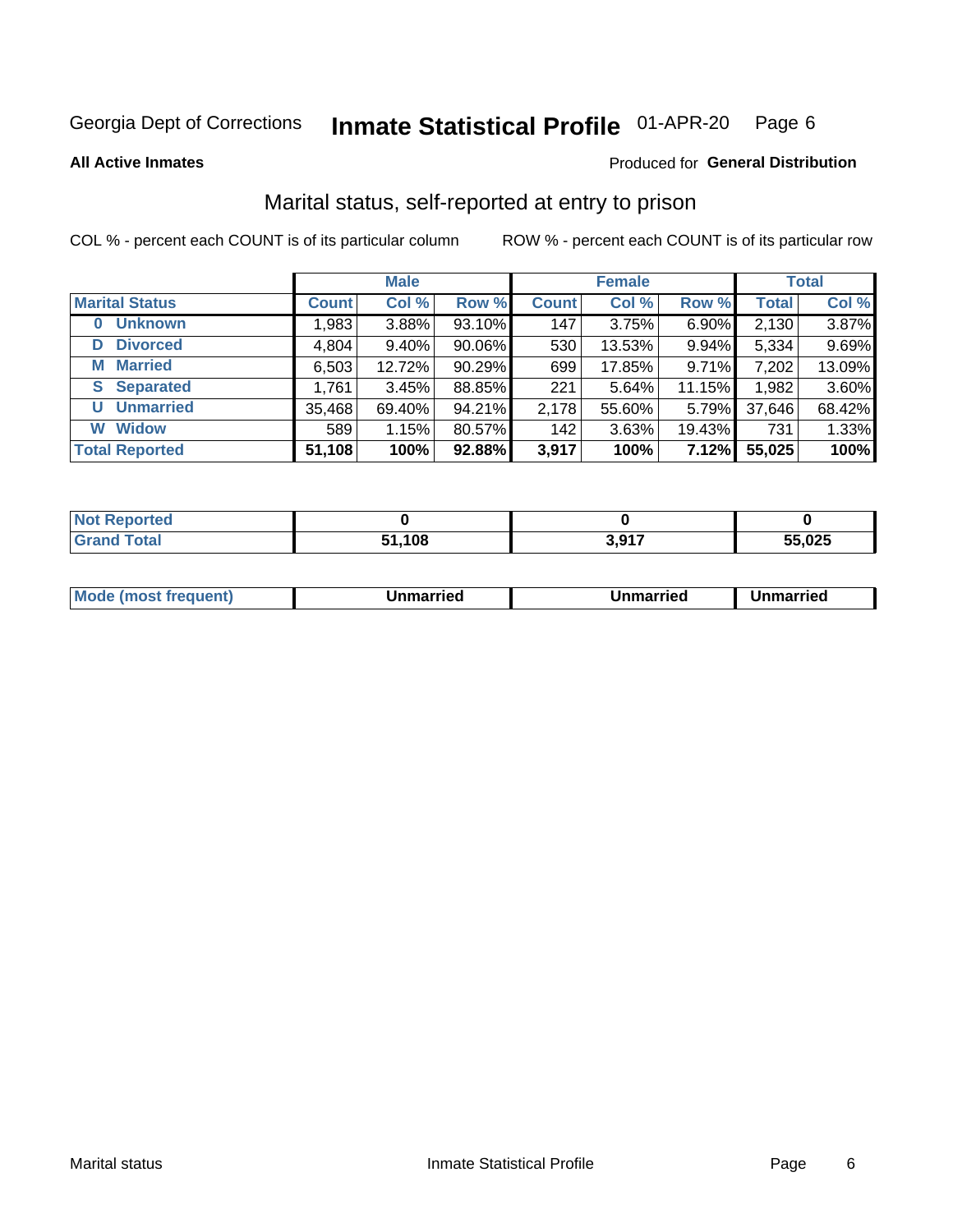#### Inmate Statistical Profile 01-APR-20 Page 7

#### **All Active Inmates**

#### Produced for General Distribution

### Number of Inmates with Dependents, Self-Reported at Entry to Prison

COL % - percent each COUNT is of its particular column

|                             |              | <b>Male</b> |        |              | <b>Female</b> |       | <b>Total</b> |        |
|-----------------------------|--------------|-------------|--------|--------------|---------------|-------|--------------|--------|
| <b>Number of dependents</b> | <b>Count</b> | Col %       | Row %  | <b>Count</b> | Col %         | Row % | <b>Total</b> | Col %  |
| l 0                         | 15,636       | 36.70%      | 91.85% | 1,387        | 40.31%        | 8.15% | 17,023       | 36.97% |
|                             | 9,779        | 22.95%      | 93.59% | 670          | 19.47%        | 6.41% | 10,449       | 22.69% |
| $\overline{2}$              | 7,496        | 17.59%      | 92.50% | 608          | 17.67%        | 7.50% | 8,104        | 17.60% |
| $\overline{\mathbf{3}}$     | 4,549        | 10.68%      | 91.46% | 425          | 12.35%        | 8.54% | 4,974        | 10.80% |
| 4                           | 2,409        | 5.65%       | 92.23% | 203          | 5.90%         | 7.77% | 2,612        | 5.67%  |
| 5                           | 1,275        | 2.99%       | 94.44% | 75           | 2.18%         | 5.56% | 1,350        | 2.93%  |
| 6                           | 666          | 1.56%       | 94.60% | 38           | 1.10%         | 5.40% | 704          | 1.53%  |
| 7                           | 317          | 0.74%       | 95.48% | 15           | 0.44%         | 4.52% | 332          | 0.72%  |
| 8                           | 192          | 0.45%       | 93.66% | 13           | 0.38%         | 6.34% | 205          | 0.45%  |
| 9                           | 92           | 0.22%       | 96.84% | 3            | 0.09%         | 3.16% | 95           | 0.21%  |
| 10                          | 84           | 0.20%       | 96.55% | 3            | 0.09%         | 3.45% | 87           | 0.19%  |
| Over 10                     | 114          | 0.27%       | 99.13% |              | 0.03%         | 0.87% | 115          | 0.25%  |
| <b>Total Reported</b>       | 42,609       | 100%        | 92.53% | 3,441        | 100%          | 7.47% | 46,050       | 100.0% |

| ,499   | 17C<br>47 U | : Q75<br>,,,,, |
|--------|-------------|----------------|
| 51,108 | 2 047<br>.  | 55,025         |

| Mean (average)         | . 53 | l 42 | 1.53 |
|------------------------|------|------|------|
| <b>Median (middle)</b> |      |      |      |
| Mode (most frequent)   |      |      |      |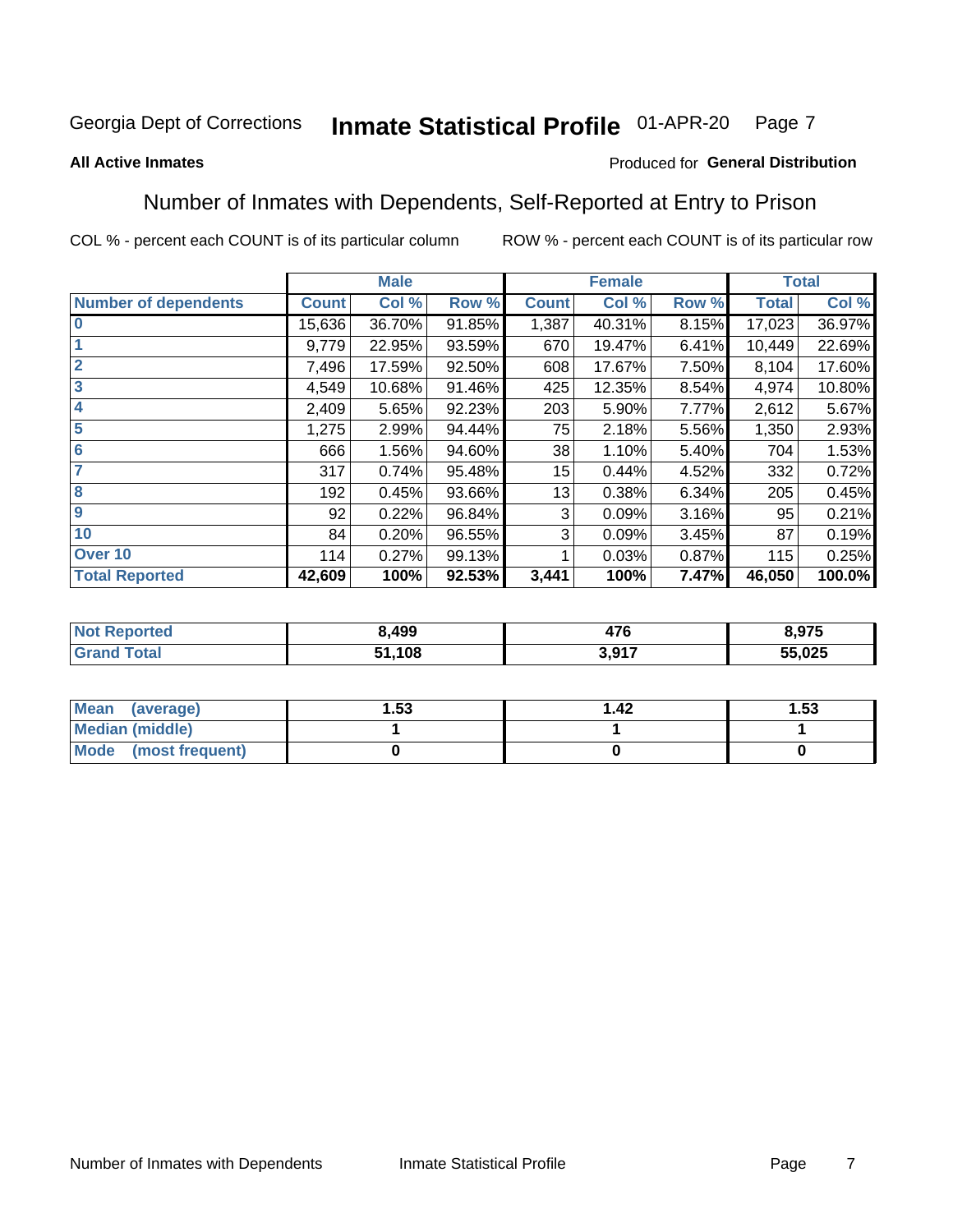#### Inmate Statistical Profile 01-APR-20 Page 8

#### **All Active Inmates**

#### Produced for General Distribution

## Religious affiliation, self-reported at entry to prison

COL % - percent each COUNT is of its particular column

|                         |                              |                 | <b>Male</b> |         |                         | <b>Female</b> |                  |                  | <b>Total</b> |
|-------------------------|------------------------------|-----------------|-------------|---------|-------------------------|---------------|------------------|------------------|--------------|
|                         | <b>Religious Affiliation</b> | <b>Count</b>    | Col %       | Row %   | <b>Count</b>            | Col %         | Row <sup>%</sup> | <b>Total</b>     | Col %        |
| $\overline{1}$          | <b>Islam</b>                 | 2,081           | 7.74%       | 96.57%  | $\overline{74}$         | 2.26%         | 3.43%            | 2,155            | 7.15%        |
| $\overline{2}$          | <b>Catholic</b>              | 1,210           | 4.50%       | 88.39%  | 159                     | 4.85%         | 11.61%           | 1,369            | 4.54%        |
| 3                       | <b>Baptist</b>               | 12,657          | 47.09%      | 88.80%  | 1,597                   | 48.73%        | 11.20%           | 14,254           | 47.27%       |
| 4                       | <b>Methodist</b>             | 385             | 1.43%       | 86.52%  | 60                      | 1.83%         | 13.48%           | 445              | 1.48%        |
| 5                       | <b>Episcopal</b>             | 38              | .14%        | 90.48%  | $\overline{\mathbf{4}}$ | .12%          | 9.52%            | 42               | .14%         |
| $\overline{\bf{6}}$     | <b>Presbyterian</b>          | 61              | .23%        | 93.85%  | 4                       | .12%          | 6.15%            | 65               | .22%         |
| 7                       | <b>Church Of God</b>         | 356             | 1.32%       | 92.47%  | 29                      | .88%          | 7.53%            | 385              | 1.28%        |
| $\overline{\mathbf{8}}$ | <b>Holiness</b>              | 479             | 1.78%       | 84.63%  | 87                      | 2.65%         | 15.37%           | 566              | 1.88%        |
| $\overline{9}$          | <b>Jewish</b>                | 86              | .32%        | 86.87%  | 13                      | .40%          | 13.13%           | 99               | .33%         |
| 10                      | <b>Anglican</b>              | 31              | .12%        | 86.11%  | 5                       | .15%          | 13.89%           | 36               | .12%         |
| $\overline{11}$         | <b>Greek Orthodox</b>        | $6\phantom{1}6$ | .02%        | 66.67%  | $\overline{3}$          | .09%          | 33.33%           | $\boldsymbol{9}$ | .03%         |
| 12                      | <b>Hindu</b>                 | $\overline{16}$ | .06%        | 94.12%  | $\mathbf{1}$            | .03%          | 5.88%            | $\overline{17}$  | .06%         |
| 13                      | <b>Buddhist</b>              | 63              | .23%        | 92.65%  | 5                       | .15%          | 7.35%            | 68               | .23%         |
| 14                      | <b>Taoist</b>                | 3               | .01%        | 100.00% |                         |               |                  | 3                | .01%         |
| 15                      | <b>Shintoist</b>             | $\overline{2}$  | .01%        | 100.00% |                         |               |                  | $\overline{2}$   | .01%         |
| 16                      | <b>Seventh Day Adventist</b> | 70              | .26%        | 92.11%  | $6\phantom{1}$          | .18%          | 7.89%            | 76               | .25%         |
| 17                      | <b>Jehovah Witness</b>       | 287             | 1.07%       | 87.23%  | 42                      | 1.28%         | 12.77%           | 329              | 1.09%        |
| 18                      | <b>Latter Day Saints</b>     | 30              | .11%        | 85.71%  | 5                       | .15%          | 14.29%           | 35               | .12%         |
| 19                      | Quaker                       | $\overline{2}$  | .01%        | 100.00% |                         |               |                  | $\overline{2}$   | .01%         |
| 20                      | <b>Other Prot</b>            | 1,402           | 5.22%       | 97.23%  | 40                      | 1.22%         | 2.77%            | 1,442            | 4.78%        |
| 21                      | <b>Messianic Judaism</b>     | 50              | .19%        | 79.37%  | 13                      | .40%          | 20.63%           | 63               | .21%         |
| 22                      | <b>Asatru-Odinism</b>        | $\overline{2}$  | .01%        | 100.00% |                         |               |                  | $\overline{2}$   | .01%         |
| 23                      | <b>Hebrew Israelite</b>      | 60              | .22%        | 96.77%  | $\overline{2}$          | .06%          | 3.23%            | 62               | .21%         |
| 24                      | <b>Nation Of Islam</b>       | 41              | .15%        | 87.23%  | 6                       | .18%          | 12.77%           | 47               | .16%         |
| 25                      | <b>Native American</b>       | $\overline{22}$ | .08%        | 95.65%  | $\mathbf{1}$            | .03%          | 4.35%            | $\overline{23}$  | .08%         |
| 26                      | Pagan                        | 8               | .03%        | 88.89%  | $\mathbf{1}$            | .03%          | 11.11%           | 9                | .03%         |
| 27                      | <b>Pentecostal</b>           | 100             | .37%        | 71.94%  | 39                      | 1.19%         | 28.06%           | 139              | .46%         |
| 28                      | <b>Rastafari</b>             | 9               | .03%        | 69.23%  | $\overline{\mathbf{4}}$ | .12%          | 30.77%           | 13               | .04%         |
| 29                      | <b>Wiccan</b>                | 25              | .09%        | 80.65%  | $6\phantom{1}$          | .18%          | 19.35%           | 31               | .10%         |
| 30                      | <b>No Religion</b>           | 1,747           | 6.50%       | 88.95%  | 217                     | 6.62%         | 11.05%           | 1,964            | 6.51%        |
| 31                      | Christian -                  | 4,203           | 15.64%      | 83.18%  | 850                     | 25.94%        | 16.82%           | 5,053            | 16.76%       |
|                         | <b>Unspecified</b>           |                 |             |         |                         |               |                  |                  |              |
| 96                      | <b>None</b>                  | 1,348           | 5.01%       | 99.70%  | 4                       | .12%          | .30%             | 1,352            | 4.48%        |
|                         | <b>Total Reported</b>        | 26,880          | 100%        | 89.13%  | 3,277                   | 100%          | 10.87%           | 30,157           | 100%         |

| тес. | 24,228 | 640       | 24,868 |
|------|--------|-----------|--------|
|      | .108   | 2017<br>. | 55,025 |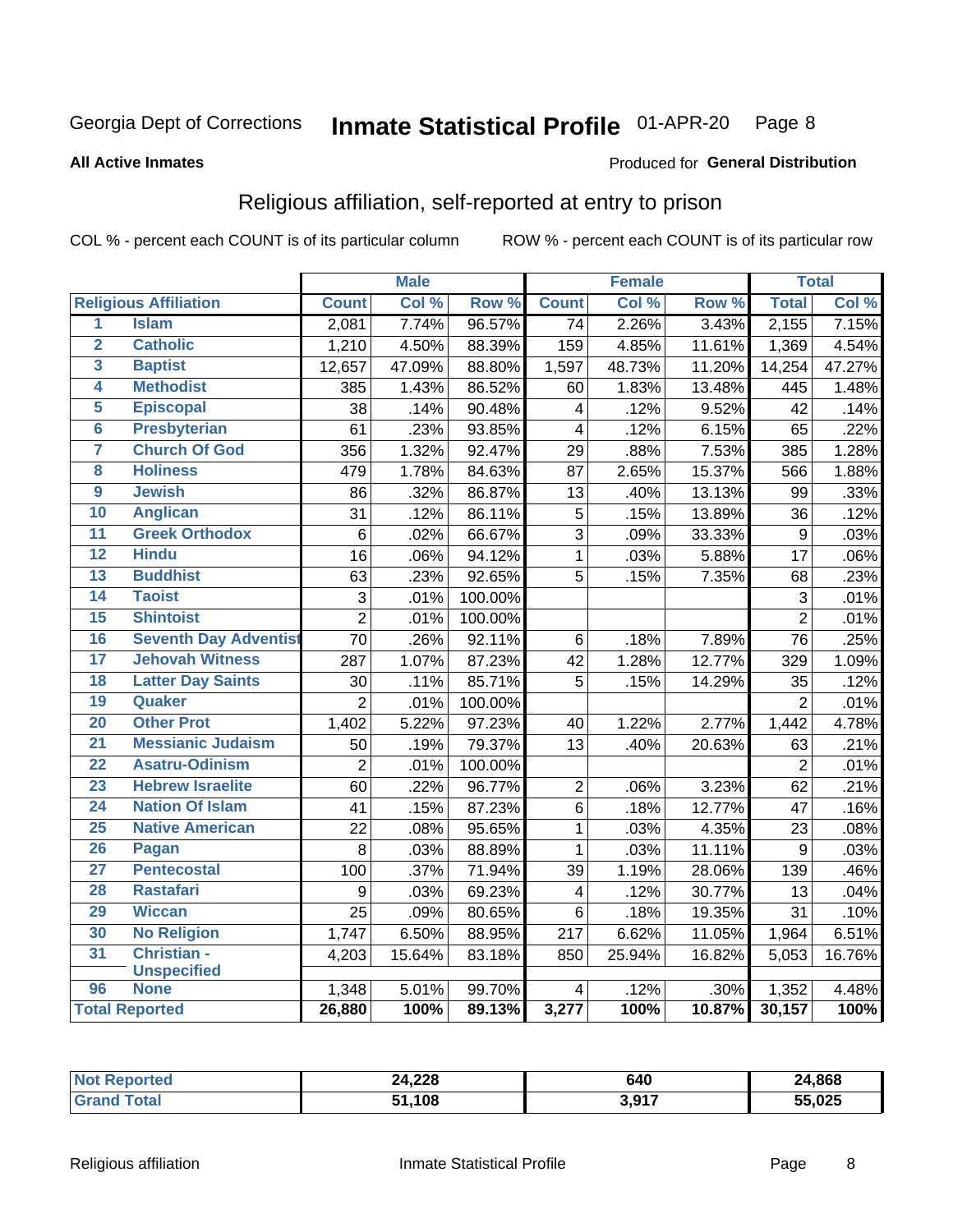#### Inmate Statistical Profile 01-APR-20 Georgia Dept of Corrections Page 9

**All Active Inmates** 

#### Produced for General Distribution

## Religious affiliation, self-reported at entry to prison

COL % - percent each COUNT is of its particular column ROW % - percent each COUNT is of its particular row

| <b>Mode (most frequent)</b> | Baptist | lantiet<br>ναυιιοι | 3aptist |
|-----------------------------|---------|--------------------|---------|
|-----------------------------|---------|--------------------|---------|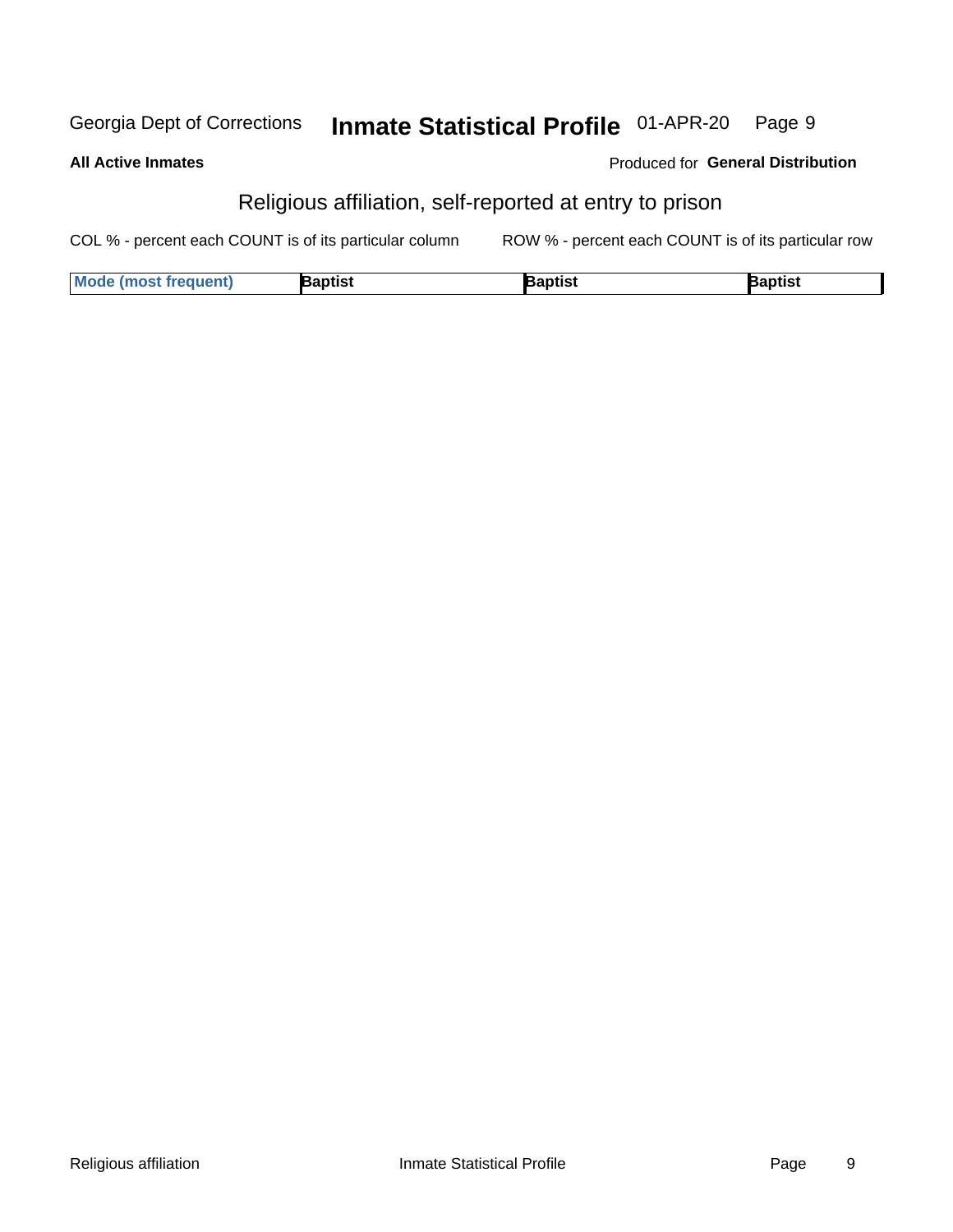#### Inmate Statistical Profile 01-APR-20 Page 9

#### **All Active Inmates**

#### Produced for General Distribution

## Home county, self-reported at entry to prison

COL % - percent each COUNT is of its particular column

|     |                             |              | <b>Male</b> |                  |                | <b>Female</b> |        | <b>Total</b> |        |
|-----|-----------------------------|--------------|-------------|------------------|----------------|---------------|--------|--------------|--------|
|     | <b>Home County</b>          | <b>Count</b> | Col %       | Row <sup>%</sup> | <b>Count</b>   | Col %         | Row %  | <b>Total</b> | Col %  |
| 000 | <b>Unknown</b>              | 8,210        | 16.06%      | 92.45%           | 670            | 17.10%        | 7.55%  | 8,880        | 16.14% |
| 001 | <b>Appling County</b>       | 125          | .24%        | 92.59%           | 10             | .26%          | 7.41%  | 135          | .25%   |
| 002 | <b>Atkinson County</b>      | 44           | .09%        | 91.67%           | 4              | .10%          | 8.33%  | 48           | .09%   |
| 003 | <b>Bacon County</b>         | 87           | .17%        | 94.57%           | 5              | .13%          | 5.43%  | 92           | .17%   |
| 004 | <b>Baker County</b>         | 23           | .05%        | 92.00%           | $\overline{2}$ | .05%          | 8.00%  | 25           | .05%   |
| 005 | <b>Baldwin County</b>       | 260          | .51%        | 90.91%           | 26             | .66%          | 9.09%  | 286          | .52%   |
| 006 | <b>Banks County</b>         | 88           | .17%        | 93.62%           | $\,6$          | .15%          | 6.38%  | 94           | .17%   |
| 007 | <b>Barrow County</b>        | 309          | .60%        | 91.69%           | 28             | .71%          | 8.31%  | 337          | .61%   |
| 008 | <b>Bartow County</b>        | 483          | .95%        | 86.71%           | 74             | 1.89%         | 13.29% | 557          | 1.01%  |
| 009 | <b>Ben Hill County</b>      | 174          | .34%        | 96.13%           | 7              | .18%          | 3.87%  | 181          | .33%   |
| 010 | <b>Berrien County</b>       | 86           | .17%        | 96.63%           | $\mathbf{3}$   | .08%          | 3.37%  | 89           | .16%   |
| 011 | <b>Bibb County</b>          | 1,133        | 2.22%       | 94.81%           | 62             | 1.58%         | 5.19%  | 1,195        | 2.17%  |
| 012 | <b>Bleckley County</b>      | 77           | .15%        | 87.50%           | 11             | .28%          | 12.50% | 88           | .16%   |
| 013 | <b>Brantley County</b>      | 87           | .17%        | 87.88%           | 12             | .31%          | 12.12% | 99           | .18%   |
| 014 | <b>Brooks County</b>        | 178          | .35%        | 98.34%           | $\mathbf{3}$   | .08%          | 1.66%  | 181          | .33%   |
| 015 | <b>Bryan County</b>         | 75           | .15%        | 93.75%           | 5              | .13%          | 6.25%  | 80           | .15%   |
| 016 | <b>Bulloch County</b>       | 327          | .64%        | 92.63%           | 26             | .66%          | 7.37%  | 353          | .64%   |
| 017 | <b>Burke County</b>         | 219          | .43%        | 96.90%           | 7              | .18%          | 3.10%  | 226          | .41%   |
| 018 | <b>Butts County</b>         | 155          | .30%        | 95.09%           | $\bf 8$        | .20%          | 4.91%  | 163          | .30%   |
| 019 | <b>Calhoun County</b>       | 62           | .12%        | 92.54%           | 5              | .13%          | 7.46%  | 67           | .12%   |
| 020 | <b>Camden County</b>        | 127          | .25%        | 88.81%           | 16             | .41%          | 11.19% | 143          | .26%   |
| 021 | <b>Candler County</b>       | 98           | .19%        | 95.15%           | 5              | .13%          | 4.85%  | 103          | .19%   |
| 022 | <b>Carroll County</b>       | 540          | 1.06%       | 90.45%           | 57             | 1.46%         | 9.55%  | 597          | 1.08%  |
| 023 | <b>Catoosa County</b>       | 192          | .38%        | 88.07%           | 26             | .66%          | 11.93% | 218          | .40%   |
| 024 | <b>Charlton County</b>      | 48           | .09%        | 92.31%           | 4              | .10%          | 7.69%  | 52           | .09%   |
| 025 | <b>Chatham County</b>       | 1,616        | 3.16%       | 95.56%           | 75             | 1.91%         | 4.44%  | 1,691        | 3.07%  |
| 026 | <b>Chattahoochee County</b> | 20           | .04%        | 100.00%          |                |               |        | 20           | .04%   |
| 027 | <b>Chattooga County</b>     | 212          | .41%        | 87.24%           | 31             | .79%          | 12.76% | 243          | .44%   |
| 028 | <b>Cherokee County</b>      | 426          | .83%        | 89.12%           | 52             | 1.33%         | 10.88% | 478          | .87%   |
| 029 | <b>Clarke County</b>        | 478          | .94%        | 91.92%           | 42             | 1.07%         | 8.08%  | 520          | .95%   |
| 030 | <b>Clay County</b>          | 30           | .06%        | 85.71%           | 5              | .13%          | 14.29% | 35           | .06%   |
| 031 | <b>Clayton County</b>       | 1,478        | 2.89%       | 93.78%           | 98             | 2.50%         | 6.22%  | 1,576        | 2.86%  |
| 032 | <b>Clinch County</b>        | 45           | .09%        | 88.24%           | 6              | .15%          | 11.76% | 51           | .09%   |
| 033 | <b>Cobb County</b>          | 1,646        | 3.22%       | 92.21%           | 139            | 3.55%         | 7.79%  | 1,785        | 3.24%  |
| 034 | <b>Coffee County</b>        | 270          | .53%        | 94.41%           | 16             | .41%          | 5.59%  | 286          | .52%   |
| 035 | <b>Colquitt County</b>      | 214          | .42%        | 95.96%           | 9              | .23%          | 4.04%  | 223          | .41%   |
| 036 | <b>Columbia County</b>      | 268          | .52%        | 89.63%           | 31             | .79%          | 10.37% | 299          | .54%   |
| 037 | <b>Cook County</b>          | 135          | .26%        | 96.43%           | $\sqrt{5}$     | .13%          | 3.57%  | 140          | .25%   |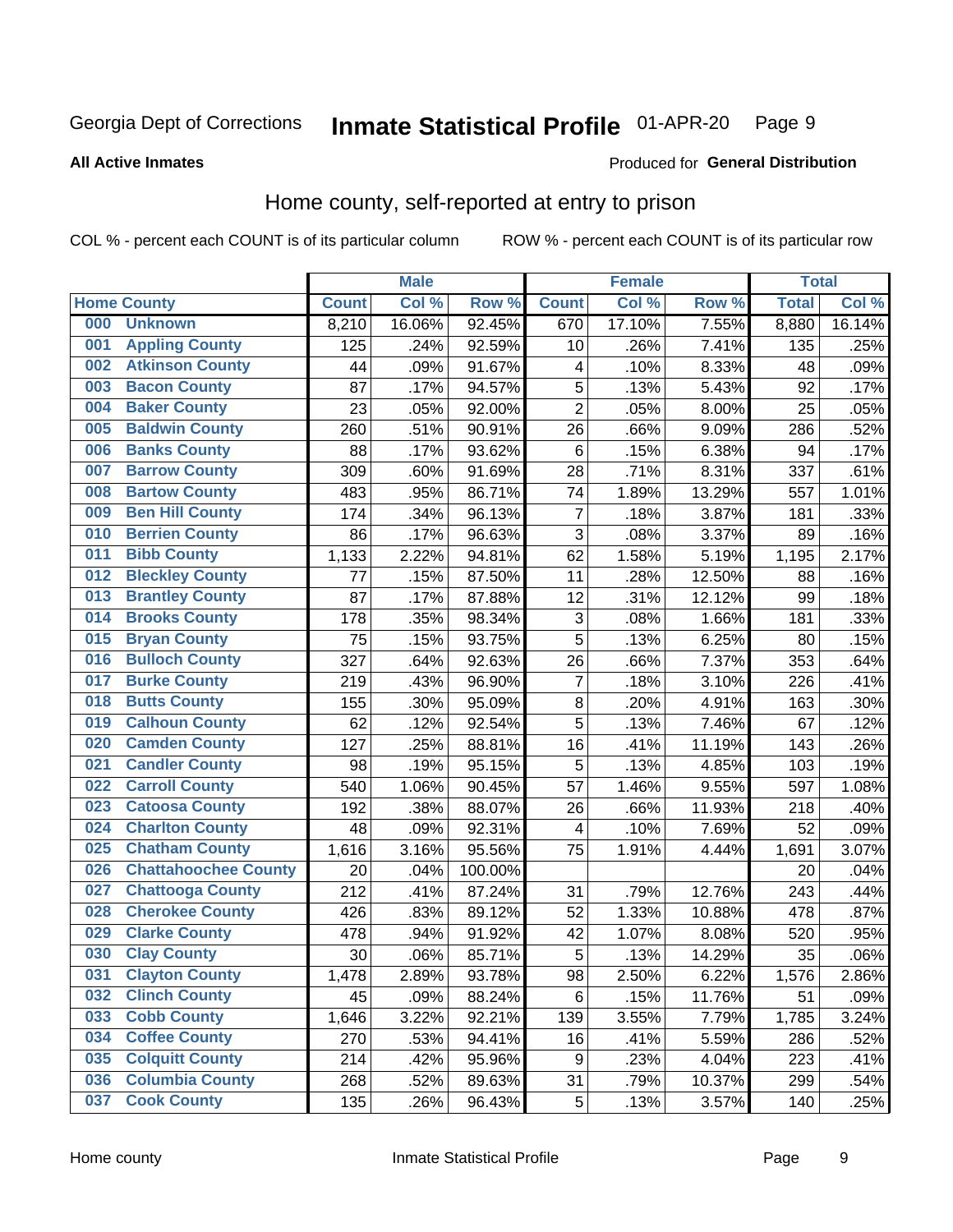#### Inmate Statistical Profile 01-APR-20 Page 10

**All Active Inmates** 

#### **Produced for General Distribution**

#### Home county, self-reported at entry to prison

COL % - percent each COUNT is of its particular column

|     |                         |              | <b>Male</b> |         |                 | <b>Female</b> |        | <b>Total</b> |       |
|-----|-------------------------|--------------|-------------|---------|-----------------|---------------|--------|--------------|-------|
|     | <b>Home County</b>      | <b>Count</b> | Col %       | Row %   | <b>Count</b>    | Col %         | Row %  | <b>Total</b> | Col%  |
| 038 | <b>Coweta County</b>    | 489          | .96%        | 94.04%  | $\overline{31}$ | .79%          | 5.96%  | 520          | .95%  |
| 039 | <b>Crawford County</b>  | 38           | .07%        | 92.68%  | 3               | .08%          | 7.32%  | 41           | .07%  |
| 040 | <b>Crisp County</b>     | 248          | .49%        | 95.02%  | 13              | .33%          | 4.98%  | 261          | .47%  |
| 041 | <b>Dade County</b>      | 53           | .10%        | 89.83%  | 6               | .15%          | 10.17% | 59           | .11%  |
| 042 | <b>Dawson County</b>    | 83           | .16%        | 89.25%  | 10              | .26%          | 10.75% | 93           | .17%  |
| 043 | <b>Decatur County</b>   | 225          | .44%        | 94.54%  | 13              | .33%          | 5.46%  | 238          | .43%  |
| 044 | <b>Dekalb County</b>    | 2,705        | 5.29%       | 94.25%  | 165             | 4.21%         | 5.75%  | 2,870        | 5.22% |
| 045 | <b>Dodge County</b>     | 119          | .23%        | 92.25%  | 10              | .26%          | 7.75%  | 129          | .23%  |
| 046 | <b>Dooly County</b>     | 137          | .27%        | 97.16%  | 4               | .10%          | 2.84%  | 141          | .26%  |
| 047 | <b>Dougherty County</b> | 684          | 1.34%       | 95.13%  | 35              | .89%          | 4.87%  | 719          | 1.31% |
| 048 | <b>Douglas County</b>   | 544          | 1.06%       | 92.36%  | 45              | 1.15%         | 7.64%  | 589          | 1.07% |
| 049 | <b>Early County</b>     | 56           | .11%        | 90.32%  | 6               | .15%          | 9.68%  | 62           | .11%  |
| 050 | <b>Echols County</b>    | 9            | .02%        | 100.00% |                 |               |        | 9            | .02%  |
| 051 | <b>Effingham County</b> | 208          | .41%        | 90.83%  | 21              | .54%          | 9.17%  | 229          | .42%  |
| 052 | <b>Elbert County</b>    | 113          | .22%        | 91.13%  | 11              | .28%          | 8.87%  | 124          | .23%  |
| 053 | <b>Emanuel County</b>   | 176          | .34%        | 94.62%  | 10              | .26%          | 5.38%  | 186          | .34%  |
| 054 | <b>Evans County</b>     | 63           | .12%        | 90.00%  | 7               | .18%          | 10.00% | 70           | .13%  |
| 055 | <b>Fannin County</b>    | 87           | .17%        | 89.69%  | 10              | .26%          | 10.31% | 97           | .18%  |
| 056 | <b>Fayette County</b>   | 158          | .31%        | 91.33%  | 15              | .38%          | 8.67%  | 173          | .31%  |
| 057 | <b>Floyd County</b>     | 680          | 1.33%       | 89.59%  | 79              | 2.02%         | 10.41% | 759          | 1.38% |
| 058 | <b>Forsyth County</b>   | 186          | .36%        | 91.18%  | 18              | .46%          | 8.82%  | 204          | .37%  |
| 059 | <b>Franklin County</b>  | 118          | .23%        | 87.41%  | 17              | .43%          | 12.59% | 135          | .25%  |
| 060 | <b>Fulton County</b>    | 4,604        | 9.01%       | 95.36%  | 224             | 5.72%         | 4.64%  | 4,828        | 8.77% |
| 061 | <b>Gilmer County</b>    | 85           | .17%        | 86.73%  | 13              | .33%          | 13.27% | 98           | .18%  |
| 062 | <b>Glascock County</b>  | 8            | .02%        | 72.73%  | 3               | .08%          | 27.27% | 11           | .02%  |
| 063 | <b>Glynn County</b>     | 373          | .73%        | 92.10%  | 32              | .82%          | 7.90%  | 405          | .74%  |
| 064 | <b>Gordon County</b>    | 303          | .59%        | 89.38%  | 36              | .92%          | 10.62% | 339          | .62%  |
| 065 | <b>Grady County</b>     | 104          | .20%        | 94.55%  | 6               | .15%          | 5.45%  | 110          | .20%  |
| 066 | <b>Greene County</b>    | 96           | .19%        | 85.71%  | 16              | .41%          | 14.29% | 112          | .20%  |
| 067 | <b>Gwinnett County</b>  | 1,769        | 3.46%       | 94.05%  | 112             | 2.86%         | 5.95%  | 1,881        | 3.42% |
| 068 | <b>Habersham County</b> | 106          | .21%        | 84.13%  | 20              | .51%          | 15.87% | 126          | .23%  |
| 069 | <b>Hall County</b>      | 566          | 1.11%       | 91.88%  | 50              | 1.28%         | 8.12%  | 616          | 1.12% |
| 070 | <b>Hancock County</b>   | 53           | .10%        | 91.38%  | 5               | .13%          | 8.62%  | 58           | .11%  |
| 071 | <b>Haralson County</b>  | 100          | .20%        | 86.21%  | 16              | .41%          | 13.79% | 116          | .21%  |
| 072 | <b>Harris County</b>    | 111          | .22%        | 94.07%  | $\overline{7}$  | .18%          | 5.93%  | 118          | .21%  |
| 073 | <b>Hart County</b>      | 140          | .27%        | 93.96%  | 9               | .23%          | 6.04%  | 149          | .27%  |
| 074 | <b>Heard County</b>     | 51           | .10%        | 89.47%  | 6               | .15%          | 10.53% | 57           | .10%  |
| 075 | <b>Henry County</b>     | 663          | 1.30%       | 93.12%  | 49              | 1.25%         | 6.88%  | 712          | 1.29% |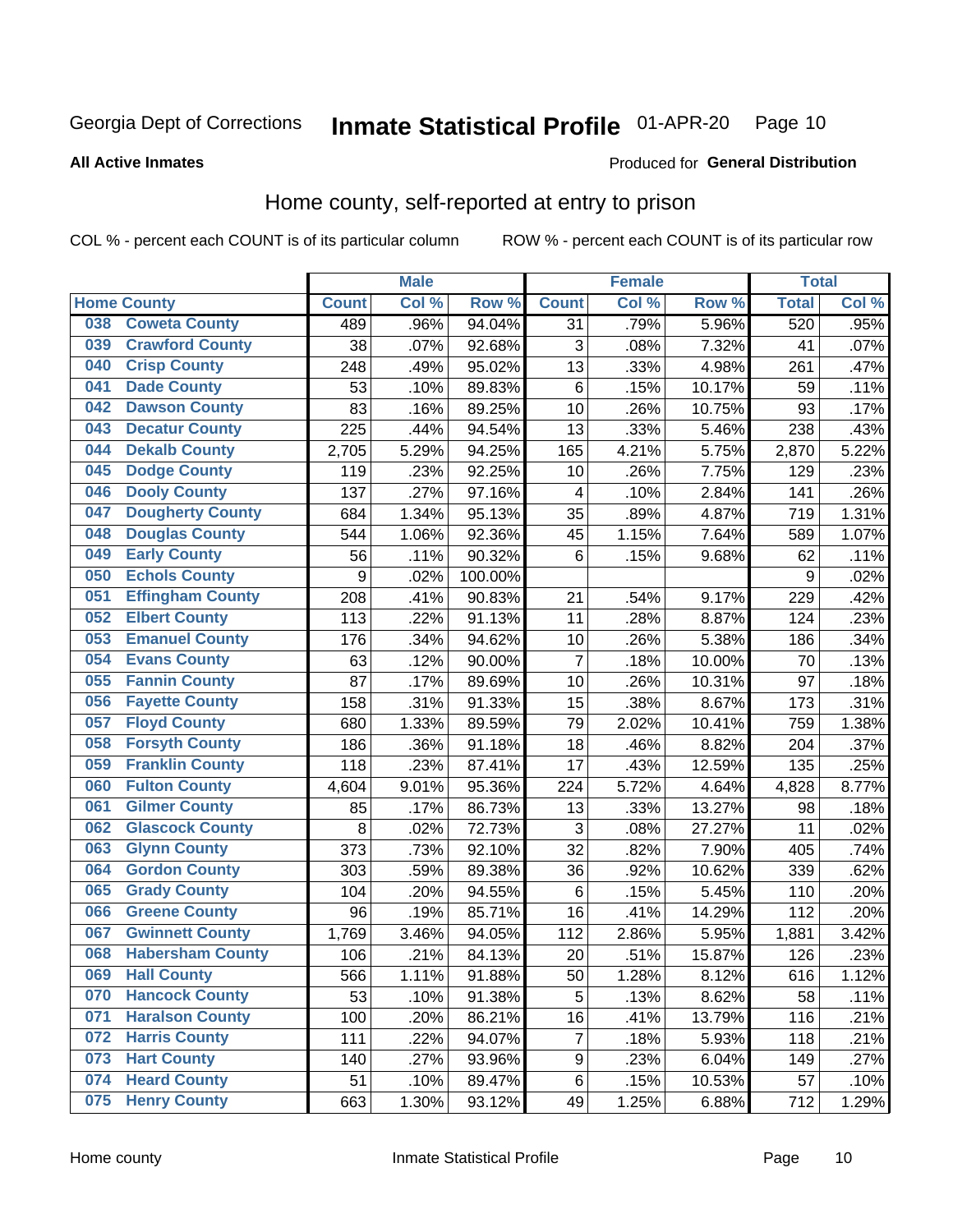#### Inmate Statistical Profile 01-APR-20 Page 11

#### **All Active Inmates**

### **Produced for General Distribution**

### Home county, self-reported at entry to prison

COL % - percent each COUNT is of its particular column

|                  |                          |              | <b>Male</b> |        |                  | <b>Female</b> |                  | <b>Total</b> |       |
|------------------|--------------------------|--------------|-------------|--------|------------------|---------------|------------------|--------------|-------|
|                  | <b>Home County</b>       | <b>Count</b> | Col %       | Row %  | <b>Count</b>     | Col %         | Row <sup>%</sup> | <b>Total</b> | Col % |
| 076              | <b>Houston County</b>    | 573          | 1.12%       | 92.27% | 48               | 1.23%         | 7.73%            | 621          | 1.13% |
| 077              | <b>Irwin County</b>      | 59           | .12%        | 95.16% | 3                | .08%          | 4.84%            | 62           | .11%  |
| 078              | <b>Jackson County</b>    | 240          | .47%        | 91.95% | 21               | .54%          | 8.05%            | 261          | .47%  |
| 079              | <b>Jasper County</b>     | 93           | .18%        | 93.00% | $\overline{7}$   | .18%          | 7.00%            | 100          | .18%  |
| 080              | <b>Jeff Davis County</b> | 83           | .16%        | 94.32% | 5                | .13%          | 5.68%            | 88           | .16%  |
| 081              | <b>Jefferson County</b>  | 174          | .34%        | 94.57% | 10               | .26%          | 5.43%            | 184          | .33%  |
| 082              | <b>Jenkins County</b>    | 73           | .14%        | 93.59% | 5                | .13%          | 6.41%            | 78           | .14%  |
| 083              | <b>Johnson County</b>    | 38           | .07%        | 92.68% | 3                | .08%          | 7.32%            | 41           | .07%  |
| 084              | <b>Jones County</b>      | 117          | .23%        | 92.86% | $\boldsymbol{9}$ | .23%          | 7.14%            | 126          | .23%  |
| 085              | <b>Lamar County</b>      | 65           | .13%        | 90.28% | $\overline{7}$   | .18%          | 9.72%            | 72           | .13%  |
| 086              | <b>Lanier County</b>     | 76           | .15%        | 96.20% | $\overline{3}$   | .08%          | 3.80%            | 79           | .14%  |
| 087              | <b>Laurens County</b>    | 272          | .53%        | 91.28% | 26               | .66%          | 8.72%            | 298          | .54%  |
| 088              | <b>Lee County</b>        | 101          | .20%        | 97.12% | 3                | .08%          | 2.88%            | 104          | .19%  |
| 089              | <b>Liberty County</b>    | 195          | .38%        | 93.30% | 14               | .36%          | 6.70%            | 209          | .38%  |
| 090              | <b>Lincoln County</b>    | 30           | .06%        | 88.24% | 4                | .10%          | 11.76%           | 34           | .06%  |
| 091              | <b>Long County</b>       | 42           | .08%        | 87.50% | 6                | .15%          | 12.50%           | 48           | .09%  |
| 092              | <b>Lowndes County</b>    | 395          | .77%        | 95.18% | 20               | .51%          | 4.82%            | 415          | .75%  |
| 093              | <b>Lumpkin County</b>    | 82           | .16%        | 90.11% | $\boldsymbol{9}$ | .23%          | 9.89%            | 91           | .17%  |
| 094              | <b>Macon County</b>      | 62           | .12%        | 88.57% | 8                | .20%          | 11.43%           | 70           | .13%  |
| 095              | <b>Madison County</b>    | 171          | .33%        | 91.44% | 16               | .41%          | 8.56%            | 187          | .34%  |
| 096              | <b>Marion County</b>     | 53           | .10%        | 88.33% | $\overline{7}$   | .18%          | 11.67%           | 60           | .11%  |
| 097              | <b>Mcduffie County</b>   | 138          | .27%        | 95.17% | $\overline{7}$   | .18%          | 4.83%            | 145          | .26%  |
| 098              | <b>Mcintosh County</b>   | 56           | .11%        | 91.80% | $\overline{5}$   | .13%          | 8.20%            | 61           | .11%  |
| 099              | <b>Meriwether County</b> | 183          | .36%        | 93.85% | 12               | .31%          | 6.15%            | 195          | .35%  |
| 100              | <b>Miller County</b>     | 31           | .06%        | 93.94% | $\overline{2}$   | .05%          | 6.06%            | 33           | .06%  |
| 101              | <b>Mitchell County</b>   | 152          | .30%        | 95.60% | $\overline{7}$   | .18%          | 4.40%            | 159          | .29%  |
| 102              | <b>Monroe County</b>     | 105          | .21%        | 92.92% | 8                | .20%          | 7.08%            | 113          | .21%  |
| 103              | <b>Montgomery County</b> | 64           | .13%        | 86.49% | 10               | .26%          | 13.51%           | 74           | .13%  |
| 104              | <b>Morgan County</b>     | 113          | .22%        | 93.39% | 8                | .20%          | 6.61%            | 121          | .22%  |
| 105              | <b>Murray County</b>     | 196          | .38%        | 84.48% | 36               | .92%          | 15.52%           | 232          | .42%  |
| 106              | <b>Muscogee County</b>   | 1,061        | 2.08%       | 95.07% | 55               | 1.40%         | 4.93%            | 1,116        | 2.03% |
| 107              | <b>Newton County</b>     | 558          | 1.09%       | 90.29% | 60               | 1.53%         | 9.71%            | 618          | 1.12% |
| 108              | <b>Oconee County</b>     | 57           | .11%        | 89.06% | 7                | .18%          | 10.94%           | 64           | .12%  |
| 109              | <b>Oglethorpe County</b> | 55           | .11%        | 91.67% | 5                | .13%          | 8.33%            | 60           | .11%  |
| 110              | <b>Paulding County</b>   | 321          | .63%        | 87.47% | 46               | 1.17%         | 12.53%           | 367          | .67%  |
| 111              | <b>Peach County</b>      | 114          | .22%        | 93.44% | 8                | .20%          | 6.56%            | 122          | .22%  |
| $\overline{112}$ | <b>Pickens County</b>    | 117          | .23%        | 90.00% | 13               | .33%          | 10.00%           | 130          | .24%  |
| 113              | <b>Pierce County</b>     | 103          | .20%        | 90.35% | 11               | .28%          | 9.65%            | 114          | .21%  |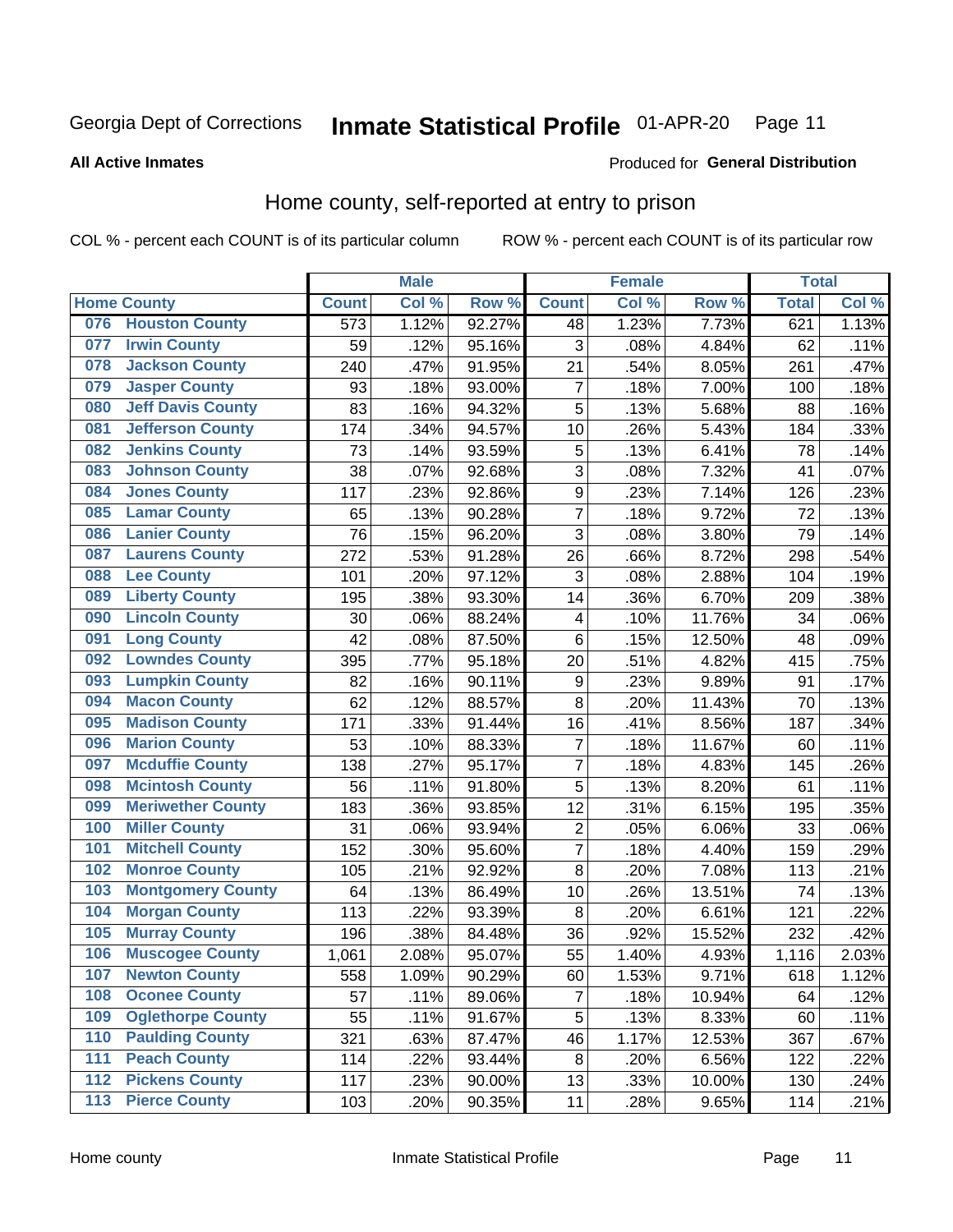## Inmate Statistical Profile 01-APR-20 Page 12

#### **All Active Inmates**

#### Produced for General Distribution

### Home county, self-reported at entry to prison

COL % - percent each COUNT is of its particular column

|                  |                          |              | <b>Male</b> |         |                         | <b>Female</b> |        | <b>Total</b>    |       |
|------------------|--------------------------|--------------|-------------|---------|-------------------------|---------------|--------|-----------------|-------|
|                  | <b>Home County</b>       | <b>Count</b> | Col %       | Row %   | <b>Count</b>            | Col %         | Row %  | <b>Total</b>    | Col % |
| 114              | <b>Pike County</b>       | 33           | .06%        | 91.67%  | 3                       | .08%          | 8.33%  | $\overline{36}$ | .07%  |
| 115              | <b>Polk County</b>       | 225          | .44%        | 90.00%  | 25                      | .64%          | 10.00% | 250             | .45%  |
| 116              | <b>Pulaski County</b>    | 53           | .10%        | 85.48%  | $\boldsymbol{9}$        | .23%          | 14.52% | 62              | .11%  |
| 117              | <b>Putnam County</b>     | 128          | .25%        | 93.43%  | 9                       | .23%          | 6.57%  | 137             | .25%  |
| 118              | <b>Quitman County</b>    | 14           | .03%        | 100.00% |                         |               |        | 14              | .03%  |
| 119              | <b>Rabun County</b>      | 53           | .10%        | 81.54%  | 12                      | .31%          | 18.46% | 65              | .12%  |
| 120              | <b>Randolph County</b>   | 57           | .11%        | 91.94%  | 5                       | .13%          | 8.06%  | 62              | .11%  |
| 121              | <b>Richmond County</b>   | 1,673        | 3.27%       | 93.99%  | 107                     | 2.73%         | 6.01%  | 1,780           | 3.23% |
| 122              | <b>Rockdale County</b>   | 355          | .69%        | 92.45%  | 29                      | .74%          | 7.55%  | 384             | .70%  |
| 123              | <b>Schley County</b>     | 19           | .04%        | 100.00% |                         |               |        | 19              | .03%  |
| 124              | <b>Screven County</b>    | 108          | .21%        | 94.74%  | $\,6$                   | .15%          | 5.26%  | 114             | .21%  |
| 125              | <b>Seminole County</b>   | 71           | .14%        | 92.21%  | $\,6$                   | .15%          | 7.79%  | 77              | .14%  |
| 126              | <b>Spalding County</b>   | 435          | .85%        | 92.16%  | 37                      | .94%          | 7.84%  | 472             | .86%  |
| 127              | <b>Stephens County</b>   | 118          | .23%        | 88.06%  | 16                      | .41%          | 11.94% | 134             | .24%  |
| 128              | <b>Stewart County</b>    | 28           | .05%        | 100.00% |                         |               |        | 28              | .05%  |
| 129              | <b>Sumter County</b>     | 178          | .35%        | 95.70%  | 8                       | .20%          | 4.30%  | 186             | .34%  |
| 130              | <b>Talbot County</b>     | 39           | .08%        | 95.12%  | $\overline{2}$          | .05%          | 4.88%  | 41              | .07%  |
| 131              | <b>Taliaferro County</b> | 7            | .01%        | 87.50%  | 1                       | .03%          | 12.50% | 8               | .01%  |
| 132              | <b>Tattnall County</b>   | 193          | .38%        | 91.90%  | 17                      | .43%          | 8.10%  | 210             | .38%  |
| 133              | <b>Taylor County</b>     | 59           | .12%        | 89.39%  | $\overline{7}$          | .18%          | 10.61% | 66              | .12%  |
| 134              | <b>Telfair County</b>    | 86           | .17%        | 97.73%  | $\overline{2}$          | .05%          | 2.27%  | 88              | .16%  |
| 135              | <b>Terrell County</b>    | 66           | .13%        | 98.51%  | $\mathbf{1}$            | .03%          | 1.49%  | 67              | .12%  |
| 136              | <b>Thomas County</b>     | 183          | .36%        | 96.83%  | $\,6$                   | .15%          | 3.17%  | 189             | .34%  |
| 137              | <b>Tift County</b>       | 279          | .55%        | 95.55%  | 13                      | .33%          | 4.45%  | 292             | .53%  |
| 138              | <b>Toombs County</b>     | 262          | .51%        | 92.25%  | 22                      | .56%          | 7.75%  | 284             | .52%  |
| 139              | <b>Towns County</b>      | 27           | .05%        | 81.82%  | $\,6$                   | .15%          | 18.18% | 33              | .06%  |
| 140              | <b>Treutlen County</b>   | 42           | .08%        | 84.00%  | 8                       | .20%          | 16.00% | 50              | .09%  |
| 141              | <b>Troup County</b>      | 534          | 1.04%       | 93.36%  | 38                      | .97%          | 6.64%  | 572             | 1.04% |
| $\overline{142}$ | <b>Turner County</b>     | 63           | .12%        | 95.45%  | $\sqrt{3}$              | .08%          | 4.55%  | 66              | .12%  |
| 143              | <b>Twiggs County</b>     | 54           | .11%        | 93.10%  | $\overline{\mathbf{4}}$ | .10%          | 6.90%  | 58              | .11%  |
| 144              | <b>Union County</b>      | 102          | .20%        | 87.18%  | 15                      | .38%          | 12.82% | 117             | .21%  |
| 145              | <b>Upson County</b>      | 163          | .32%        | 93.68%  | 11                      | .28%          | 6.32%  | 174             | .32%  |
| 146              | <b>Walker County</b>     | 375          | .73%        | 90.14%  | 41                      | 1.05%         | 9.86%  | 416             | .76%  |
| 147              | <b>Walton County</b>     | 465          | .91%        | 90.82%  | 47                      | 1.20%         | 9.18%  | 512             | .93%  |
| 148              | <b>Ware County</b>       | 263          | .51%        | 95.29%  | 13                      | .33%          | 4.71%  | 276             | .50%  |
| 149              | <b>Warren County</b>     | 30           | .06%        | 90.91%  | 3                       | .08%          | 9.09%  | 33              | .06%  |
| 150              | <b>Washington County</b> | 187          | .37%        | 93.03%  | 14                      | .36%          | 6.97%  | 201             | .37%  |
| 151              | <b>Wayne County</b>      | 190          | .37%        | 94.06%  | 12                      | .31%          | 5.94%  | 202             | .37%  |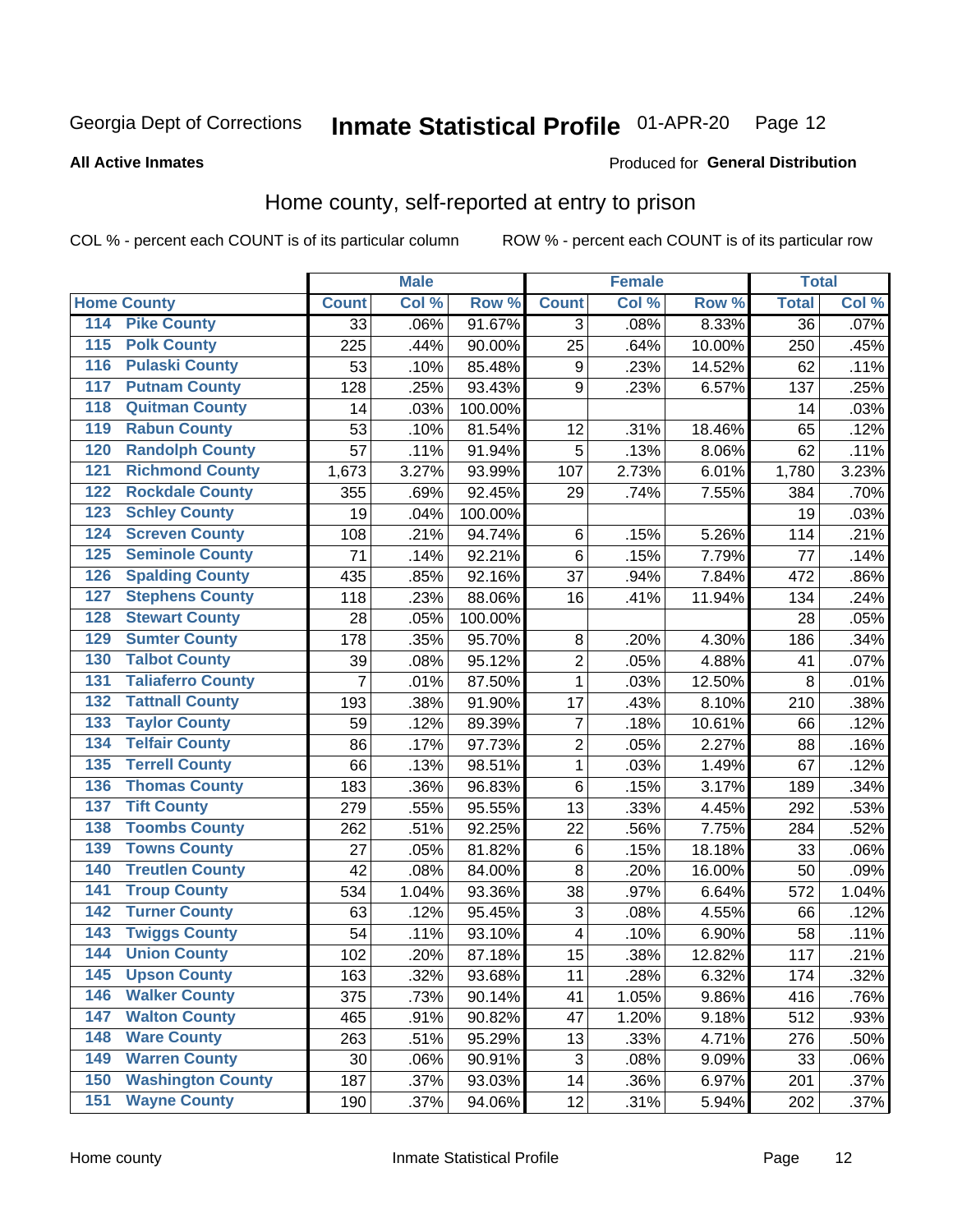#### Inmate Statistical Profile 01-APR-20 Page 13

**All Active Inmates** 

#### Produced for General Distribution

#### Home county, self-reported at entry to prison

COL % - percent each COUNT is of its particular column

|     |                             |              | <b>Male</b> |        |                | <b>Female</b> |        | <b>Total</b> |       |
|-----|-----------------------------|--------------|-------------|--------|----------------|---------------|--------|--------------|-------|
|     | <b>Home County</b>          | <b>Count</b> | Col %       | Row %  | <b>Count</b>   | Col %         | Row %  | <b>Total</b> | Col % |
| 152 | <b>Webster County</b>       | 6            | .01%        | 66.67% | 3              | .08%          | 33.33% | 9            | .02%  |
| 153 | <b>Wheeler County</b>       | 92           | .18%        | 96.84% | 3              | .08%          | 3.16%  | 95           | .17%  |
| 154 | <b>White County</b>         | 87           | $.17\%$     | 90.63% | 9              | .23%          | 9.38%  | 96           | .17%  |
| 155 | <b>Whitfield County</b>     | 530          | 1.04%       | 89.23% | 64             | 1.63%         | 10.77% | 594          | 1.08% |
| 156 | <b>Wilcox County</b>        | 61           | .12%        | 96.83% | 2              | .05%          | 3.17%  | 63           | .11%  |
| 157 | <b>Wilkes County</b>        | 55           | .11%        | 93.22% | 4              | .10%          | 6.78%  | 59           | .11%  |
| 158 | <b>Wilkinson County</b>     | 52           | .10%        | 96.30% | $\overline{2}$ | .05%          | 3.70%  | 54           | .10%  |
| 159 | <b>Worth County</b>         | 116          | .23%        | 93.55% | 8              | .20%          | 6.45%  | 124          | .23%  |
| 999 | <b>Other Custody/Out Of</b> | 118          | .23%        | 95.16% | 6              | .15%          | 4.84%  | 124          | .23%  |
|     | <b>State</b>                |              |             |        |                |               |        |              |       |
|     | <b>Total Rported</b>        | 51,108       | 100%        | 92.88% | 3,917          | 100%          | 7.12%  | 55,025       | 100%  |

| 'Not<br>Reported |               |      |             |
|------------------|---------------|------|-------------|
| <b>Total</b>     | 108. ا<br>E4. | 2017 | 55,025<br>. |

| Mode (most frequent) | <b>Fulton County</b> | <b>Fulton County</b> | <b>Fulton County</b> |
|----------------------|----------------------|----------------------|----------------------|
|                      |                      |                      |                      |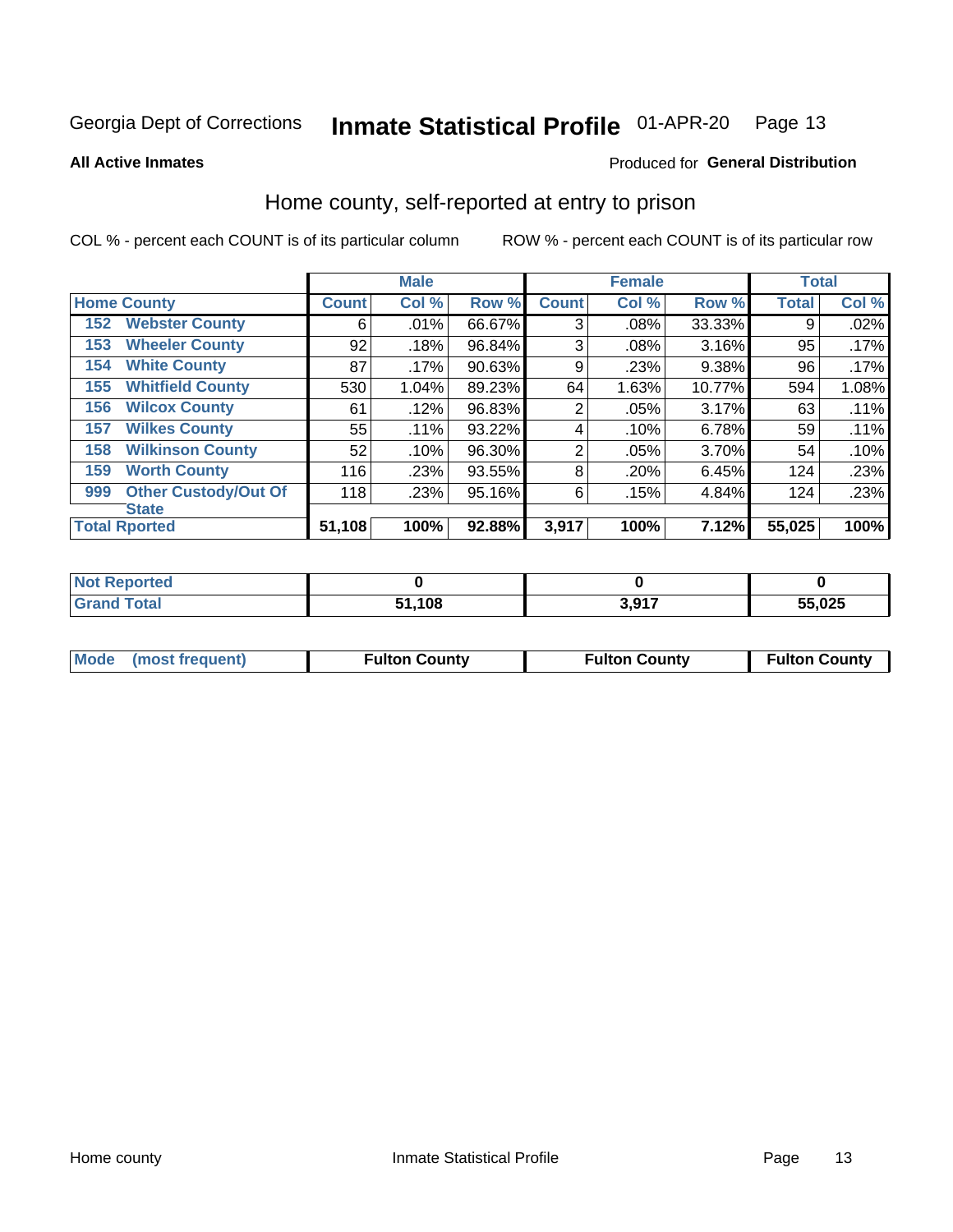#### Inmate Statistical Profile 01-APR-20 Page 14

#### **All Active Inmates**

#### Produced for General Distribution

### Employment status before prison, self-reported at entry to prison

COL % - percent each COUNT is of its particular column

|                                    | <b>Male</b> |          |         |              | <b>Female</b> | <b>Total</b> |        |        |
|------------------------------------|-------------|----------|---------|--------------|---------------|--------------|--------|--------|
| <b>Employment Status</b>           | Count l     | Col %    | Row %   | <b>Count</b> | Col %         | Row %        | Total  | Col %  |
| <b>Full Time</b><br>0 <sub>1</sub> | 14,005      | 45.40%   | 95.10%  | 721          | 34.42%        | 4.90%        | 14,726 | 44.70% |
| <b>Part Time</b><br>02             | 2,162       | $7.01\%$ | 92.51%  | 175          | 8.35%         | 7.49%        | 2,337  | 7.09%  |
| Unempl $<$ 6M<br>03                | 1,941       | 6.29%    | 98.08%  | 38           | 1.81%         | 1.92%        | 1,979  | 6.01%  |
| Unempl > 6M<br>04                  | 7,308       | 23.69%   | 91.17%  | 708          | 33.79%        | 8.83%        | 8,016  | 24.33% |
| <b>Never Worked</b><br>05          | 3,276       | 10.62%   | 95.20%  | 165          | 7.88%         | 4.80%        | 3,441  | 10.44% |
| <b>Student</b><br>06               | 836         | 2.71%    | 95.54%  | 39           | 1.86%         | 4.46%        | 875    | 2.66%  |
| <b>Incapable</b><br>07             | 1,320       | 4.28%    | 84.13%  | 249          | 11.89%        | 15.87%       | 1,569  | 4.76%  |
| <b>UNKNOWN</b><br>20               |             | .01%     | 100.00% |              |               |              |        | .01%   |
| <b>Total Reported</b>              | 30,849      | 100%     | 93.64%  | 2,095        | 100%          | 6.36%        | 32,944 | 100%   |

| <b>Not Reported</b>   | 20,260 | .822  | 22,082 |
|-----------------------|--------|-------|--------|
| Total<br><b>Grand</b> | .109   | 3,917 | 55,026 |

| <b>Mode (most frequent)</b> | Full Time | <b>Full Time</b> | Time |
|-----------------------------|-----------|------------------|------|
|                             |           |                  |      |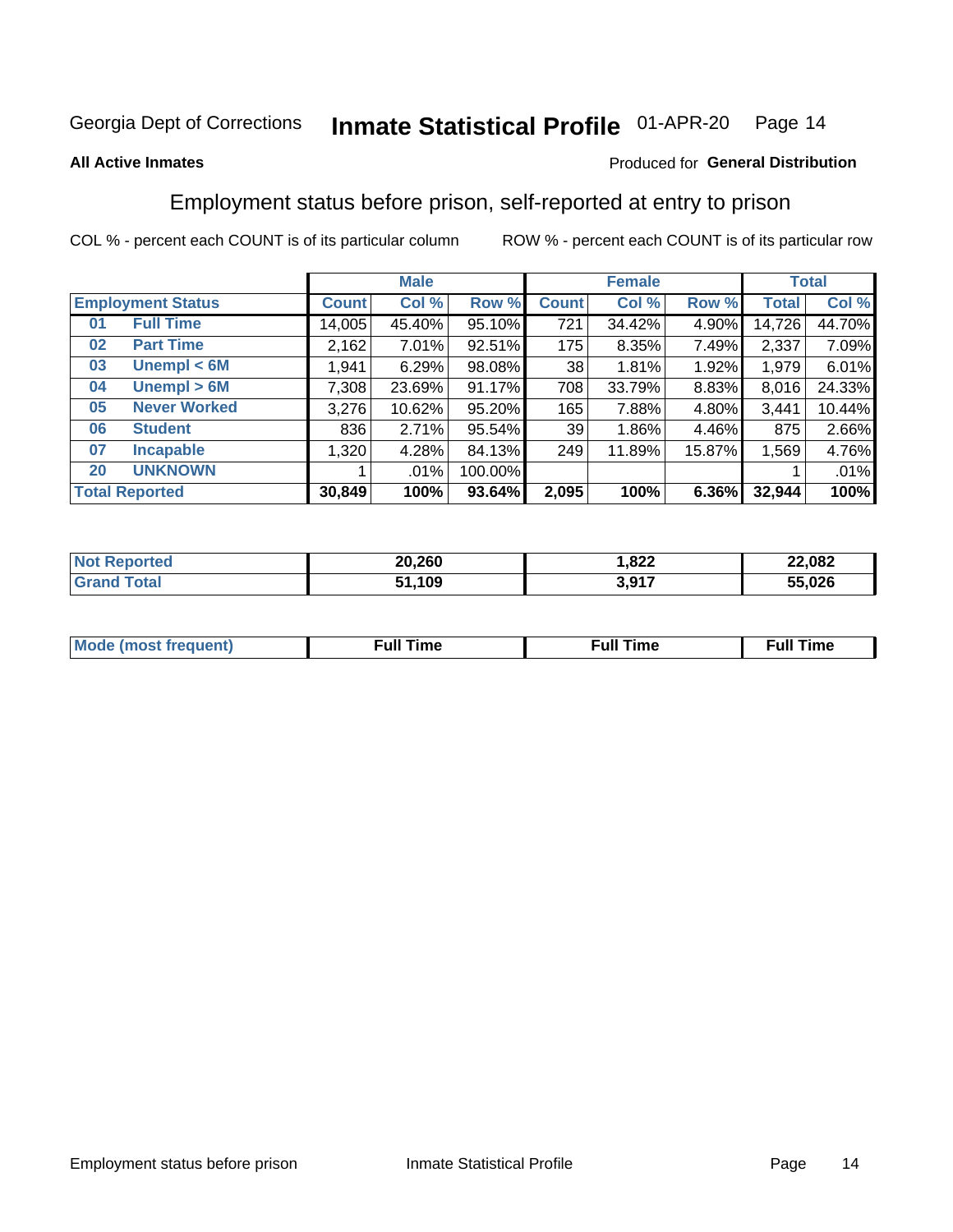#### **All Active Inmates**

Produced for General Distribution

#### Age at admission

COL % - percent each COUNT is of its particular column

|                         |                | <b>Male</b> |         |                | <b>Female</b> |        |              | <b>Total</b> |
|-------------------------|----------------|-------------|---------|----------------|---------------|--------|--------------|--------------|
| <b>Age At Admission</b> | <b>Count</b>   | Col %       | Row %   | <b>Count</b>   | Col %         | Row %  | <b>Total</b> | Col %        |
| 14                      | $\overline{7}$ | 0.01%       | 87.50%  | 1              | 0.03%         | 12.50% | 8            | 0.01%        |
| $\overline{15}$         | 37             | 0.07%       | 100.00% |                |               |        | 37           | 0.07%        |
| 16                      | 111            | 0.22%       | 98.23%  | $\overline{2}$ | 0.05%         | 1.77%  | 113          | 0.21%        |
| $\overline{17}$         | 618            | 1.21%       | 95.37%  | 30             | 0.77%         | 4.63%  | 648          | 1.18%        |
| $\overline{18}$         | 1,296          | 2.54%       | 96.43%  | 48             | 1.23%         | 3.57%  | 1,344        | 2.44%        |
| 19                      | 1,776          | 3.48%       | 96.47%  | 65             | 1.66%         | 3.53%  | 1,841        | 3.35%        |
| 20                      | 2,018          | 3.95%       | 95.59%  | 93             | 2.37%         | 4.41%  | 2,111        | 3.84%        |
| $\overline{21}$         | 1,995          | 3.90%       | 95.27%  | 99             | 2.53%         | 4.73%  | 2,094        | 3.81%        |
| $\overline{22}$         | 2,028          | 3.97%       | 94.81%  | 111            | 2.83%         | 5.19%  | 2,139        | 3.89%        |
| 23                      | 1,967          | 3.85%       | 94.20%  | 121            | 3.09%         | 5.80%  | 2,088        | 3.79%        |
| $\overline{24}$         | 1,908          | 3.73%       | 92.71%  | 150            | 3.83%         | 7.29%  | 2,058        | 3.74%        |
| $\overline{25}$         | 1,884          | 3.69%       | 92.90%  | 144            | 3.68%         | 7.10%  | 2,028        | 3.69%        |
| 26                      | 1,919          | 3.75%       | 93.38%  | 136            | 3.47%         | 6.62%  | 2,055        | 3.73%        |
| $\overline{27}$         | 1,933          | 3.78%       | 93.43%  | 136            | 3.47%         | 6.57%  | 2,069        | 3.76%        |
| 28                      | 1,820          | 3.56%       | 92.57%  | 146            | 3.73%         | 7.43%  | 1,966        | 3.57%        |
| 29                      | 1,810          | 3.54%       | 91.74%  | 163            | 4.16%         | 8.26%  | 1,973        | 3.59%        |
| 30                      | 1,736          | 3.40%       | 92.05%  | 150            | 3.83%         | 7.95%  | 1,886        | 3.43%        |
| $\overline{31}$         | 1,606          | 3.14%       | 91.51%  | 149            | 3.80%         | 8.49%  | 1,755        | 3.19%        |
| 32                      | 1,536          | 3.01%       | 90.51%  | 161            | 4.11%         | 9.49%  | 1,697        | 3.08%        |
| 33                      | 1,520          | 2.97%       | 91.79%  | 136            | 3.47%         | 8.21%  | 1,656        | 3.01%        |
| 34                      | 1,416          | 2.77%       | 90.94%  | 141            | 3.60%         | 9.06%  | 1,557        | 2.83%        |
| 35                      | 1,404          | 2.75%       | 91.76%  | 126            | 3.22%         | 8.24%  | 1,530        | 2.78%        |
| 36                      | 1,343          | 2.63%       | 93.26%  | 97             | 2.48%         | 6.74%  | 1,440        | 2.62%        |
| $\overline{37}$         | 1,339          | 2.62%       | 91.78%  | 120            | 3.06%         | 8.22%  | 1,459        | 2.65%        |
| 38                      | 1,278          | 2.50%       | 92.01%  | 111            | 2.83%         | 7.99%  | 1,389        | 2.52%        |
| 39                      | 1,170          | 2.29%       | 91.76%  | 105            | 2.68%         | 8.24%  | 1,275        | 2.32%        |
| 40                      | 1,146          | 2.24%       | 91.17%  | 111            | 2.83%         | 8.83%  | 1,257        | 2.28%        |
| 41                      | 1,051          | 2.06%       | 91.31%  | 100            | 2.55%         | 8.69%  | 1,151        | 2.09%        |
| 42                      | 936            | 1.83%       | 92.40%  | 77             | 1.97%         | 7.60%  | 1,013        | 1.84%        |
| 43                      | 850            | 1.66%       | 91.20%  | 82             | 2.09%         | 8.80%  | 932          | 1.69%        |
| 44                      | 770            | 1.51%       | 91.34%  | 73             | 1.86%         | 8.66%  | 843          | 1.53%        |
| 45                      | 801            | 1.57%       | 92.39%  | 66             | 1.68%         | 7.61%  | 867          | 1.58%        |
| 46                      | 755            | 1.48%       | 91.07%  | 74             | 1.89%         | 8.93%  | 829          | 1.51%        |
| 47                      | 717            | 1.40%       | 90.87%  | 72             | 1.84%         | 9.13%  | 789          | 1.43%        |
| 48                      | 698            | 1.37%       | 91.48%  | 65             | 1.66%         | 8.52%  | 763          | 1.39%        |
| 49                      | 602            | 1.18%       | 90.39%  | 64             | 1.63%         | 9.61%  | 666          | 1.21%        |
| 50                      | 568            | 1.11%       | 90.59%  | 59             | 1.51%         | 9.41%  | 627          | 1.14%        |
| 51                      | 476            | 0.93%       | 92.43%  | 39             | 1.00%         | 7.57%  | 515          | 0.94%        |
| 52                      | 538            | 1.05%       | 93.57%  | 37             | 0.94%         | 6.43%  | 575          | 1.04%        |
| $\overline{53}$         | 486            | 0.95%       | 91.53%  | 45             | 1.15%         | 8.47%  | 531          | 0.97%        |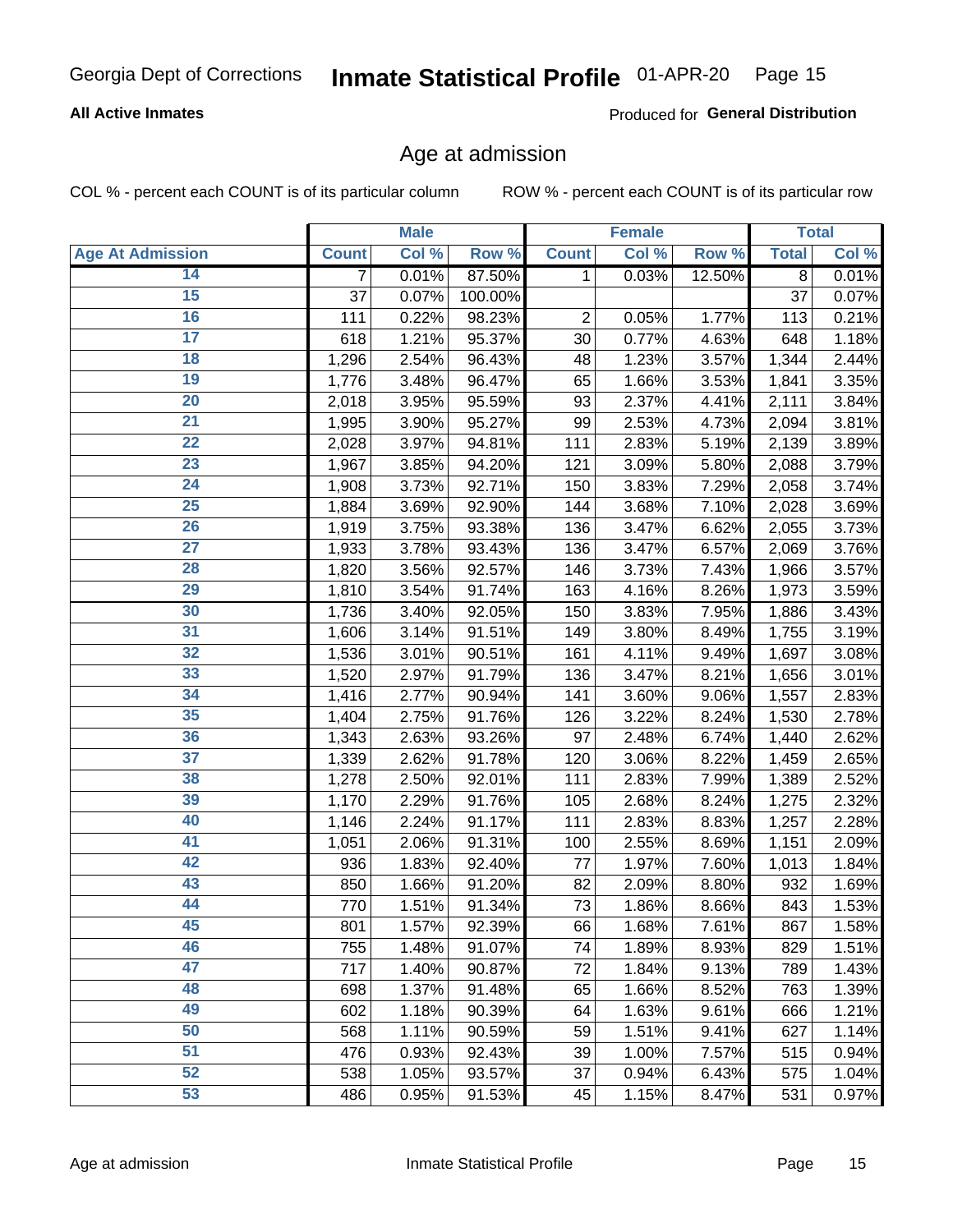#### **All Active Inmates**

Produced for General Distribution

#### Age at admission

COL % - percent each COUNT is of its particular column

|                         |                         | <b>Male</b> |                  |                  | <b>Female</b> |       |                | <b>Total</b> |
|-------------------------|-------------------------|-------------|------------------|------------------|---------------|-------|----------------|--------------|
| <b>Age At Admission</b> | <b>Count</b>            | Col %       | Row <sup>%</sup> | <b>Count</b>     | Col %         | Row % | <b>Total</b>   | Col %        |
| 54                      | 428                     | 0.84%       | 92.44%           | $\overline{35}$  | 0.89%         | 7.56% | 463            | 0.84%        |
| 55                      | 395                     | 0.77%       | 92.29%           | 33               | 0.84%         | 7.71% | 428            | 0.78%        |
| 56                      | 355                     | 0.69%       | 92.21%           | 30               | 0.77%         | 7.79% | 385            | 0.70%        |
| 57                      | 323                     | 0.63%       | 94.44%           | 19               | 0.49%         | 5.56% | 342            | 0.62%        |
| 58                      | 284                     | 0.56%       | 94.35%           | 17               | 0.43%         | 5.65% | 301            | 0.55%        |
| 59                      | 217                     | 0.42%       | 92.34%           | 18               | 0.46%         | 7.66% | 235            | 0.43%        |
| 60                      | $\overline{215}$        | 0.42%       | 94.30%           | 13               | 0.33%         | 5.70% | 228            | 0.41%        |
| 61                      | 190                     | 0.37%       | 95.48%           | 9                | 0.23%         | 4.52% | 199            | 0.36%        |
| 62                      | 147                     | 0.29%       | 93.63%           | 10               | 0.26%         | 6.37% | 157            | 0.29%        |
| 63                      | 125                     | 0.24%       | 93.28%           | $\boldsymbol{9}$ | 0.23%         | 6.72% | 134            | 0.24%        |
| 64                      | 100                     | 0.20%       | 98.04%           | $\overline{c}$   | 0.05%         | 1.96% | 102            | 0.19%        |
| 65                      | 87                      | 0.17%       | 96.67%           | $\overline{3}$   | 0.08%         | 3.33% | 90             | 0.16%        |
| 66                      | 59                      | 0.12%       | 95.16%           | $\overline{3}$   | 0.08%         | 4.84% | 62             | 0.11%        |
| 67                      | 59                      | 0.12%       | 98.33%           | 1                | 0.03%         | 1.67% | 60             | 0.11%        |
| 68                      | 52                      | 0.10%       | 92.86%           | 4                | 0.10%         | 7.14% | 56             | 0.10%        |
| 69                      | 38                      | 0.07%       | 97.44%           | $\mathbf 1$      | 0.03%         | 2.56% | 39             | 0.07%        |
| 70                      | 34                      | 0.07%       | 100.00%          |                  |               |       | 34             | 0.06%        |
| $\overline{71}$         | 20                      | 0.04%       | 95.24%           | 1                | 0.03%         | 4.76% | 21             | 0.04%        |
| $\overline{72}$         | 22                      | 0.04%       | 91.67%           | $\overline{2}$   | 0.05%         | 8.33% | 24             | 0.04%        |
| 73                      | 21                      | 0.04%       | 100.00%          |                  |               |       | 21             | 0.04%        |
| 74                      | 10                      | 0.02%       | 90.91%           | $\mathbf{1}$     | 0.03%         | 9.09% | 11             | 0.02%        |
| 75                      | 12                      | 0.02%       | 92.31%           | $\mathbf{1}$     | 0.03%         | 7.69% | 13             | 0.02%        |
| 76                      | 9                       | 0.02%       | 100.00%          |                  |               |       | 9              | 0.02%        |
| $\overline{77}$         | $\overline{\mathbf{4}}$ | 0.01%       | 100.00%          |                  |               |       | 4              | 0.01%        |
| 78                      | 9                       | 0.02%       | 100.00%          |                  |               |       | 9              | 0.02%        |
| 79                      | $\overline{2}$          | 0.01%       | 100.00%          |                  |               |       | $\overline{2}$ | 0.01%        |
| 80                      | 3                       | 0.01%       | 100.00%          |                  |               |       | $\overline{3}$ | 0.01%        |
| $\overline{81}$         | $\overline{\mathbf{4}}$ | 0.01%       | 100.00%          |                  |               |       | 4              | 0.01%        |
| $\overline{82}$         | 6                       | 0.01%       | 100.00%          |                  |               |       | 6              | 0.01%        |
| 83                      | 4                       | 0.01%       | 100.00%          |                  |               |       | 4              | 0.01%        |
| 84                      | $\overline{2}$          | 0.01%       | 100.00%          |                  |               |       | $\overline{2}$ | 0.01%        |
| 86                      | $\mathbf 1$             | 0.01%       | 100.00%          |                  |               |       | 1              | 0.01%        |
| 87                      | $\mathbf{1}$            | 0.01%       | 100.00%          |                  |               |       | $\mathbf{1}$   | 0.01%        |
| <b>Total Reported</b>   | 51,107                  | 100%        | 92.88%           | 3,917            | 100%          | 7.12% | 55,024         | 100%         |

| τeα<br> |            |                |        |
|---------|------------|----------------|--------|
|         | ,108<br>E4 | 2017<br>יו טוע | 55,025 |

| Mes<br>הג הה<br>33.28<br>34.55<br>33.18<br>ан<br>$\cdots$ |
|-----------------------------------------------------------|
|-----------------------------------------------------------|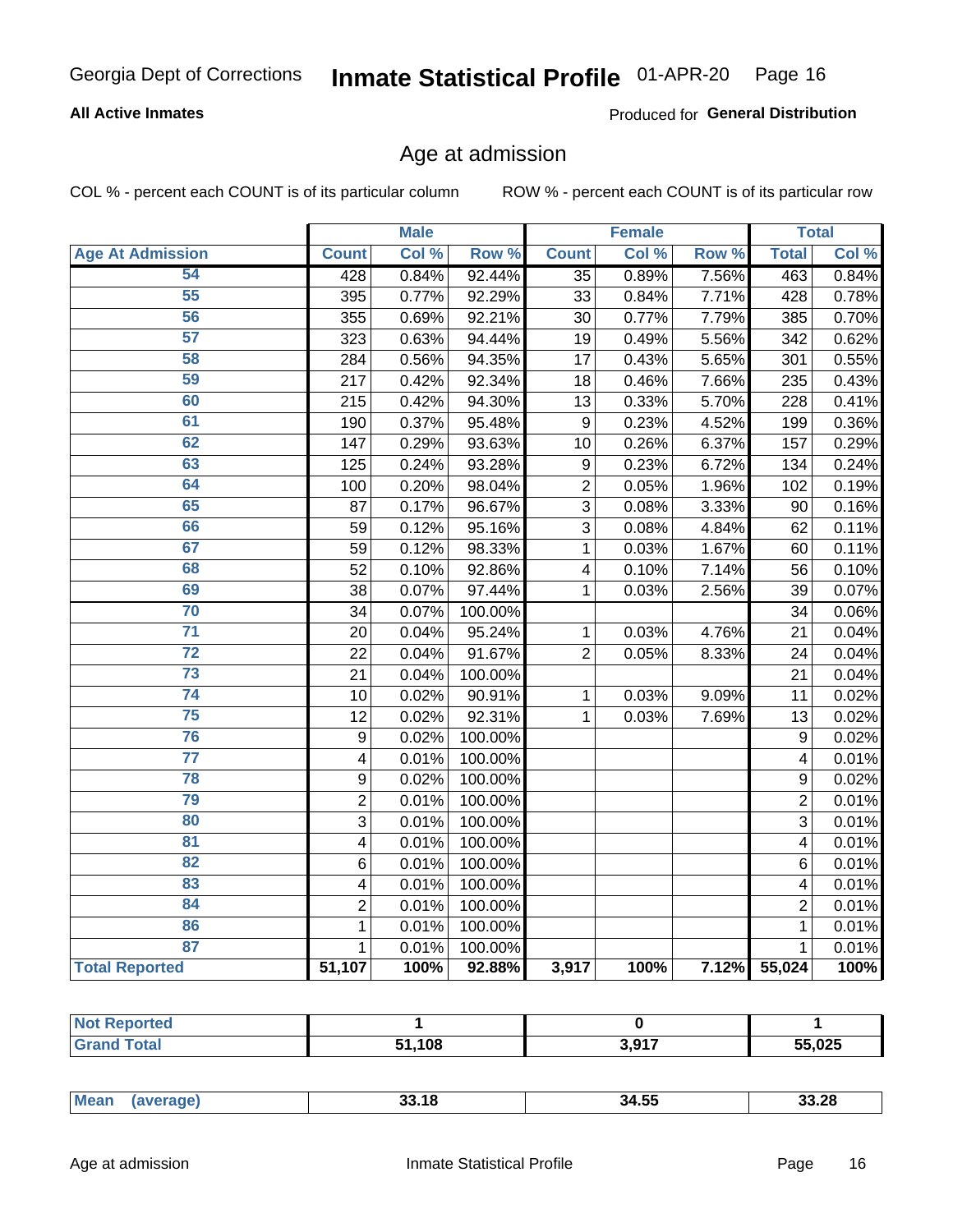Produced for General Distribution

## Age at admission

COL % - percent each COUNT is of its particular column

|                                  | <b>Male</b> | <b>Female</b> | Total   |
|----------------------------------|-------------|---------------|---------|
| MetiRep(anicidig)                |             | 33            | 2.<br>ີ |
| <b>Micaded Tomadst frequent)</b> | ົ           | 29            | ົາງ     |
|                                  |             |               |         |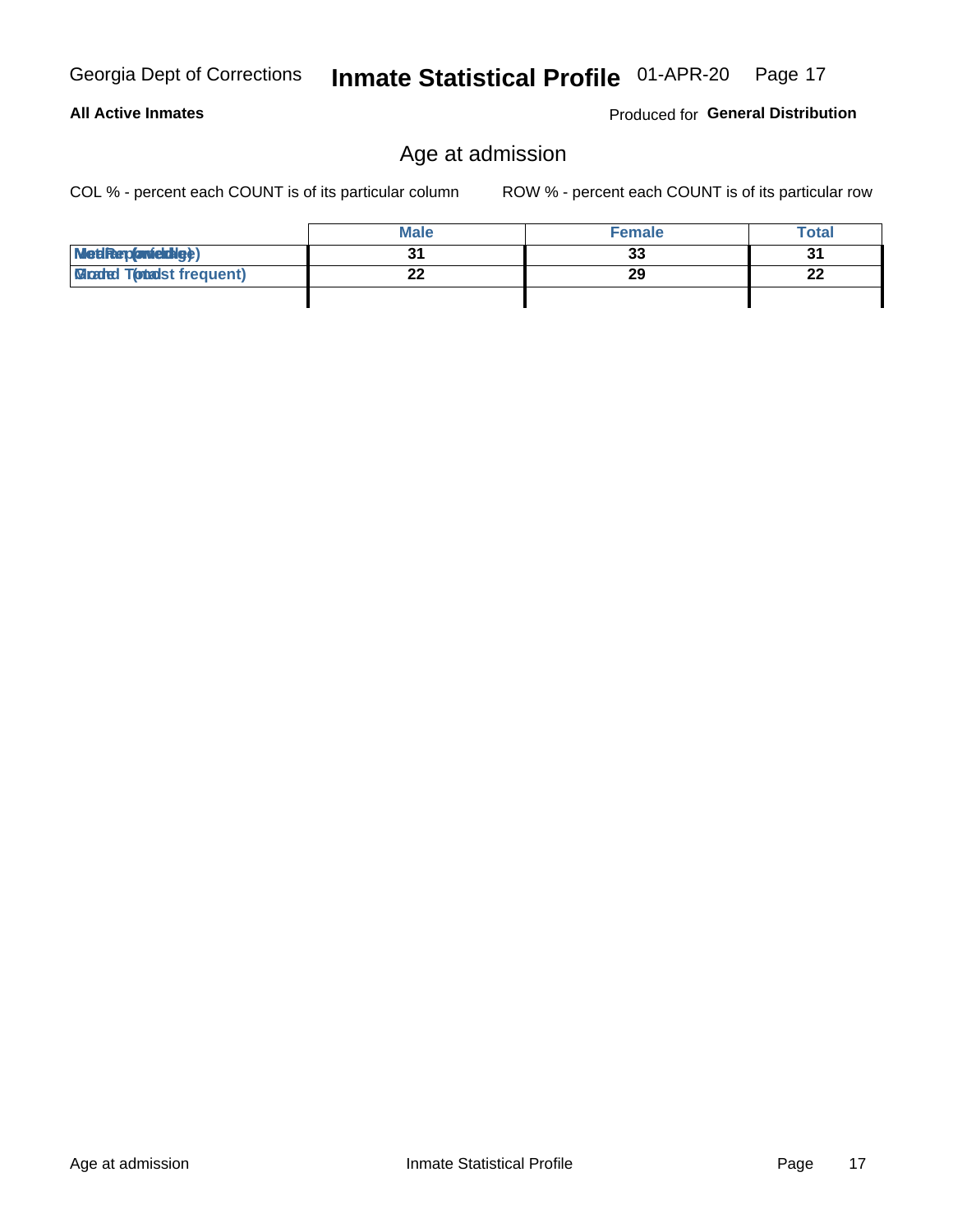#### **All Active Inmates**

#### Produced for General Distribution

#### Height, measured at entry to prison

COL % - percent each COUNT is of its particular column

|                       |                | <b>Male</b> |         |              | <b>Female</b>             |        |                | <b>Total</b> |
|-----------------------|----------------|-------------|---------|--------------|---------------------------|--------|----------------|--------------|
| <b>Height</b>         | <b>Count</b>   | Col %       | Row %   | <b>Count</b> | $\overline{\text{Col 9}}$ | Row %  | <b>Total</b>   | Col %        |
| $\bf{0}$              | 658            | 1.29%       | 96.06%  | 27           | 0.69%                     | 3.94%  | 685            | 1.24%        |
| 4'02"                 | 1              | 0.01%       | 50.00%  | 1            | 0.03%                     | 50.00% | 2              | 0.01%        |
| 4'03''                | 3              | 0.01%       | 100.00% |              |                           |        | 3              | 0.01%        |
| 4'04"                 | $\mathbf 1$    | 0.01%       | 100.00% |              |                           |        | $\mathbf{1}$   | 0.01%        |
| 4'05"                 | 3              | 0.01%       | 75.00%  | 1            | 0.03%                     | 25.00% | 4              | 0.01%        |
| 4'06"                 | 1              | 0.01%       | 100.00% |              |                           |        | 1              | 0.01%        |
| 4'07"                 | $\mathbf{1}$   | 0.01%       | 25.00%  | 3            | 0.08%                     | 75.00% | 4              | 0.01%        |
| 4'08"                 | 6              | 0.01%       | 66.67%  | 3            | 0.08%                     | 33.33% | 9              | 0.02%        |
| 4'09"                 | $\overline{2}$ | 0.01%       | 14.29%  | 12           | 0.31%                     | 85.71% | 14             | 0.03%        |
| 4'10"                 | 6              | 0.01%       | 26.09%  | 17           | 0.43%                     | 73.91% | 23             | 0.04%        |
| 4'11''                | 22             | 0.04%       | 18.03%  | 100          | 2.55%                     | 81.97% | 122            | 0.22%        |
| 5'00''                | 103            | 0.20%       | 42.21%  | 141          | 3.60%                     | 57.79% | 244            | 0.44%        |
| 5'01"                 | 106            | 0.21%       | 30.99%  | 236          | 6.03%                     | 69.01% | 342            | 0.62%        |
| 5'02"                 | 268            | 0.52%       | 40.92%  | 387          | 9.88%                     | 59.08% | 655            | 1.19%        |
| 5'03''                | 407            | 0.80%       | 45.89%  | 480          | 12.25%                    | 54.11% | 887            | 1.61%        |
| 5'04"                 | 940            | 1.84%       | 61.88%  | 579          | 14.78%                    | 38.12% | 1,519          | 2.76%        |
| 5'05"                 | 1,797          | 3.52%       | 79.48%  | 464          | 11.85%                    | 20.52% | 2,261          | 4.11%        |
| 5'06''                | 3,490          | 6.83%       | 87.62%  | 493          | 12.59%                    | 12.38% | 3,983          | 7.24%        |
| 5'07"                 | 4,086          | 7.99%       | 90.80%  | 414          | 10.57%                    | 9.20%  | 4,500          | 8.18%        |
| 5'08''                | 4,948          | 9.68%       | 95.82%  | 216          | 5.51%                     | 4.18%  | 5,164          | 9.38%        |
| 5'09''                | 6,439          | 12.60%      | 97.49%  | 166          | 4.24%                     | 2.51%  | 6,605          | 12.00%       |
| 5'10''                | 5,533          | 10.83%      | 98.43%  | 88           | 2.25%                     | 1.57%  | 5,621          | 10.22%       |
| 5'11''                | 6,102          | 11.94%      | 99.20%  | 49           | 1.25%                     | 0.80%  | 6,151          | 11.18%       |
| 6'00''                | 5,677          | 11.11%      | 99.68%  | 18           | 0.46%                     | 0.32%  | 5,695          | 10.35%       |
| 6'01''                | 4,190          | 8.20%       | 99.67%  | 14           | 0.36%                     | 0.33%  | 4,204          | 7.64%        |
| 6'02"                 | 3,066          | 6.00%       | 99.90%  | 3            | 0.08%                     | 0.10%  | 3,069          | 5.58%        |
| 6'03''                | 1,668          | 3.26%       | 99.76%  | 4            | 0.10%                     | 0.24%  | 1,672          | 3.04%        |
| 6'04"                 | 906            | 1.77%       | 99.89%  | 1            | 0.03%                     | 0.11%  | 907            | 1.65%        |
| 6'05"                 | 379            | 0.74%       | 100.00% |              |                           |        | 379            | 0.69%        |
| 6'06''                | 166            | 0.32%       | 100.00% |              |                           |        | 166            | 0.30%        |
| 6'07''                | 56             | 0.11%       | 100.00% |              |                           |        | 56             | 0.10%        |
| 6'08''                | 31             | 0.06%       | 100.00% |              |                           |        | 31             | 0.06%        |
| 6'09''                | 23             | 0.05%       | 100.00% |              |                           |        | 23             | 0.04%        |
| 6'10''                | 7              | 0.01%       | 100.00% |              |                           |        | $\overline{7}$ | 0.01%        |
| 6'11''                | 8              | 0.02%       | 100.00% |              |                           |        | $\bf 8$        | 0.01%        |
| 7'00"                 | 6              | 0.01%       | 100.00% |              |                           |        | $\,6$          | 0.01%        |
| 7'02"                 | 1              | 0.01%       | 100.00% |              |                           |        | 1              | 0.01%        |
| 7'03''                | 1              | 0.01%       | 100.00% |              |                           |        | 1              | 0.01%        |
| <b>Total Reported</b> | 51,108         | 100%        | 92.88%  | 3,917        | 100%                      | 7.12%  | 55,025         | 100%         |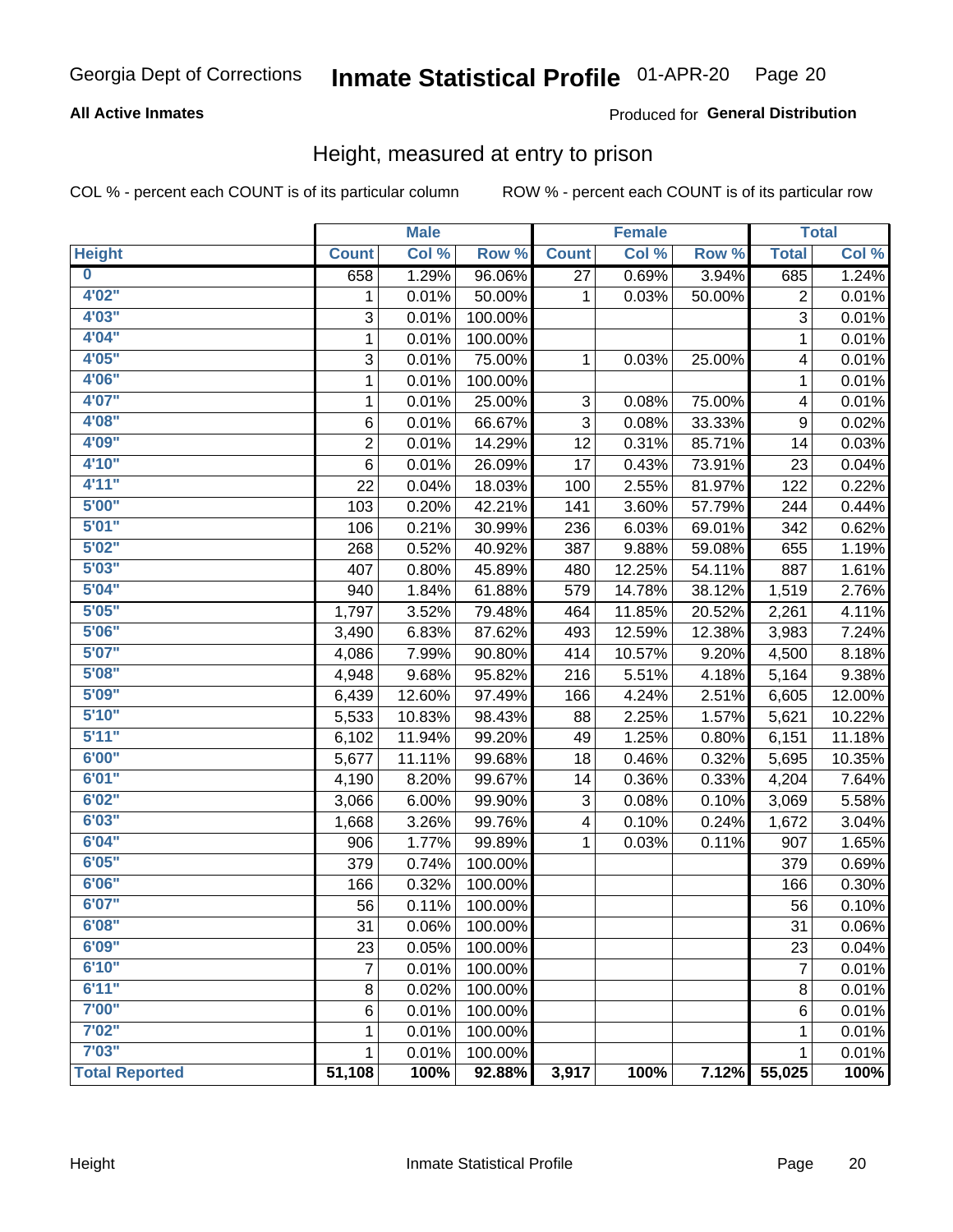#### **All Active Inmates**

Produced for General Distribution

#### Height, measured at entry to prison

COL % - percent each COUNT is of its particular column

|                     | <b>Male</b> | <b>Female</b> | <b>Total</b> |
|---------------------|-------------|---------------|--------------|
| <b>Not Reported</b> |             |               |              |
| <b>Grand Total</b>  | 51,108      | 3,917         | 55,025       |

| <b>Mean</b> | erage) | 5'10" | 5'05" | <b>CIA AIL</b><br>. . |
|-------------|--------|-------|-------|-----------------------|
|             |        |       |       |                       |
| <b>Mode</b> |        | 5'09" | 5'04" | 5'09"                 |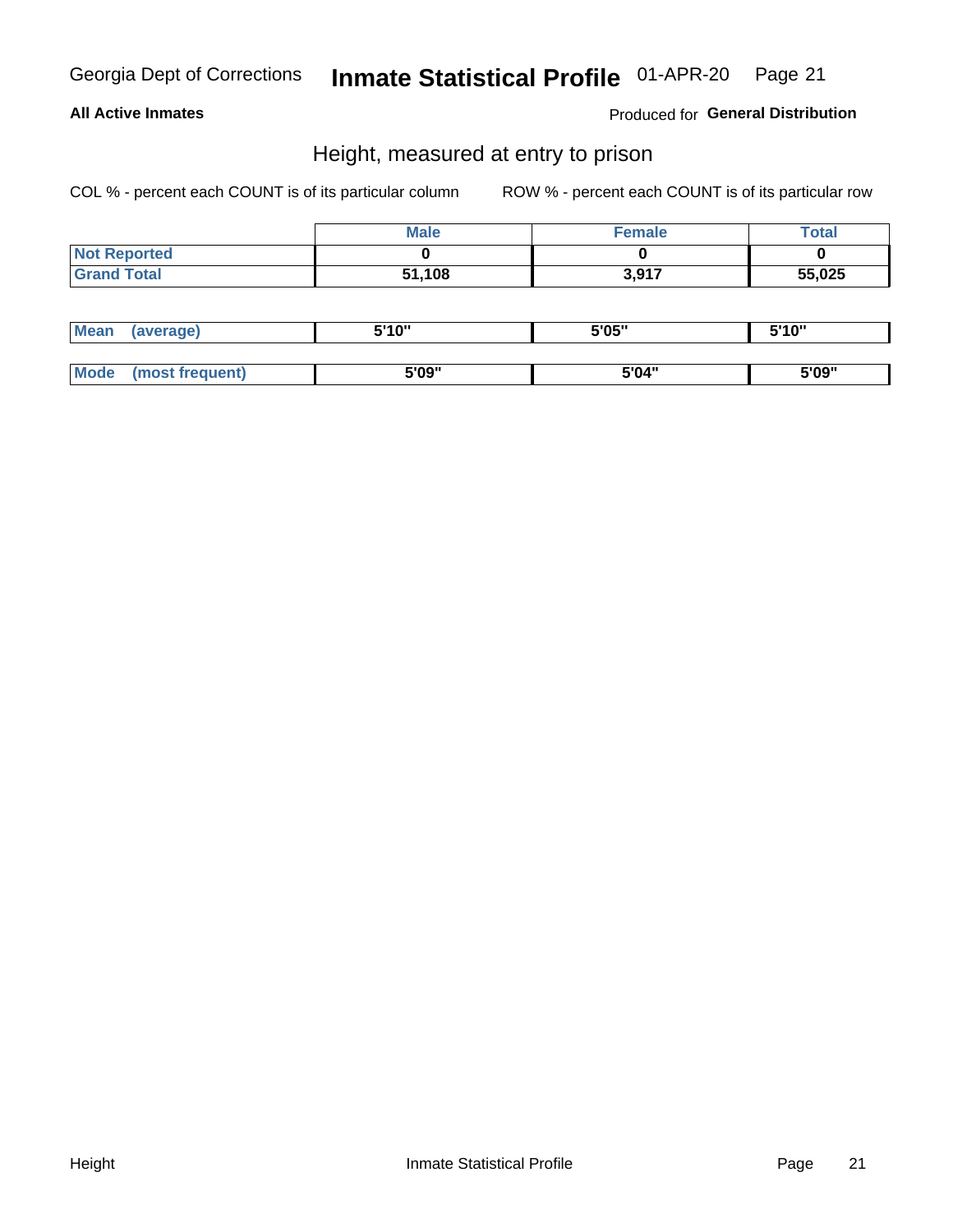**All Active Inmates** 

Produced for General Distribution

## Weight, measured at entry to prison

COL % - percent each COUNT is of its particular column ROW % - percent each COUNT is of its particular row

|                                     |              | <b>Male</b> |                 |                | <b>Female</b> |                  |                | <b>Total</b> |
|-------------------------------------|--------------|-------------|-----------------|----------------|---------------|------------------|----------------|--------------|
| <b>Weight</b>                       | <b>Count</b> | Col %       | Row %           | <b>Count</b>   | Col %         | Row <sup>%</sup> | <b>Total</b>   | Col %        |
| <b>Under 80 pounds</b>              | 10           | 0.02%       | 90.91%          | 1              | 0.03%         | 9.09%            | 11             | 0.02%        |
| 90 - 99 pounds                      | 3            | 0.01%       | 42.86%          | 4              | 0.10%         | 57.14%           | $\overline{7}$ | 0.01%        |
| 100 - 109 pounds                    | 43           | 0.09%       | 52.44%          | 39             | 1.00%         | 47.56%           | 82             | 0.15%        |
| 110 - 119 pounds                    | 128          | 0.25%       | 59.81%          | 86             | 2.21%         | 40.19%           | 214            | 0.39%        |
| 120 - 129 pounds                    | 582          | 1.15%       | 75.58%          | 188            | 4.83%         | 24.42%           | 770            | 1.42%        |
| 130 - 139 pounds                    | 1,760        | 3.49%       | 85.52%          | 298            | 7.66%         | 14.48%           | 2,058          | 3.79%        |
| 140 - 149 pounds                    | 3,468        | 6.87%       | 89.84%          | 392            | 10.07%        | 10.16%           | 3,860          | 7.10%        |
| 150 - 159 pounds                    | 5,204        | 10.31%      | 92.40%          | 428            | 11.00%        | 7.60%            | 5,632          | 10.36%       |
| 160 - 169 pounds                    | 6,620        | 13.12%      | 93.73%          | 443            | 11.39%        | 6.27%            | 7,063          | 13.00%       |
| 170 - 179 pounds                    | 6,253        | 12.39%      | 94.11%          | 391            | 10.05%        | 5.89%            | 6,644          | 12.22%       |
| 180 - 189 pounds                    | 6,504        | 12.89%      | 94.29%          | 394            | 10.13%        | 5.71%            | 6,898          | 12.69%       |
| 190 - 199 pounds                    | 4,462        | 8.84%       | 94.88%          | 241            | 6.19%         | 5.12%            | 4,703          | 8.65%        |
| 200 - 209 pounds                    | 4,064        | 8.05%       | 93.55%          | 280            | 7.20%         | 6.45%            | 4,344          | 7.99%        |
| 210 - 219 pounds                    | 2,946        | 5.84%       | 95.34%          | 144            | 3.70%         | 4.66%            | 3,090          | 5.69%        |
| 220 - 229 pounds                    | 2,464        | 4.88%       | 94.59%          | 141            | 3.62%         | 5.41%            | 2,605          | 4.79%        |
| 230 - 239 pounds                    | 1,640        | 3.25%       | 93.98%          | 105            | 2.70%         | 6.02%            | 1,745          | 3.21%        |
| 240 - 249 pounds                    | 1,302        | 2.58%       | 94.48%          | 76             | 1.95%         | 5.52%            | 1,378          | 2.54%        |
| 250 - 259 pounds                    | 943          | 1.87%       | 93.64%          | 64             | 1.64%         | 6.36%            | 1,007          | 1.85%        |
| 260 - 269 pounds                    | 601          | 1.19%       | 90.79%          | 61             | 1.57%         | 9.21%            | 662            | 1.22%        |
| 270 - 279 pounds                    | 397          | 0.79%       | 94.30%          | 24             | 0.62%         | 5.70%            | 421            | 0.77%        |
| 280 - 289 pounds                    | 347          | 0.69%       | 93.53%          | 24             | 0.62%         | 6.47%            | 371            | 0.68%        |
| 290 - 299 pounds                    | 176          | 0.35%       | 90.72%          | 18             | 0.46%         | 9.28%            | 194            | 0.36%        |
| 300 - 309 pounds                    | 179          | 0.35%       | 87.75%          | 25             | 0.64%         | 12.25%           | 204            | 0.38%        |
| 310 - 319 pounds                    | 77           | 0.15%       | 93.90%          | 5              | 0.13%         | 6.10%            | 82             | 0.15%        |
| 320 - 329 pounds                    | 85           | 0.17%       | 96.59%          | $\sqrt{3}$     | 0.08%         | 3.41%            | 88             | 0.16%        |
| 330 - 339 pounds                    | 49           | 0.10%       | 92.45%          | 4              | 0.10%         | 7.55%            | 53             | 0.10%        |
| 340 - 349 pounds                    | 35           | 0.07%       | 94.59%          | $\overline{2}$ | 0.05%         | 5.41%            | 37             | 0.07%        |
| 350 - 359 pounds                    | 42           | 0.08%       | 93.33%          | 3              | 0.08%         | 6.67%            | 45             | 0.08%        |
| 360 - 369 pounds                    | 15           | 0.03%       | 100.00%         |                |               |                  | 15             | 0.03%        |
| 370 - 379 pounds                    | 16           | 0.03%       | 94.12%          | $\mathbf{1}$   | 0.03%         | 5.88%            | 17             | 0.03%        |
| 380 - 389 pounds                    | 10           | 0.02%       | 90.91%          | $\mathbf{1}$   | 0.03%         | 9.09%            | 11             | 0.02%        |
| 390 - 399 pounds                    | 9            | 0.02%       | $90.00\%$       | 1              | 0.03%         | 10.00%           | 10             | 0.02%        |
| 400 pounds and over                 | 24           | 0.05%       | 85.71%          | 4              | 0.10%         | 14.29%           | 28             | 0.05%        |
| <b>Total Reported</b>               | 50,458       | 100%        | 92.84%          | 3,891          | 100%          | 7.16%            | 54,349         | 100%         |
|                                     |              |             |                 |                |               |                  |                |              |
| <b>Not Reported</b>                 | 650          |             | $\overline{26}$ |                |               | 676              |                |              |
| <b>Grand Total</b>                  |              | 51,108      |                 | 3,917          |               |                  | 55,025         |              |
| <b>Mean</b>                         |              | 185         |                 |                |               |                  |                |              |
| (average)<br><b>Median (middle)</b> |              | 180         |                 | 176<br>170     |               |                  | 185<br>180     |              |
| <b>Mode</b><br>(most frequent)      |              | 180         |                 |                | 160           |                  |                | 180          |
|                                     |              |             |                 |                |               |                  |                |              |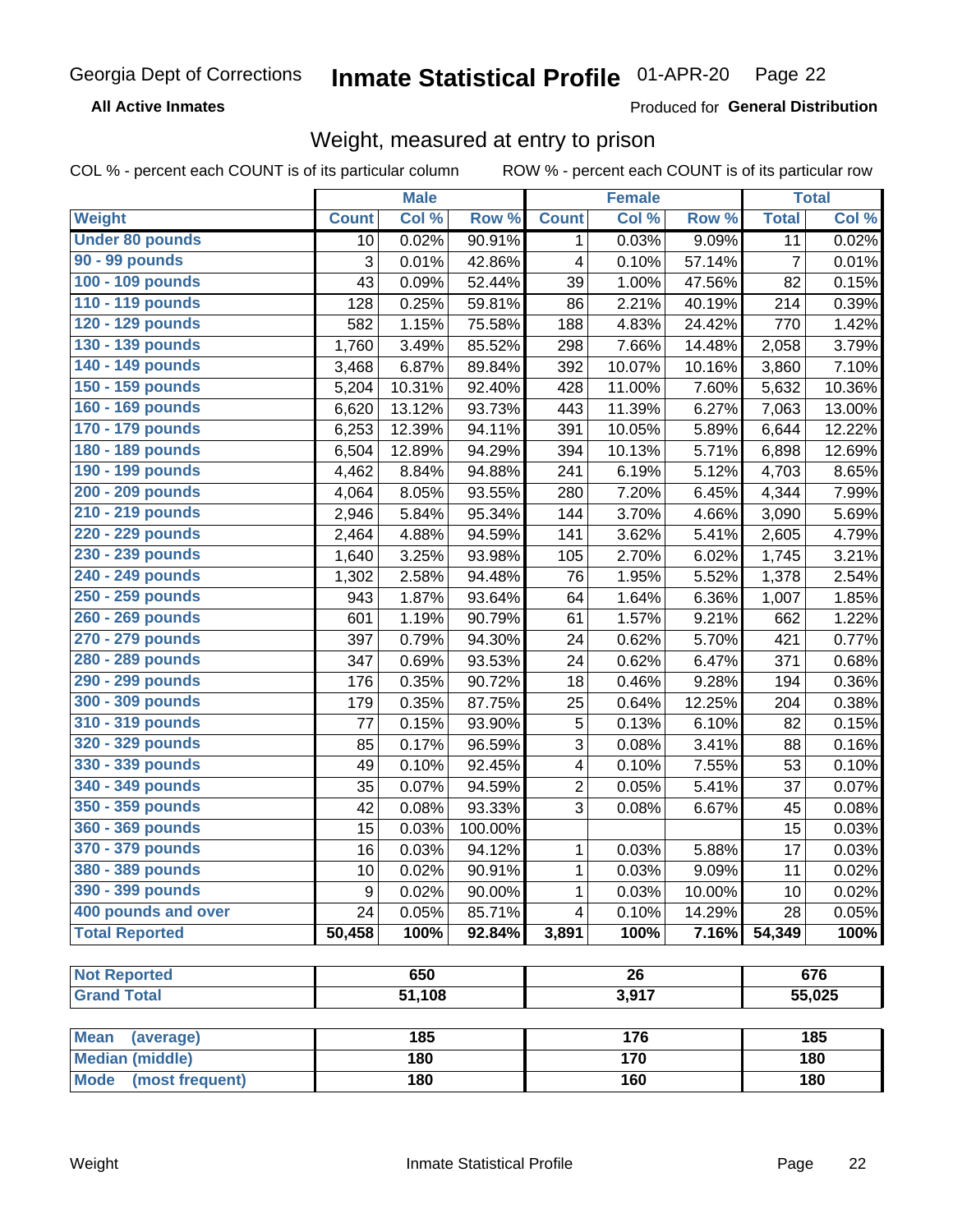#### Inmate Statistical Profile 01-APR-20 Page 23

**All Active Inmates** 

#### Produced for General Distribution

## Veterans validated by Veteran's Administration

COL % - percent each COUNT is of its particular column

|                             |                 | <b>Male</b> |             |    | <b>Female</b> |       |              | <b>Total</b> |
|-----------------------------|-----------------|-------------|-------------|----|---------------|-------|--------------|--------------|
| <b>Military service</b>     | <b>Count</b>    | Col %       | Row % Count |    | Col %         | Row % | <b>Total</b> | Col %        |
| <b>Others</b><br>$\bf{0}$   | 815             | 30.06%      | 96.56%      | 29 | 50.00%        | 3.44% | 844          | 30.48%       |
| <b>Air Force</b>            | 1,116           | 41.17%      | 98.33%      | 19 | 32.76%        | 1.67% | 1,135        | 40.99%       |
| $\mathbf{2}$<br><b>Army</b> | 152             | 5.61%       | 98.70%      | 2  | 3.45%         | 1.30% | 154          | 5.56%        |
| <b>Navy</b><br>3            | 346             | 12.76%      | 98.86%      | 4  | 6.90%         | 1.14% | 350          | 12.64%       |
| <b>Marines</b><br>4         | 17 <sub>1</sub> | .63%        | 100.00%     |    |               |       | 17           | .61%         |
| <b>Coast Guard</b><br>5     | 265             | $9.77\%$    | 98.51%      | 4  | 6.90%         | 1.49% | 269          | 9.71%        |
| <b>Total Reported</b>       | 2,711           | 100%        | 97.91%      | 58 | 100%          | 2.09% | 2,769        | 100%         |

| <b>Not</b><br>Reported | 48,397 | 3,859 | 52,256 |
|------------------------|--------|-------|--------|
| <b>Fotal</b>           | 1,108  | 3,917 | 55,025 |

|  |  | <b>Mode (most frequent)</b> | <b>Force</b><br>Aır | วthers | orce |
|--|--|-----------------------------|---------------------|--------|------|
|--|--|-----------------------------|---------------------|--------|------|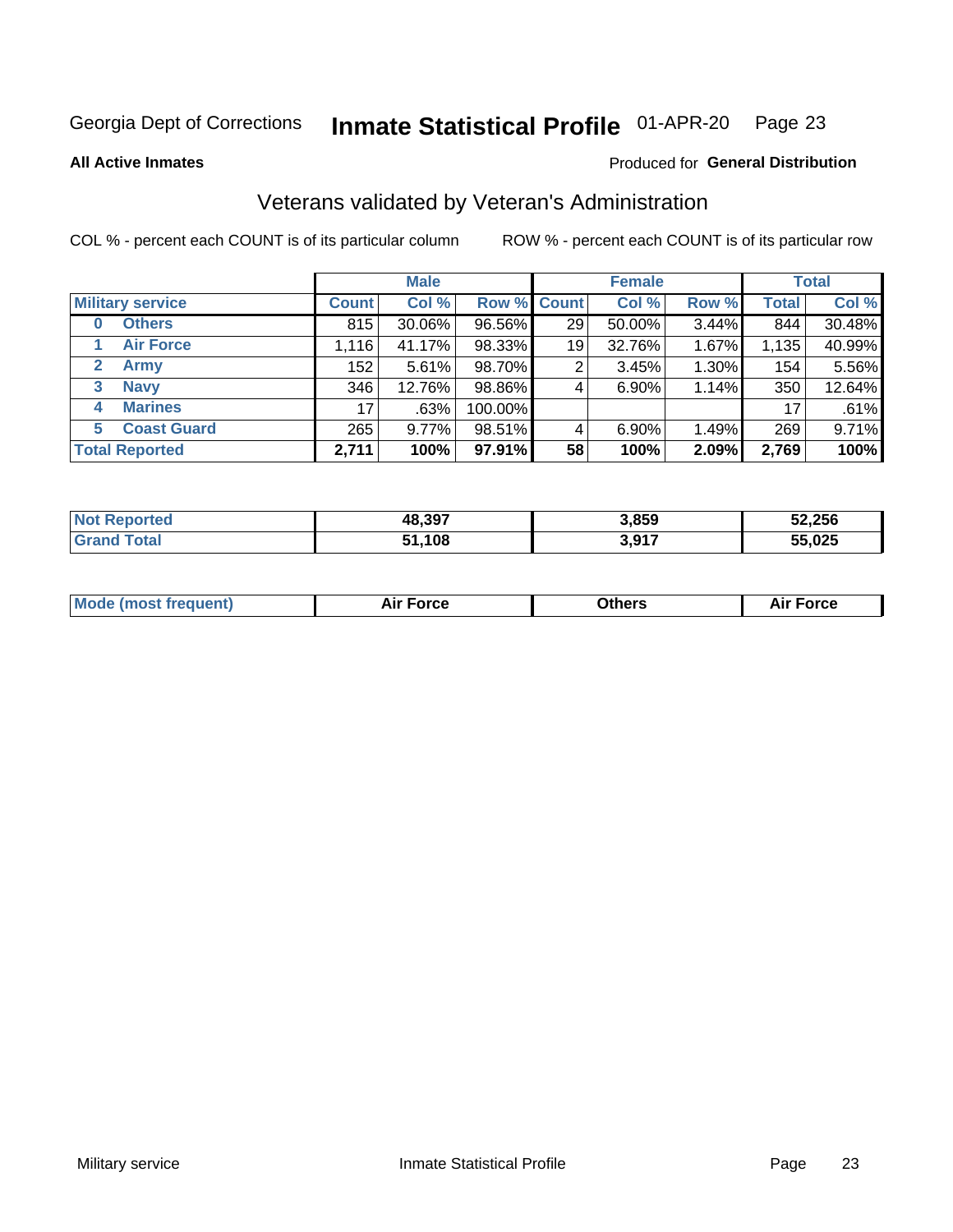#### Inmate Statistical Profile 01-APR-20 Page 24

**All Active Inmates** 

#### Produced for General Distribution

### Type of admission to prison

COL % - percent each COUNT is of its particular column

|    |                                  |              | <b>Male</b> |                    |     | <b>Female</b> |       |              | <b>Total</b> |
|----|----------------------------------|--------------|-------------|--------------------|-----|---------------|-------|--------------|--------------|
|    | <b>Type of Admission</b>         | <b>Count</b> | Col %       | <b>Row % Count</b> |     | Col %         | Row % | <b>Total</b> | Col %        |
| 16 | <b>Population Redistribution</b> | 3            | .01%        | 100.00%            |     |               |       | 3            | .01%         |
| 27 | <b>Boot Camp Plus</b>            |              | .01%        | 100.00%            |     |               |       |              | .01%         |
| 28 | <b>Initial Assignment</b>        | 8            | .02%        | 100.00%            |     |               |       | 8            | .01%         |
| 52 | <b>New Sentence</b>              | 40,644       | 79.54%      | 92.61% 3,241       |     | 82.74%        | 7.39% | 43,885       | 79.77%       |
| 53 | <b>Probation Rev Partial</b>     | 2,372        | 4.64%       | 92.87%             | 182 | 4.65%         | 7.13% | 2,554        | 4.64%        |
| 54 | <b>Probation Rev Remainder</b>   | 3,511        | 6.87%       | 92.66%             | 278 | 7.10%         | 7.34% | 3,789        | 6.89%        |
| 55 | <b>Parole Rev New Sentence</b>   | 2,786        | 5.45%       | 95.15%             | 142 | 3.63%         | 4.85% | 2,928        | 5.32%        |
| 56 | <b>Parole Rev No New</b>         | 1,708        | 3.34%       | 95.90%             | 73  | 1.86%         | 4.10% | 1,781        | 3.24%        |
|    | <b>Sentence</b>                  |              |             |                    |     |               |       |              |              |
| 57 | <b>Released In Error</b>         | 12           | .02%        | 92.31%             | 1   | .03%          | 7.69% | 13           | .02%         |
| 65 | <b>Return Appeal/Bond</b>        | 2            | .01%        | 100.00%            |     |               |       | 2            | .01%         |
| 67 | <b>Admit Fm Other Cust</b>       | 4            | .01%        | 100.00%            |     |               |       | 4            | .01%         |
| 69 | <b>New Sent/Par Rev Pnd</b>      | 2            | .01%        | 100.00%            |     |               |       | 2            | .01%         |
| 70 | <b>Life W/O Parole</b>           | 14           | .03%        | 100.00%            |     |               |       | 14           | .03%         |
| 72 | <b>Par Rev/Rsn Unknown</b>       | 23           | .05%        | 100.00%            |     |               |       | 23           | .04%         |
| 76 | <b>Par Rev/Revoc Center</b>      |              | .01%        | 100.00%            |     |               |       |              | .01%         |
| 82 | <b>Unknown</b>                   |              | .01%        | 100.00%            |     |               |       | 7            | .01%         |
|    | <b>Total Reported</b>            | 51,098       | 100%        | 92.88% 3,917       |     | 100%          | 7.12% | 55,015       | 100%         |

| 'No<br><b>Reported</b> |        |              | 10     |
|------------------------|--------|--------------|--------|
| <b>Total</b><br>Gr:    | 51,108 | 3 Q17<br>J.J | 55,025 |

| <b>Mode (most frequent)</b> | <b>New Sentence</b> | <b>New Sentence</b> | <b>New Sentence</b> |
|-----------------------------|---------------------|---------------------|---------------------|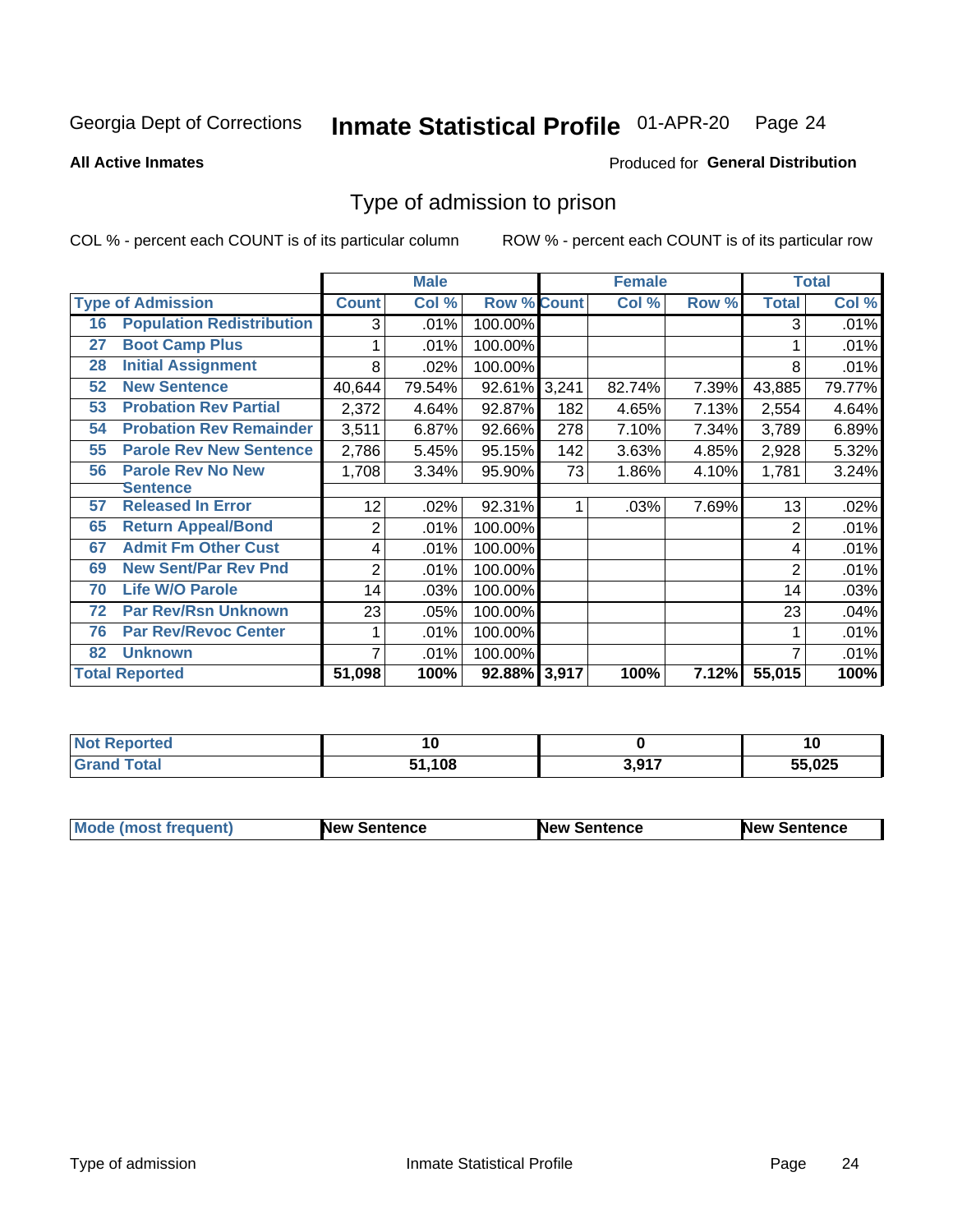## Inmate Statistical Profile 01-APR-20 Page 25

**All Active Inmates** 

#### Produced for General Distribution

## Current / last supervision level

COL % - percent each COUNT is of its particular column

|                        |              | <b>Male</b> |                    |       | <b>Female</b> |          |        | <b>Total</b> |
|------------------------|--------------|-------------|--------------------|-------|---------------|----------|--------|--------------|
| <b>Security Status</b> | <b>Count</b> | Col %       | <b>Row % Count</b> |       | Col %         | Row %    | Total  | Col %        |
| 3 Minimum              | 3,773        | 7.38%       | 70.30%             | 1,594 | 40.69%        | 29.70%   | 5,367  | $9.75\%$     |
| 4 Medium               | 36,882       | 72.17%      | 94.51%             | 2,143 | 54.71%        | $5.49\%$ | 39,025 | 70.93%       |
| 5 Close                | 10.446       | $20.44\%$   | 98.31%             | 180   | 4.60%         | $1.69\%$ | 10,626 | 19.31%       |
| <b>Total Reported</b>  | 51,101       | 100%        | $92.88\%$          | 3,917 | 100%          | 7.12%    | 55,018 | 100%         |

| <b>Still being diagnosed</b> |        |       |        |
|------------------------------|--------|-------|--------|
| <b>Not Reported</b>          |        |       |        |
| <b>Grand Total</b>           | 51,108 | 3,917 | 55,025 |

| $M_{\Omega}$ | Me<br>edium<br>____ | Мє<br>dium<br>_____ | Medium<br> |
|--------------|---------------------|---------------------|------------|
|              |                     |                     |            |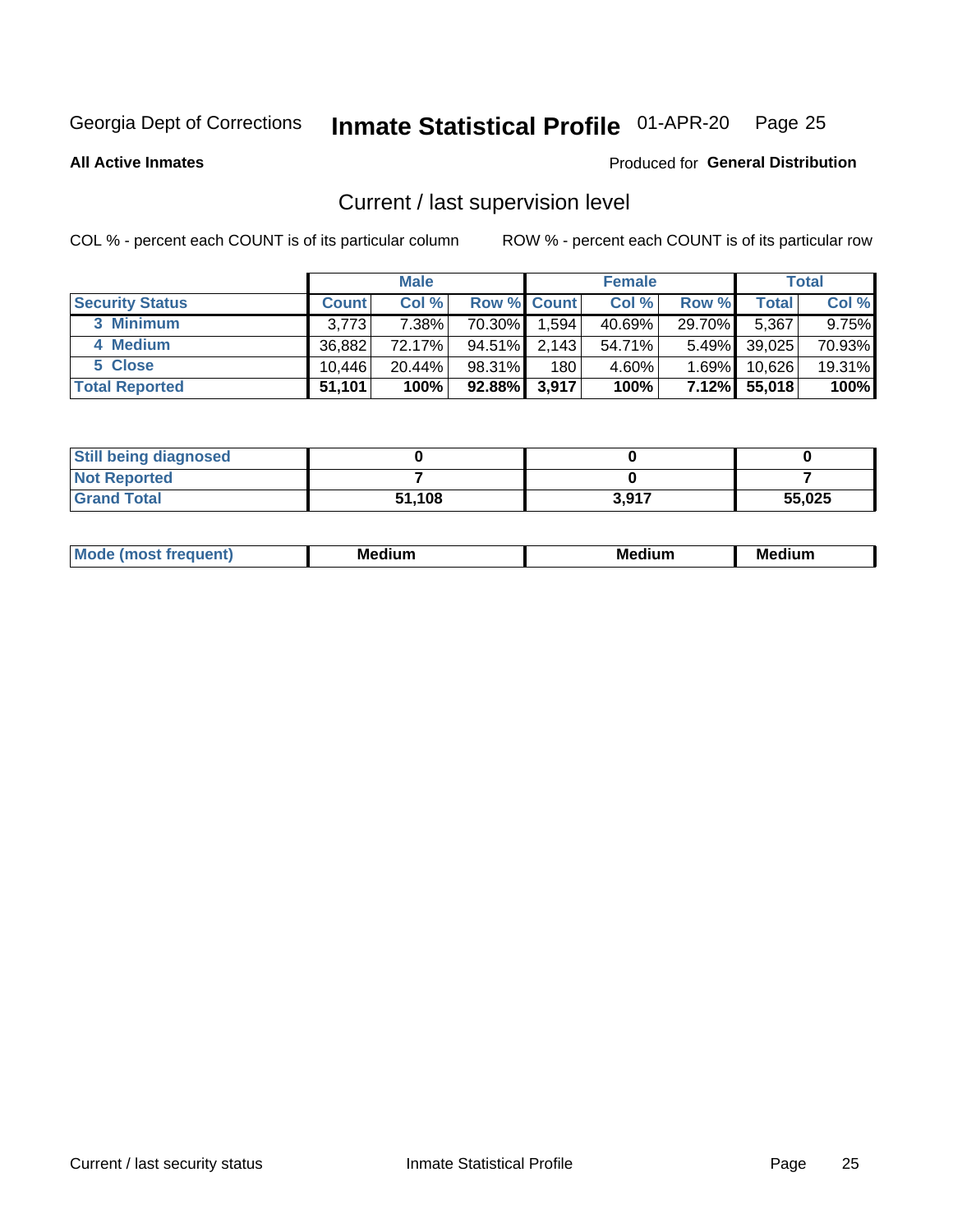#### Inmate Statistical Profile 01-APR-20 Page 26

**All Active Inmates** 

#### Produced for General Distribution

## Current / last type of institution

COL % - percent each COUNT is of its particular column

|                            |                | <b>Male</b> |             |       | <b>Female</b> |         |              | <b>Total</b> |
|----------------------------|----------------|-------------|-------------|-------|---------------|---------|--------------|--------------|
| <b>Type of Institution</b> | <b>Count</b>   | Col %       | Row % Count |       | Col %         | Row %   | <b>Total</b> | Col %        |
| <b>County Ci</b>           | 4,843          | 9.53%       | 99.98%      |       | $.03\%$       | $.02\%$ | 4,844        | 8.85%        |
| <b>State Prison</b>        | 36,115         | 71.10%      | $90.83\%$   | 3,648 | 93.16%        | 9.17%   | 39,763       | 72.68%       |
| <b>Transitional Center</b> | 1,909          | 3.76%       | 89.46%      | 225   | 5.75%         | 10.54%  | 2,134        | 3.90%        |
| <b>Private Prison</b>      | 7,918          | 15.59%      | 100.00%     |       |               |         | 7,918        | 14.47%       |
| <b>County Jail</b>         | 6              | $.01\%$     | 100.00%     |       |               |         | 6            | .01%         |
| <b>Rsat - Center</b>       |                |             |             | 41    | 1.05%         | 100.00% | 41           | .07%         |
| <b>State Hospital</b>      | 3 <sup>1</sup> | $.01\%$     | 75.00%      |       | .03%          | 25.00%  | 4            | .01%         |
| <b>Total Reported</b>      | 50,794         | 100%        | 92.84%      | 3,916 | 100%          | 7.16%   | 54,710       | 100%         |

| Reported<br> |        |       |                    |
|--------------|--------|-------|--------------------|
| <b>Total</b> | 50,794 | 3,916 | 21.71C<br>54<br>טו |

| <b>Mode (most frequent)</b> | <b>State Prison</b> | <b>State Prison</b> | <b>State Prison</b> |
|-----------------------------|---------------------|---------------------|---------------------|
|                             |                     |                     |                     |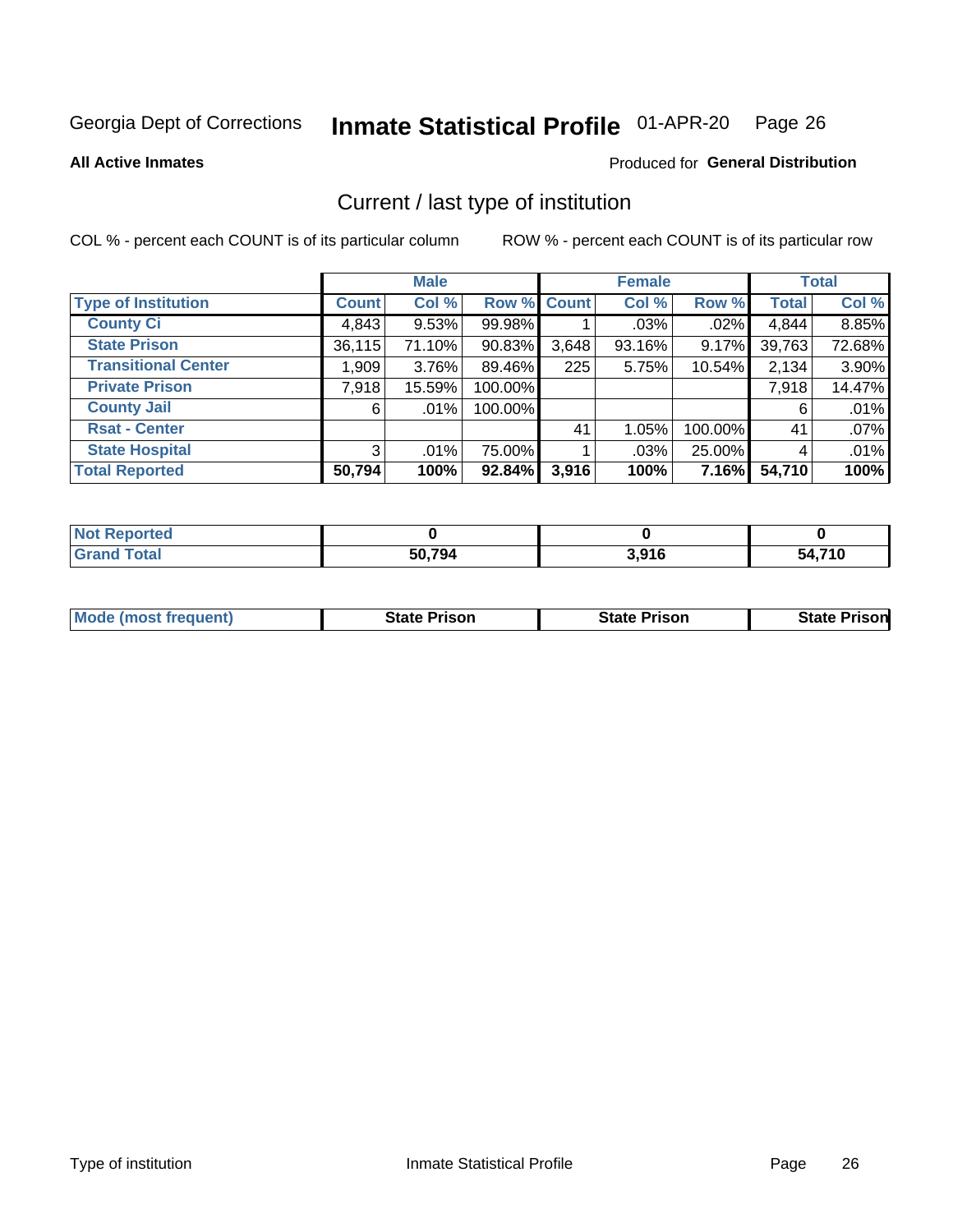#### Inmate Statistical Profile 01-APR-20 Page 27

#### **All Active Inmates**

## **Produced for General Distribution**

### Institution type - transitional centers

COL % - percent each COUNT is of its particular column

|                                          |              | <b>Male</b> |         |              | <b>Female</b> |         |                | <b>Total</b> |
|------------------------------------------|--------------|-------------|---------|--------------|---------------|---------|----------------|--------------|
| <b>Institution Type - Trans. Centers</b> | <b>Count</b> | Col %       | Row %   | <b>Count</b> | Col %         | Row %   | <b>Total</b>   | Col %        |
| <b>Albany Tc</b>                         | 2            | .10%        | 100.00% |              |               |         | 2              | .08%         |
| <b>Arrendale State Prison</b>            |              |             |         | 122          | 35.16%        | 100.00% | 122            | 5.00%        |
| <b>Atlanta Tc</b>                        | 270          | 12.89%      | 100.00% |              |               |         | 270            | 11.06%       |
| <b>Augusta Tc</b>                        | 216          | 10.31%      | 100.00% |              |               |         | 216            | 8.85%        |
| <b>Bacon Tc</b>                          | 44           | 2.10%       | 100.00% |              |               |         | 44             | 1.80%        |
| <b>Charles D. Hudson Tc</b>              | 151          | 7.21%       | 100.00% |              |               |         | 151            | 6.18%        |
| <b>Clayton Tc</b>                        | 364          | 17.37%      | 100.00% |              |               |         | 364            | 14.91%       |
| <b>Coastal Tc</b>                        | 241          | 11.50%      | 100.00% |              |               |         | 241            | 9.87%        |
| <b>Columbus Tc</b>                       | 134          | 6.40%       | 100.00% |              |               |         | 134            | 5.49%        |
| <b>Macon Tc</b>                          | 136          | 6.49%       | 100.00% |              |               |         | 136            | 5.57%        |
| <b>Macon Womens Tc</b>                   |              |             |         | 2            | .58%          | 100.00% | $\overline{2}$ | .08%         |
| <b>Metro Tc</b>                          |              |             |         | 223          | 64.27%        | 100.00% | 223            | 9.13%        |
| <b>Phillips State Prison</b>             | 186          | 8.88%       | 100.00% |              |               |         | 186            | 7.62%        |
| <b>Savannah Mens Tc</b>                  | 1            | .05%        | 100.00% |              |               |         |                | .04%         |
| <b>Smith Tc</b>                          | 199          | 9.50%       | 100.00% |              |               |         | 199            | 8.15%        |
| <b>Valdosta Tc</b>                       | 151          | 7.21%       | 100.00% |              |               |         | 151            | 6.18%        |
| <b>Total Reported</b>                    | 2,095        | 100%        | 85.79%  | 347          | 100%          | 14.21%  | 2,442          | 100%         |

| <b>Reported</b><br><b>NOT</b> |       |           |                  |
|-------------------------------|-------|-----------|------------------|
| ™otal                         | 2,095 | .<br>- 16 | $2$ $442$<br>,,, |

| Mode (most frequent) | <b>Clayton Tc</b> | Metro Tc | <b>Clayton Tc</b> |
|----------------------|-------------------|----------|-------------------|
|                      |                   |          |                   |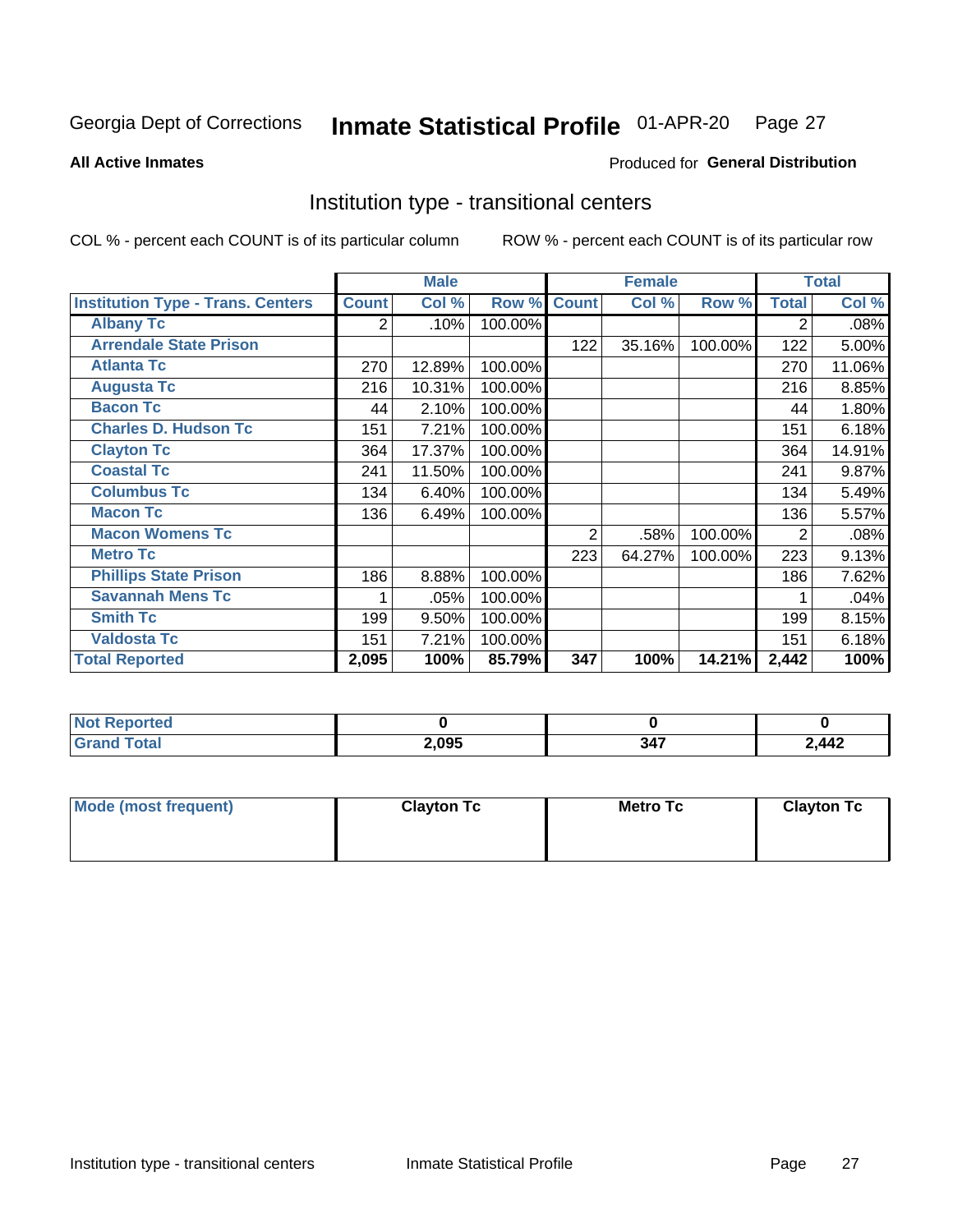## Inmate Statistical Profile 01-APR-20 Page 28

**All Active Inmates** 

#### Produced for General Distribution

#### Institution type - county prisons

COL % - percent each COUNT is of its particular column

|                                          |                  | <b>Male</b> |         |              | <b>Female</b> |       |                | <b>Total</b> |
|------------------------------------------|------------------|-------------|---------|--------------|---------------|-------|----------------|--------------|
| <b>Institution Type - County Prisons</b> | <b>Count</b>     | Col %       | Row %   | <b>Count</b> | Col %         | Row % | <b>Total</b>   | Col %        |
| <b>Adoc</b>                              | 11               | .23%        | 100.00% |              |               |       | 11             | .23%         |
| <b>Baldwin County Ci</b>                 | 1                | .02%        | 100.00% |              |               |       | 1              | .02%         |
| <b>Bulloch County Ci</b>                 | 151              | 3.12%       | 100.00% |              |               |       | 151            | 3.12%        |
| <b>Calhoun County Ci</b>                 | 1                | .02%        | 100.00% |              |               |       | 1              | .02%         |
| <b>Carroll County Ci</b>                 | 234              | 4.83%       | 100.00% |              |               |       | 234            | 4.83%        |
| <b>Chattooga County Ci</b>               | 1                | .02%        | 100.00% |              |               |       | 1              | .02%         |
| <b>Clarke County Ci</b>                  | 147              | 3.04%       | 100.00% |              |               |       | 147            | 3.03%        |
| <b>Clayton County Ci</b>                 | 248              | 5.12%       | 100.00% |              |               |       | 248            | 5.12%        |
| <b>Colquitt County Ci</b>                | 189              | 3.90%       | 100.00% |              |               |       | 189            | 3.90%        |
| <b>Coweta County Ci</b>                  | 234              | 4.83%       | 100.00% |              |               |       | 234            | 4.83%        |
| <b>Decatur County Ci</b>                 | 177              | 3.65%       | 100.00% |              |               |       | 177            | 3.65%        |
| <b>Effingham County Ci</b>               | 193              | 3.99%       | 100.00% |              |               |       | 193            | 3.98%        |
| <b>Floyd County Ci</b>                   | 424              | 8.75%       | 100.00% |              |               |       | 424            | 8.75%        |
| <b>Fulton County Ci</b>                  | 7                | .14%        | 100.00% |              |               |       | 7              | .14%         |
| <b>Gilmer County Ci</b>                  | $\overline{2}$   | .04%        | 100.00% |              |               |       | $\overline{2}$ | .04%         |
| <b>Grady County Ci</b>                   | $\overline{2}$   | .04%        | 100.00% |              |               |       | $\overline{2}$ | .04%         |
| <b>Gwinnett County Ci</b>                | $\overline{2}14$ | 4.42%       | 100.00% |              |               |       | 214            | 4.42%        |
| <b>Hall County Ci</b>                    | 211              | 4.36%       | 100.00% |              |               |       | 211            | 4.36%        |
| <b>Hancock County Ci</b>                 | 1                | .02%        | 100.00% |              |               |       | 1              | .02%         |
| <b>Harris County Ci</b>                  | 147              | 3.04%       | 100.00% |              |               |       | 147            | 3.03%        |
| <b>Hart County Ci</b>                    | 4                | .08%        | 100.00% |              |               |       | 4              | .08%         |
| <b>Jackson County Ci</b>                 | 148              | 3.06%       | 100.00% |              |               |       | 148            | 3.06%        |
| Jefferson County Ci                      | 185              | 3.82%       | 100.00% |              |               |       | 185            | 3.82%        |
| <b>Meriwether County Ci</b>              | 2                | .04%        | 100.00% |              |               |       | $\overline{2}$ | .04%         |
| <b>Miller County Ci</b>                  | 1                | .02%        | 100.00% |              |               |       | $\mathbf{1}$   | .02%         |
| <b>Mitchell County Ci</b>                | 135              | 2.79%       | 100.00% |              |               |       | 135            | 2.79%        |
| <b>Morgan County Ci</b>                  | 1                | .02%        | 100.00% |              |               |       | 1              | .02%         |
| <b>Muscogee County Ci</b>                | 521              | 10.76%      | 100.00% |              |               |       | 521            | 10.76%       |
| <b>Richmond County Ci</b>                | 227              | 4.69%       | 100.00% |              |               |       | 227            | 4.69%        |
| <b>Screven County Ci</b>                 | 142              | 2.93%       | 100.00% |              |               |       | 142            | 2.93%        |
| <b>Spalding County Ci</b>                | 375              | 7.74%       | 100.00% |              |               |       | 375            | 7.74%        |
| <b>Stewart County Ci</b>                 | $\overline{2}$   | .04%        | 100.00% |              |               |       | $\overline{2}$ | .04%         |
| <b>Sumter County Ci</b>                  | 351              | 7.25%       | 100.00% |              |               |       | 351            | 7.25%        |
| <b>Terrell County Ci</b>                 | 139              | 2.87%       | 100.00% |              |               |       | 139            | 2.87%        |
| <b>Thomas County Ci</b>                  | 4                | .08%        | 100.00% |              |               |       | 4              | .08%         |
| <b>Tift County Ci</b>                    | 3                | .06%        | 100.00% |              |               |       | 3              | .06%         |
| <b>Upson County Ci</b>                   | 1                | .02%        | 100.00% |              |               |       | 1              | .02%         |
| <b>Walker County Ci</b>                  | 3                | .06%        | 100.00% |              |               |       | 3              | .06%         |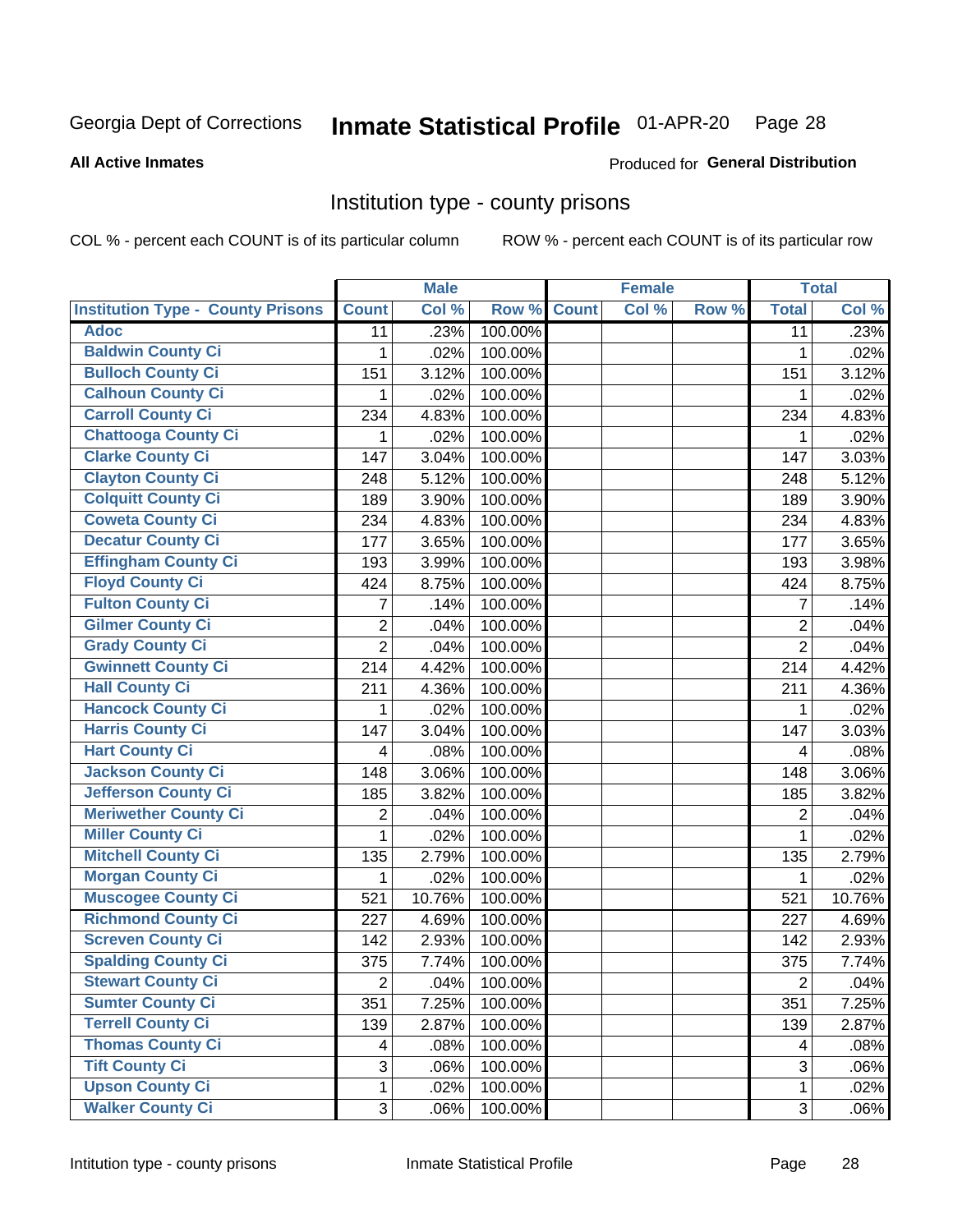## Inmate Statistical Profile 01-APR-20 Page 29

**All Active Inmates** 

#### Produced for General Distribution

#### Institution type - county prisons

COL % - percent each COUNT is of its particular column

|                                          |              | <b>Male</b> |                    | <b>Female</b> |         |       | <b>Total</b> |
|------------------------------------------|--------------|-------------|--------------------|---------------|---------|-------|--------------|
| <b>Institution Type - County Prisons</b> | <b>Count</b> | Col%        | <b>Row % Count</b> | Col%          | Row %   | Total | Col %        |
| <b>Walton County Ci</b>                  | ⌒            | $.04\%$     | 100.00%            |               |         |       | .04%         |
| <b>Wilkes County Ci</b>                  |              | $.04\%$     | 100.00%            |               |         |       | .04%         |
| <b>Womens Ci</b>                         |              |             |                    | 100.00%       | 100.00% |       | .02%         |
| <b>Total Reported</b>                    | 4.843        | 100%        | 99.98%             | 100%          | .02%    | 4.844 | 100%         |

| <b>NOT</b><br>rtea |      |       |
|--------------------|------|-------|
| _____              | .843 | 1,844 |

| Mode (most frequent) | <b>Muscogee County Ci</b> | <b>Womens CilMuscogee County</b> |
|----------------------|---------------------------|----------------------------------|
|----------------------|---------------------------|----------------------------------|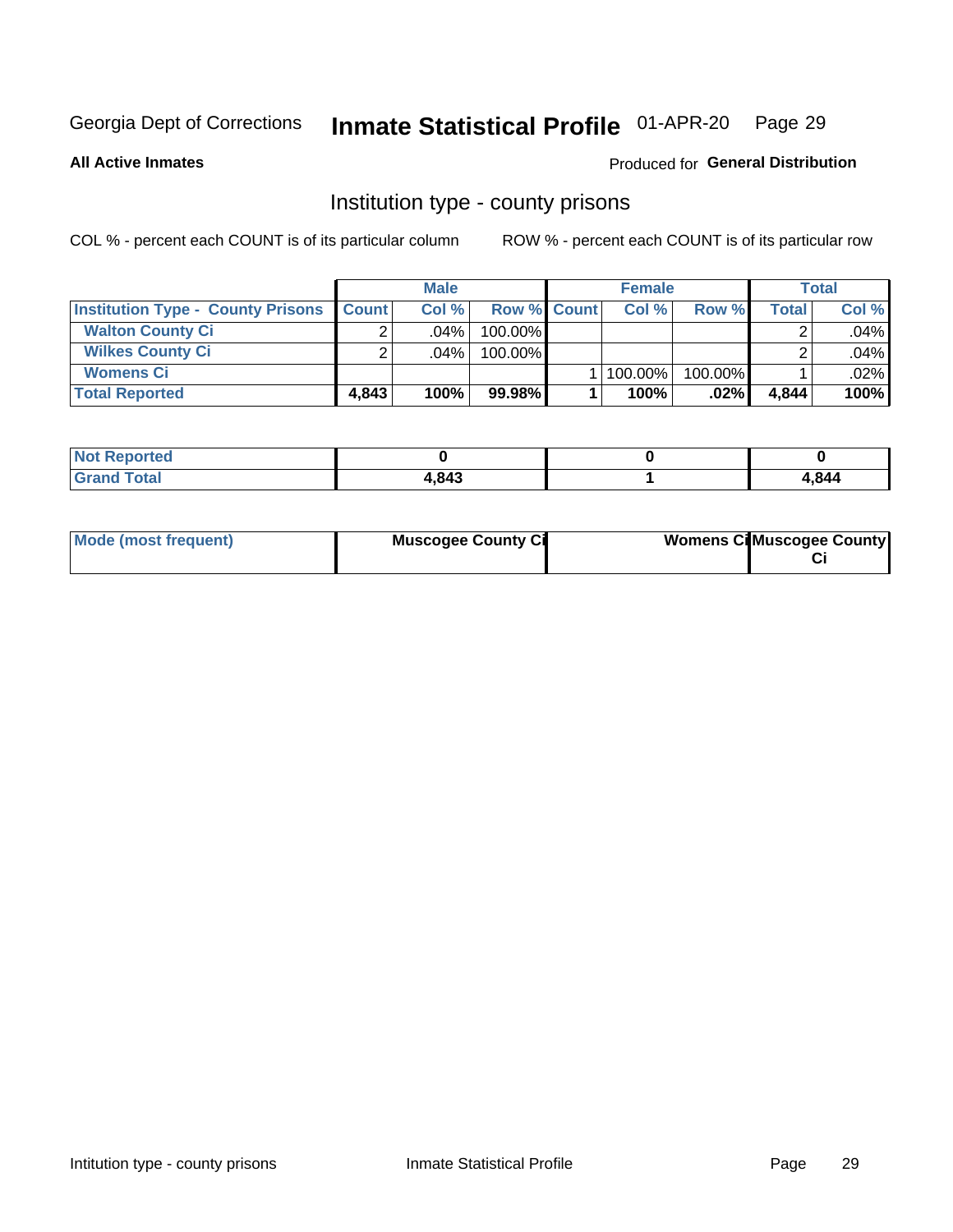#### Inmate Statistical Profile 01-APR-20 Page 30

#### **All Active Inmates**

#### Produced for General Distribution

#### Institution type - state prisons

COL % - percent each COUNT is of its particular column

|                                         |              | <b>Male</b> |         |              | <b>Female</b> |         | <b>Total</b> |       |
|-----------------------------------------|--------------|-------------|---------|--------------|---------------|---------|--------------|-------|
| <b>Institution Type - State Prisons</b> | <b>Count</b> | Col %       | Row %   | <b>Count</b> | Col %         | Row %   | <b>Total</b> | Col % |
| <b>Arrendale State Prison</b>           |              |             |         | 1,623        | 44.49%        | 100.00% | 1,623        | 4.08% |
| <b>Augusta State Med. Prison</b>        | 1,213        | 3.36%       | 99.84%  | 2            | .05%          | .16%    | 1,215        | 3.06% |
| <b>Autry State Prison</b>               | 1,372        | 3.80%       | 100.00% |              |               |         | 1,372        | 3.45% |
| <b>Baldwin State Prison</b>             | 963          | 2.67%       | 100.00% |              |               |         | 963          | 2.42% |
| <b>Burruss Correctional Training</b>    | 749          | 2.07%       | 100.00% |              |               |         | 749          | 1.88% |
| <b>Ctr</b>                              |              |             |         |              |               |         |              |       |
| <b>Calhoun State Prison</b>             | 1,666        | 4.61%       | 100.00% |              |               |         | 1,666        | 4.19% |
| <b>Central State Prison</b>             | 1,149        | 3.18%       | 100.00% |              |               |         | 1,149        | 2.89% |
| <b>Chatham State Prison</b>             | 5            | .01%        | 100.00% |              |               |         | 5            | .01%  |
| <b>Coastal State Prison</b>             | 1,581        | 4.38%       | 100.00% |              |               |         | 1,581        | 3.98% |
| <b>Dodge State Prison</b>               | 1,235        | 3.42%       | 100.00% |              |               |         | 1,235        | 3.11% |
| <b>Dooly State Prison</b>               | 1,710        | 4.73%       | 100.00% |              |               |         | 1,710        | 4.30% |
| <b>Emanuel Womens Facility</b>          |              |             |         | 403          | 11.05%        | 100.00% | 403          | 1.01% |
| <b>Ga Diag Class Prison</b>             | 3,674        | 10.17%      | 100.00% |              |               |         | 3,674        | 9.24% |
| <b>Ga State Prison</b>                  | 1,431        | 3.96%       | 100.00% |              |               |         | 1,431        | 3.60% |
| <b>Hancock State Prison</b>             | 1,176        | 3.26%       | 100.00% |              |               |         | 1,176        | 2.96% |
| <b>Hays State Prison</b>                | 1,052        | 2.91%       | 100.00% |              |               |         | 1,052        | 2.65% |
| <b>Helms Facility</b>                   | 15           | .04%        | 45.45%  | 18           | .49%          | 54.55%  | 33           | .08%  |
| <b>Johnson State Prison</b>             | 1,579        | 4.37%       | 100.00% |              |               |         | 1,579        | 3.97% |
| <b>Lee State Prison</b>                 | 730          | 2.02%       | 100.00% |              |               |         | 730          | 1.84% |
| <b>Long Unit</b>                        | 219          | .61%        | 100.00% |              |               |         | 219          | .55%  |
| <b>Lowndes Unit</b>                     | 5            | .01%        | 100.00% |              |               |         | 5            | .01%  |
| <b>Macon State Prison</b>               | 1,703        | 4.72%       | 100.00% |              |               |         | 1,703        | 4.28% |
| <b>Metro Reentry Facility</b>           | 345          | .96%        | 100.00% |              |               |         | 345          | .87%  |
| <b>Metro State Prison (W)</b>           |              |             |         | 1            | .03%          | 100.00% | 1            | .01%  |
| <b>Montgomery State Prison</b>          | 390          | 1.08%       | 100.00% |              |               |         | 390          | .98%  |
| <b>Phillips State Prison</b>            | 1,084        | 3.00%       | 100.00% |              |               |         | 1,084        | 2.73% |
| <b>Pulaski State Prison</b>             |              |             |         | 1,176        | 32.24%        | 100.00% | 1,176        | 2.96% |
| <b>Putnam State Prison</b>              | 1            | .01%        | 100.00% |              |               |         | 1            | .01%  |
| <b>Rogers State Prison</b>              | 1,418        | 3.93%       | 100.00% |              |               |         | 1,418        | 3.57% |
| <b>Rutledge State Prison</b>            | 635          | 1.76%       | 100.00% |              |               |         | 635          | 1.60% |
| <b>Smith State Prison</b>               | 1,521        | 4.21%       | 100.00% |              |               |         | 1,521        | 3.83% |
| <b>Telfair State Prison</b>             | 1,371        | 3.80%       | 100.00% |              |               |         | 1,371        | 3.45% |
| <b>Valdosta State Prison</b>            | 781          | 2.16%       | 100.00% |              |               |         | 781          | 1.96% |
| <b>Walker State Prison</b>              | 413          | 1.14%       | 100.00% |              |               |         | 413          | 1.04% |
| <b>Ware State Prison</b>                | 1,528        | 4.23%       | 100.00% |              |               |         | 1,528        | 3.84% |
| <b>Washington State Prison</b>          | 1,561        | 4.32%       | 100.00% |              |               |         | 1,561        | 3.93% |
| <b>Wayne State Prison</b>               | 1            | .01%        | 100.00% |              |               |         | 1            | .01%  |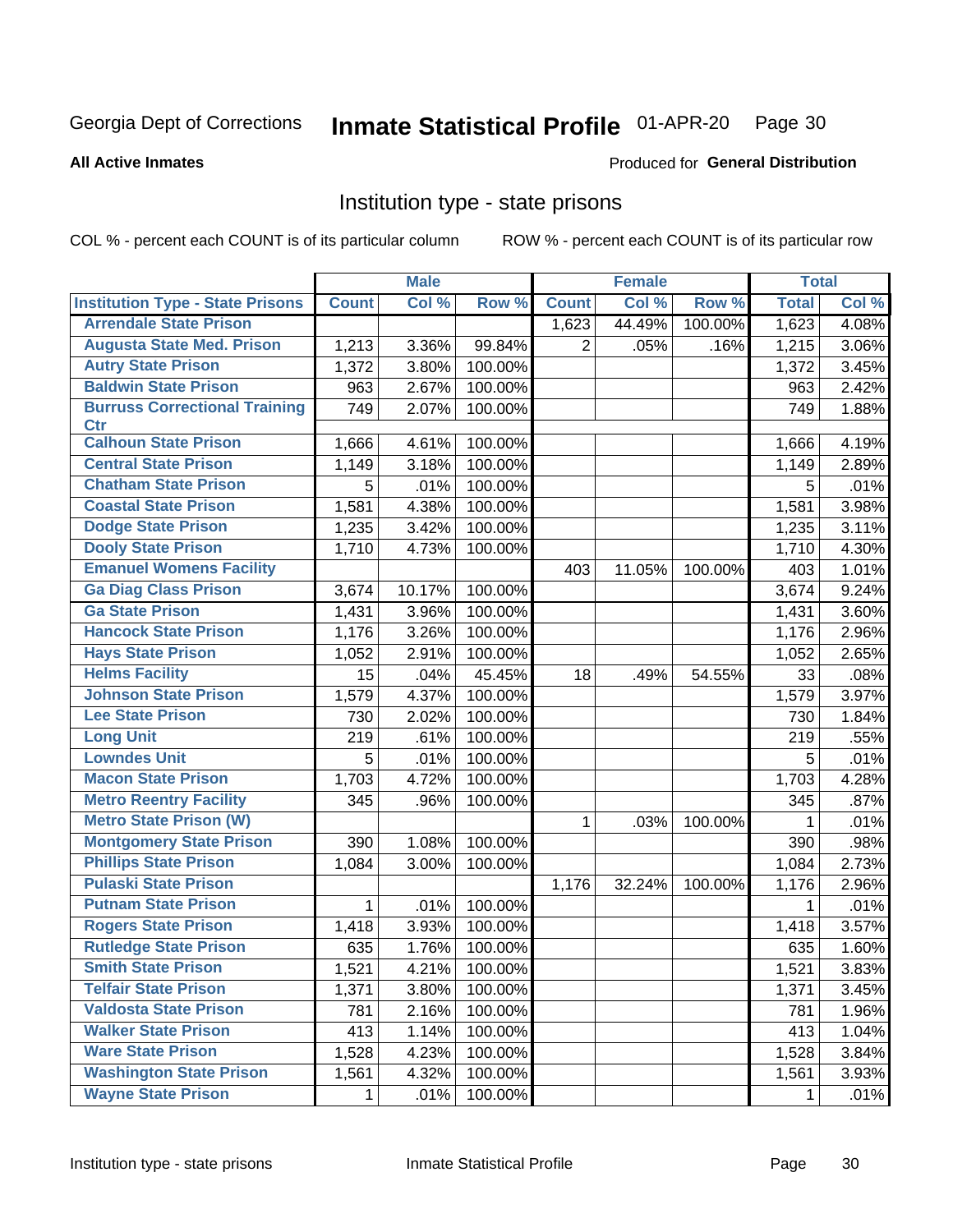## Inmate Statistical Profile 01-APR-20 Page 31

**All Active Inmates** 

Produced for General Distribution

#### Institution type - state prisons

COL % - percent each COUNT is of its particular column ROW % - percent each COUNT is of its particular row

|                                         |              | <b>Male</b>                 |         | <b>Female</b> |                               |         | <b>Total</b>                          |       |
|-----------------------------------------|--------------|-----------------------------|---------|---------------|-------------------------------|---------|---------------------------------------|-------|
| <b>Institution Type - State Prisons</b> | <b>Count</b> | Col %                       | Row %   | <b>Count</b>  | Col %                         | Row %   | <b>Total</b>                          | Col % |
| <b>Whitworth Women'S Facility</b>       |              |                             |         | 425           | 11.65%                        | 100.00% | 425                                   | 1.07% |
| <b>Wilcox State Prison</b>              | 1,839        | 5.09%                       | 100.00% |               |                               |         | 1,839                                 | 4.62% |
| <b>Total Reported</b>                   | 36,115       | 100%                        | 90.83%  | 3,648         | 100%                          | 9.17%   | 39,763                                | 100%  |
| <b>Not Reported</b>                     |              | 0                           |         |               | 0                             |         | 0                                     |       |
|                                         |              |                             |         |               |                               |         |                                       |       |
| <b>Grand Total</b>                      |              | 36,115                      |         |               | 3.648                         |         | 39,763                                |       |
| <b>Mode (most frequent)</b>             |              | <b>Ga Diag Class Prison</b> |         |               | <b>Arrendale State Prison</b> |         | <b>Ga Diag Class</b><br><b>Prison</b> |       |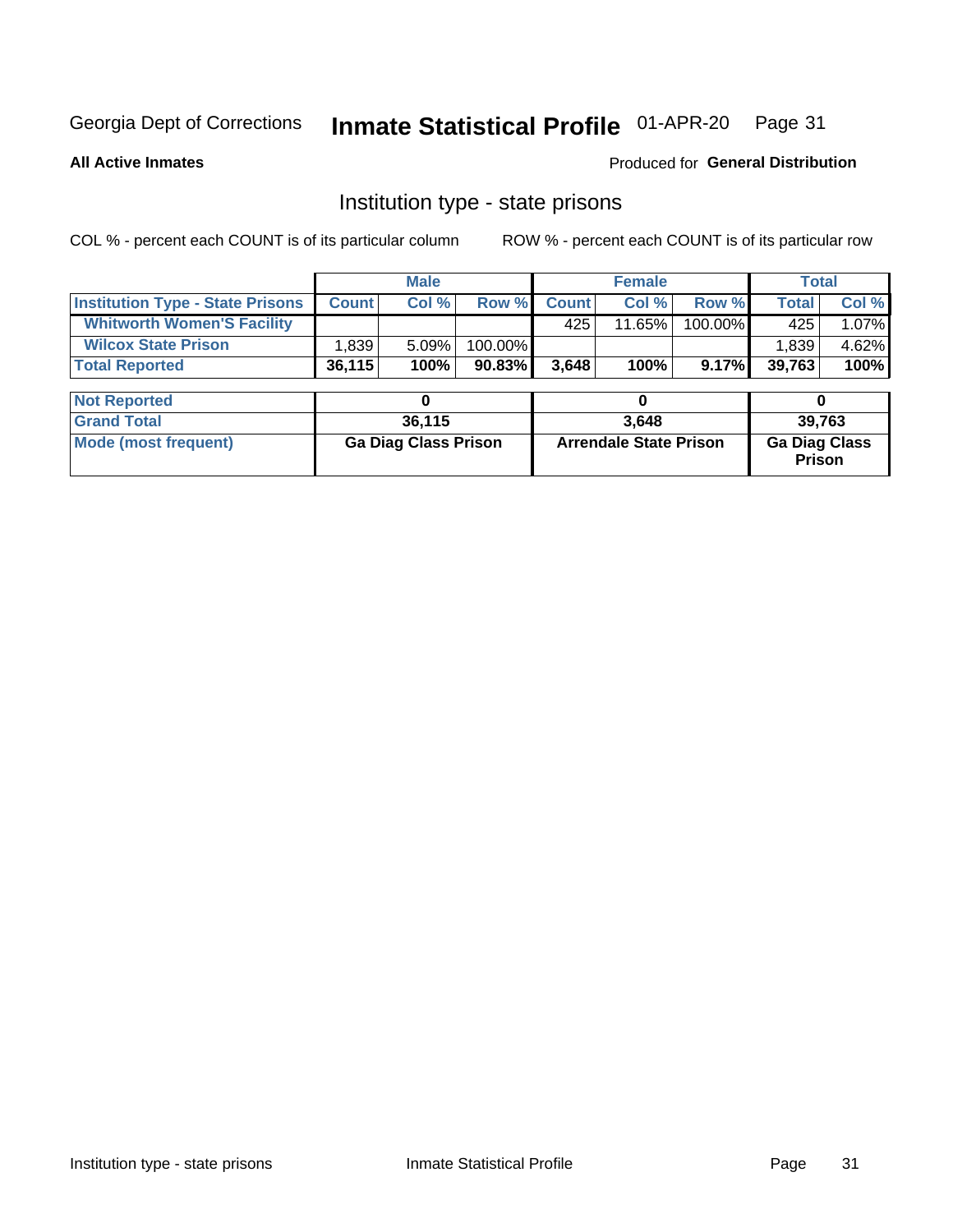## Inmate Statistical Profile 01-APR-20 Page 32

**All Active Inmates** 

#### Produced for General Distribution

### Institution type - private prisons

COL % - percent each COUNT is of its particular column

|                                           |              | <b>Male</b> |                    | <b>Female</b> |       |       | <b>Total</b> |
|-------------------------------------------|--------------|-------------|--------------------|---------------|-------|-------|--------------|
| <b>Institution Type - Private Prisons</b> | <b>Count</b> | Col %       | <b>Row % Count</b> | Col %         | Row % | Total | Col %        |
| <b>Coffee Corr Facility</b>               | 2,632        | $33.24\%$   | 100.00%            |               |       | 2,632 | 33.24%       |
| <b>Jenkins Corr Facility</b>              | 1,146        | 14.47%      | 100.00%            |               |       | 1,146 | 14.47%       |
| <b>Riverbend Corr Facility</b>            | ا 502. ا     | 18.97%      | 100.00%            |               |       | 1,502 | 18.97%       |
| <b>Wheeler Corr Facility</b>              | 2,638        | 33.32%      | 100.00%            |               |       | 2,638 | 33.32%       |
| <b>Total Reported</b>                     | 7,918        | 100%        | $100\%$            |               | %     | 7,918 | 100%         |

| <b>Not</b><br><b>Reported</b> |       |       |
|-------------------------------|-------|-------|
| <b>Total</b>                  | 7,918 | 7,918 |

| <b>Mode (most frequent)</b> | <b>Wheeler Corr Facility</b> | <b>Null</b> | <b>Wheeler Corr</b><br><b>Facility</b> |
|-----------------------------|------------------------------|-------------|----------------------------------------|
|-----------------------------|------------------------------|-------------|----------------------------------------|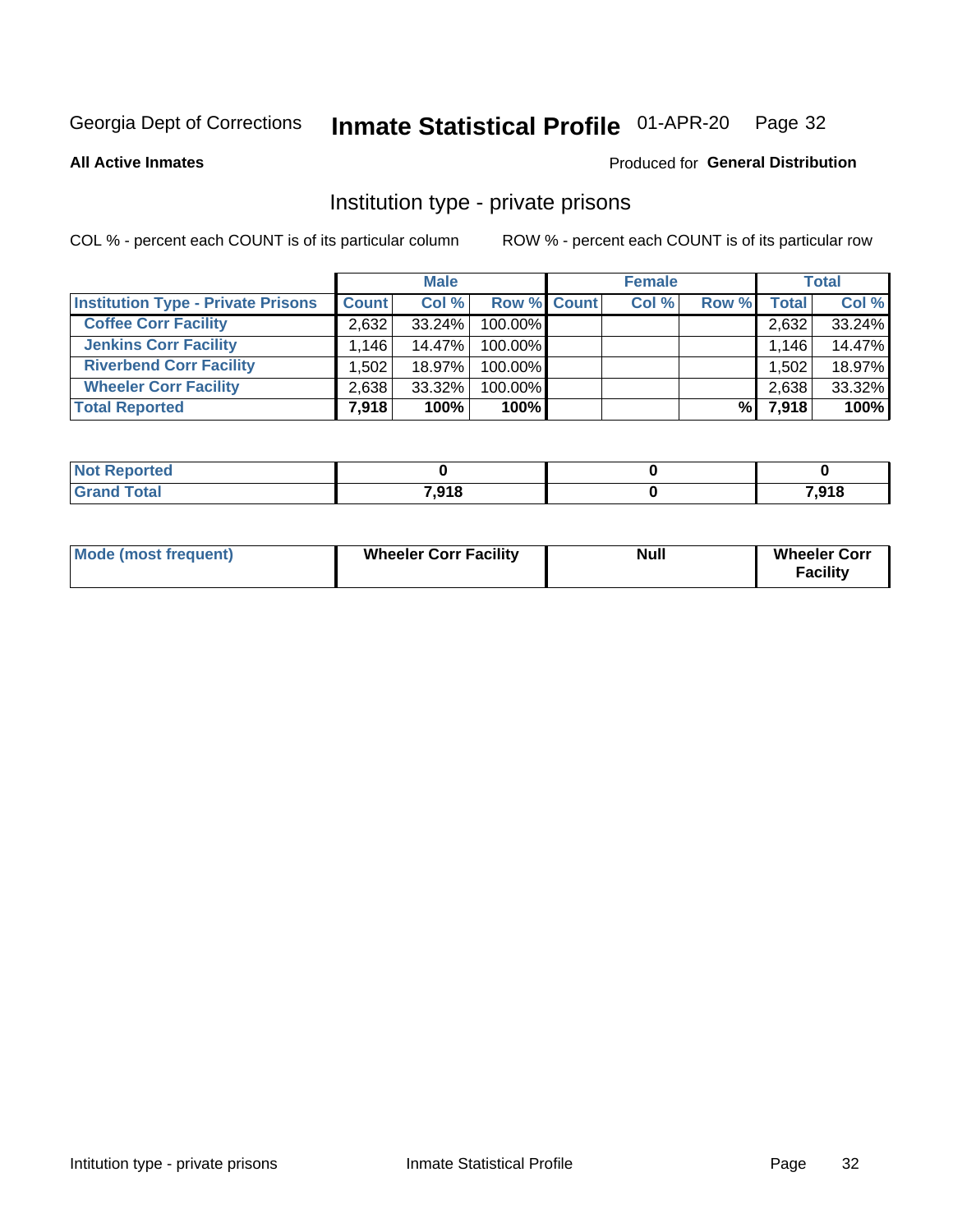#### Inmate Statistical Profile 01-APR-20 Page 33

**All Active Inmates** 

#### Produced for General Distribution

## Institution type - inmate boot camp

COL % - percent each COUNT is of its particular column

|                                      |              | <b>Male</b> |               |              | <b>Female</b> |             | <b>Total</b> |
|--------------------------------------|--------------|-------------|---------------|--------------|---------------|-------------|--------------|
| <b>Institution Type - Boot Camps</b> | <b>Count</b> | Col %       | <b>Row %I</b> | <b>Count</b> | Col %         | Row % Total | Col %        |
| <b>Total Rported</b>                 |              |             |               |              |               |             |              |

| <b>Not Reported</b>            |  |  |
|--------------------------------|--|--|
| <b>Total</b><br>C <sub>r</sub> |  |  |

| <b>AhoM</b><br>st frequent)<br>TIMOS | <b>Null</b> | <b>Null</b> | <b>Null</b> |
|--------------------------------------|-------------|-------------|-------------|
|                                      |             |             |             |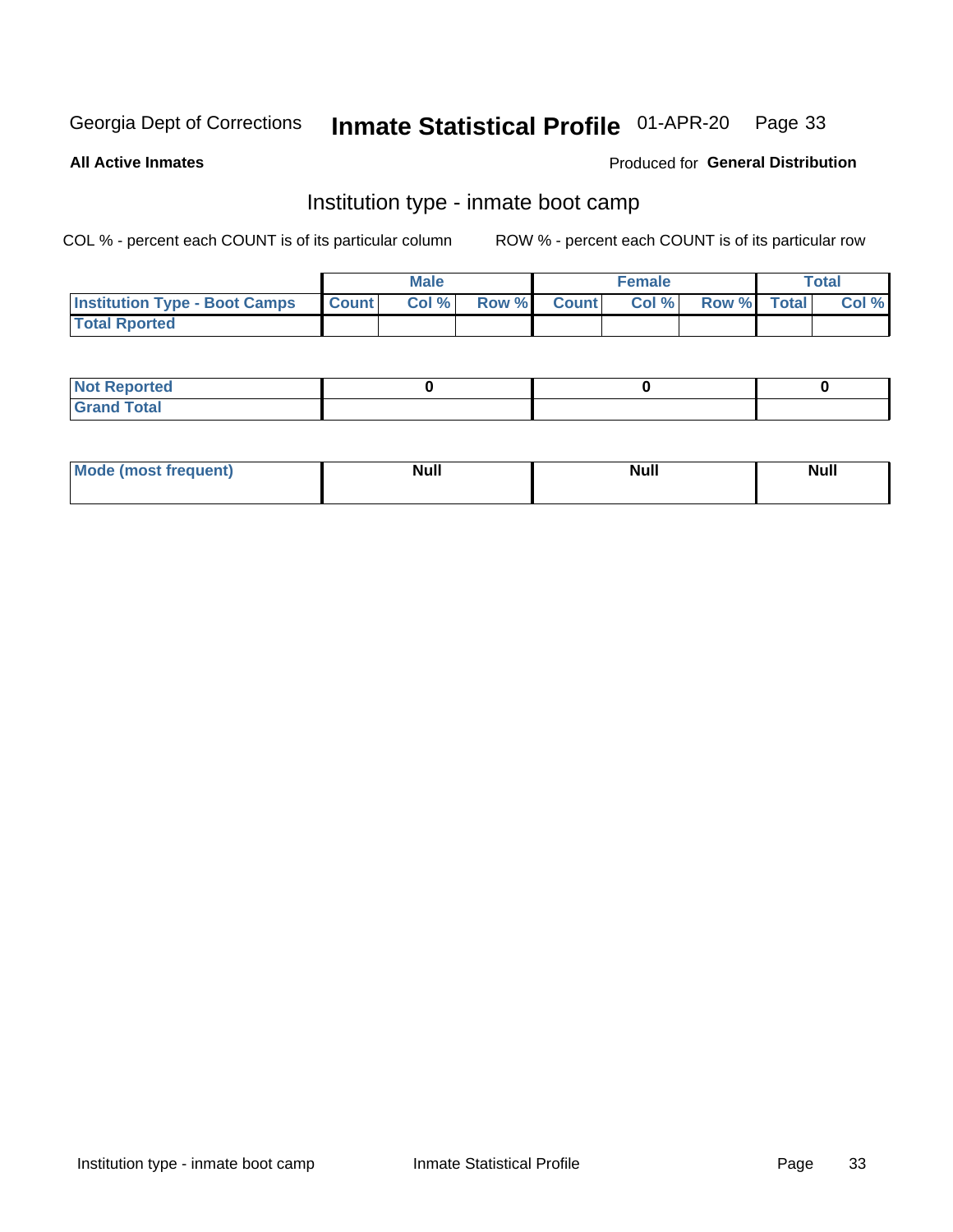#### Inmate Statistical Profile 01-APR-20 Page 34

#### **All Active Inmates**

#### Produced for General Distribution

### Number of disciplinary reports

COL % - percent each COUNT is of its particular column

|                                       |              | <b>Male</b> |        |              | <b>Female</b> |           |              | <b>Total</b> |
|---------------------------------------|--------------|-------------|--------|--------------|---------------|-----------|--------------|--------------|
| <b>Number of Disciplinary Reports</b> | <b>Count</b> | Col %       | Row %  | <b>Count</b> | Col %         | Row %     | <b>Total</b> | Col %        |
|                                       | 24,600       | 48.13%      | 89.96% | 2,746        | 70.10%        | $10.04\%$ | 27,346       | 49.70%       |
|                                       | 6,524        | 12.77%      | 93.41% | 460          | 11.74%        | 6.59%     | 6,984        | 12.69%       |
| $\mathbf{2}$                          | 3,756        | 7.35%       | 95.38% | 182          | 4.65%         | $4.62\%$  | 3,938        | 7.16%        |
| 3                                     | 2,573        | 5.03%       | 95.90% | 110          | 2.81%         | 4.10%     | 2,683        | 4.88%        |
|                                       | 1,829        | 3.58%       | 96.47% | 67           | 1.71%         | $3.53\%$  | 1,896        | 3.45%        |
| 5                                     | 1,443        | 2.82%       | 96.98% | 45           | 1.15%         | 3.02%     | 1,488        | 2.70%        |
| <b>More Than 5</b>                    | 10,383       | 20.32%      | 97.13% | 307          | 7.84%         | 2.87%     | 10,690       | 19.43%       |
| <b>Total Reported</b>                 | 51,108       | 100%        | 92.88% | 3,917        | 100%          | 7.12%     | 55,025       | 100.0%       |

| วrted<br>NO: |      |      |        |
|--------------|------|------|--------|
| <b>Total</b> | .108 | 2017 | 55,025 |

| Mean (average)       | 4.53 | 1.84 | 4.34 |
|----------------------|------|------|------|
| Median (middle)      |      |      |      |
| Mode (most frequent) |      |      |      |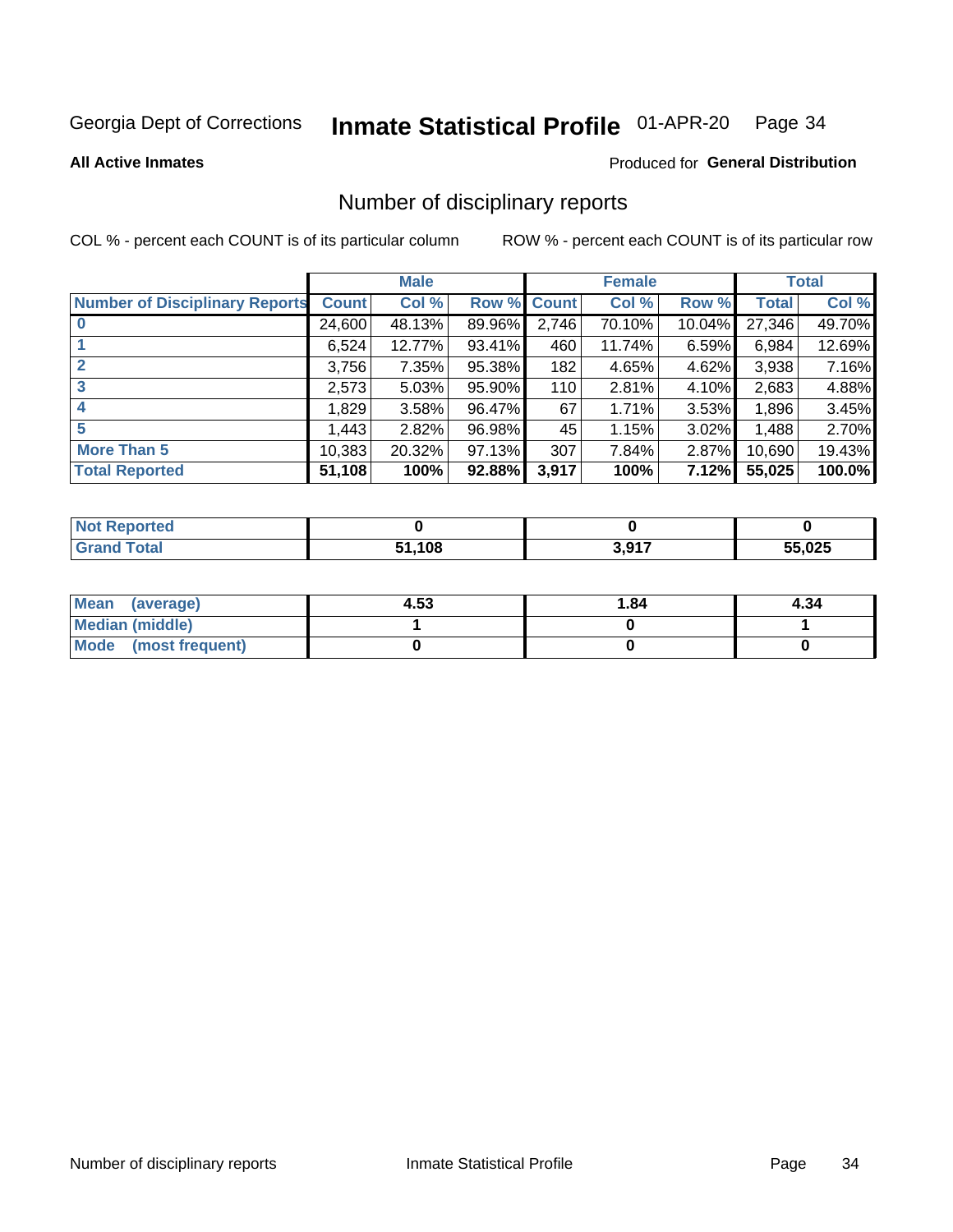## Inmate Statistical Profile 01-APR-20 Page 35

#### **All Active Inmates**

#### Produced for General Distribution

## Number of transfers

COL % - percent each COUNT is of its particular column

|                            |         | <b>Male</b> |             |       | <b>Female</b> |          |              | <b>Total</b> |
|----------------------------|---------|-------------|-------------|-------|---------------|----------|--------------|--------------|
| <b>Number of Transfers</b> | Count l | Col %       | Row % Count |       | Col %         | Row %    | <b>Total</b> | Col %        |
|                            | 4,399   | 8.61%       | 83.00%      | 901   | 23.00%        | 17.00%   | 5,300        | 9.63%        |
|                            | 15,860  | 31.03%      | 90.76%      | 1,615 | 41.23%        | $9.24\%$ | 17,475       | 31.76%       |
| $\mathbf{2}$               | 8,114   | 15.88%      | 91.45%      | 759   | 19.38%        | 8.55%    | 8,873        | 16.13%       |
| 3                          | 5,318   | 10.41%      | 95.19%      | 269   | 6.87%         | 4.81%    | 5,587        | 10.15%       |
|                            | 3,554   | 6.95%       | 96.50%      | 129   | 3.29%         | 3.50%    | 3,683        | 6.69%        |
| 5                          | 2,616   | 5.12%       | 97.18%      | 76    | 1.94%         | 2.82%    | 2,692        | 4.89%        |
| <b>More Than 5</b>         | 11,247  | 22.01%      | 98.53%      | 168   | 4.29%         | $1.47\%$ | 11,415       | 20.75%       |
| <b>Total Reported</b>      | 51,108  | 100%        | 92.88%      | 3,917 | 100%          | 7.12%    | 55,025       | 100%         |

| <b>Not Reported</b> |      |                       |        |
|---------------------|------|-----------------------|--------|
| <b>Total</b>        | .108 | 2.047<br><b>UIJII</b> | 55,025 |

| Mean (average)       | 4.15 | 1.60 | 3.97 |
|----------------------|------|------|------|
| Median (middle)      |      |      |      |
| Mode (most frequent) |      |      |      |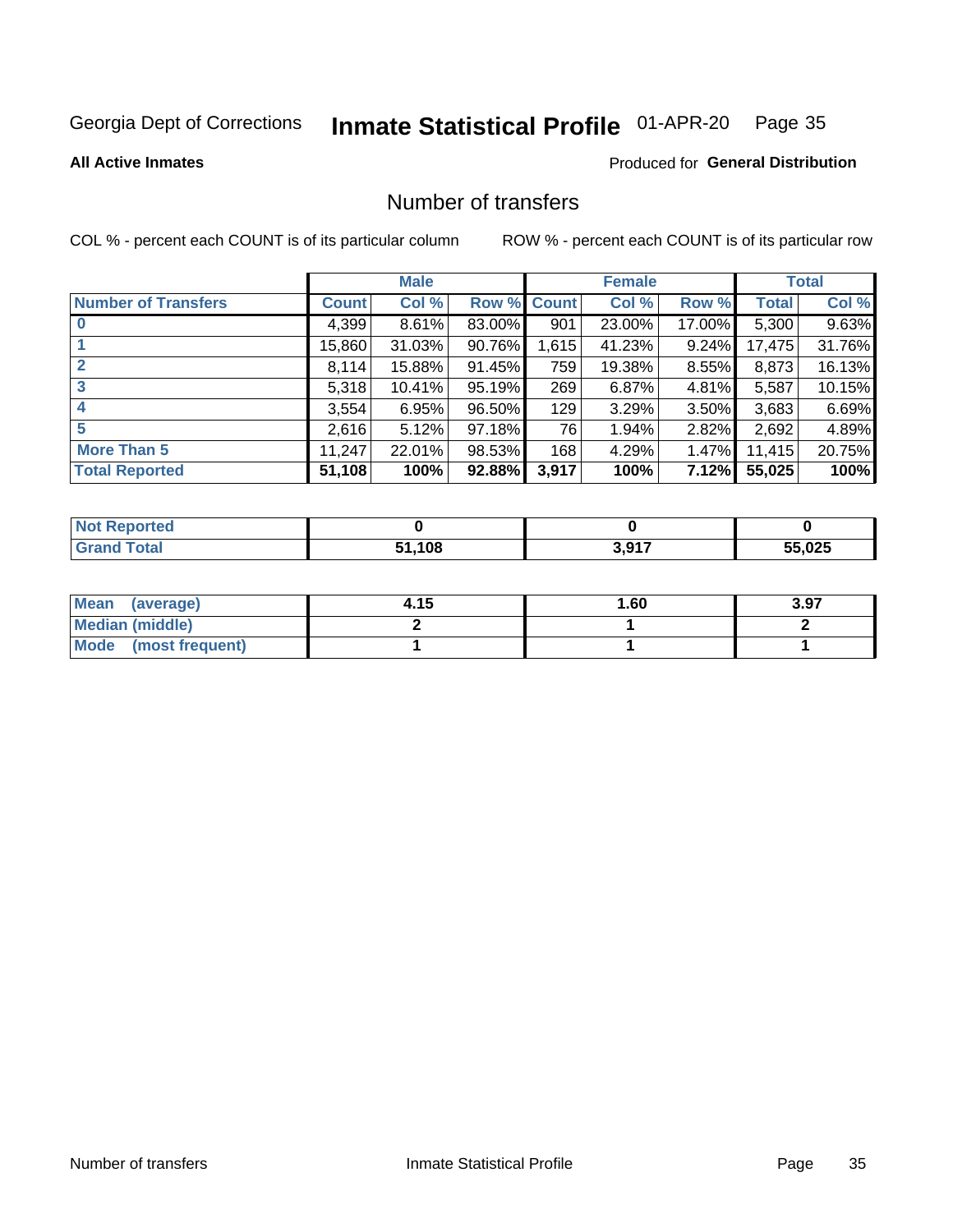## Inmate Statistical Profile 01-APR-20 Page 36

**All Active Inmates** 

#### Produced for General Distribution

## Number of escapes

COL % - percent each COUNT is of its particular column

|                          |              | <b>Male</b> |                    |       | <b>Female</b> |       |        | <b>Total</b> |
|--------------------------|--------------|-------------|--------------------|-------|---------------|-------|--------|--------------|
| <b>Number of Escapes</b> | <b>Count</b> | Col %       | <b>Row % Count</b> |       | Col %         | Row % | Total  | Col %        |
|                          | 50,543       | 98.89%      | 92.83%             | 3,905 | 99.69%        | 7.17% | 54,448 | 98.95%       |
|                          | 540          | 1.06%       | 97.83%             | 12    | 0.31%         | 2.17% | 552    | $1.00\%$     |
|                          | 22           | 0.04%       | 100.00%            |       |               |       | 22     | 0.04%        |
|                          | າ            | 0.01%       | 100.00%            |       |               |       | ◠      | $0.01\%$     |
|                          |              | 0.01%       | 100.00%            |       |               |       |        | 0.01%        |
| <b>Total Reported</b>    | 51,108       | 100%        | 92.88%             | 3,917 | 100%          | 7.12% | 55,025 | $100.0\%$    |

| <b>Not Reported</b> |        |                      |       |
|---------------------|--------|----------------------|-------|
| Total               | 51,108 | 2017<br><b>J.J.I</b> | 5.025 |

| Mean (average)         |  | .0 <sup>4</sup> |
|------------------------|--|-----------------|
| <b>Median (middle)</b> |  |                 |
| Mode (most frequent)   |  |                 |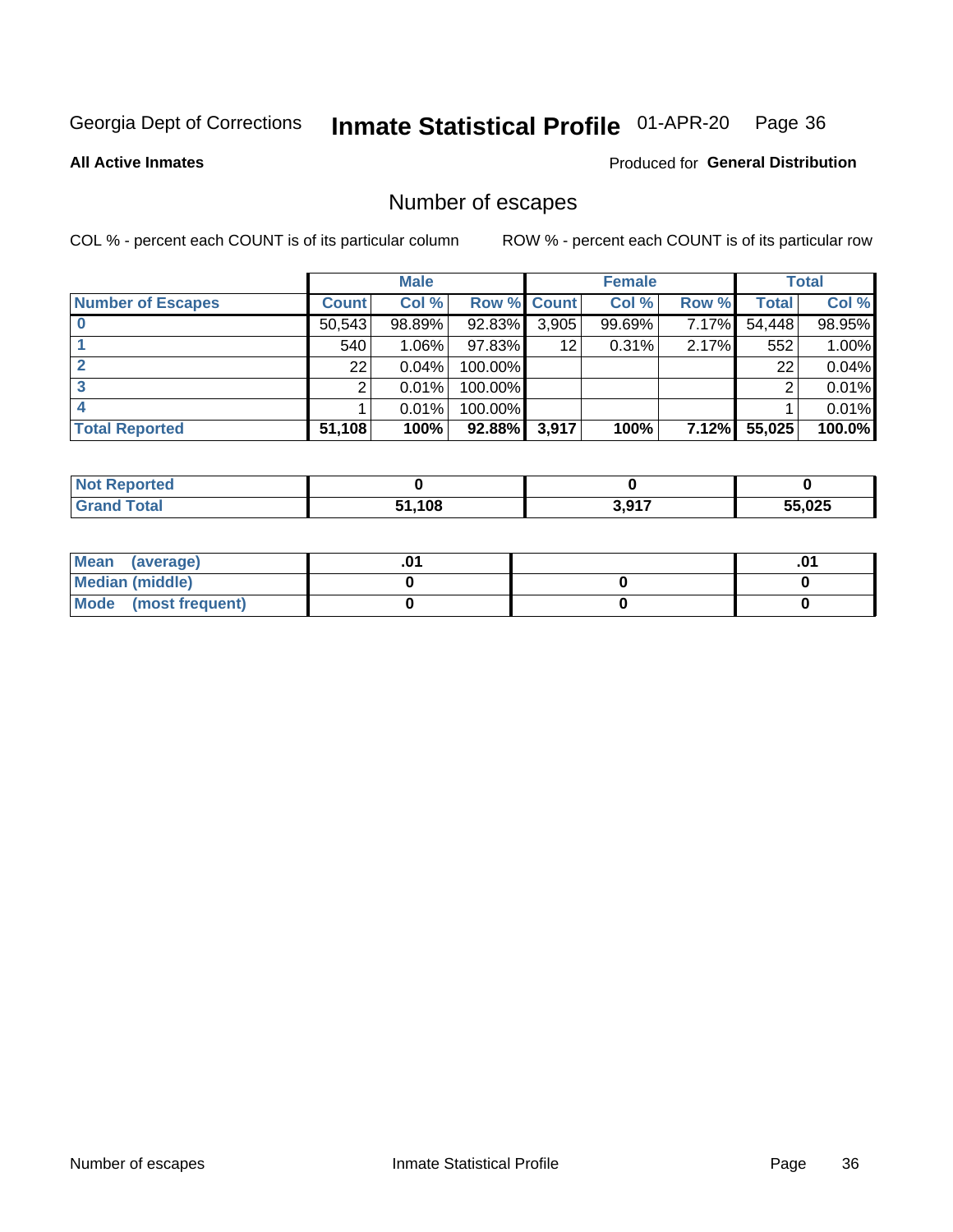#### Inmate Statistical Profile 01-APR-20 Page 37

**All Active Inmates** 

#### Produced for General Distribution

## Split sentences - Probation to follow

COL % - percent each COUNT is of its particular column

|                            |              | <b>Male</b> |                    |     | <b>Female</b> |          |              | <b>Total</b> |
|----------------------------|--------------|-------------|--------------------|-----|---------------|----------|--------------|--------------|
| <b>Probation to follow</b> | <b>Count</b> | Col%        | <b>Row % Count</b> |     | Col %         | Row %    | Total        | Col %        |
| <b>Yes</b>                 | 38.639       | 75.60%      | $92.76\%$ 3.017    |     | 77.02%        | $7.24\%$ | 41,656       | 75.70%       |
| <b>No</b>                  | 12.469       | 24.40%      | $93.27\%$          | 900 | 22.98%        | $6.73\%$ | 13,369       | 24.30%       |
| <b>Total Reported</b>      | 51,108       | 100%        | $92.88\%$ 3,917    |     | 100%          |          | 7.12% 55,025 | 100%         |

| .108 | 3.917 | 55,025 |
|------|-------|--------|
|      |       |        |

| M<br>reauent)<br>/٥<br>$\sim$<br>v.,<br>.<br>w<br>$\cdot$ - $\cdot$ |  |  |  |  |  |
|---------------------------------------------------------------------|--|--|--|--|--|
|---------------------------------------------------------------------|--|--|--|--|--|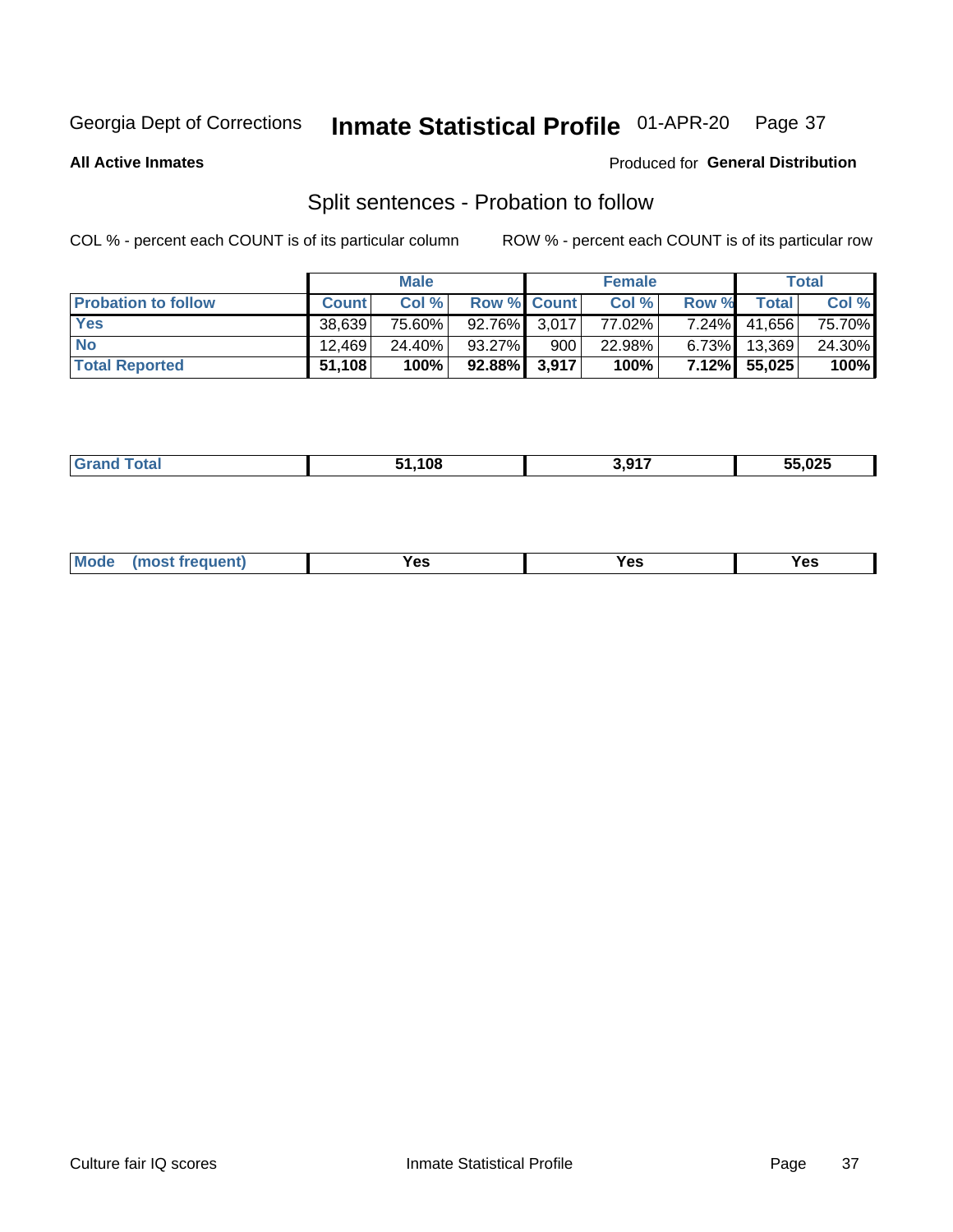#### Inmate Statistical Profile 01-APR-20 Page 38

**All Active Inmates** 

### Produced for General Distribution

## Probable future release type of still active inmates

COL % - percent each COUNT is of its particular column

|                                         |              | <b>Male</b> |                    |     | <b>Female</b> |          | <b>Total</b> |        |
|-----------------------------------------|--------------|-------------|--------------------|-----|---------------|----------|--------------|--------|
| <b>Probable Future Release Type</b>     | <b>Count</b> | Col %       | <b>Row % Count</b> |     | Col %         | Row %    | <b>Total</b> | Col %  |
| <b>Paroled with probation to follow</b> | 21,489       | 43.83%      | $91.30\%$ 2,047    |     | 53.38%        | 8.70%    | 23,536       | 44.52% |
| Paroled w/o probation to follow         | 5,708        | 11.64%      | 90.94%             | 569 | 14.84%        | $9.06\%$ | 6,277        | 11.87% |
| <b>Maxout with probation to follow</b>  | 14,167       | 28.90%      | 94.21%             | 870 | 22.69%        | 5.79%    | 15,037       | 28.44% |
| <b>Maxout w/o probation to follow</b>   | 1,916        | $3.91\%$    | 94.15%             | 119 | 3.10%         | 5.85%    | 2,035        | 3.85%  |
| Life, LWOP or death sentence            | 5.749        | 11.73%      | 96.15%             | 230 | $6.00\%$      | $3.85\%$ | 5,979        | 11.31% |
| <b>Total Reported</b>                   | 49,029       | 100%        | $92.75\%$ 3,835    |     | 100%          | 7.25%    | 52,864       | 100%   |

| <b>ota</b> | 49,029<br>ДЧ | 3,835 | 52,864 |
|------------|--------------|-------|--------|

| <b>Mode (most frequent)</b> | <b>PAR with PROB follow</b> | <b>PAR with PROB follow</b> | <b>PAR with PROB</b> |
|-----------------------------|-----------------------------|-----------------------------|----------------------|
|                             |                             |                             | follow               |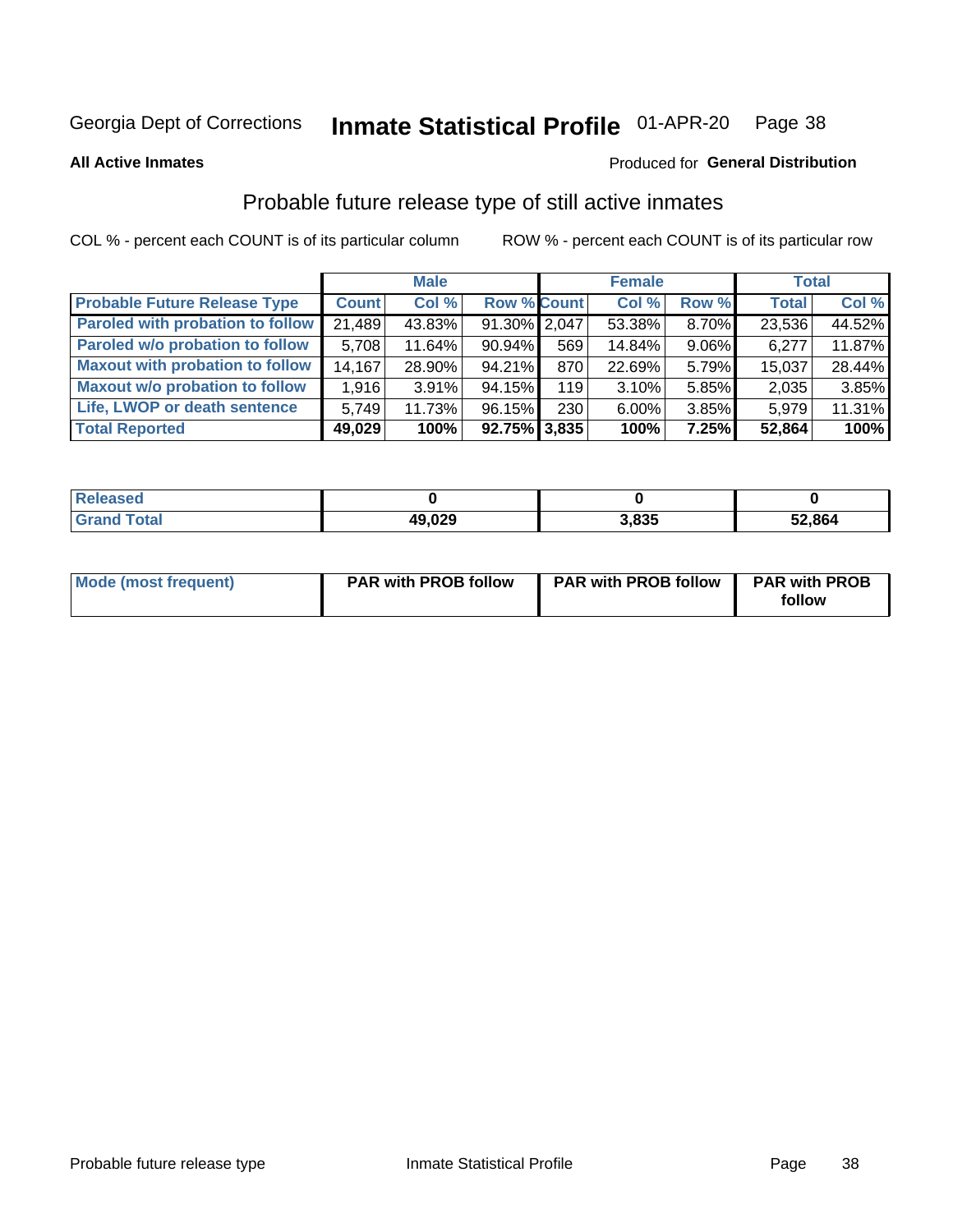## **All Active Inmates**

## Produced for General Distribution

## Time served in current (or last) institution

COL % - percent each COUNT is of its particular column

|                            | <b>Male</b>  |        | <b>Female</b> |              |        | <b>Total</b> |              |        |
|----------------------------|--------------|--------|---------------|--------------|--------|--------------|--------------|--------|
| <b>Time In Institution</b> | <b>Count</b> | Col %  | Row %         | <b>Count</b> | Col %  | Row %        | <b>Total</b> | Col %  |
| 0 to 3 months              | 11,859       | 23.20% | 92.39%        | 977          | 24.94% | 7.61%        | 12,836       | 23.33% |
| <b>3.01 to 6 months</b>    | 7,152        | 13.99% | 91.94%        | 627          | 16.01% | 8.06%        | 7,779        | 14.14% |
| 6.01 to 9 months           | 6,021        | 11.78% | 93.10%        | 446          | 11.39% | 6.90%        | 6,467        | 11.75% |
| 9.01 to 12 months          | 4,113        | 8.05%  | 92.24%        | 346          | 8.83%  | 7.76%        | 4,459        | 8.10%  |
| 12.01 to 18 months         | 5,627        | 11.01% | 93.57%        | 387          | 9.88%  | 6.43%        | 6,014        | 10.93% |
| <b>18.01 to 24 months</b>  | 3,815        | 7.46%  | 93.87%        | 249          | 6.36%  | 6.13%        | 4,064        | 7.39%  |
| $2.01$ to 3 years          | 4,302        | 8.42%  | 93.93%        | 278          | 7.10%  | 6.07%        | 4,580        | 8.32%  |
| $3.01$ to 4 years          | 2,394        | 4.68%  | 94.81%        | 131          | 3.34%  | 5.19%        | 2,525        | 4.59%  |
| 4.01 to 5 years            | 1,849        | 3.62%  | 94.38%        | 110          | 2.81%  | 5.62%        | 1,959        | 3.56%  |
| 5.01 to 6 years            | 1,181        | 2.31%  | 94.10%        | 74           | 1.89%  | 5.90%        | 1,255        | 2.28%  |
| 6.01 to 7 years            | 705          | 1.38%  | 93.50%        | 49           | 1.25%  | 6.50%        | 754          | 1.37%  |
| 7.01 to 8 years            | 470          | 0.92%  | 89.02%        | 58           | 1.48%  | 10.98%       | 528          | 0.96%  |
| $8.01$ to 9 years          | 380          | 0.74%  | 85.39%        | 65           | 1.66%  | 14.61%       | 445          | 0.81%  |
| 9.01 to 10 years           | 234          | 0.46%  | 86.03%        | 38           | 0.97%  | 13.97%       | 272          | 0.49%  |
| Over 10 years              | 1,006        | 1.97%  | 92.46%        | 82           | 2.09%  | 7.54%        | 1,088        | 1.98%  |
| <b>Total Reported</b>      | 51,108       | 100%   | 92.88%        | 3,917        | 100%   | 7.12%        | 55,025       | 100%   |

| neo<br><b>NOT</b> |             |                 |        |
|-------------------|-------------|-----------------|--------|
|                   | .108<br>EA. | 2017<br>v,v 1 . | 55.025 |

| <b>Mean</b><br>(average) | 26 months | 21 months | 25 months |
|--------------------------|-----------|-----------|-----------|
| Median (middle)          | 9 months  | 8 months  | 9 months  |
| Mode (most frequent)     | 0 months  | months    | l months  |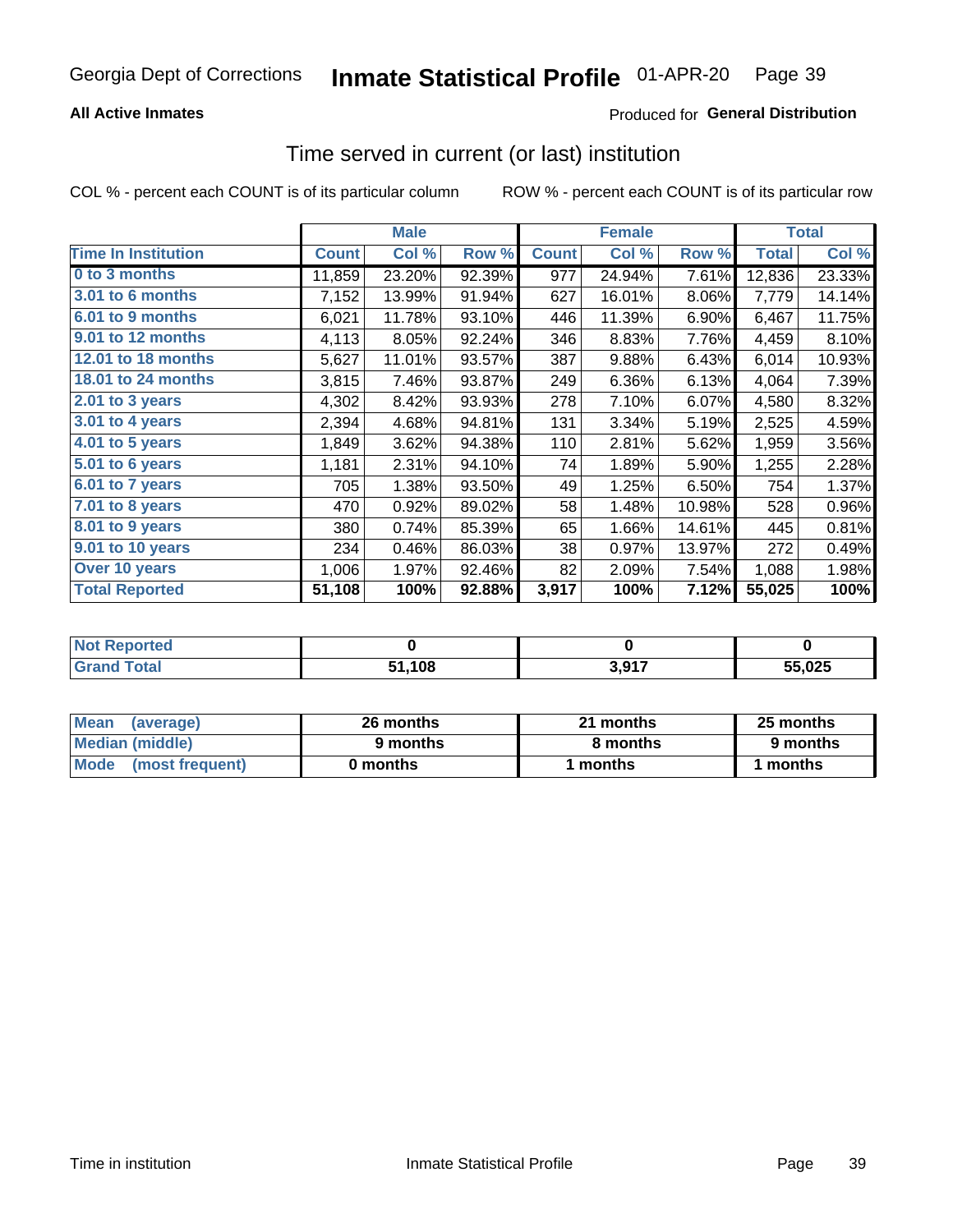### Inmate Statistical Profile 01-APR-20 Page 40

### **All Active Inmates**

### Produced for General Distribution

## Highest grade level attained

COL % - percent each COUNT is of its particular column

|                              |                 | <b>Male</b> |         |                | <b>Female</b> |        |                 | <b>Total</b> |
|------------------------------|-----------------|-------------|---------|----------------|---------------|--------|-----------------|--------------|
| <b>Grade Level</b>           | <b>Count</b>    | Col %       | Row %   | <b>Count</b>   | Col %         | Row %  | <b>Total</b>    | Col %        |
| No school at all             | $\overline{12}$ | 0.03%       | 100.00% |                |               |        | $\overline{12}$ | 0.03%        |
| <b>Grade 1</b>               | 20              | 0.06%       | 100.00% |                |               |        | 20              | 0.05%        |
| <b>Grade 2</b>               | 26              | 0.07%       | 100.00% |                |               |        | 26              | 0.07%        |
| Grade 3                      | 59              | 0.17%       | 98.33%  | $\mathbf{1}$   | 0.05%         | 1.67%  | 60              | 0.16%        |
| <b>Grade 4</b>               | 67              | 0.19%       | 93.06%  | 5              | 0.23%         | 6.94%  | 72              | 0.19%        |
| Grade 5                      | 93              | 0.27%       | 95.88%  | 4              | 0.19%         | 4.12%  | 97              | 0.26%        |
| Grade 6                      | 323             | 0.92%       | 96.42%  | 12             | 0.56%         | 3.58%  | 335             | 0.90%        |
| <b>Grade 7</b>               | 627             | 1.79%       | 94.86%  | 34             | 1.58%         | 5.14%  | 661             | 1.78%        |
| Grade 8                      | 2,271           | 6.50%       | 94.51%  | 132            | 6.15%         | 5.49%  | 2,403           | 6.48%        |
| Grade 9                      | 4,329           | 12.38%      | 95.92%  | 184            | 8.57%         | 4.08%  | 4,513           | 12.16%       |
| Grade 10                     | 5,855           | 16.75%      | 95.98%  | 245            | 11.42%        | 4.02%  | 6,100           | 16.44%       |
| Grade 11                     | 5,837           | 16.70%      | 95.36%  | 284            | 13.23%        | 4.64%  | 6,121           | 16.50%       |
| Grade 12 or GED              | 12,210          | 34.92%      | 93.53%  | 844            | 39.33%        | 6.47%  | 13,054          | 35.18%       |
| <b>Some tech school</b>      | 232             | 0.66%       | 82.56%  | 49             | 2.28%         | 17.44% | 281             | 0.76%        |
| <b>Completed tech school</b> | 255             | 0.73%       | 83.88%  | 49             | 2.28%         | 16.12% | 304             | 0.82%        |
| College, 1 year              | 950             | 2.72%       | 92.23%  | 80             | 3.73%         | 7.77%  | 1,030           | 2.78%        |
| College, 2 year              | 1,075           | 3.07%       | 88.33%  | 142            | 6.62%         | 11.67% | 1,217           | 3.28%        |
| College, 3 year              | 287             | 0.82%       | 89.13%  | 35             | 1.63%         | 10.87% | 322             | 0.87%        |
| <b>Bachelor's degree</b>     | 338             | 0.97%       | 90.86%  | 34             | 1.58%         | 9.14%  | 372             | 1.00%        |
| <b>Master's degree</b>       | 59              | 0.17%       | 88.06%  | 8              | 0.37%         | 11.94% | 67              | 0.18%        |
| Ph.D. degree                 | 7               | 0.02%       | 77.78%  | $\overline{2}$ | 0.09%         | 22.22% | 9               | 0.02%        |
| Law degree                   | 19              | 0.05%       | 95.00%  | $\mathbf{1}$   | 0.05%         | 5.00%  | 20              | 0.05%        |
| <b>Some medical school</b>   | $\overline{2}$  | 0.01%       | 66.67%  | 1              | 0.05%         | 33.33% | 3               | 0.01%        |
| <b>Medical degree</b>        | $\overline{7}$  | 0.02%       | 100.00% |                |               |        | 7               | 0.02%        |
|                              | $\mathbf 1$     | 0.01%       | 100.00% |                |               |        | 1               | 0.01%        |
| <b>Total Reported</b>        | 34,961          | 100%        | 94.22%  | 2,146          | 100%          | 5.78%  | 37,107          | 100%         |

| 147<br>16 | 774  | 7 01 0<br>. 0 |
|-----------|------|---------------|
| ,108      | 2017 | <b>55 025</b> |

| <b>Mean</b><br>(average) | 10.85           | 11.37           | 10.88           |
|--------------------------|-----------------|-----------------|-----------------|
| Median (middle)          | Grade 11        | Grade 12 or GED | Grade 11        |
| Mode<br>(most frequent)  | Grade 12 or GED | Grade 12 or GED | Grade 12 or GED |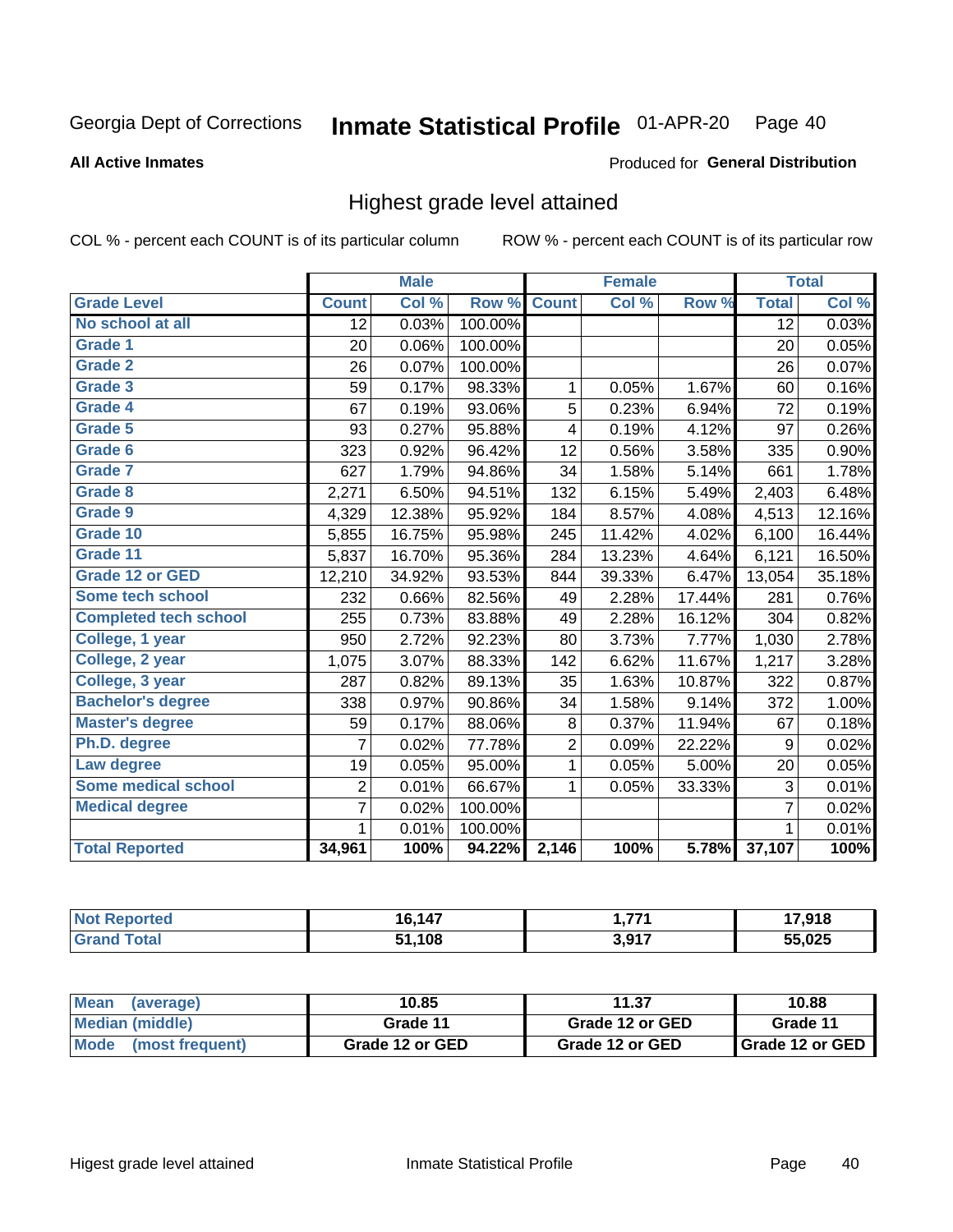### Inmate Statistical Profile 01-APR-20 Page 41

**All Active Inmates** 

## **Produced for General Distribution**

# Culture fair IQ scores

COL % - percent each COUNT is of its particular column

|                       |                | <b>Male</b> |                    |       | <b>Female</b> |        |              | <b>Total</b> |
|-----------------------|----------------|-------------|--------------------|-------|---------------|--------|--------------|--------------|
| <b>IQ Scores</b>      | <b>Count</b>   | Col %       | <b>Row % Count</b> |       | Col %         | Row %  | <b>Total</b> | Col %        |
| $60 - 69$             | 959            | 2.31%       | 92.84%             | 74    | 2.18%         | 7.16%  | 1,033        | 2.30%        |
| $70 - 79$             | 2,779          | 6.68%       | 92.36%             | 230   | 6.77%         | 7.64%  | 3,009        | 6.69%        |
| $80 - 89$             | 6,065          | 14.58%      | 88.32%             | 802   | 23.60%        | 11.68% | 6,867        | 15.26%       |
| $90 - 99$             | 11,327         | 27.23%      | 89.43%             | 1,339 | 39.41%        | 10.57% | 12,666       | 28.15%       |
| $100 - 109$           | 11,616         | 27.93%      | $95.32\%$          | 570   | 16.77%        | 4.68%  | 12,186       | 27.08%       |
| $110 - 119$           | 7,287          | 17.52%      | $97.13\%$          | 215   | 6.33%         | 2.87%  | 7,502        | 16.67%       |
| $120 - 129$           | 1,502          | 3.61%       | 93.18%             | 110   | 3.24%         | 6.82%  | 1,612        | 3.58%        |
| $130 - 139$           | 60 l           | 0.14%       | 57.69%             | 44    | 1.29%         | 42.31% | 104          | 0.23%        |
| 140 & Up              | $\overline{2}$ | 0.01%       | 12.50%             | 14    | 0.41%         | 87.50% | 16           | 0.04%        |
| <b>Total Reported</b> | 41,597         | 100%        | 92.45%             | 3,398 | 100%          | 7.55%  | 44,995       | 100%         |

| <b>Not Reported</b>         | 8,786  | 372   | 9,158  |
|-----------------------------|--------|-------|--------|
| <b>Not Valid (under 60)</b> | 725    | 147   | 872    |
| <b>Grand Total</b>          | 51,108 | 3,917 | 55,025 |

| <b>Mean</b><br>(average) | 98  | 95 | 98 |
|--------------------------|-----|----|----|
| <b>Median (middle)</b>   | 99  | 94 | 99 |
| Mode<br>(most frequent)  | 101 | 92 | 99 |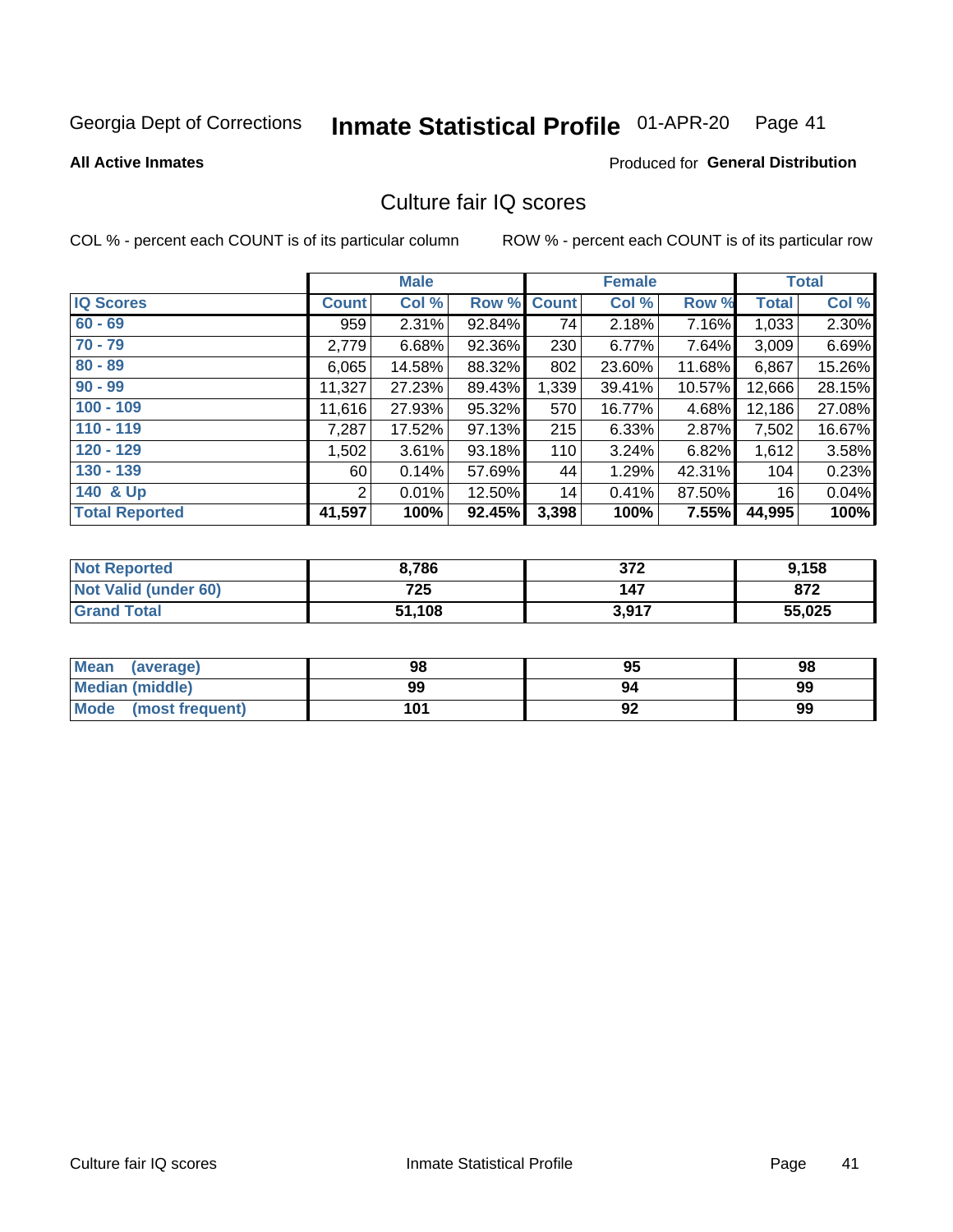### Inmate Statistical Profile 01-APR-20 Page 42

**All Active Inmates** 

### Produced for General Distribution

# Wide Range Achievement Test (WRAT) reading score

COL % - percent each COUNT is of its particular column

|                           |              | <b>Male</b> |        |              | <b>Female</b> |        |              | <b>Total</b> |
|---------------------------|--------------|-------------|--------|--------------|---------------|--------|--------------|--------------|
| <b>WRAT Reading Score</b> | <b>Count</b> | Col %       | Row %  | <b>Count</b> | Col %         | Row %  | <b>Total</b> | Col %        |
| $0.1$ to $0.9$            | 891          | 1.96%       | 99.55% | 4            | 0.11%         | 0.45%  | 895          | 1.83%        |
| 1.0 to 1.9                | 904          | 1.99%       | 98.58% | 13           | 0.37%         | 1.42%  | 917          | 1.87%        |
| 2.0 to 2.9                | 1,544        | 3.40%       | 97.41% | 41           | 1.16%         | 2.59%  | 1,585        | 3.23%        |
| 3.0 to 3.9                | 3,040        | 6.69%       | 96.60% | 107          | 3.02%         | 3.40%  | 3,147        | 6.42%        |
| 4.0 to 4.9                | 3,687        | 8.11%       | 94.66% | 208          | 5.87%         | 5.34%  | 3,895        | 7.95%        |
| 5.0 to 5.9                | 3,716        | 8.17%       | 95.43% | 178          | 5.02%         | 4.57%  | 3,894        | 7.95%        |
| 6.0 to 6.9                | 3,969        | 8.73%       | 94.88% | 214          | 6.04%         | 5.12%  | 4,183        | 8.54%        |
| 7.0 to 7.9                | 2,035        | 4.48%       | 95.14% | 104          | 2.93%         | 4.86%  | 2,139        | 4.36%        |
| 8.0 to 8.9                | 3,672        | 8.08%       | 94.35% | 220          | 6.21%         | 5.65%  | 3,892        | 7.94%        |
| 9.0 to 9.9                | 1,834        | 4.03%       | 93.38% | 130          | 3.67%         | 6.62%  | 1,964        | 4.01%        |
| 10.0 to 10.9              | 2,880        | 6.34%       | 91.63% | 263          | 7.42%         | 8.37%  | 3,143        | 6.41%        |
| 11.0 to 11.9              | 3,438        | 7.56%       | 88.63% | 441          | 12.44%        | 11.37% | 3,879        | 7.92%        |
| 12.0 to 12.9              | 13,319       | 29.30%      | 89.55% | 1,555        | 43.86%        | 10.45% | 14,874       | 30.35%       |
| 13                        | 530          | 1.17%       | 88.78% | 67           | 1.89%         | 11.22% | 597          | 1.22%        |
| <b>Total Reported</b>     | 45,459       | 100%        | 92.77% | 3,545        | 100.0%        | 7.23%  | 49,004       | 100%         |

| <b>Reported</b><br><b>Not F</b> | 649.ز | 272<br>- 21 4           | 6,021  |
|---------------------------------|-------|-------------------------|--------|
| Total<br>'Grano                 | ,108  | <b>3 Q17</b><br><b></b> | 55,025 |

| <b>Mean</b><br>(average) | 8.55 | 10.23 | 8.67 |
|--------------------------|------|-------|------|
| <b>Median (middle)</b>   | 8.9  | 11.8  | 8.9  |
| Mode<br>(most frequent)  | l2.9 | 12.9  | 12.9 |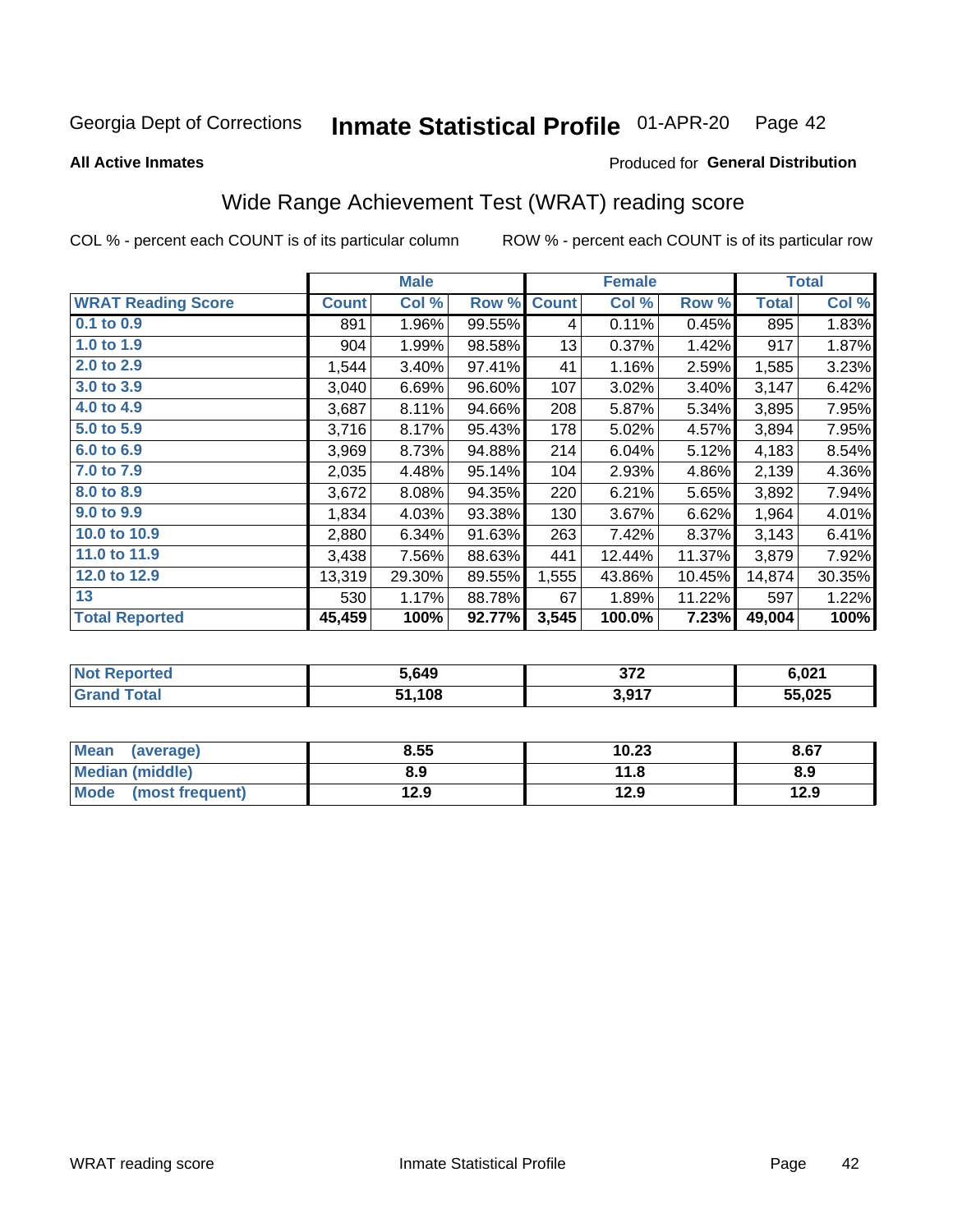### Inmate Statistical Profile 01-APR-20 Page 43

Produced for General Distribution

### **All Active Inmates**

# Wide Range Achievement Test (WRAT) math score

COL % - percent each COUNT is of its particular column

|                              |              | <b>Male</b> |         |                 | <b>Female</b> |        |              | <b>Total</b> |
|------------------------------|--------------|-------------|---------|-----------------|---------------|--------|--------------|--------------|
| <b>WRAT Mathematic Score</b> | <b>Count</b> | Col %       | Row %   | <b>Count</b>    | Col %         | Row %  | <b>Total</b> | Col %        |
| 0.1 to 0.9                   | 340          | 0.75%       | 100.00% |                 |               |        | 340          | 0.69%        |
| 1.0 to 1.9                   | 620          | 1.36%       | 98.57%  | 9               | 0.25%         | 1.43%  | 629          | 1.28%        |
| 2.0 to 2.9                   | 1,292        | 2.84%       | 96.71%  | 44              | 1.24%         | 3.29%  | 1,336        | 2.73%        |
| 3.0 to 3.9                   | 3,063        | 6.74%       | 96.90%  | 98              | 2.76%         | 3.10%  | 3,161        | 6.45%        |
| 4.0 to 4.9                   | 5,866        | 12.90%      | 93.53%  | 406             | 11.45%        | 6.47%  | 6,272        | 12.80%       |
| 5.0 to 5.9                   | 7,332        | 16.13%      | 92.03%  | 635             | 17.90%        | 7.97%  | 7,967        | 16.26%       |
| 6.0 to 6.9                   | 8,354        | 18.38%      | 91.29%  | 797             | 22.47%        | 8.71%  | 9,151        | 18.67%       |
| 7.0 to 7.9                   | 3,596        | 7.91%       | 93.26%  | 260             | 7.33%         | 6.74%  | 3,856        | 7.87%        |
| 8.0 to 8.9                   | 4,148        | 9.12%       | 90.59%  | 431             | 12.15%        | 9.41%  | 4,579        | 9.34%        |
| 9.0 to 9.9                   | 2,573        | 5.66%       | 93.02%  | 193             | 5.44%         | 6.98%  | 2,766        | 5.64%        |
| 10.0 to 10.9                 | 997          | 2.19%       | 98.81%  | 12 <sub>2</sub> | 0.34%         | 1.19%  | 1,009        | 2.06%        |
| 11.0 to 11.9                 | 1,246        | 2.74%       | 89.13%  | 152             | 4.29%         | 10.87% | 1,398        | 2.85%        |
| 12.0 to 12.9                 | 5,971        | 13.13%      | 92.39%  | 492             | 13.87%        | 7.61%  | 6,463        | 13.19%       |
| 13                           | 63           | 0.14%       | 77.78%  | 18              | 0.51%         | 22.22% | 81           | 0.17%        |
| <b>Total Reported</b>        | 45,461       | 100%        | 92.76%  | 3,547           | 100%          | 7.24%  | 49,008       | 100%         |

| <b>Reported</b><br><b>NO</b> t | 5,647 | 370               | 6,017  |
|--------------------------------|-------|-------------------|--------|
| 'otal                          | ,108  | <b>3 Q17</b><br>. | 55,025 |

| Mean<br>(average)    | 7.08 | 7.52 | 711<br>. |
|----------------------|------|------|----------|
| Median (middle)      | ხ. J | 6.9  | 6.5      |
| Mode (most frequent) | 12.9 | 12.9 | 12.9     |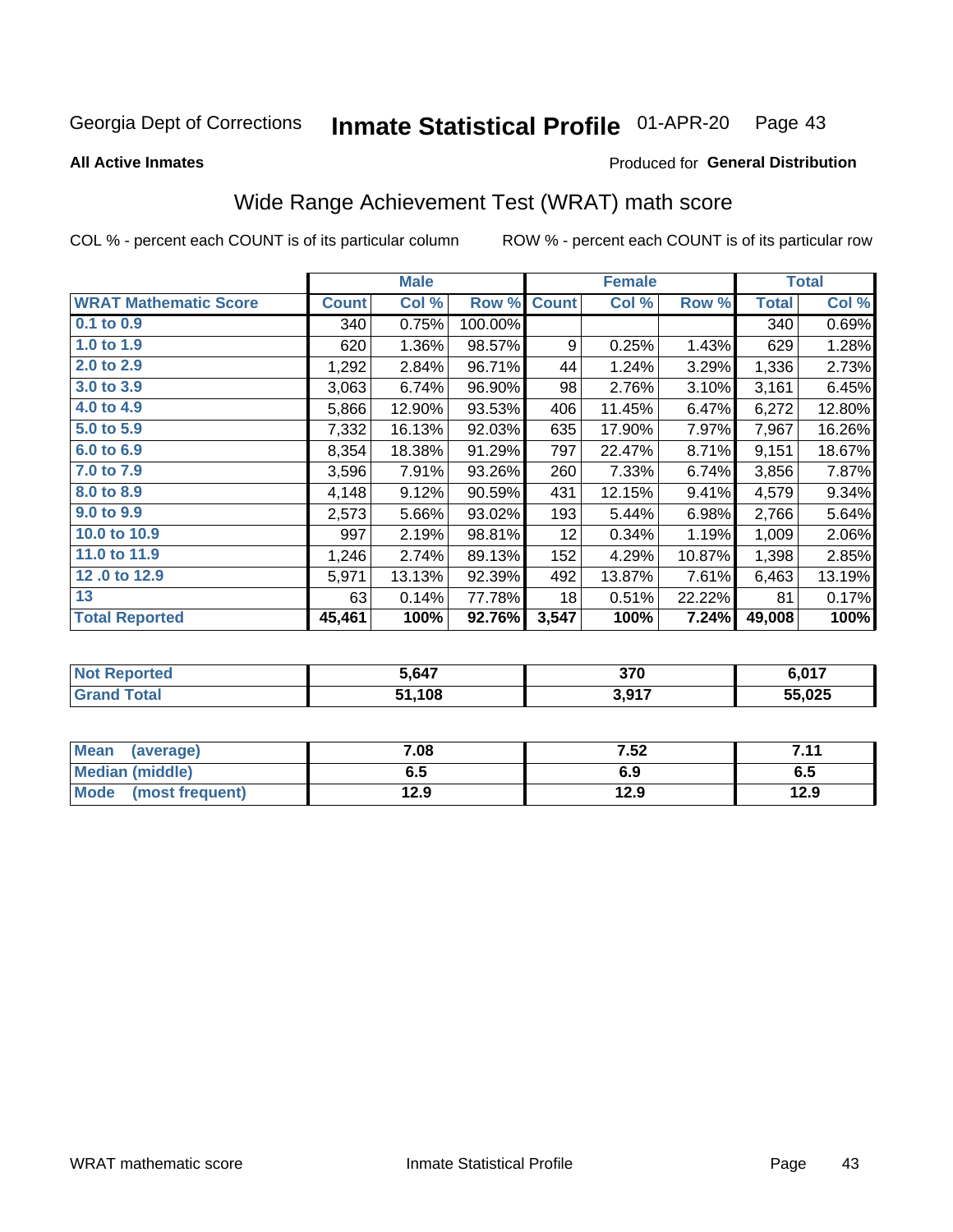### Inmate Statistical Profile 01-APR-20 Page 44

### **All Active Inmates**

### Produced for General Distribution

## Wide Range Achievement Test (WRAT) spelling score

COL % - percent each COUNT is of its particular column

|                            |              | <b>Male</b> |        |              | <b>Female</b> |        |              | <b>Total</b> |
|----------------------------|--------------|-------------|--------|--------------|---------------|--------|--------------|--------------|
| <b>WRAT Spelling Score</b> | <b>Count</b> | Col %       | Row %  | <b>Count</b> | Col %         | Row %  | <b>Total</b> | Col %        |
| 0.1 to 0.9                 | 986          | 2.17%       | 99.50% | 5            | 0.14%         | 0.50%  | 991          | 2.02%        |
| 1.0 to 1.9                 | 1,327        | 2.92%       | 98.59% | 19           | 0.54%         | 1.41%  | 1,346        | 2.75%        |
| 2.0 to 2.9                 | 2,478        | 5.45%       | 98.73% | 32           | 0.90%         | 1.27%  | 2,510        | 5.12%        |
| 3.0 to 3.9                 | 3,632        | 7.99%       | 97.92% | 77           | 2.17%         | 2.08%  | 3,709        | 7.57%        |
| 4.0 to 4.9                 | 3,132        | 6.89%       | 97.15% | 92           | 2.59%         | 2.85%  | 3,224        | 6.58%        |
| 5.0 to 5.9                 | 4,104        | 9.02%       | 94.96% | 218          | 6.14%         | 5.04%  | 4,322        | 8.82%        |
| 6.0 to 6.9                 | 4,225        | 9.29%       | 95.11% | 217          | 6.12%         | 4.89%  | 4,442        | $9.06\%$     |
| 7.0 to 7.9                 | 3,975        | 8.74%       | 94.15% | 247          | 6.96%         | 5.85%  | 4,222        | 8.61%        |
| 8.0 to 8.9                 | 3,990        | 8.77%       | 93.33% | 285          | 8.03%         | 6.67%  | 4,275        | 8.72%        |
| 9.0 to 9.9                 | 2,173        | 4.78%       | 92.70% | 171          | 4.82%         | 7.30%  | 2,344        | 4.78%        |
| 10.0 to 10.9               | 2,188        | 4.81%       | 92.44% | 179          | 5.05%         | 7.56%  | 2,367        | 4.83%        |
| 11.0 to 11.9               | 3,043        | 6.69%       | 88.69% | 388          | 10.94%        | 11.31% | 3,431        | 7.00%        |
| 12.0 to 12.9               | 9,974        | 21.93%      | 86.32% | 1,581        | 44.56%        | 13.68% | 11,555       | 23.57%       |
| 13                         | 247          | 0.54%       | 86.97% | 37           | 1.04%         | 13.03% | 284          | 0.58%        |
| <b>Total Reported</b>      | 45,474       | 100%        | 92.76% | 3,548        | 100%          | 7.24%  | 49,022       | 100.0%       |

| ттес.<br>NO    | 5.634 | 369                  | 6.003  |
|----------------|-------|----------------------|--------|
| $\overline{a}$ | .108  | 2017<br><b>U.JII</b> | 55,025 |

| <b>Mean</b><br>(average) | 7.83 | 10.22 | 8.00 |
|--------------------------|------|-------|------|
| Median (middle)          | .    | 11.6  | .    |
| Mode<br>(most frequent)  | 12.9 | 12.9  | 12.9 |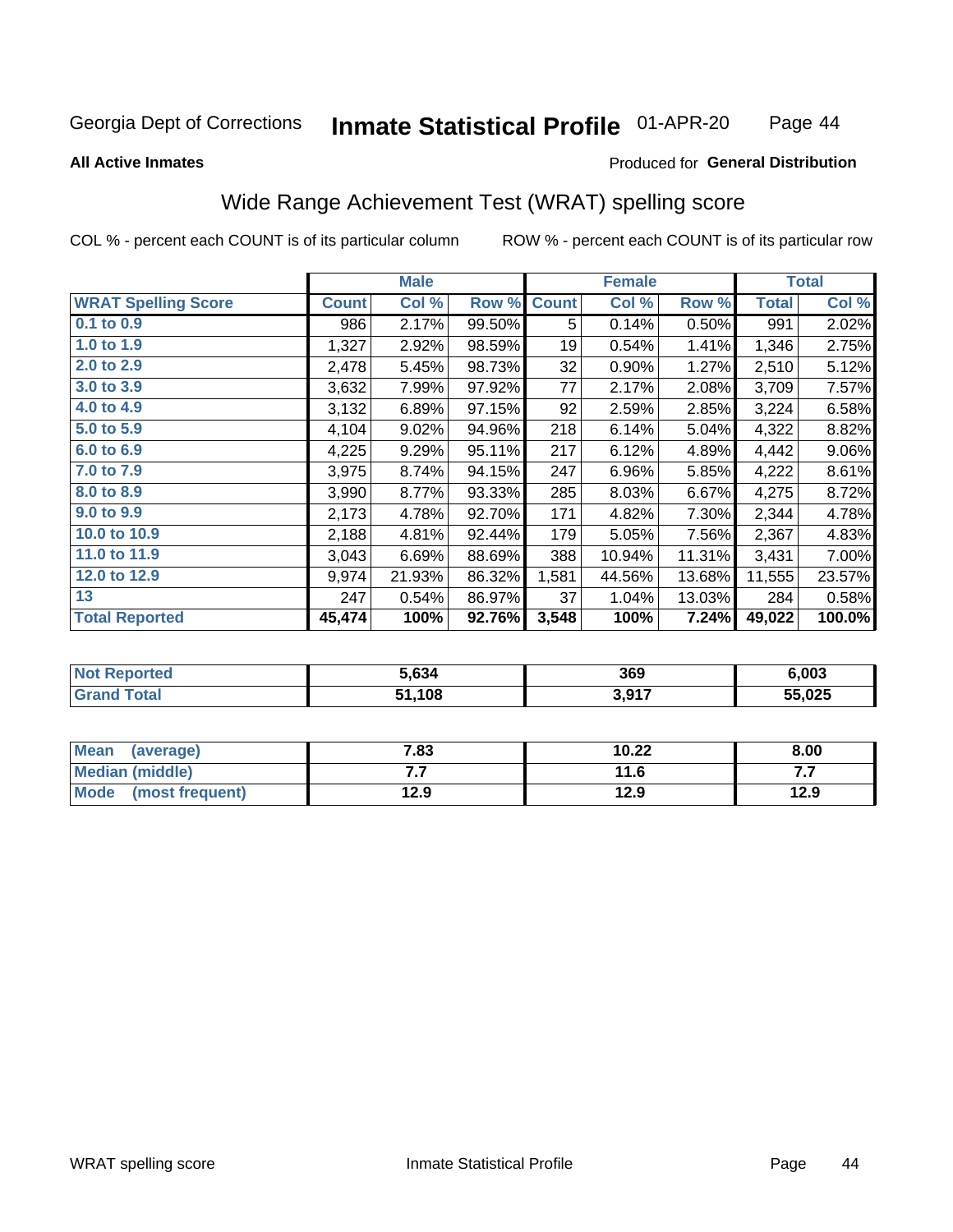### Inmate Statistical Profile 01-APR-20 Page 45

**All Active Inmates** 

## **Produced for General Distribution**

# Current / last mental health treatment level

COL % - percent each COUNT is of its particular column

|                                    |              | <b>Male</b> |           |              | <b>Female</b> |        |              | <b>Total</b> |
|------------------------------------|--------------|-------------|-----------|--------------|---------------|--------|--------------|--------------|
| <b>Mental Health Treatment Lev</b> | <b>Count</b> | Col %       | Row %     | <b>Count</b> | Col %         | Row %  | <b>Total</b> | Col %        |
| 1 No problem at current time       | 8,499        | 48.45%      | $92.14\%$ | 725          | 23.78%        | 7.86%  | 9,224        | 44.80%       |
| 2 Receiving outpatient             | 7,259        | 41.39%      | 76.10%    | 2,280        | 74.78%        | 23.90% | 9,539        | 46.33%       |
| <b>Treatment</b>                   |              |             |           |              |               |        |              |              |
| 3 Inpatient, moderate              | 1,411        | 8.04%       | 97.58%    | 35           | 1.15%         | 2.42%  | 1,446        | 7.02%        |
| Treatment                          |              |             |           |              |               |        |              |              |
| 4 Inpatient, intensive             | 347          | 1.98%       | 97.47%    | 9            | 0.30%         | 2.53%  | 356          | 1.73%        |
| <b>Treatment</b>                   |              |             |           |              |               |        |              |              |
| <b>5 Undergoing crisis</b>         | 23           | 0.13%       | 100.00%   |              |               |        | 23           | 0.11%        |
| <b>stabilization</b>               |              |             |           |              |               |        |              |              |
| <b>6 Hospital for criminally</b>   |              | 0.01%       | 100.00%   |              |               |        |              | 0.01%        |
| <b>Tinsane</b>                     |              |             |           |              |               |        |              |              |
| <b>Total Evaluated</b>             | 17,540       | 100%        | 85.19%    | 3,049        | 100%          | 14.81% | 20,589       | 100%         |

| Never had MH evaluation | 33,568 | 868   | 34,436 |
|-------------------------|--------|-------|--------|
| <b>Grand Total</b>      | 51,108 | 3,917 | 55,025 |

| <b>Median (middle)</b>         | <b>Receiving outpatient</b><br>treatment | <b>Receiving outpatient</b><br>treatment | Receiving<br>outpatient<br>treatment |  |  |
|--------------------------------|------------------------------------------|------------------------------------------|--------------------------------------|--|--|
| <b>Mode</b><br>(most frequent) | No problem at current time               | <b>Receiving outpatient</b><br>treatment | Receiving<br>outpatient<br>treatment |  |  |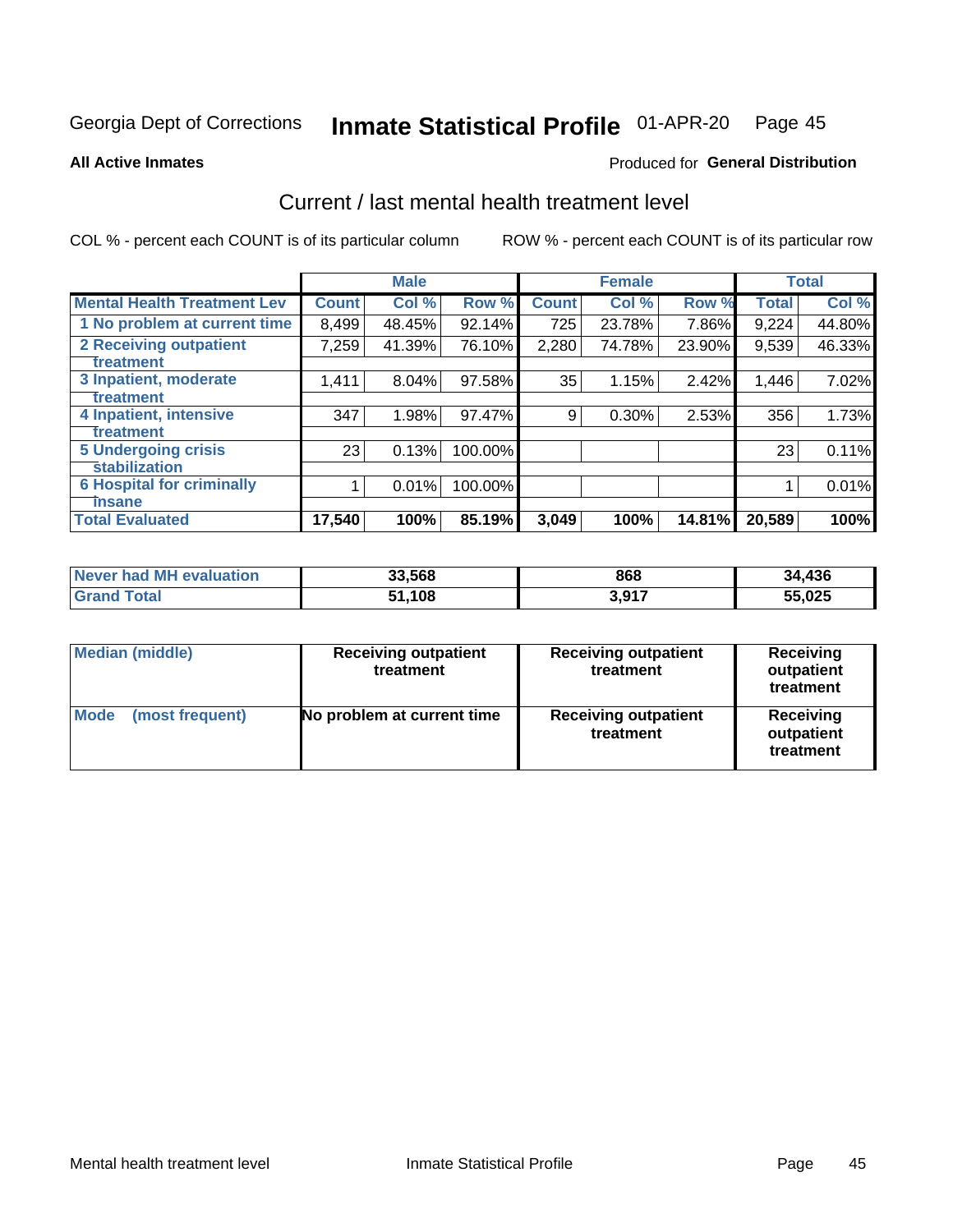## **All Active Inmates**

## Produced for General Distribution

# PULHESDWIT medical scale - 'P' overall condition ('P'hysical)

COL % - percent each COUNT is of its particular column

|                                  |              | <b>Male</b> |        |              | <b>Female</b> |        |              | <b>Total</b> |
|----------------------------------|--------------|-------------|--------|--------------|---------------|--------|--------------|--------------|
| 'P' Overall Condition            | <b>Count</b> | Col %       | Row %  | <b>Count</b> | Col %         | Row %  | <b>Total</b> | Col %        |
| 1 No medical illness             | 34,319       | 74.31%      | 94.01% | 2,185        | 61.19%        | 5.99%  | 36,504       | 73.37%       |
| 2 Well-controlled chronic        | 10,815       | 23.42%      | 89.53% | 1,265        | 35.42%        | 10.47% | 12,080       | 24.28%       |
| <b>lillness</b>                  |              |             |        |              |               |        |              |              |
| 3 Poorly-controlled chronic      | 957          | $2.07\%$    | 91.67% | 87           | 2.44%         | 8.33%  | 1,044        | 2.10%        |
| <b>illness</b>                   |              |             |        |              |               |        |              |              |
| 4 Significant problems requiring | 82           | 0.18%       | 88.17% | 11           | 0.31%         | 11.83% | 93           | 0.19%        |
| special housing                  |              |             |        |              |               |        |              |              |
| 5 Terminal illness, < 6 months   | 9            | 0.02%       | 90.00% |              | 0.03%         | 10.00% | 10           | 0.02%        |
| to live                          |              |             |        |              |               |        |              |              |
| 6 Inmate is pregnant             |              | 0.01%       | 4.35%  | 22           | 0.62%         | 95.65% | 23           | 0.05%        |
| <b>Total Reported</b>            | 46,183       | 100%        | 92.82% | 3,571        | 100%          | 7.18%  | 49,754       | 100.0%       |

| Teo | <b>OOE</b><br>נגע, | 346  | $E = 27$<br><b></b> |
|-----|--------------------|------|---------------------|
|     | ,108               | .017 | 55,025              |

| Mode | (most frequent) | 1 No medical illness | 1 No medical illness | 1 No medical<br>illness |
|------|-----------------|----------------------|----------------------|-------------------------|
|------|-----------------|----------------------|----------------------|-------------------------|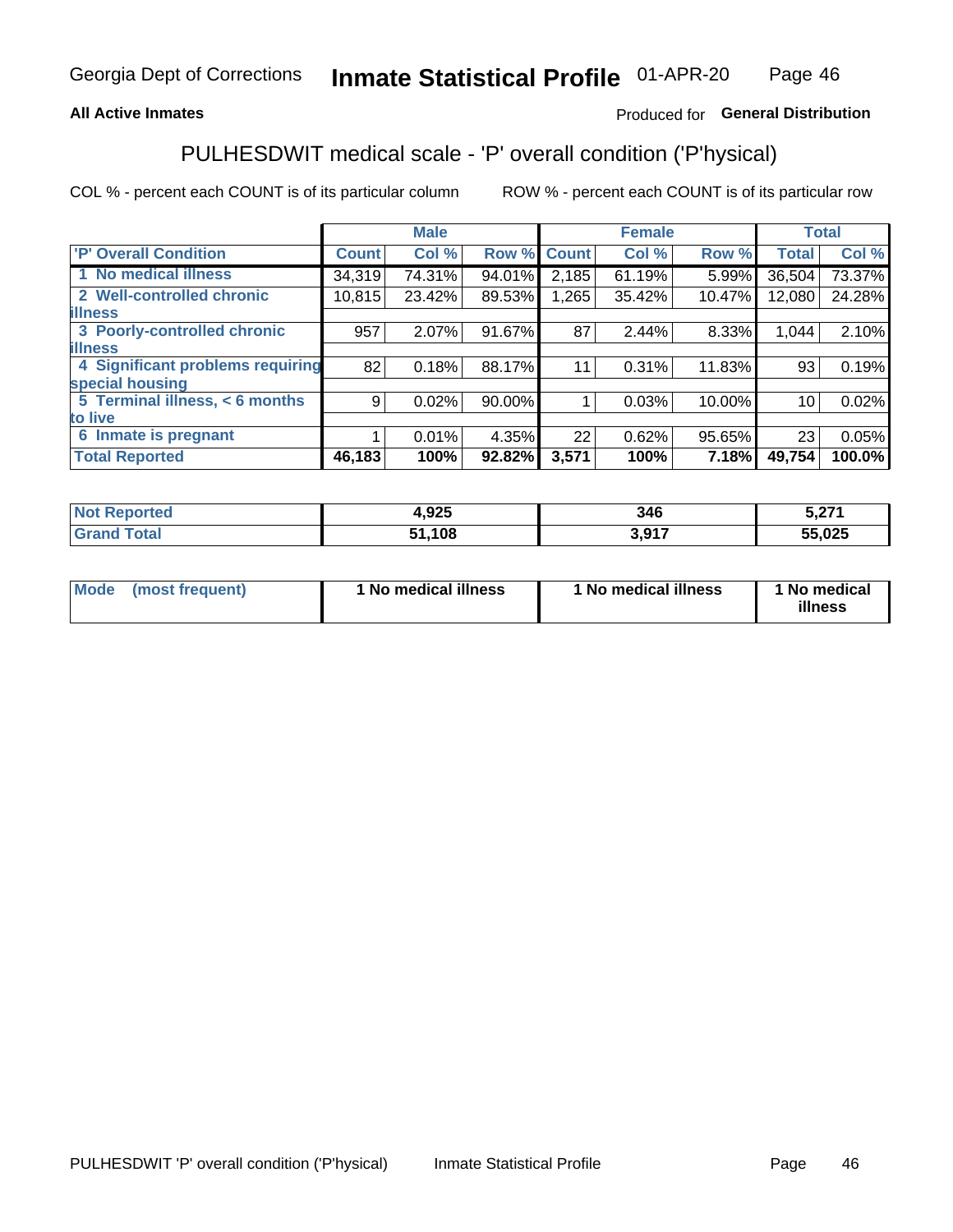### **All Active Inmates**

## Produced for General Distribution

# PULHESDWIT medical scale - 'U' upper body

COL % - percent each COUNT is of its particular column

|                              |              | <b>Male</b> |           |              | <b>Female</b> |        |              | <b>Total</b> |
|------------------------------|--------------|-------------|-----------|--------------|---------------|--------|--------------|--------------|
| <b>U' Upper Body</b>         | <b>Count</b> | Col %       | Row %     | <b>Count</b> | Col %         | Row %  | <b>Total</b> | Col %        |
| 1 Upper bones, joints,       | 43,922       | 95.58%      | 92.84%    | 3,385        | 95.00%        | 7.16%  | 47,307       | 95.54%       |
| muscles all OK               |              |             |           |              |               |        |              |              |
| 2 One or both arms minimally | 1,776        | 3.86%       | $92.21\%$ | 150          | 4.21%         | 7.79%  | 1,926        | 3.89%        |
| limited                      |              |             |           |              |               |        |              |              |
| 3 One or both arms           | 206          | 0.45%       | 89.18%    | 25           | 0.70%         | 10.82% | 231          | 0.47%        |
| <b>moderately limited</b>    |              |             |           |              |               |        |              |              |
| 4 One arm disabled,          | 46           | 0.10%       | 93.88%    | 3            | 0.08%         | 6.12%  | 49           | 0.10%        |
| paralyzed, or amputated      |              |             |           |              |               |        |              |              |
| 5 Both arms disabled,        | 3            | 0.01%       | 100.00%   |              |               |        | 3            | 0.01%        |
| paralyzed, or amputated      |              |             |           |              |               |        |              |              |
| <b>Total Reported</b>        | 45,953       | 100%        | 92.80%    | 3,563        | 100%          | 7.20%  | 49,516       | 100.0%       |

| <b>Not Reported</b> | 5,155        | 354   | 5,509  |
|---------------------|--------------|-------|--------|
| <b>Total</b>        | 51,108<br>54 | 3,917 | 55,025 |

| Mode (most frequent) | 1 Upper bones, joints,<br>muscles all OK | 1 Upper bones, joints,<br>muscles all OK | 1 Upper bones,<br>joints, muscles all<br>ΟK |
|----------------------|------------------------------------------|------------------------------------------|---------------------------------------------|
|----------------------|------------------------------------------|------------------------------------------|---------------------------------------------|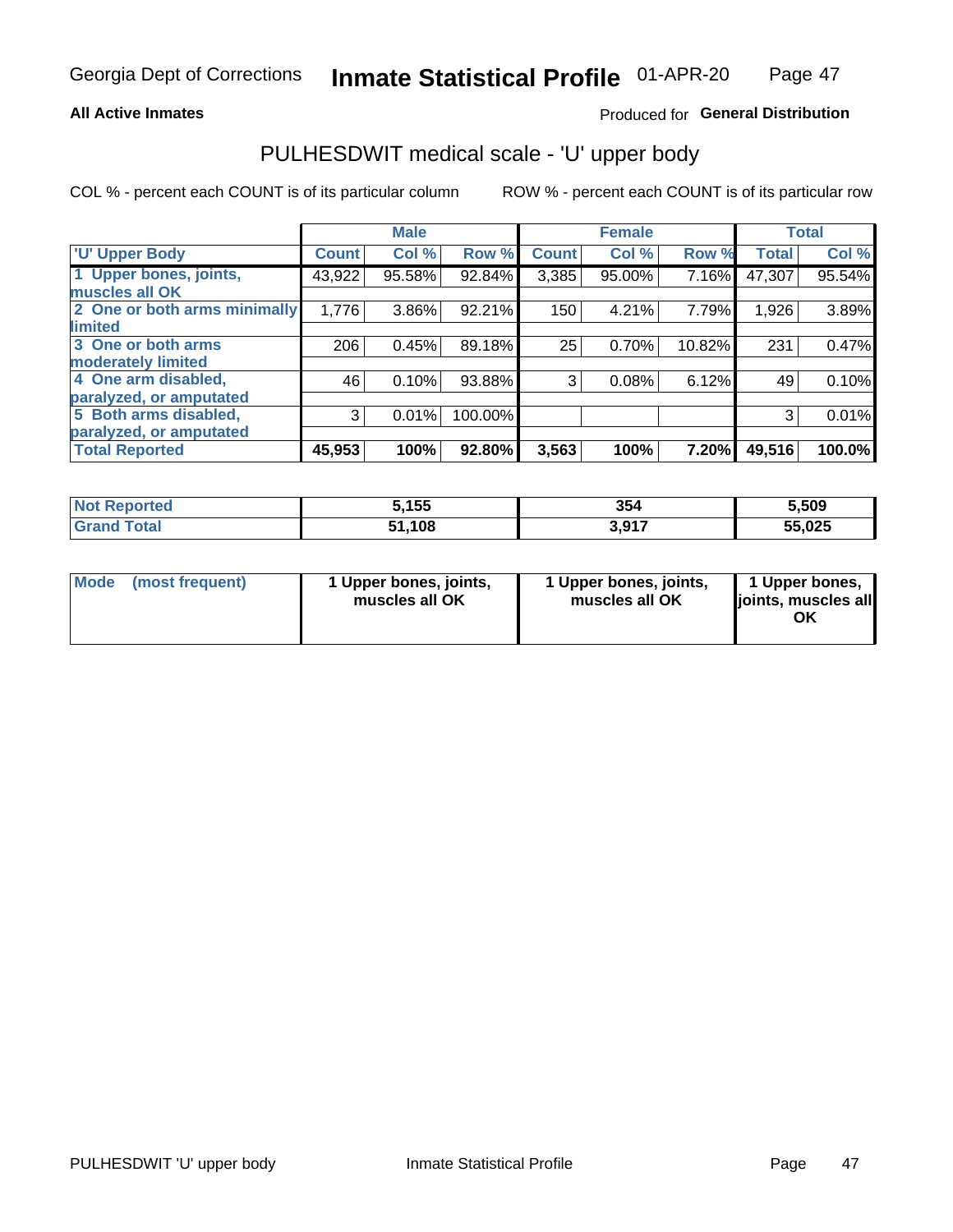### **All Active Inmates**

## Produced for General Distribution

## PULHESDWIT medical scale - 'L' lower body

COL % - percent each COUNT is of its particular column

|                                |               | <b>Male</b> |         |              | <b>Female</b> |       |              | <b>Total</b> |
|--------------------------------|---------------|-------------|---------|--------------|---------------|-------|--------------|--------------|
| 'L' Lower Body                 | <b>Count!</b> | Col %       | Row %   | <b>Count</b> | Col %         | Row % | <b>Total</b> | Col %        |
| 1 Lower bones, joints,         | 41,582        | 90.49%      | 92.84%  | 3,209        | 90.12%        | 7.16% | 44,791       | 90.46%       |
| muscles all OK                 |               |             |         |              |               |       |              |              |
| 2 One or both legs minimally   | 3,593         | 7.82%       | 92.32%  | 299          | 8.40%         | 7.68% | 3,892        | 7.86%        |
| limited                        |               |             |         |              |               |       |              |              |
| 3 One or both legs             | 621           | 1.35%       | 93.67%  | 42           | 1.18%         | 6.33% | 663          | 1.34%        |
| moderately limited             |               |             |         |              |               |       |              |              |
| 4 One leg disabled, paralyzed, | 131           | 0.29%       | 92.25%  | 11           | 0.31%         | 7.75% | 142          | 0.29%        |
| or amputated                   |               |             |         |              |               |       |              |              |
| 5 Both legs disabled,          | 25            | 0.05%       | 100.00% |              |               |       | 25           | 0.05%        |
| paralyzed, or amputated        |               |             |         |              |               |       |              |              |
| <b>Total Reported</b>          | 45,952        | 100%        | 92.81%  | 3,561        | 100%          | 7.19% | 49,513       | 100%         |

| <b>Not Reported</b>   | 5,156  | 356       | 5,512  |
|-----------------------|--------|-----------|--------|
| <b>Total</b><br>Granc | 51,108 | 2017<br>. | 55,025 |

| Mode | (most frequent) | 1 Lower bones, joints,<br>muscles all OK | 1 Lower bones, joints,<br>muscles all OK | 1 Lower bones,<br>joints, muscles all<br>ΟK |
|------|-----------------|------------------------------------------|------------------------------------------|---------------------------------------------|
|------|-----------------|------------------------------------------|------------------------------------------|---------------------------------------------|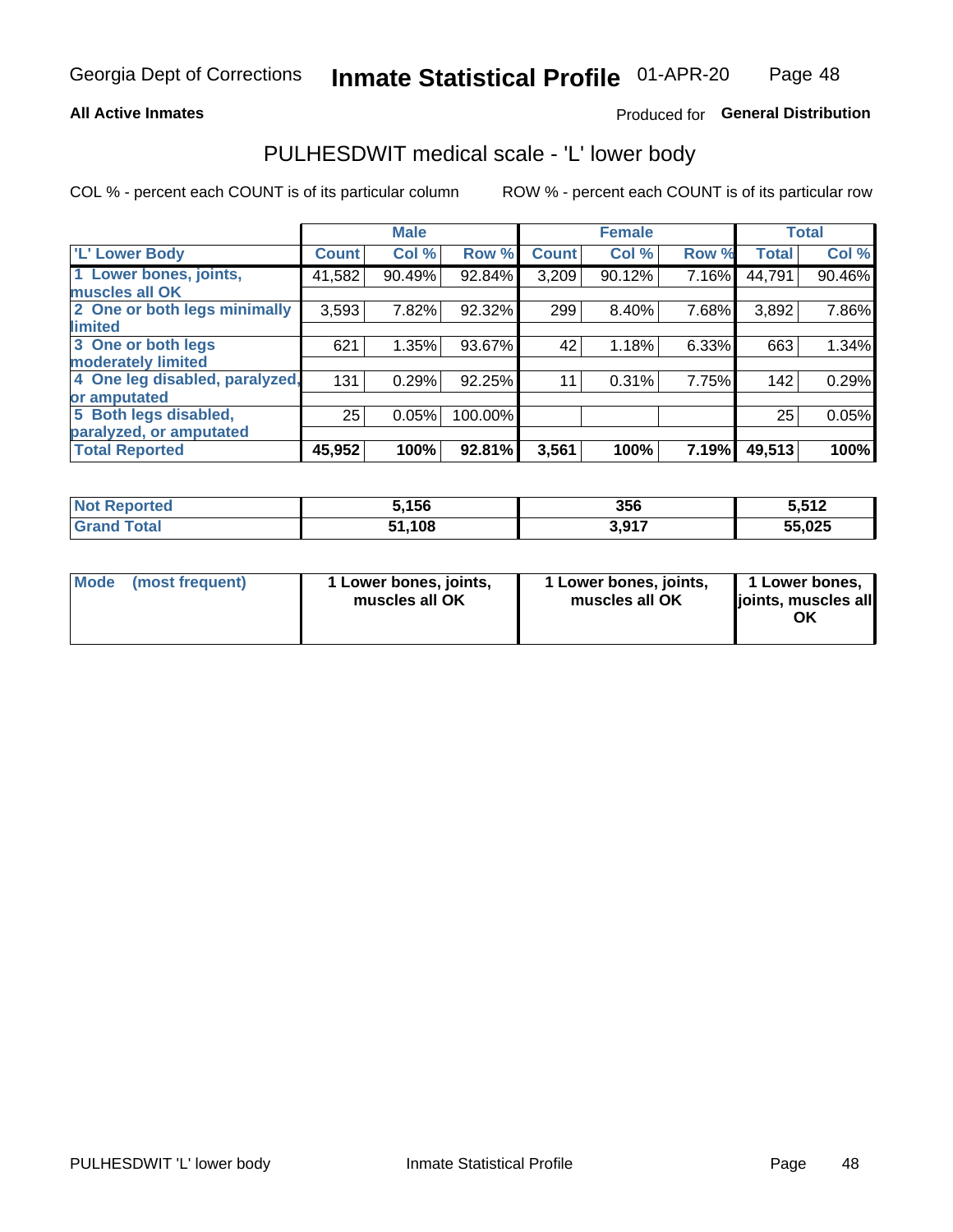### **All Active Inmates**

## Produced for General Distribution

## PULHESDWIT medical scale - 'H' hearing

COL % - percent each COUNT is of its particular column

|                                |              | <b>Male</b> |             |       | <b>Female</b> |        | <b>Total</b> |        |
|--------------------------------|--------------|-------------|-------------|-------|---------------|--------|--------------|--------|
| <b>'H' Hearing</b>             | <b>Count</b> | Col %       | Row % Count |       | Col %         | Row %  | <b>Total</b> | Col %  |
| 1 Normal hearing both ears     | 45,256       | 98.57%      | 92.82%      | 3,499 | 98.40%        | 7.18%  | 48,755       | 98.56% |
| 2 Some loss in one ear with    | 500          | 1.09%       | 92.08%      | 43    | 1.21%         | 7.92%  | 543          | 1.10%  |
| other OK, or mild loss in both |              |             |             |       |               |        |              |        |
| 3 Total loss in one ear with   | 107          | 0.23%       | 92.24%      | 9     | 0.25%         | 7.76%  | 116          | 0.23%  |
| mild loss in other             |              |             |             |       |               |        |              |        |
| 4 Severe loss in both ears     | 28           | 0.06%       | 84.85%      | 5     | 0.14%         | 15.15% | 33           | 0.07%  |
| 5 Total loss in both ears,     | 21           | 0.05%       | 100.00%     |       |               |        | 21           | 0.04%  |
| requiring special housing      |              |             |             |       |               |        |              |        |
| <b>Total Reported</b>          | 45,912       | 100%        | 92.81%      | 3,556 | 100%          | 7.19%  | 49,468       | 100%   |

| ∵norted and  | ,196        | 261<br>ו טע           | 5.557  |
|--------------|-------------|-----------------------|--------|
| <b>Total</b> | .108<br>E4. | 2 Q17<br><b>VIJII</b> | 55,025 |

| Mode (most frequent) | 1 Normal hearing both ears 1 Normal hearing both ears 1 Normal hearing |           |
|----------------------|------------------------------------------------------------------------|-----------|
|                      |                                                                        | both ears |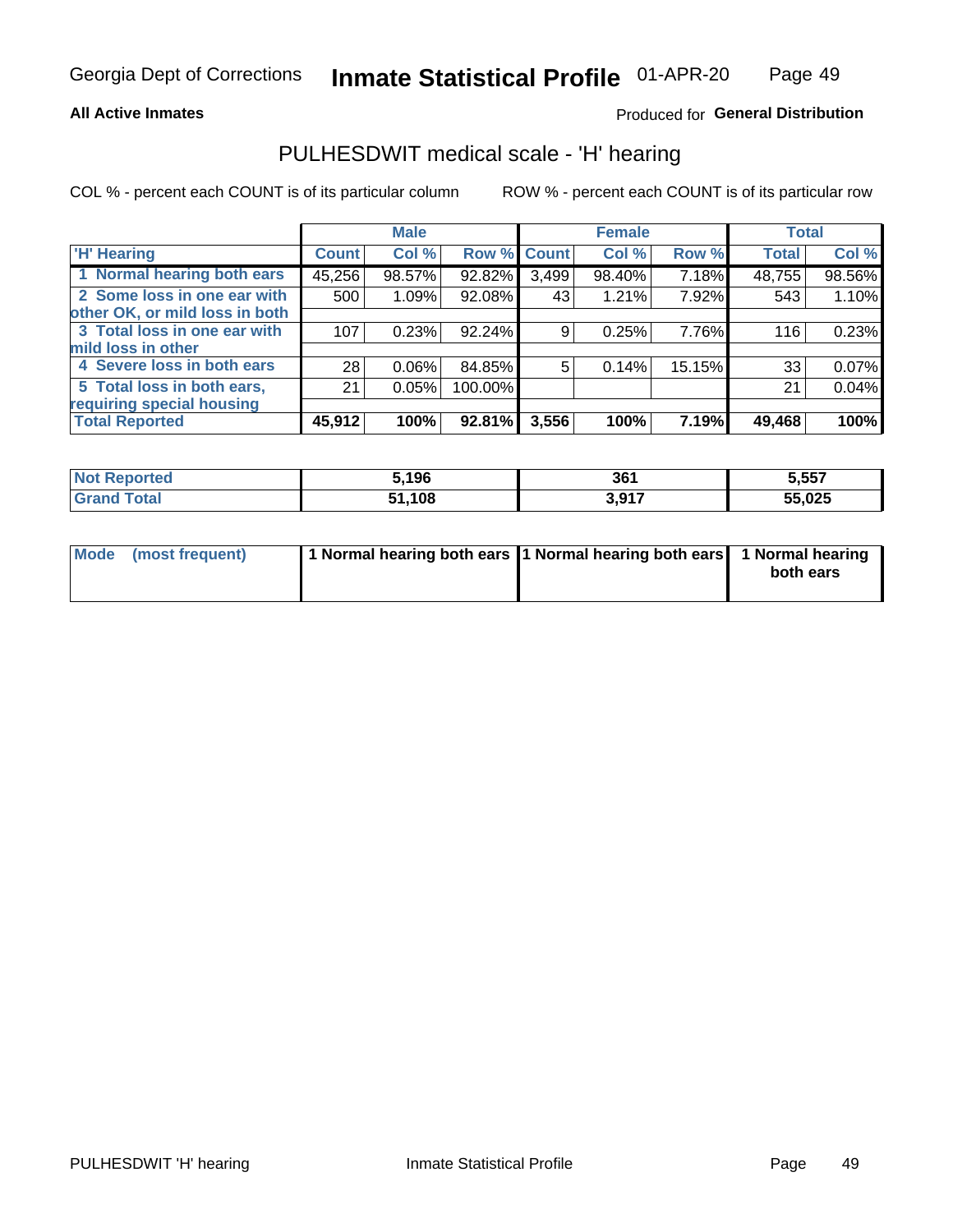### **All Active Inmates**

## Produced for General Distribution

## PULHESDWIT medical scale - 'E' vision

COL % - percent each COUNT is of its particular column

|                                 |              | <b>Male</b> |        |              | <b>Female</b> |        |              | <b>Total</b> |
|---------------------------------|--------------|-------------|--------|--------------|---------------|--------|--------------|--------------|
| 'E' Vision                      | <b>Count</b> | Col %       | Row %  | <b>Count</b> | Col %         | Row %  | <b>Total</b> | Col %        |
| 1 Correctable to 20/40 in both  | 35,381       | 77.65%      | 94.86% | 1,918        | 54.18%        | 5.14%  | 37,299       | 75.96%       |
| eyes                            |              |             |        |              |               |        |              |              |
| 2 Correctable to 20/70 in one   | 9,028        | 19.81%      | 87.23% | 1,322        | 37.34%        | 12.77% | 10,350       | 21.08%       |
| eye, may be blind in other      |              |             |        |              |               |        |              |              |
| 3 Correctable to 20/200 in one  | 976          | 2.14%       | 79.61% | 250          | 7.06%         | 20.39% | 1,226        | 2.50%        |
| eye, may be blind in other      |              |             |        |              |               |        |              |              |
| 4 One eye not correctable to    | 156          | 0.34%       | 76.85% | 47           | 1.33%         | 23.15% | 203          | 0.41%        |
| 20/200, other may be blind      |              |             |        |              |               |        |              |              |
| 5 Blind in both eyes, requiring | 22           | 0.05%       | 88.00% | 3            | 0.08%         | 12.00% | 25           | 0.05%        |
| special housing                 |              |             |        |              |               |        |              |              |
| <b>Total Reported</b>           | 45,563       | 100%        | 92.79% | 3,540        | 100%          | 7.21%  | 49,103       | 100%         |

| <b>Not Reported</b> | 5,545  | 277<br>JI | 5,922  |
|---------------------|--------|-----------|--------|
| <b>Total</b>        | 51,108 | 3,917     | 55,025 |

| Mode (most frequent) | 1 Correctable to 20/40 in both<br>eves | 1 Correctable to 20/40 in   1 Correctable to  <br>both eves | 20/40 in both eyes |
|----------------------|----------------------------------------|-------------------------------------------------------------|--------------------|
|                      |                                        |                                                             |                    |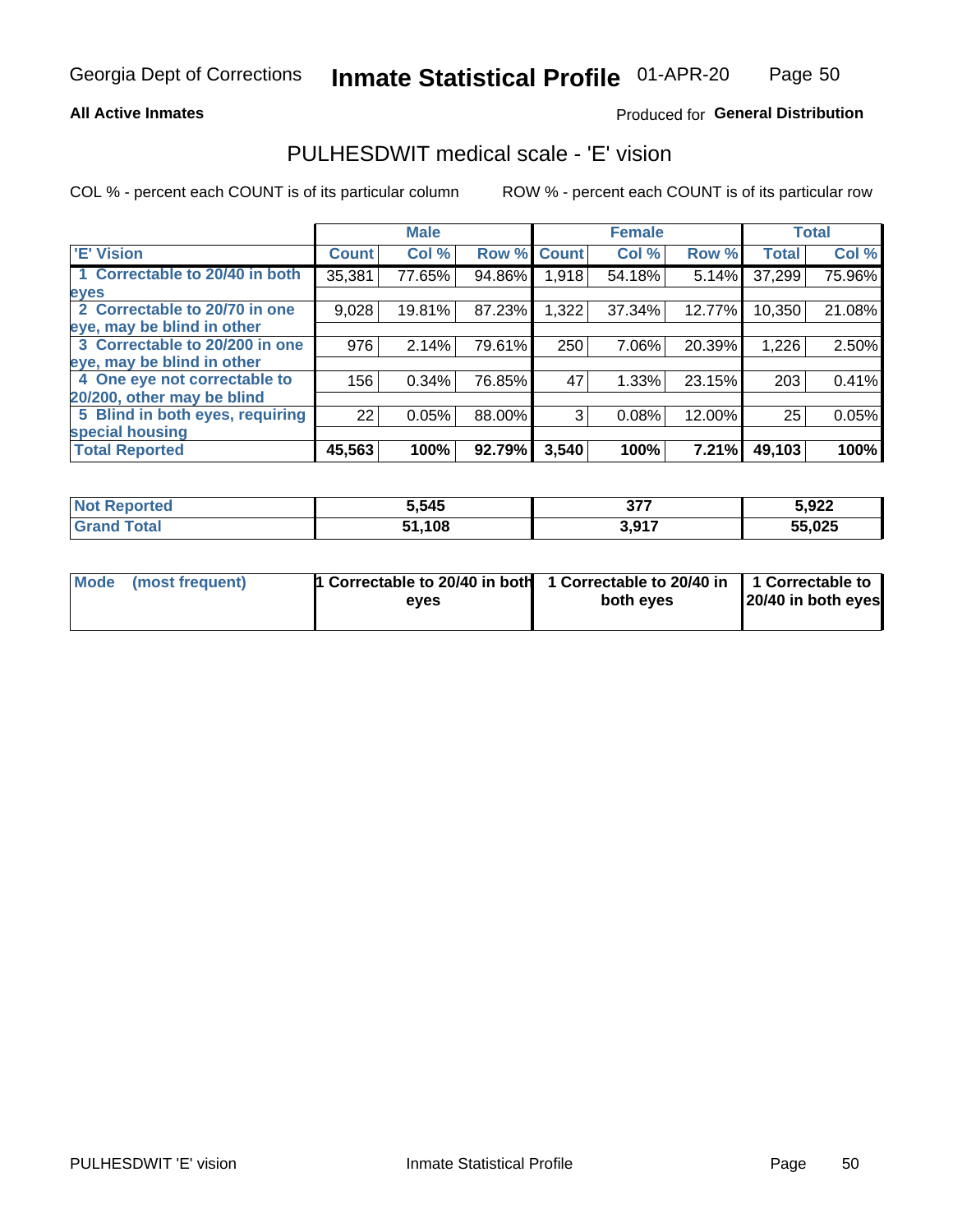### **All Active Inmates**

## Produced for General Distribution

# PULHESDWIT medical scale - 'S' pSychiatric

COL % - percent each COUNT is of its particular column

|                                        |              | <b>Male</b> |         |              | <b>Female</b> |          |              | <b>Total</b> |
|----------------------------------------|--------------|-------------|---------|--------------|---------------|----------|--------------|--------------|
| 'S' pSychiatric                        | <b>Count</b> | Col %       | Row %   | <b>Count</b> | Col %         | Row %    | <b>Total</b> | Col %        |
| 1 No impairment or disorders           | 41,044       | 90.18%      | 96.95%  | .293         | 38.30%        | $3.05\%$ | 42,337       | 86.59%       |
| 2 Stable, or in remission, or          | 3,569        | 7.84%       | 63.38%  | 2,062        | 61.08%        | 36.62%   | 5,631        | 11.52%       |
| mild impairment or retardation         |              |             |         |              |               |          |              |              |
| 3 Requires moderate inpatient          | 721          | 1.58%       | 97.83%  | 16           | 0.47%         | 2.17%    | 737          | 1.51%        |
| treatment                              |              |             |         |              |               |          |              |              |
| 4 Requires intensive inpatient         | 176          | 0.39%       | 97.24%  | 5            | 0.15%         | 2.76%    | 181          | 0.37%        |
| treatment                              |              |             |         |              |               |          |              |              |
| <b>5 Requires Crisis Stabilization</b> | 5            | 0.01%       | 100.00% |              |               |          | 5            | 0.01%        |
| Unit (CSU) inpatient care              |              |             |         |              |               |          |              |              |
| <b>Total Reported</b>                  | 45,515       | 100%        | 93.09%  | 3,376        | 100%          | 6.91%    | 48,891       | 100%         |

| <b>Not Reported</b>   | 5,593  | 541                          | 6,134  |
|-----------------------|--------|------------------------------|--------|
| Total<br><b>Grand</b> | 51,108 | <b>3 Q17</b><br><b>U.JI.</b> | 55,025 |

| Mode (most frequent) | <b>t No impairment or disorders 2 Stable, or in remission, 1 No impairment or</b> |                       |           |
|----------------------|-----------------------------------------------------------------------------------|-----------------------|-----------|
|                      |                                                                                   | or mild impairment or | disorders |
|                      |                                                                                   | retardation           |           |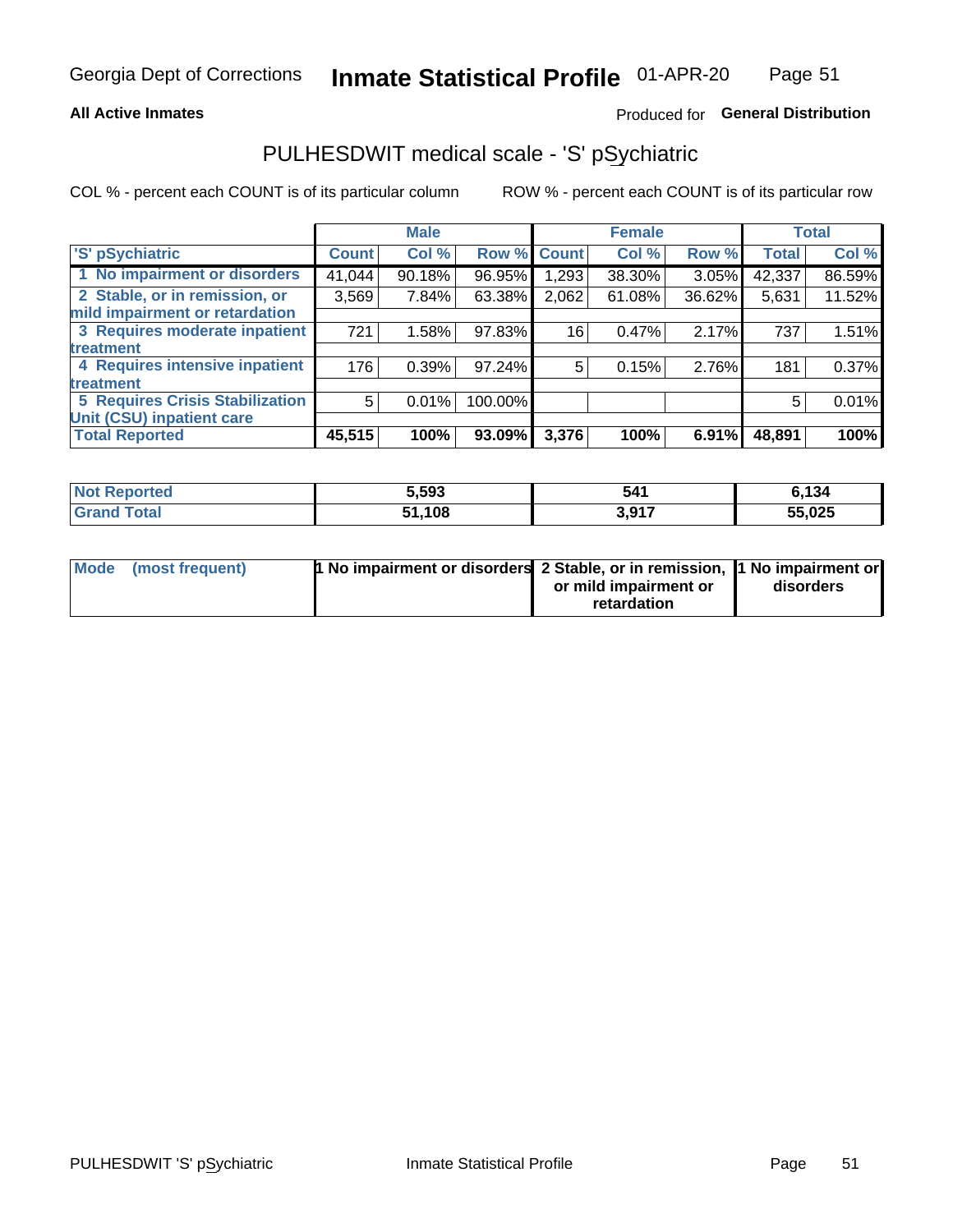### **All Active Inmates**

## Produced for General Distribution

# PULHESDWIT medical scale - 'D' dental

COL % - percent each COUNT is of its particular column

|                                 |                 | <b>Male</b> |        |              | <b>Female</b> |          |              | <b>Total</b> |
|---------------------------------|-----------------|-------------|--------|--------------|---------------|----------|--------------|--------------|
| <b>D'</b> Dental                | <b>Count</b>    | Col %       | Row %  | <b>Count</b> | Col %         | Row %    | <b>Total</b> | Col %        |
| 1 Minimal routine dental health | 25,644          | 59.52%      | 91.03% | 2,528        | 74.09%        | $8.97\%$ | 28,172       | 60.59%       |
| <b>needs</b>                    |                 |             |        |              |               |          |              |              |
| 2 Moderate cavities and/or gum  | 15,213          | 35.31%      | 96.18% | 604          | 17.70%        | $3.82\%$ | 15,817       | 34.02%       |
| disease                         |                 |             |        |              |               |          |              |              |
| 3 Extensive gum disease         | 2,198           | 5.10%       | 88.77% | 278          | 8.15%         | 11.23%   | 2,476        | 5.33%        |
| and/or widespread decay         |                 |             |        |              |               |          |              |              |
| 4 Urgent need for dental        | 30 <sup>1</sup> | $0.07\%$    | 93.75% | 2            | $0.06\%$      | 6.25%    | 32           | 0.07%        |
| <b>services</b>                 |                 |             |        |              |               |          |              |              |
| <b>Total Reported</b>           | 43,085          | 100%        | 92.66% | 3,412        | 100%          | 7.34%    | 46,497       | 100.0%       |

| <b>eported</b><br>NO. | 8,023 | 505   | 8,528  |
|-----------------------|-------|-------|--------|
| <b>otal</b><br>Gr     | ,108  | 3,917 | 55,025 |

| <b>Mode</b> | (most frequent) | <b>Minimal routine dental</b><br>health needs | 1 Minimal routine dental   1 Minimal routine  <br>health needs | dental health<br>needs |
|-------------|-----------------|-----------------------------------------------|----------------------------------------------------------------|------------------------|
|-------------|-----------------|-----------------------------------------------|----------------------------------------------------------------|------------------------|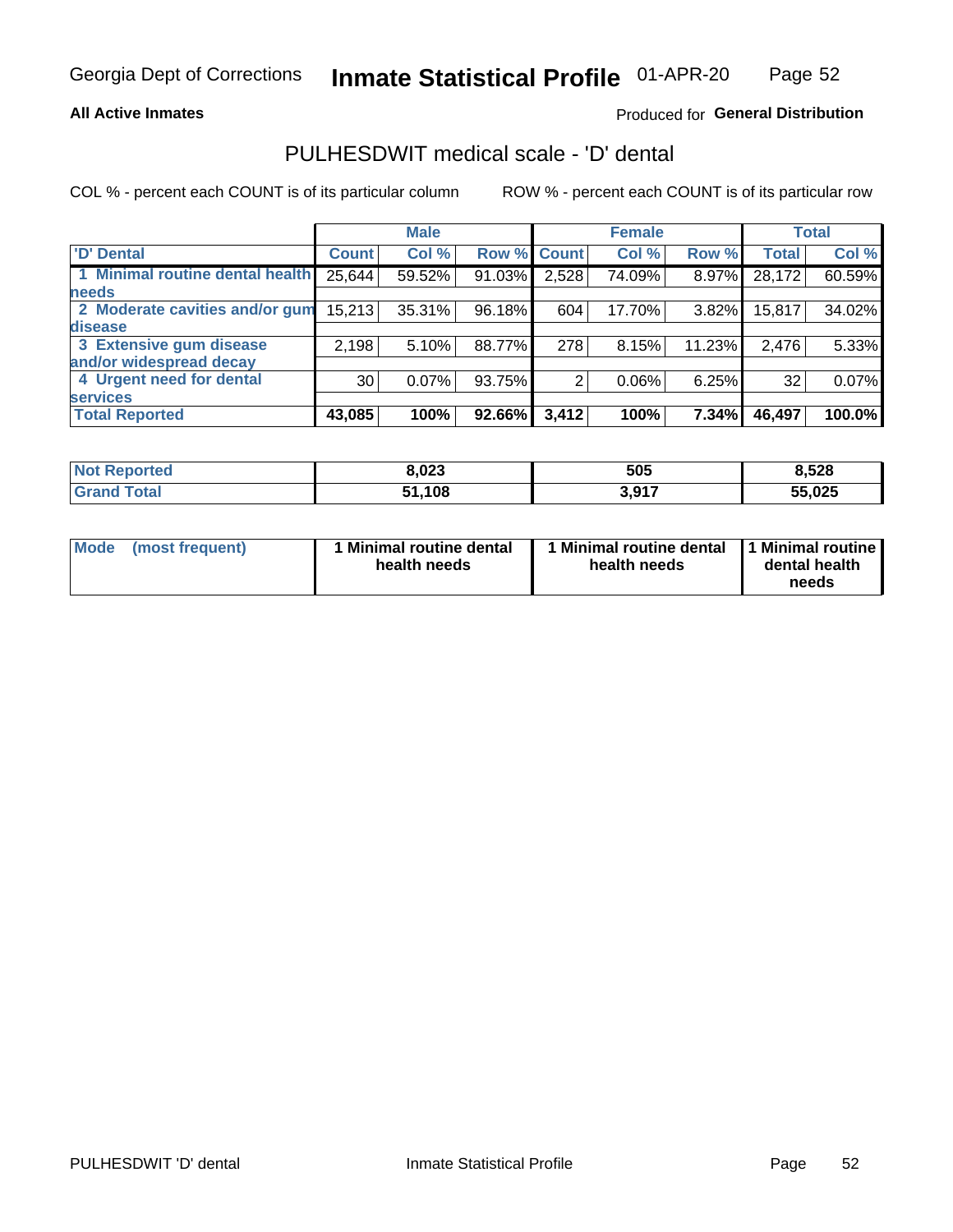### **All Active Inmates**

## Produced for General Distribution

## PULHESDWIT medical scale - 'W' work ability

COL % - percent each COUNT is of its particular column

|                                 |                    | <b>Male</b> |        |             | <b>Female</b> |        |              | <b>Total</b> |
|---------------------------------|--------------------|-------------|--------|-------------|---------------|--------|--------------|--------------|
| 'W' work ability                | Count <sup>1</sup> | Col %       |        | Row % Count | Col %         | Row %  | <b>Total</b> | Col %        |
| 1 Unrestricted work or activity | 38,939             | 84.76%      | 93.13% | 2,872       | 80.47%        | 6.87%  | 41,811       | 84.45%       |
| 2 Minor restrictions on type of | 5,565              | 12.11%      | 90.44% | 588         | 16.48%        | 9.56%  | 6,153        | 12.43%       |
| <b>work</b>                     |                    |             |        |             |               |        |              |              |
| 3 Moderate restrictions on type | 987                | 2.15%       | 93.91% | 64          | 1.79%         | 6.09%  | 1,051        | 2.12%        |
| lof work                        |                    |             |        |             |               |        |              |              |
| 4 Major restrictions on type of | 314                | 0.68%       | 94.29% | 19          | 0.53%         | 5.71%  | 333          | 0.67%        |
| <b>work</b>                     |                    |             |        |             |               |        |              |              |
| 5 Cannot work under any         | 133                | 0.29%       | 83.65% | 26          | 0.73%         | 16.35% | 159          | 0.32%        |
| <b>circumstances</b>            |                    |             |        |             |               |        |              |              |
| <b>Total Reported</b>           | 45,938             | 100%        | 92.79% | 3,569       | 100%          | 7.21%  | 49,507       | 100%         |

| <b>Not Reported</b>            | .170        | 348   | 5,518  |
|--------------------------------|-------------|-------|--------|
| <b>Total</b><br><b>Grand</b> . | 1,108<br>54 | 3,917 | 55,025 |

| Mode            | 1 Unrestricted work or | 1 Unrestricted work or | 1 Unrestricted   |
|-----------------|------------------------|------------------------|------------------|
| (most frequent) | activity               | activity               | work or activity |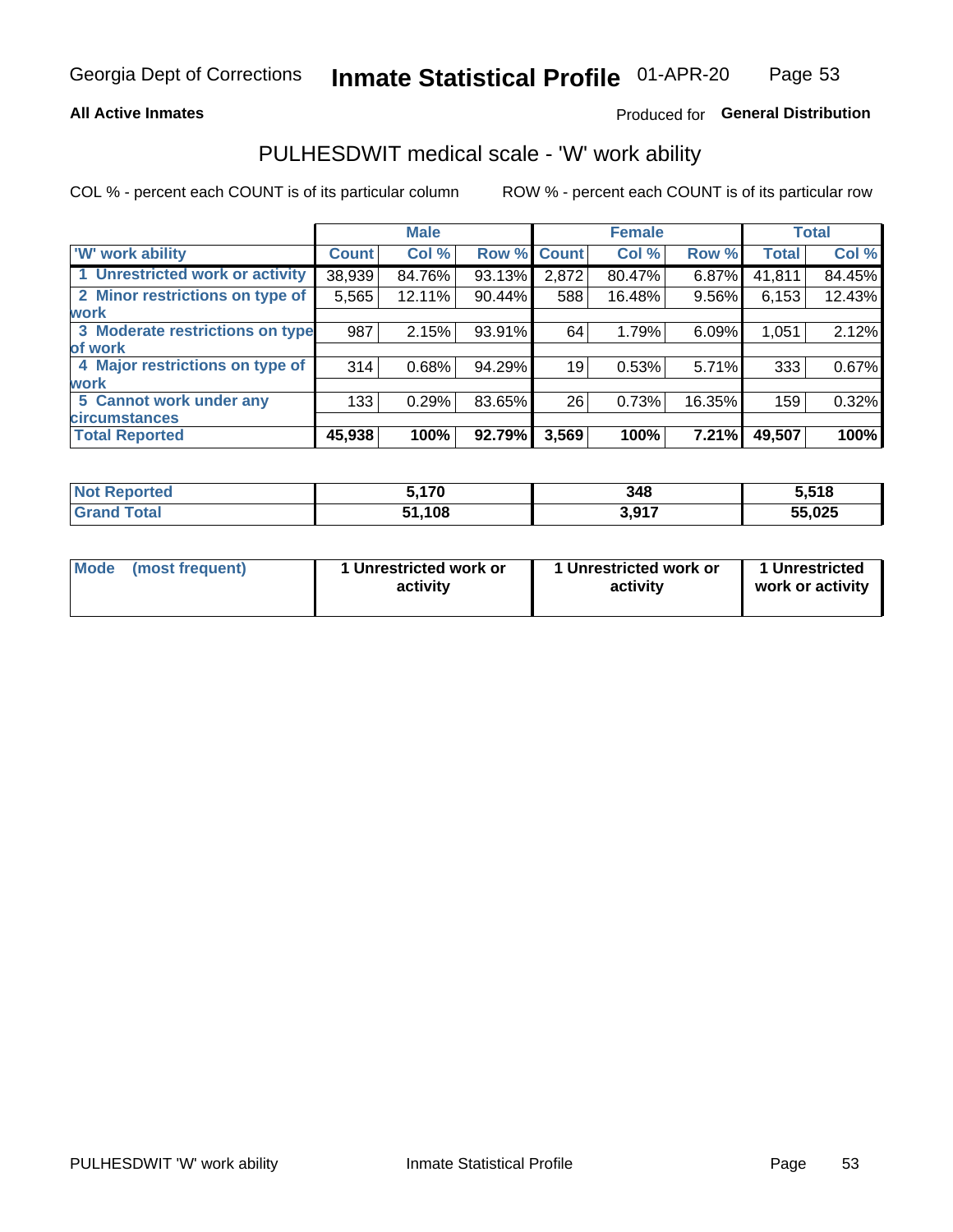### **All Active Inmates**

## Produced for General Distribution

# PULHESDWIT medical scale - 'I' impairment

COL % - percent each COUNT is of its particular column ROW % - percent each COUNT is of its particular row

|                            |              | <b>Male</b> |             |       | <b>Female</b> |       |              | <b>Total</b> |
|----------------------------|--------------|-------------|-------------|-------|---------------|-------|--------------|--------------|
| 'l' Impairment             | <b>Count</b> | Col %       | Row % Count |       | Col %         | Row % | <b>Total</b> | Col %        |
| 1 No impairments or        | 45,452       | 98.96%      | 92.77%      | 3,544 | 99.55%        | 7.23% | 48,996       | 99.00%       |
| disabilities               |              |             |             |       |               |       |              |              |
| 2 Wheelchair-bound but     | 270          | 0.59%       | 97.47%      |       | 0.20%         | 2.53% | 277          | 0.56%        |
| otherwise OK               |              |             |             |       |               |       |              |              |
| 3 Needs low-level Assisted | 56           | 0.12%       | 96.55%      | 2     | 0.06%         | 3.45% | 58           | 0.12%        |
| Living (level I)           |              |             |             |       |               |       |              |              |
| 4 Needs moderate Assisted  | 25           | 0.05%       | 96.15%      |       | 0.03%         | 3.85% | 26           | 0.05%        |
| <b>Living (level II)</b>   |              |             |             |       |               |       |              |              |
| 5 Needs maximal Assisted   | 127          | 0.28%       | 95.49%      | 6     | 0.17%         | 4.51% | 133          | 0.27%        |
| <b>Living (level III)</b>  |              |             |             |       |               |       |              |              |
| <b>Total Reported</b>      | 45,930       | 100%        | 92.81%      | 3,560 | 100%          | 7.19% | 49,490       | 100%         |

| Reported<br><b>NOT</b> | 5.178 | 357         | 5,535  |
|------------------------|-------|-------------|--------|
| `otal                  | ,108  | <b>2017</b> | 55,025 |

| Mode | (most frequent) | 1 No impairments or<br>disabilities | 1 No impairments or<br>disabilities | 1 No impairments<br>or disabilities |
|------|-----------------|-------------------------------------|-------------------------------------|-------------------------------------|
|------|-----------------|-------------------------------------|-------------------------------------|-------------------------------------|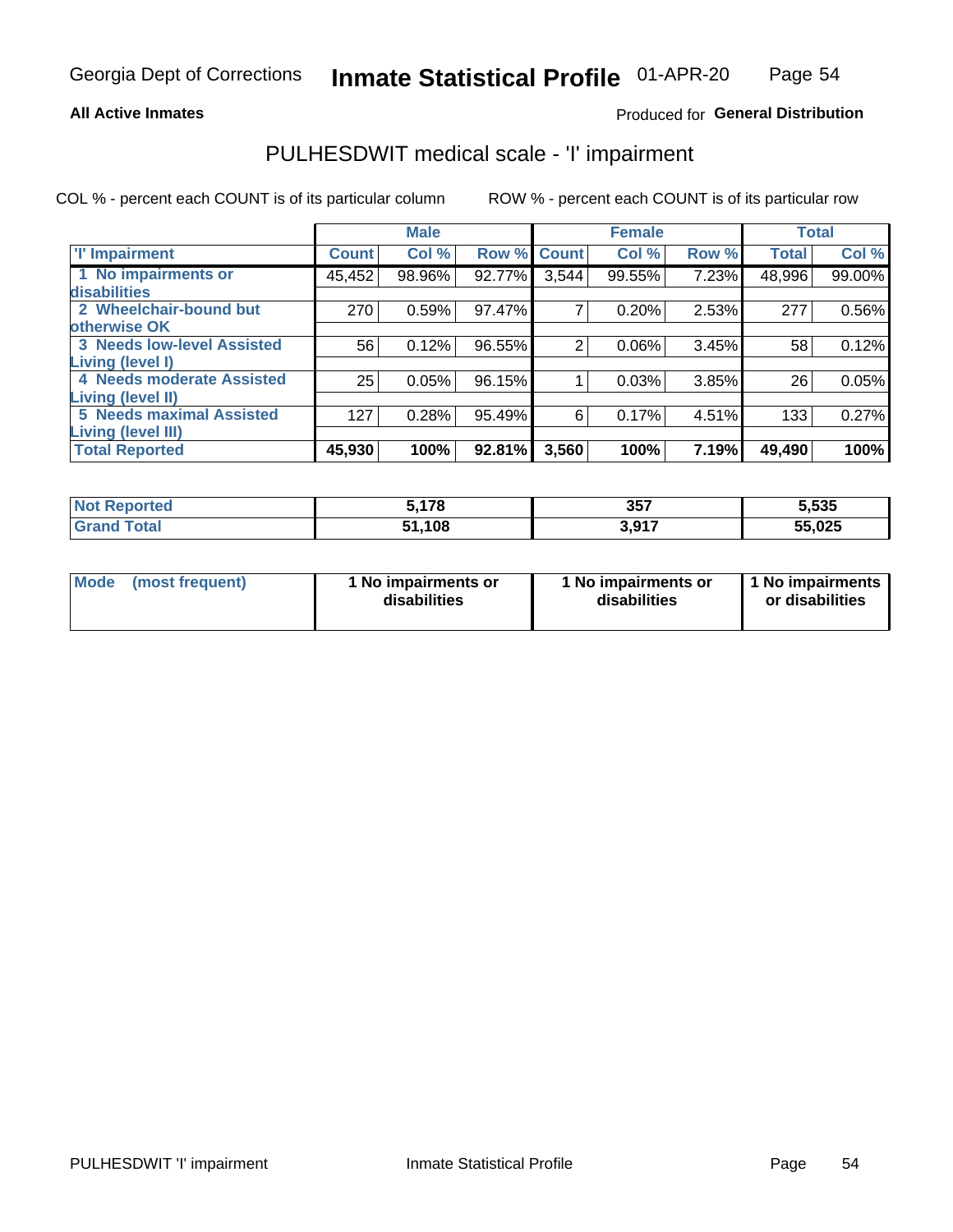### **All Active Inmates**

## Produced fo General Distribution

# PULHESDWIT medical scale - 'T' transportability

COL % - percent each COUNT is of its particular column

|                              |              | <b>Male</b> |         |              | <b>Female</b> |        |              | <b>Total</b> |
|------------------------------|--------------|-------------|---------|--------------|---------------|--------|--------------|--------------|
| <b>T' Transportability</b>   | <b>Count</b> | Col %       | Row %   | <b>Count</b> | Col %         | Row %  | <b>Total</b> | Col %        |
| 1 Can be transported in any  | 45,894       | 99.14%      | 92.84%  | 3,537        | 99.63%        | 7.16%  | 49,431       | 99.18%       |
| ordinary approved vehicle    |              |             |         |              |               |        |              |              |
| 2 Wheelchair-bound, not      | 104          | 0.22%       | 98.11%  | 2            | 0.06%         | 1.89%  | 106          | 0.21%        |
| needing special vehicle      |              |             |         |              |               |        |              |              |
| 3 Wheelchair-bound, requires | 23           | 0.05%       | 100.00% |              |               |        | 23           | 0.05%        |
| special vehicle              |              |             |         |              |               |        |              |              |
| 4 Needs specially-equipped   |              | 0.02%       | 87.50%  |              | 0.03%         | 12.50% | 8            | 0.02%        |
| medical vehicle              |              |             |         |              |               |        |              |              |
| <b>5 Requires ambulance</b>  | 264          | 0.57%       | 96.35%  | 10           | 0.28%         | 3.65%  | 274          | 0.55%        |
| transport                    |              |             |         |              |               |        |              |              |
| <b>Total Reported</b>        | 46,292       | 100%        | 92.88%  | 3,550        | 100%          | 7.12%  | 49,842       | 100.0%       |

| ported     | 04C<br>ΠО<br>ŀ.O | 367             | 5,183  |
|------------|------------------|-----------------|--------|
| <b>ota</b> | .108             | <b>2017</b><br> | 55,025 |

|  | Mode (most frequent) | 1 Can be transported in any 1 Can be transported in any<br>ordinary approved vehicle   ordinary approved vehicle   transported in any |  | 1 Can be<br>  ordinary approved  <br>vehicle |
|--|----------------------|---------------------------------------------------------------------------------------------------------------------------------------|--|----------------------------------------------|
|--|----------------------|---------------------------------------------------------------------------------------------------------------------------------------|--|----------------------------------------------|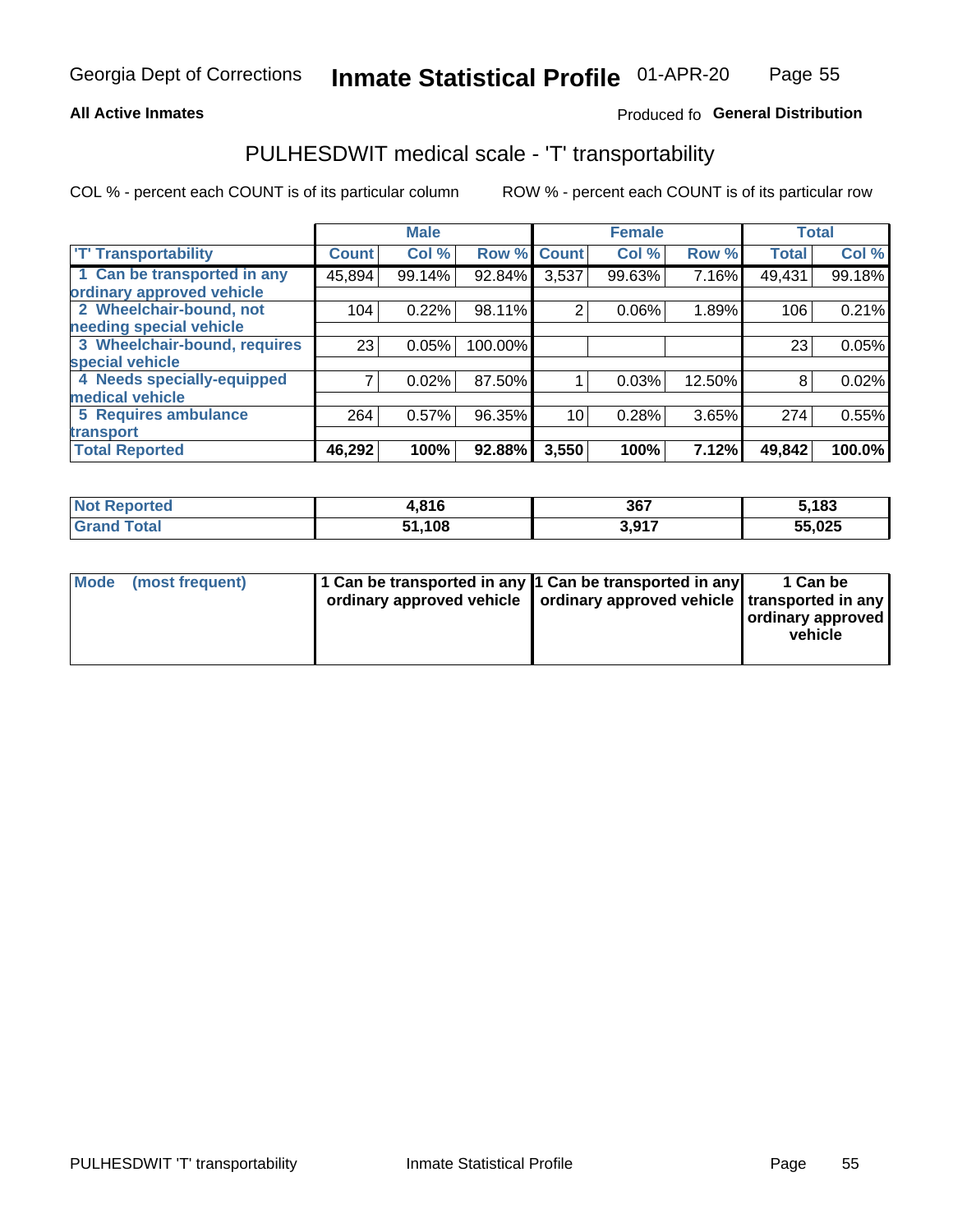### Inmate Statistical Profile 01-APR-20 Page 56

**All Active Inmates** 

## **Produced for General Distribution**

## Number of prior Georgia incarcerations

COL % - percent each COUNT is of its particular column

|                                       |        | <b>Male</b> |             |       | <b>Female</b> |       |        | <b>Total</b> |
|---------------------------------------|--------|-------------|-------------|-------|---------------|-------|--------|--------------|
| <b>Num of Prior GA Incarcerations</b> | Count  | Col %       | Row % Count |       | Col %         | Row % | Total  | Col %        |
|                                       | 28,392 | 55.55%      | $90.90\%$   | 2,844 | 72.61%        | 9.10% | 31,236 | 56.77%       |
|                                       | 9,380  | 18.35%      | 94.44%      | 552   | 14.09%        | 5.56% | 9,932  | 18.05%       |
| $\overline{2}$                        | 5,455  | 10.67%      | 95.79%      | 240   | 6.13%         | 4.21% | 5,695  | 10.35%       |
| 3                                     | 3,337  | 6.53%       | $96.64\%$   | 116   | 2.96%         | 3.36% | 3,453  | 6.28%        |
| $\boldsymbol{4}$                      | 1,870  | 3.66%       | 96.89%      | 60    | 1.53%         | 3.11% | 1,930  | 3.51%        |
| 5                                     | 1,092  | 2.14%       | 95.79%      | 48    | 1.23%         | 4.21% | 1,140  | 2.07%        |
| <b>More Than 5</b>                    | 1.582  | 3.10%       | 96.52%      | 57    | 1.46%         | 3.48% | 1,639  | 2.98%        |
| <b>Total Reported</b>                 | 51,108 | 100%        | 92.88%      | 3,917 | 100.0%        | 7.12% | 55,025 | 100.0%       |

| orted<br>NO.      |      |       |        |
|-------------------|------|-------|--------|
| <b>otal</b><br>Gr | ,108 | 2 Q17 | 55,025 |

| Mean (average)       | .07 | .58 | 1.04 |
|----------------------|-----|-----|------|
| Median (middle)      |     |     |      |
| Mode (most frequent) |     |     |      |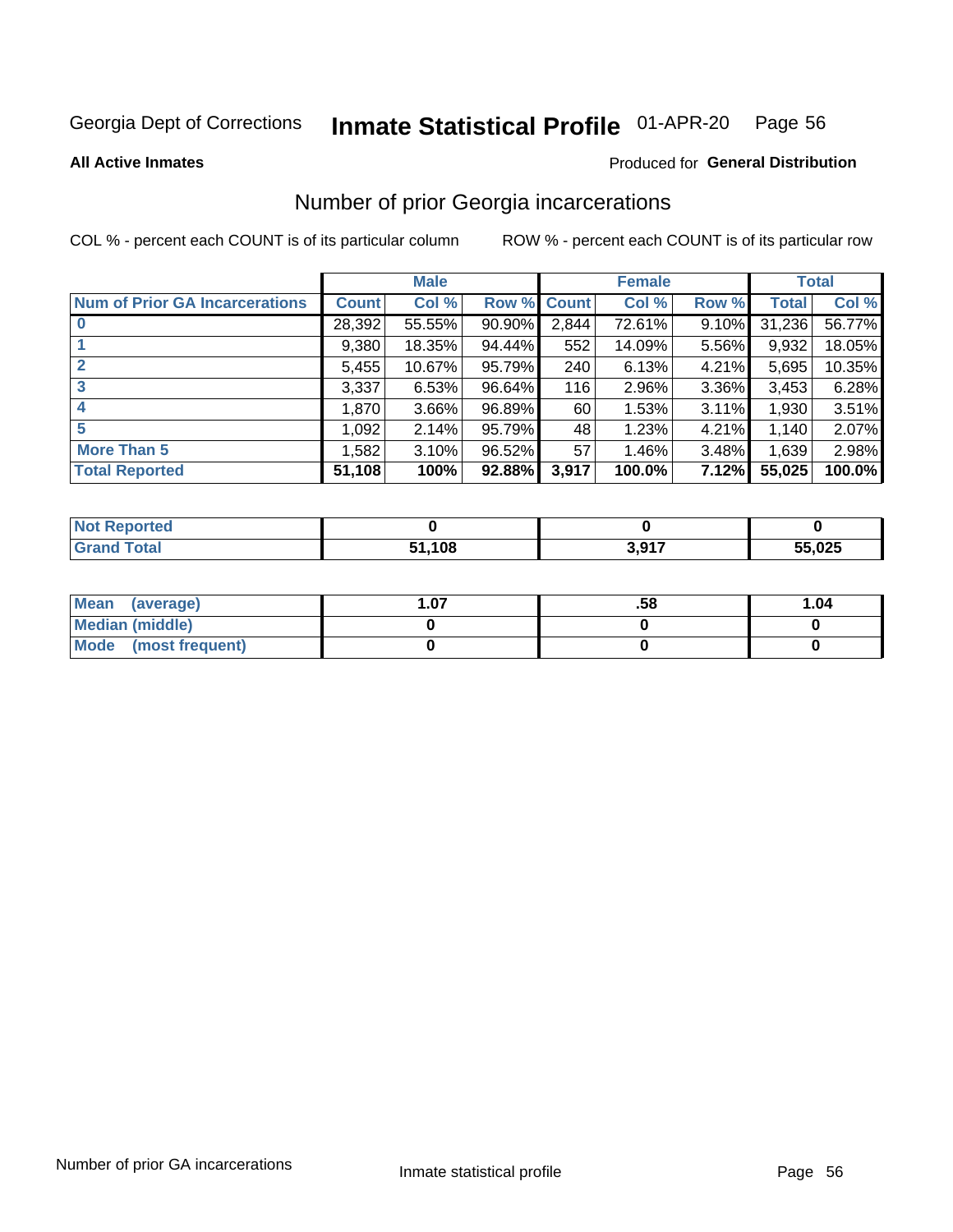#### Inmate Statistical Profile 01-APR-20 Page 57

### **All Active Inmates**

# Produced for General Distribution

## Prison sentence in years

COL % - percent each COUNT is of its particular column

ROW % - percent each COUNT is of its particular row

|                                 |              | <b>Male</b> |        |              | <b>Female</b> |        |              | <b>Total</b> |
|---------------------------------|--------------|-------------|--------|--------------|---------------|--------|--------------|--------------|
| <b>Prison Sentence In Years</b> | <b>Count</b> | Col %       | Row %  | <b>Count</b> | Col %         | Row %  | <b>Total</b> | Col %        |
| $0 - 1$                         | 542          | 1.06%       | 92.81% | 42           | 1.07%         | 7.19%  | 584          | 1.06%        |
| $1.1 - 2$                       | 790          | 1.55%       | 90.49% | 83           | 2.12%         | 9.51%  | 873          | 1.59%        |
| $2.1 - 3$                       | 1,206        | 2.36%       | 86.70% | 185          | 4.72%         | 13.30% | 1,391        | 2.53%        |
| $3.1 - 4$                       | 993          | 1.94%       | 90.19% | 108          | 2.76%         | 9.81%  | 1,101        | 2.00%        |
| $4.1 - 5$                       | 1,887        | 3.69%       | 89.86% | 213          | 5.44%         | 10.14% | 2,100        | 3.82%        |
| $5.1 - 6$                       | 1,114        | 2.18%       | 89.69% | 128          | 3.27%         | 10.31% | 1,242        | 2.26%        |
| $6.1 - 7$                       | 1,081        | 2.12%       | 91.69% | 98           | 2.50%         | 8.31%  | 1,179        | 2.14%        |
| $7.1 - 8$                       | 1,157        | 2.26%       | 92.26% | 97           | 2.48%         | 7.74%  | 1,254        | 2.28%        |
| $8.1 - 9$                       | 1,226        | 2.40%       | 93.16% | 90           | 2.30%         | 6.84%  | 1,316        | 2.39%        |
| $9.1 - 10$                      | 3,491        | 6.83%       | 89.44% | 412          | 10.52%        | 10.56% | 3,903        | 7.09%        |
| $10.1 - 12$                     | 2,155        | 4.22%       | 91.04% | 212          | 5.41%         | 8.96%  | 2,367        | 4.30%        |
| $12.1 - 15$                     | 4,918        | 9.62%       | 92.43% | 403          | 10.29%        | 7.57%  | 5,321        | 9.67%        |
| $15.1 - 20$                     | 9,442        | 18.47%      | 93.10% | 700          | 17.87%        | 6.90%  | 10,142       | 18.43%       |
| 20.1 - Over                     | 11,940       | 23.36%      | 94.45% | 702          | 17.92%        | 5.55%  | 12,642       | 22.98%       |
| <b>Life</b>                     | 7,435        | 14.55%      | 95.11% | 382          | 9.75%         | 4.89%  | 7,817        | 14.21%       |
| <b>Life Without Parole</b>      | 1,597        | 3.12%       | 96.50% | 58           | 1.48%         | 3.50%  | 1,655        | 3.01%        |
| <b>Death</b>                    | 77           | 0.15%       | 98.72% |              | 0.03%         | 1.28%  | 78           | 0.14%        |
| <b>Youthful Offenders</b>       | 57           | 0.11%       | 95.00% | 3            | 0.08%         | 5.00%  | 60           | 0.11%        |
| <b>Total Reported</b>           | 51,108       | 100%        | 92.88% | 3,917        | 100.0%        | 7.12%  | 55,025       | 100.0%       |

| $\mathop{?}$ eportea<br>I NOT |      |                         |        |
|-------------------------------|------|-------------------------|--------|
|                               | .108 | <b>2017</b><br>J.J<br>. | 55,025 |

### **Determinate (numeric) sentences only**

| ' Mea<br>$\cdots$ | -- - -<br><u>. v. l</u><br>____ | --<br>--<br>--<br>ZJ.JZ | ----<br>ግዱ ነ<br>,,<br>. |
|-------------------|---------------------------------|-------------------------|-------------------------|
|                   |                                 |                         |                         |

All sentences (including determinate), with life, life without parole, and death sentences figured at 45 years

| $M\Omega$ : | .78<br>.sn | 38.76 | אם אנ |
|-------------|------------|-------|-------|
|             |            |       |       |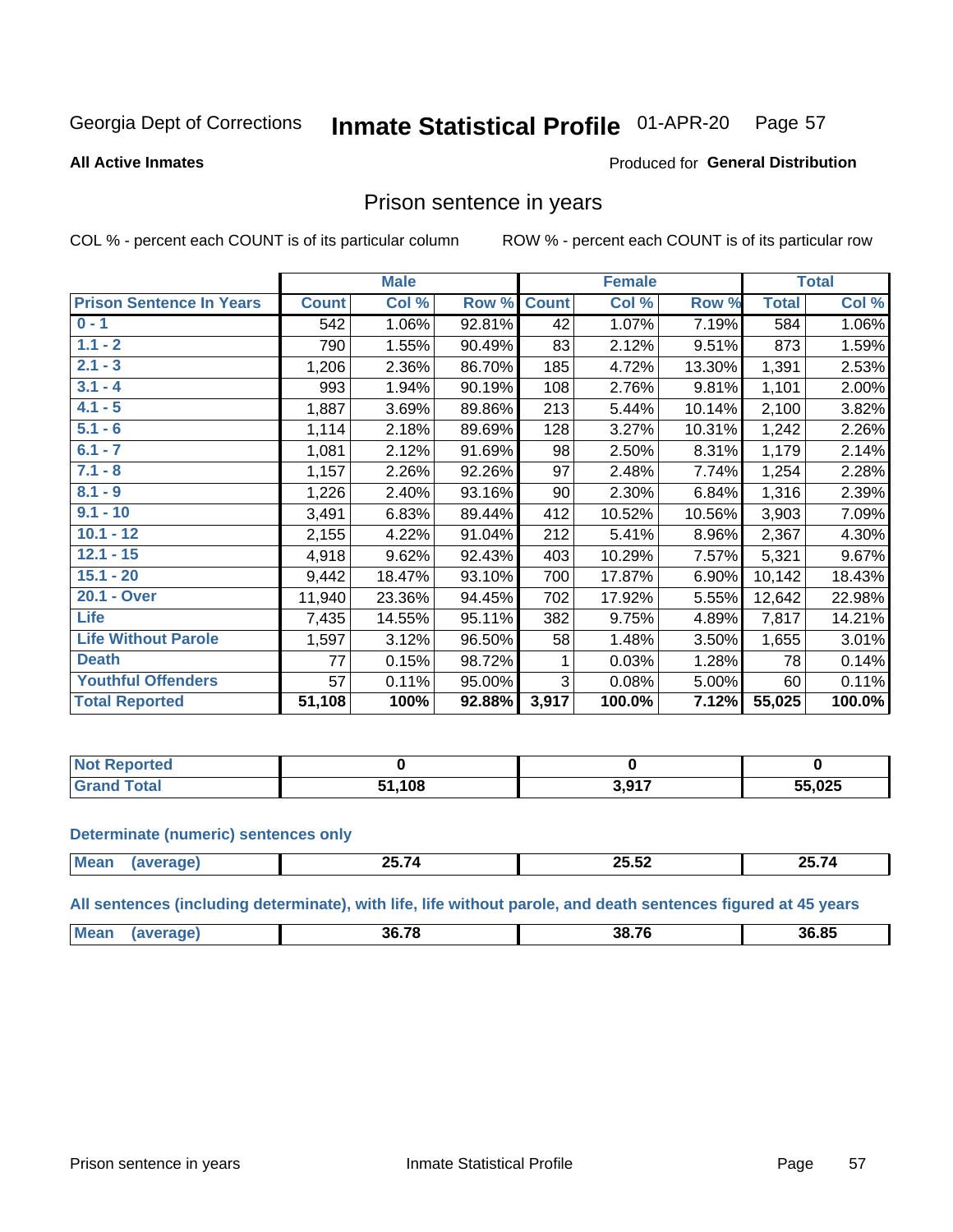#### Inmate Statistical Profile 01-APR-20 Page 58

### **All Active Inmates**

### Produced for General Distribution

# Primary offense, broken out into felonies vs misdemeanors

COL % - percent each COUNT is of its particular column

|                                  | <b>Male</b>  |        |             | <b>Female</b> |         |          | Total  |           |
|----------------------------------|--------------|--------|-------------|---------------|---------|----------|--------|-----------|
| <b>Felonies and Misdemeanors</b> | <b>Count</b> | Col %  | Row % Count |               | Col %   | Row %    | Total  | Col %     |
| <b>Felonies</b>                  | 50,851       | 99.80% | 92.86%      | 3.908         | 99.92%  | $7.14\%$ | 54,759 | $99.81\%$ |
| <b>Misdemeanors</b>              | 103          | .20%   | 97.17%      |               | $.08\%$ | $2.83\%$ | 106    | .19%      |
| <b>Total Reported</b>            | 50,954       | 100%   | 92.87%      | 3,911         | 100%    | 7.13%    | 54,865 | 100%      |

| <b>Not Reported</b>   | 154         |        | 160    |
|-----------------------|-------------|--------|--------|
| <b>Grand</b><br>⊺otal | 1,108<br>-4 | 50,960 | 55,025 |

| M      | .    | nes | onies |
|--------|------|-----|-------|
| nuenti | ____ | .   | .     |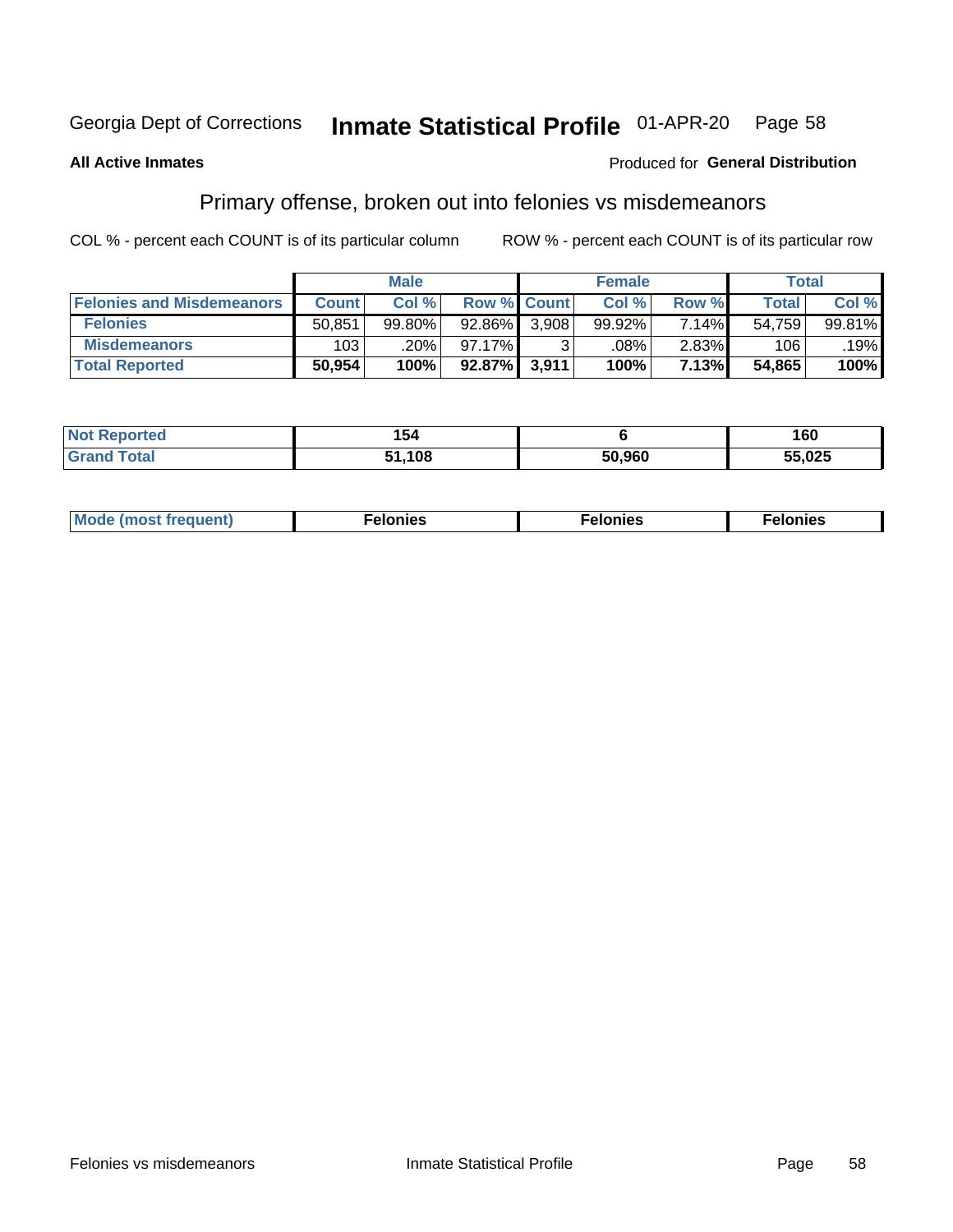#### Inmate Statistical Profile 01-APR-20 Page 59

### **All Active Inmates**

### Produced for General Distribution

## Primary offense, broken out into six broad crime categories

COL % - percent each COUNT is of its particular column

|                                  | <b>Male</b>  |        |        | <b>Female</b> |        |        | <b>Total</b> |        |
|----------------------------------|--------------|--------|--------|---------------|--------|--------|--------------|--------|
| <b>Crime Categories</b>          | <b>Count</b> | Col %  |        | Row % Count   | Col %  | Row %  | <b>Total</b> | Col %  |
| <b>Violent</b>                   | 27,029       | 52.99% | 93.75% | 1,802         | 46.00% | 6.25%  | 28,831       | 52.49% |
| <b>Sex Crime</b><br>$\mathbf{2}$ | 8,791        | 17.23% | 98.45% | 138           | 3.52%  | 1.55%  | 8,929        | 16.26% |
| 3<br><b>Property</b>             | 7,170        | 14.06% | 89.59% | 833           | 21.27% | 10.41% | 8,003        | 14.57% |
| <b>Drug</b><br>4                 | 5,127        | 10.05% | 84.91% | 911           | 23.26% | 15.09% | 6,038        | 10.99% |
| <b>Habit/DUI</b><br>5            | 100          | .20%   | 88.50% | 13            | .33%   | 11.50% | 113          | .21%   |
| <b>Other</b><br>6                | 2,790        | 5.47%  | 92.69% | 220           | 5.62%  | 7.31%  | 3,010        | 5.48%  |
| <b>Total Reported</b>            | 51,007       | 100%   | 92.87% | 3,917         | 100%   | 7.13%  | 54,924       | 100%   |

| rtea<br>NO | n.         |                 | 1 N 1<br>1 V I |
|------------|------------|-----------------|----------------|
| Ento.      | 108<br>E 4 | 2017<br><b></b> | 55,025         |

| M | - --<br>100011 | .<br><b>VIOIGIIL</b> | 1.91311 |
|---|----------------|----------------------|---------|
|   |                |                      |         |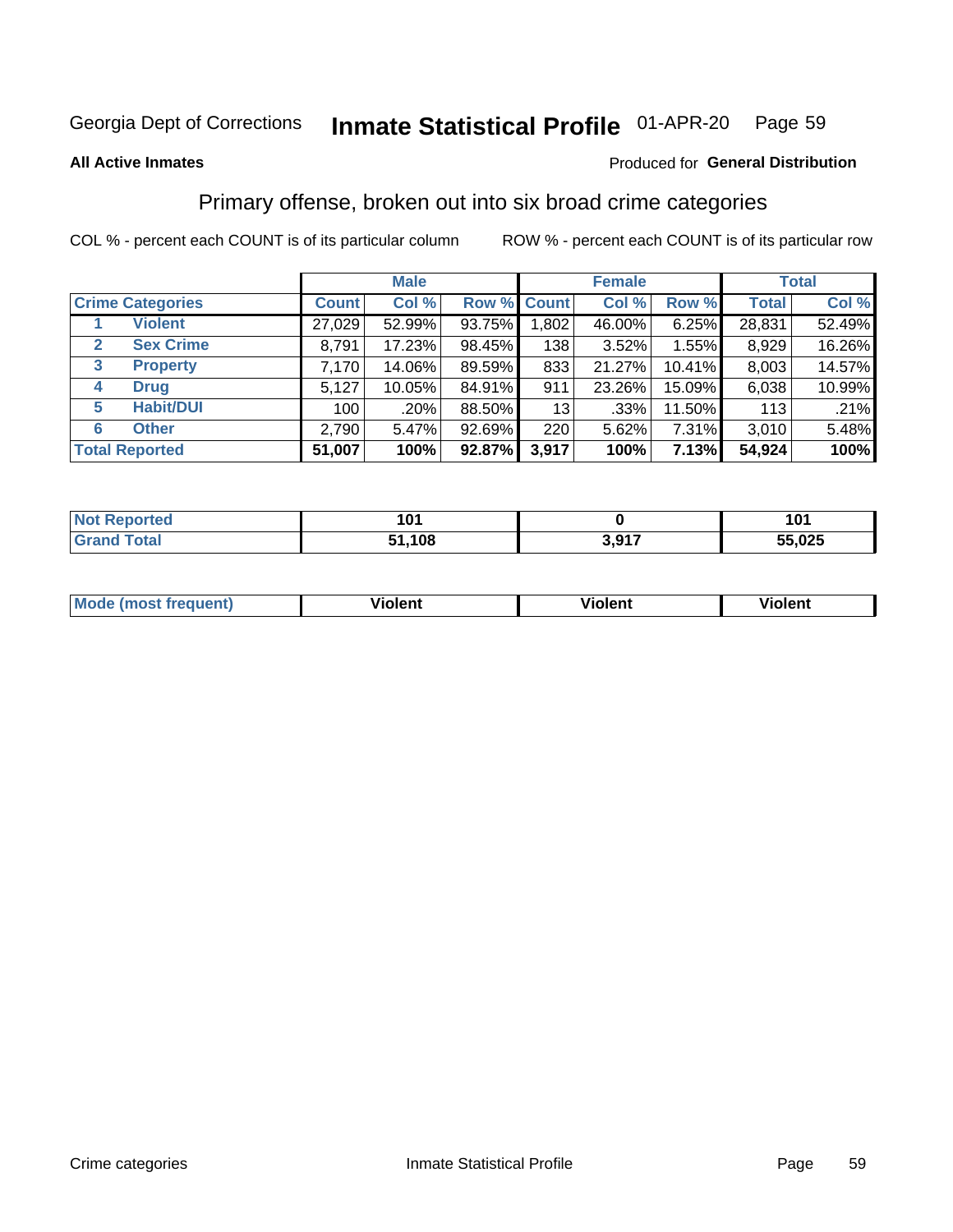#### Inmate Statistical Profile 01-APR-20 Page 60

**All Active Inmates** 

### Produced for General Distribution

# Primary offense, detailed offense code

COL % - percent each COUNT is of its particular column

|                                            |                | <b>Male</b> |         |                | <b>Female</b> |         |                | <b>Total</b> |
|--------------------------------------------|----------------|-------------|---------|----------------|---------------|---------|----------------|--------------|
| <b>Primary Offense</b>                     | <b>Count</b>   | Col %       | Row %   | <b>Count</b>   | Col %         | Row %   | <b>Total</b>   | Col %        |
| <b>Abuse Neglect Elder/Disab (2812)</b>    | 45             | .09%        | 71.43%  | 18             | .46%          | 28.57%  | 63             | .11%         |
| Agg Aslt W Intnt To Rape (2095)            | 74             | .15%        | 100.00% |                |               |         | 74             | .13%         |
| <b>Agg Sex Battery Atmpt (2099)</b>        | 3              | .01%        | 100.00% |                |               |         | 3              | .01%         |
| <b>Aggrav Assault (1302)</b>               | 5,421          | 10.63%      | 94.33%  | 326            | 8.32%         | 5.67%   | 5,747          | 10.46%       |
| <b>Aggrav Assault Peace Ofcr</b>           | 379            | .74%        | 94.75%  | 21             | .54%          | 5.25%   | 400            | .73%         |
| (1314)                                     |                |             |         |                |               |         |                |              |
| <b>Aggrav Battery (1305)</b>               | 1,393          | 2.73%       | 93.36%  | 99             | 2.53%         | 6.64%   | 1,492          | 2.72%        |
| <b>Aggrav Battery Peace Ofcr</b><br>(1315) | 30             | .06%        | 96.77%  | 1              | .03%          | 3.23%   | 31             | .06%         |
| <b>Aggrav Ch Molest Atmpt (2096)</b>       | 4              | .01%        | 100.00% |                |               |         | 4              | .01%         |
| <b>Aggrav Child Molestation (2021)</b>     | 1,316          | 2.58%       | 98.43%  | 21             | .54%          | 1.57%   | 1,337          | 2.43%        |
| <b>Aggrav Cruelty To Animals</b>           | 14             | .03%        | 87.50%  | 2              | .05%          | 12.50%  | 16             | .03%         |
| (2972)                                     |                |             |         |                |               |         |                |              |
| <b>Aggrav Sexual Battery (2009)</b>        | 236            | .46%        | 99.16%  | $\overline{2}$ | .05%          | .84%    | 238            | .43%         |
| <b>Aggrav Sodomy (2003)</b>                | 229            | .45%        | 98.71%  | 3              | .08%          | 1.29%   | 232            | .42%         |
| <b>Aggrav Stalking (1321)</b>              | 338            | .66%        | 96.57%  | 12             | .31%          | 3.43%   | 350            | .64%         |
| <b>Aggravated Assault On 65+</b><br>(1304) | 5              | .01%        | 83.33%  | 1              | .03%          | 16.67%  | 6              | .01%         |
| <b>Aiding Escape (2502)</b>                |                |             |         | $\overline{2}$ | .05%          | 100.00% | $\overline{2}$ | .01%         |
| <b>Alter Id (1506)</b>                     | 1              | .01%        | 100.00% |                |               |         | $\mathbf{1}$   | .01%         |
| <b>Armed Robbery (1902)</b>                | 5,742          | 11.26%      | 96.49%  | 209            | 5.34%         | 3.51%   | 5,951          | 10.83%       |
| Arson 1st Degree (1401)                    | 58             | .11%        | 84.06%  | 11             | .28%          | 15.94%  | 69             | .13%         |
| <b>Arson 2nd Degree (1402)</b>             | 9              | .02%        | 100.00% |                |               |         | 9              | .02%         |
| <b>Arson 3rd Degree (1403)</b>             | 6              | .01%        | 100.00% |                |               |         | 6              | .01%         |
| Ass W/ Int Transmit Hiv (1313)             | 1              | .01%        | 100.00% |                |               |         | $\mathbf{1}$   | .01%         |
| <b>Atmpt Aggrav Assault (1303)</b>         | 8              | .02%        | 100.00% |                |               |         | 8              | .01%         |
| <b>Atmpt Aggrav Sodomy (2093)</b>          | 4              | .01%        | 100.00% |                |               |         | 4              | .01%         |
| <b>Atmpt Armed Robbery (1992)</b>          | 98             | .19%        | 94.23%  | 6              | .15%          | 5.77%   | 104            | .19%         |
| <b>Atmpt Burglary (1690)</b>               | 26             | .05%        | 96.30%  | $\mathbf{1}$   | .03%          | 3.70%   | 27             | .05%         |
| <b>Atmpt Child Molestation (2094)</b>      | 40             | .08%        | 97.56%  | 1              | .03%          | 2.44%   | 41             | .07%         |
| <b>Atmpt Kidnap (1390)</b>                 | $\overline{2}$ | .01%        | 100.00% |                |               |         | $\overline{2}$ | .01%         |
| <b>Atmpt Murder (1190)</b>                 | 164            | .32%        | 92.66%  | 13             | .33%          | 7.34%   | 177            | .32%         |
| Atmpt Rape (2091)                          | 52             | .10%        | 98.11%  | $\overline{1}$ | .03%          | 1.89%   | 53             | .10%         |
| <b>Atmpt Robbery (1991)</b>                | 34             | .07%        | 97.14%  | 1              | .03%          | 2.86%   | 35             | .06%         |
| <b>Atmpt Sodomy (2092)</b>                 | 1              | .01%        | 100.00% |                |               |         | 1              | .01%         |
| <b>Atmpt Theft By Taking (1812)</b>        | 4              | .01%        | 100.00% |                |               |         | 4              | .01%         |
| <b>Atmpt Viol Substance Act (4090)</b>     | 13             | .03%        | 86.67%  | $\overline{2}$ | .05%          | 13.33%  | 15             | .03%         |
| <b>Att/Consprcy Commt C/S/Of</b><br>(4134) | 37             | .07%        | 78.72%  | 10             | .26%          | 21.28%  | 47             | .09%         |
| <b>Bad Checks (1704)</b>                   | $\mathbf{1}$   | .01%        | 100.00% |                |               |         | 1              | .01%         |
|                                            |                |             |         |                |               |         |                |              |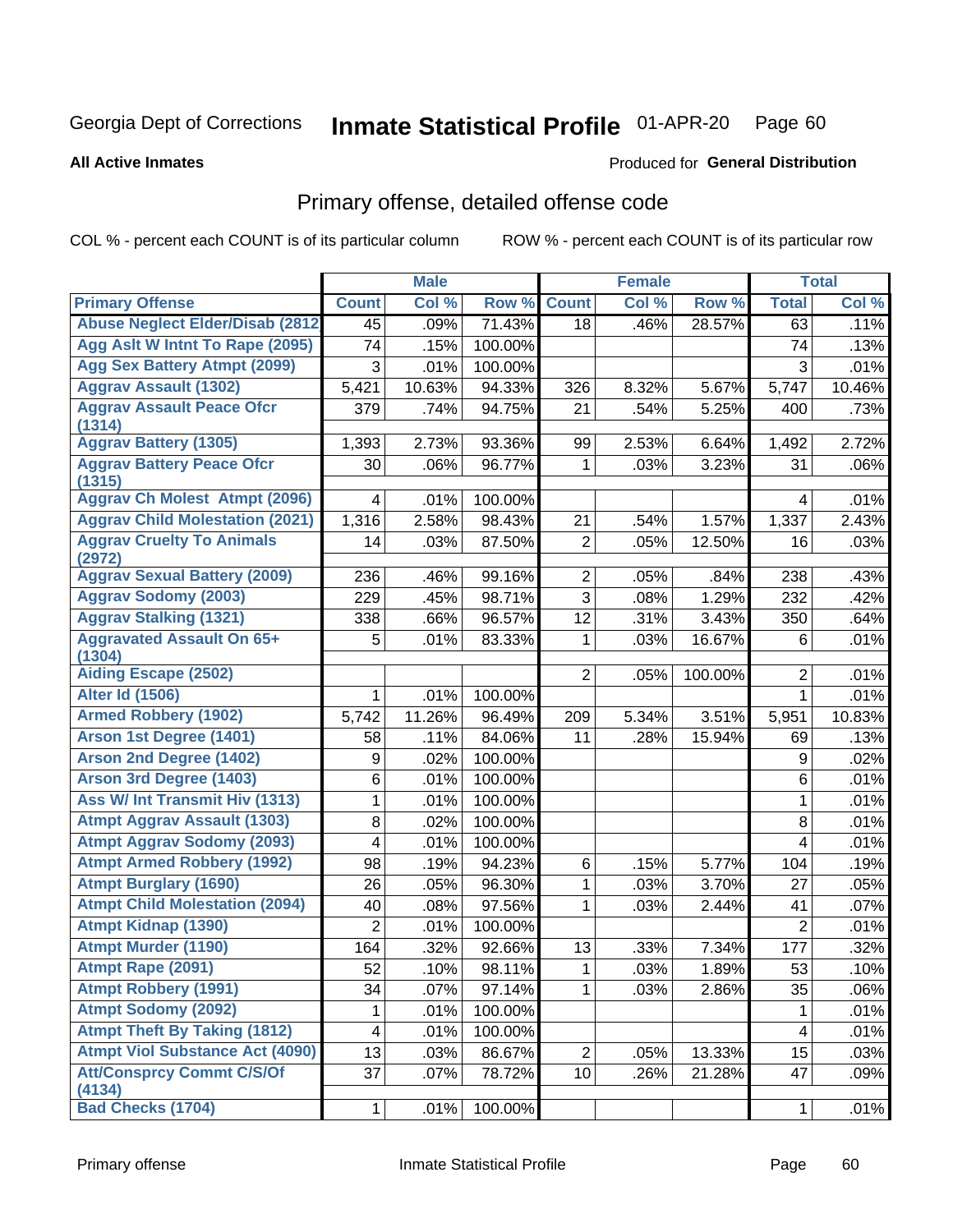#### Inmate Statistical Profile 01-APR-20 Page 61

**All Active Inmates** 

### Produced for General Distribution

# Primary offense, detailed offense code

COL % - percent each COUNT is of its particular column

|                                            |                | <b>Male</b> |         |                | <b>Female</b> |         |                | <b>Total</b> |
|--------------------------------------------|----------------|-------------|---------|----------------|---------------|---------|----------------|--------------|
| <b>Primary Offense</b>                     | <b>Count</b>   | Col %       | Row %   | <b>Count</b>   | Col %         | Row %   | <b>Total</b>   | Col %        |
| <b>Bail Jumping (2511)</b>                 | 6              | .01%        | 100.00% |                |               |         | 6              | .01%         |
| <b>Bestiality (2004)</b>                   | 1              | .01%        | 100.00% |                |               |         | 1              | .01%         |
| <b>Bigamy (2007)</b>                       | $\overline{2}$ | .01%        | 100.00% |                |               |         | $\overline{2}$ | .01%         |
| <b>Bribery Govt Officer (2301)</b>         |                |             |         | 1              | .03%          | 100.00% | $\mathbf{1}$   | .01%         |
| Burg 1st Aft 6/30/12 (1611)                | 2,077          | 4.07%       | 93.73%  | 139            | 3.55%         | 6.27%   | 2,216          | 4.03%        |
| Burg 2nd Aft 6/30/12 (1612)                | 713            | 1.40%       | 96.74%  | 24             | .61%          | 3.26%   | 737            | 1.34%        |
| Burg Bef 7/1/12 (1601)                     | 1,735          | 3.40%       | 97.31%  | 48             | 1.23%         | 2.69%   | 1,783          | 3.25%        |
| <b>Carry Pistl Without Licns (2903)</b>    | 1              | .01%        | 100.00% |                |               |         | 1              | .01%         |
| <b>Carry Weapon At School (2915)</b>       | $6\phantom{a}$ | .01%        | 100.00% |                |               |         | 6              | .01%         |
| <b>Child Molestation (2019)</b>            | 2,665          | 5.22%       | 97.83%  | 59             | 1.51%         | 2.17%   | 2,724          | 4.96%        |
| <b>Cnspire Traffic Cntrl Sub (4130)</b>    | 5              | .01%        | 83.33%  | 1              | .03%          | 16.67%  | 6              | .01%         |
| <b>Computer Pornography (1760)</b>         | 110            | .22%        | 100.00% |                |               |         | 110            | .20%         |
| <b>Computer Theft (1761)</b>               | 3              | .01%        | 50.00%  | 3              | .08%          | 50.00%  | 6              | .01%         |
| <b>Computer Trespass (1762)</b>            | $\overline{2}$ | .01%        | 66.67%  | 1              | .03%          | 33.33%  | 3              | .01%         |
| <b>Conceal Death Of Another (1125)</b>     | 14             | .03%        | 70.00%  | 6              | .15%          | 30.00%  | 20             | .04%         |
| <b>Conspiracy (9901)</b>                   | 22             | .04%        | 88.00%  | 3              | .08%          | 12.00%  | 25             | .05%         |
| <b>Conspire Restrain Free (2308)</b>       |                |             |         | 1              | .03%          | 100.00% | 1              | .01%         |
| <b>Convsn Paymnts Real Propy</b><br>(1811) | 1              | .01%        | 100.00% |                |               |         | 1              | .01%         |
| Crim Use W/Alt Id Mark (7010)              | 3              | .01%        | 100.00% |                |               |         | 3              | .01%         |
| <b>Crml Atmpt Felony (7027)</b>            | 10             | .02%        | 83.33%  | $\overline{2}$ | .05%          | 16.67%  | 12             | .02%         |
| <b>Crmnl Atmpt (9905)</b>                  | $\overline{2}$ | .01%        | 100.00% |                |               |         | $\overline{2}$ | .01%         |
| <b>Crmnl Damage 1st Degree (1501)</b>      | 22             | .04%        | 100.00% |                |               |         | 22             | .04%         |
| <b>Crmnl Damage 2nd Degree</b>             | 74             | .15%        | 89.16%  | 9              | .23%          | 10.84%  | 83             | .15%         |
| (1502)                                     |                |             |         |                |               |         |                |              |
| <b>Crmnl Interfere Govt Prop (2613)</b>    | 17             | .03%        | 80.95%  | $\overline{4}$ | .10%          | 19.05%  | 21             | .04%         |
| <b>Crmnl Poss Explosives (1404)</b>        | 1              | .01%        | 100.00% |                |               |         | $\mathbf{1}$   | .01%         |
| <b>Crmnl Solicitation (9910)</b>           | 3              | .01%        | 100.00% |                |               |         | 3              | .01%         |
| <b>Cruelty To An Inmate (2810)</b>         | 1              | .01%        | 100.00% |                |               |         | 1              | .01%         |
| <b>Cruelty To Children (2801)</b>          | 312            | .61%        | 74.11%  | 109            | 2.78%         | 25.89%  | 421            | .77%         |
| <b>Cruelty To Elder Person (2811)</b>      | 23             | .05%        | 63.89%  | 13             | .33%          | 36.11%  | 36             | .07%         |
| <b>Distr Mat Depict Nudity (2102)</b>      | 1              | .01%        | 100.00% |                |               |         | 1              | .01%         |
| Dogfighting (2718)                         | 1              | .01%        | 100.00% |                |               |         | 1              | .01%         |
| Drv W/ Improp Veh Reg (7013)               | 4              | .01%        | 80.00%  | 1              | .03%          | 20.00%  | 5              | .01%         |
| <b>Drvng Habtl Violator (5004)</b>         | 6              | .01%        | 100.00% |                |               |         | 6              | .01%         |
| <b>Embracery (2407)</b>                    | 1              | .01%        | 100.00% |                |               |         | 1              | .01%         |
| <b>Entering Vehicle (1880)</b>             | 100            | .20%        | 96.15%  | 4              | .10%          | 3.85%   | 104            | .19%         |
| <b>Entice Child Attempted (2090)</b>       | $\,6\,$        | .01%        | 100.00% |                |               |         | 6              | .01%         |
| <b>Enticing Child-Indec Purp (2020)</b>    | 79             | .15%        | 91.86%  | $\overline{7}$ | .18%          | 8.14%   | 86             | .16%         |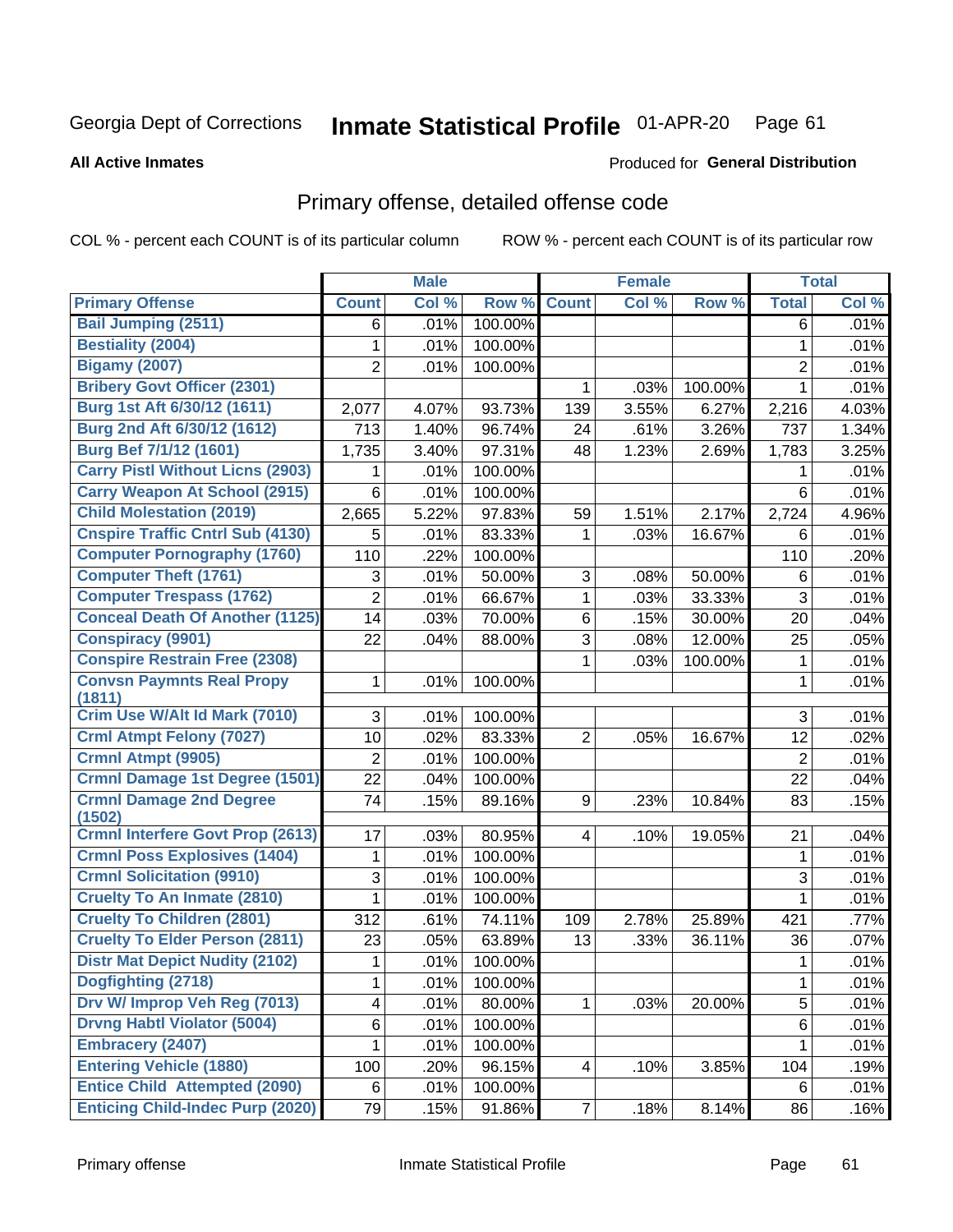### Inmate Statistical Profile 01-APR-20 Page 62

### **All Active Inmates**

### Produced for General Distribution

# Primary offense, detailed offense code

COL % - percent each COUNT is of its particular column

|                                                  |                | <b>Male</b> |         |                | <b>Female</b> |        |                  | <b>Total</b> |
|--------------------------------------------------|----------------|-------------|---------|----------------|---------------|--------|------------------|--------------|
| <b>Primary Offense</b>                           | <b>Count</b>   | Col %       | Row %   | <b>Count</b>   | Col %         | Row %  | <b>Total</b>     | Col %        |
| <b>Escape (2501)</b>                             | 37             | .07%        | 92.50%  | 3              | .08%          | 7.50%  | 40               | .07%         |
| <b>Exploit Disabled/Elder (7022)</b>             | 14             | .03%        | 48.28%  | 15             | .38%          | 51.72% | 29               | .05%         |
| <b>False Certificates (2311)</b>                 | 1              | .01%        | 100.00% |                |               |        | 1                | .01%         |
| <b>False Imprisonment (1308)</b>                 | 200            | .39%        | 95.69%  | 9              | .23%          | 4.31%  | 209              | .38%         |
| <b>False Public Alarm (2609)</b>                 | 1              | .01%        | 100.00% |                |               |        | 1                | .01%         |
| <b>False Statements Govt (2408)</b>              | 15             | .03%        | 62.50%  | 9              | .23%          | 37.50% | 24               | .04%         |
| <b>Family Violence Battery (1301)</b>            | 155            | .30%        | 98.10%  | 3              | .08%          | 1.90%  | 158              | .29%         |
| Feticide (1121)                                  | $\overline{2}$ | .01%        | 100.00% |                |               |        | 2                | .01%         |
| <b>Feticide By Vehicle (1118)</b>                | 6              | .01%        | 100.00% |                |               |        | 6                | .01%         |
| <b>Financial Identity Fraud (1756)</b>           | 66             | .13%        | 73.33%  | 24             | .61%          | 26.67% | 90               | .16%         |
| <b>Fleeing/Eluding Police (2316)</b>             | 540            | 1.06%       | 94.41%  | 32             | .82%          | 5.59%  | 572              | 1.04%        |
| Forg 1st Aft 6/30/12 (1711)                      | 115            | .23%        | 71.43%  | 46             | 1.17%         | 28.57% | 161              | .29%         |
| Forg 1st Bef 7/1/12 (1701)                       | 134            | .26%        | 71.28%  | 54             | 1.38%         | 28.72% | 188              | .34%         |
| Forg 2nd Aft 6/30/12 (1712)                      | 36             | .07%        | 78.26%  | 10             | .26%          | 21.74% | 46               | .08%         |
| Forg 2nd Bef 7/1/12 (1702)                       | $\overline{2}$ | .01%        | 66.67%  | 1              | .03%          | 33.33% | 3                | .01%         |
| Forg 3rd Aft 6/30/12 (1713)                      | 55             | .11%        | 79.71%  | 14             | .36%          | 20.29% | 69               | .13%         |
| Forg 4th Aft 6/30/12 (1714)                      | 12             | .02%        | 66.67%  | 6              | .15%          | 33.33% | 18               | .03%         |
| <b>Forgery Credit Card (1752)</b>                | $\overline{c}$ | .01%        | 66.67%  | 1              | .03%          | 33.33% | $\sqrt{3}$       | .01%         |
| <b>Fraudulent Access Compute</b><br>(1796)       | $\overline{2}$ | .01%        | 100.00% |                |               |        | $\overline{2}$   | .01%         |
| <b>Fraudulent Checks (1750)</b>                  | 1              | .01%        | 50.00%  | 1              | .03%          | 50.00% | $\overline{2}$   | .01%         |
| <b>Fraudulent Credit Card (1753)</b>             | 67             | .13%        | 65.69%  | 35             | .89%          | 34.31% | 102              | .19%         |
| <b>Gang Participation (9914)</b>                 | 59             | .12%        | 96.72%  | $\overline{2}$ | .05%          | 3.28%  | 61               | .11%         |
| <b>Guard Line W/Weapon/Drugs</b>                 | 26             | .05%        | 66.67%  | 13             | .33%          | 33.33% | 39               | .07%         |
| (2963)<br><b>Habit Traf Viol/Impaired (5005)</b> | 7              | .01%        | 100.00% |                |               |        | $\overline{7}$   | .01%         |
| <b>Habit Traf Viol/Other (5006)</b>              | 7              | .01%        | 77.78%  | $\overline{2}$ | .05%          | 22.22% | $\boldsymbol{9}$ | .02%         |
| <b>Hijacking Motor Vehicle (1911)</b>            | 47             | .09%        | 100.00% |                |               |        | 47               | .09%         |
| <b>Hindering Appreh Or Pun (2503)</b>            | 6              | .01%        | 85.71%  | 1              | .03%          | 14.29% | 7                | .01%         |
| Hit-Run W/Injury/Fatality (5007)                 | 39             | .08%        | 84.78%  | 7              | .18%          | 15.22% | 46               | .08%         |
| Home Invasion 1st Degree (7007)                  | 22             | .04%        | 88.00%  | 3              | .08%          | 12.00% | 25               | .05%         |
| <b>Home Invasion 2nd Degree</b>                  | $\overline{2}$ | .01%        | 100.00% |                |               |        | $\overline{2}$   | .01%         |
| (7008)                                           |                |             |         |                |               |        |                  |              |
| <b>Homicide By Vessel (1124)</b>                 | 40             | .08%        | 86.96%  | 6 <sup>1</sup> | .15%          | 13.04% | 46               | .08%         |
| <b>Illegal Attm To Obt Drugs (4011)</b>          | 1              | .01%        | 33.33%  | $\overline{2}$ | .05%          | 66.67% | 3                | .01%         |
| <b>Impersonating Officer (2405)</b>              | $\overline{c}$ | .01%        | 100.00% |                |               |        | $\overline{c}$   | .01%         |
| <b>Impersonation (2404)</b>                      | 3              | .01%        | 75.00%  | 1              | .03%          | 25.00% | $\overline{4}$   | .01%         |
| <b>Incest (2006)</b>                             | 231            | .45%        | 99.14%  | $\overline{2}$ | .05%          | .86%   | 233              | .42%         |
| <b>Incest Atmpt (2098)</b>                       | $\mathbf{1}$   | .01%        | 100.00% |                |               |        | 1                | .01%         |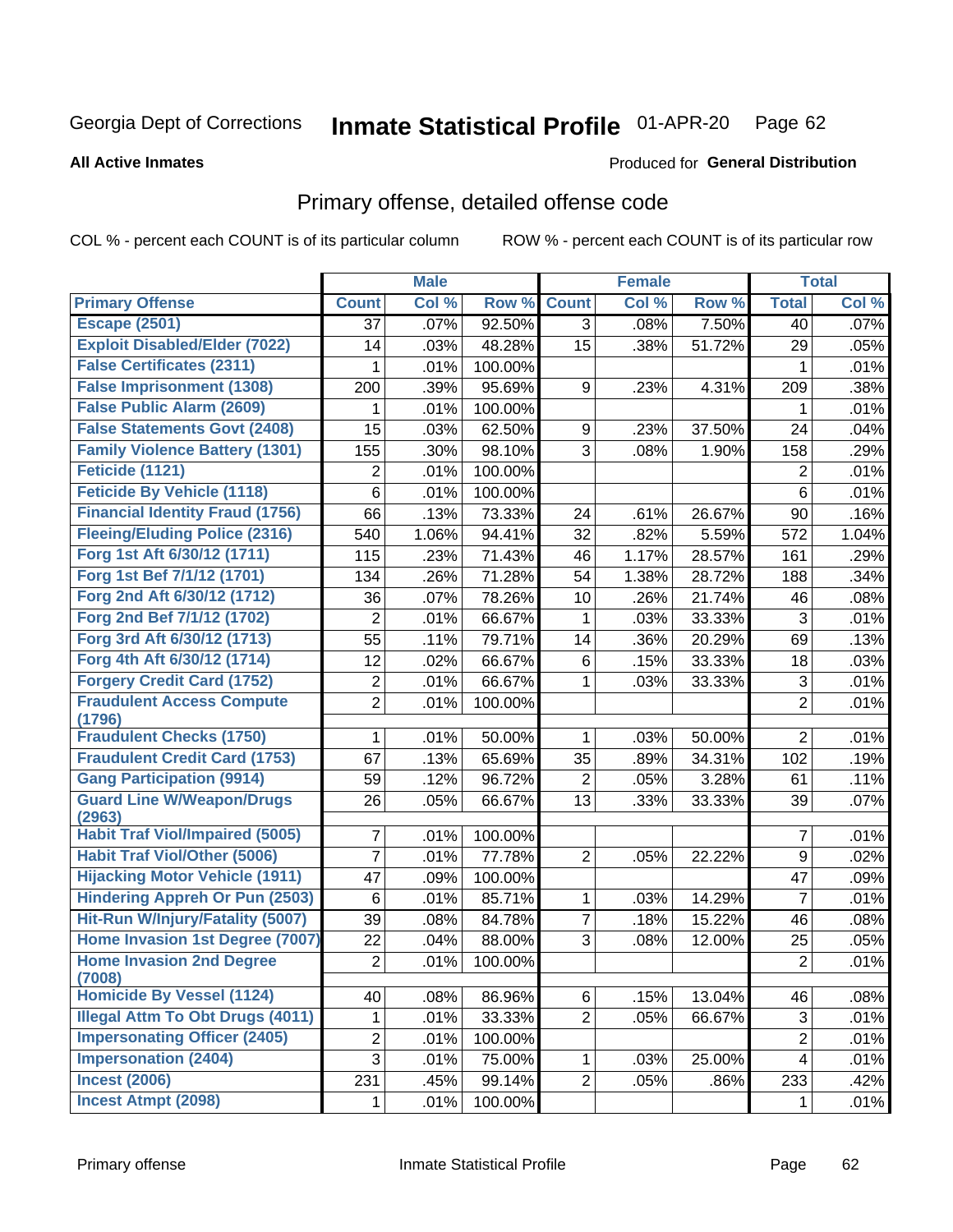### Inmate Statistical Profile 01-APR-20 Page 63

### **All Active Inmates**

### Produced for General Distribution

# Primary offense, detailed offense code

COL % - percent each COUNT is of its particular column

|                                            |              | <b>Male</b> |         |                | <b>Female</b> |        |                | <b>Total</b> |
|--------------------------------------------|--------------|-------------|---------|----------------|---------------|--------|----------------|--------------|
| <b>Primary Offense</b>                     | <b>Count</b> | Col %       | Row %   | <b>Count</b>   | Col %         | Row %  | <b>Total</b>   | Col %        |
| <b>Inciting To Insurrection (2203)</b>     | 3            | .01%        | 75.00%  | $\mathbf{1}$   | .03%          | 25.00% | 4              | .01%         |
| <b>Influencing Witness (2313)</b>          | 6            | .01%        | 100.00% |                |               |        | 6              | .01%         |
| <b>Injury By Vehicle (1318)</b>            | 108          | .21%        | 84.38%  | 20             | .51%          | 15.63% | 128            | .23%         |
| <b>Insurance Fraud (7023)</b>              | 2            | .01%        | 100.00% |                |               |        | 2              | .01%         |
| <b>Insurrection (2202)</b>                 | 6            | .01%        | 85.71%  | 1              | .03%          | 14.29% | $\overline{7}$ | .01%         |
| <b>Interfere Electronic Dvce (2614)</b>    | 3            | .01%        | 100.00% |                |               |        | $\overline{3}$ | .01%         |
| <b>Interference With Custody (1312)</b>    | 15           | .03%        | 88.24%  | $\overline{2}$ | .05%          | 11.76% | 17             | .03%         |
| <b>Involuntary Manslaughter (1103)</b>     | 178          | .35%        | 89.00%  | 22             | .56%          | 11.00% | 200            | .36%         |
| Kidnapping (1311)                          | 1,456        | 2.85%       | 96.81%  | 48             | 1.23%         | 3.19%  | 1,504          | 2.74%        |
| <b>Livestock Theft (1817)</b>              | 5            | .01%        | 100.00% |                |               |        | 5              | .01%         |
| <b>Lottery Violation (2730)</b>            | 2            | .01%        | 66.67%  | 1              | .03%          | 33.33% | $\sqrt{3}$     | .01%         |
| Manf Methamph 200-399 Gm<br>(4144)         | 6            | .01%        | 100.00% |                |               |        | 6              | .01%         |
| Manf Methamph 28-199 Gm<br>(4143)          | 11           | .02%        | 84.62%  | 2              | .05%          | 15.38% | 13             | .02%         |
| Manf Methamph 400+ Gm (4145)               | 1            | .01%        | 100.00% |                |               |        | 1              | .01%         |
| <b>Manf Methamph Unspec Amt</b><br>(4147)  | 88           | .17%        | 91.67%  | 8              | .20%          | 8.33%  | 96             | .17%         |
| <b>Manufac Marijuana (7012)</b>            | 27           | .05%        | 96.43%  | $\mathbf{1}$   | .03%          | 3.57%  | 28             | .05%         |
| <b>Manufact Meth Near Child (2803)</b>     | 12           | .02%        | 80.00%  | 3              | .08%          | 20.00% | 15             | .03%         |
| <b>Misc Assault/Battery (1300)</b>         | 10           | .02%        | 90.91%  | $\mathbf 1$    | .03%          | 9.09%  | 11             | .02%         |
| <b>Misc Correctionl Inst Off (6200)</b>    | 9            | .02%        | 100.00% |                |               |        | 9              | .02%         |
| <b>Misc Drugs Trafficking (4100)</b>       | 4            | .01%        | 100.00% |                |               |        | 4              | .01%         |
| <b>Misc Forgery (1700)</b>                 | 4            | .01%        | 100.00% |                |               |        | 4              | .01%         |
| <b>Misc Fraud (1799)</b>                   | 8            | .02%        | 61.54%  | 5              | .13%          | 38.46% | 13             | .02%         |
| <b>Misc Homicide Offense (1100)</b>        | 5            | .01%        | 83.33%  | 1              | .03%          | 16.67% | 6              | .01%         |
| <b>Misc Mrals/Pblic H/Safty (6000)</b>     | 3            | .01%        | 100.00% |                |               |        | 3              | .01%         |
| <b>Misc Obscenity (2100)</b>               | 10           | .02%        | 100.00% |                |               |        | 10             | .02%         |
| <b>Misc Public Order (2200)</b>            | 1            | .01%        | 100.00% |                |               |        | 1              | .01%         |
| <b>Misc Sexual Offense (2000)</b>          | 25           | .05%        | 96.15%  | $\mathbf 1$    | .03%          | 3.85%  | 26             | .05%         |
| <b>Murder (1101)</b>                       | 6,314        | 12.38%      | 93.53%  | 437            | 11.16%        | 6.47%  | 6,751          | 12.29%       |
| <b>Murder Conspire To Commit</b><br>(1191) | 15           | .03%        | 88.24%  | $\overline{2}$ | .05%          | 11.76% | 17             | .03%         |
| Mutiny In Penal Inst (2507)                | 10           | .02%        | 100.00% |                |               |        | 10             | .02%         |
| Necrophilia (2022)                         | 1            | .01%        | 100.00% |                |               |        | 1              | .01%         |
| <b>Obstr Of Law Enf Officer (2314)</b>     | 384          | .75%        | 92.09%  | 33             | .84%          | 7.91%  | 417            | .76%         |
| <b>Pandering By Compulsion (2017)</b>      | 3            | .01%        | 100.00% |                |               |        | 3              | .01%         |
| Party To A Crime (9911)                    | 1            | .01%        | 100.00% |                |               |        | $\mathbf{1}$   | .01%         |
| Peeping Tom (3002)                         | 15           | .03%        | 100.00% |                |               |        | 15             | .03%         |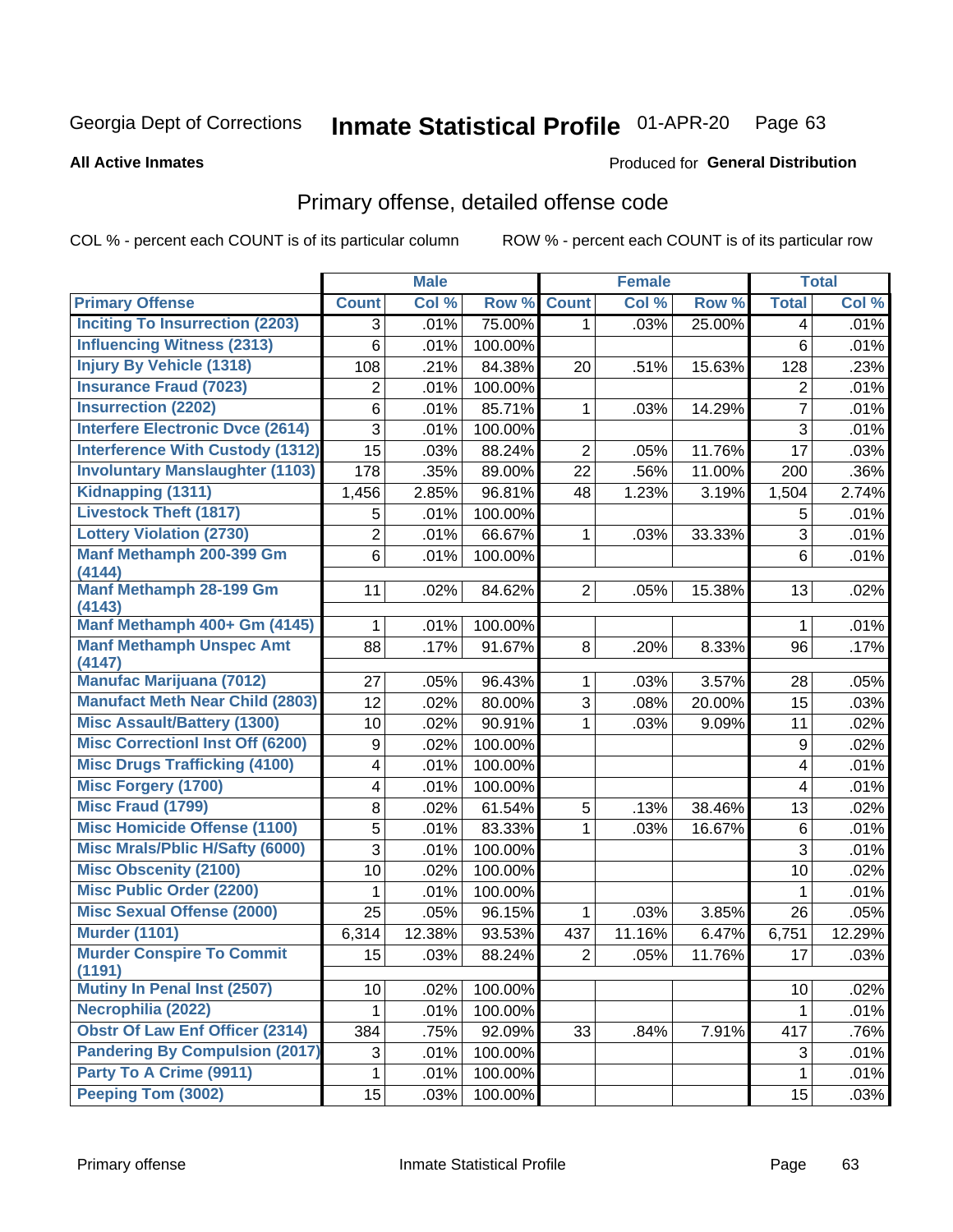### Inmate Statistical Profile 01-APR-20 Page 64

### **All Active Inmates**

# **Produced for General Distribution**

# Primary offense, detailed offense code

COL % - percent each COUNT is of its particular column

|                                                  |                  | <b>Male</b> |         |                | <b>Female</b> |                |                       | <b>Total</b> |
|--------------------------------------------------|------------------|-------------|---------|----------------|---------------|----------------|-----------------------|--------------|
| <b>Primary Offense</b>                           | <b>Count</b>     | Col %       | Row %   | <b>Count</b>   | Col %         | Row %          | <b>Total</b>          | Col %        |
| <b>Perjury (2401)</b>                            | 3                | .01%        | 75.00%  | 1              | .03%          | 25.00%         | 4                     | .01%         |
| <b>Pimping A Minor Under 18 (2016)</b>           | 10               | .02%        | 83.33%  | 2              | .05%          | 16.67%         | 12                    | .02%         |
| Poss Alprazolam (7003)                           | 11               | .02%        | 91.67%  | 1              | .03%          | 8.33%          | 12                    | .02%         |
| Poss By Inm Proh Items (7015)                    | 15               | .03%        | 75.00%  | 5              | .13%          | 25.00%         | 20                    | .04%         |
| <b>Poss Contraband Articles (5171)</b>           | 1                | .01%        | 100.00% |                |               |                | $\mathbf 1$           | .01%         |
| <b>Poss Dep Stim Cntrf Drugs</b><br>(4007)       | 62               | .12%        | 62.63%  | 37             | .94%          | 37.37%         | 99                    | .18%         |
| Poss Drug Related Matrl (4016)                   | 28               | .05%        | 77.78%  | 8              | .20%          | 22.22%         | 36                    | .07%         |
| Poss Ephedrine (4030)                            |                  | .01%        | 100.00% |                |               |                | 1                     | .01%         |
| Poss Firearm 1st Offender (2913)                 | 131              | .26%        | 93.57%  | 9              | .23%          | 6.43%          | 140                   | .25%         |
| <b>Poss Firearm Convct Felon</b><br>(2914)       | 1,237            | 2.43%       | 96.41%  | 46             | 1.17%         | 3.59%          | 1,283                 | 2.34%        |
| Poss Hydrocodone (7004)                          | 13               | .03%        | 65.00%  | 7              | .18%          | 35.00%         | 20                    | .04%         |
| Poss Knife During Crime (2911)                   | 6                | .01%        | 100.00% |                |               |                | 6                     | .01%         |
| Poss Mda/Extsy (4033)                            | 3                | .01%        | 75.00%  | 1              | .03%          | 25.00%         | 4                     | .01%         |
| Poss Methamphetamine (4031)                      | 546              | 1.07%       | 74.49%  | 187            | 4.77%         | 25.51%         | 733                   | 1.33%        |
| <b>Poss Narcotics Opiates (4006)</b>             | 62               | .12%        | 69.66%  | 27             | .69%          | 30.34%         | 89                    | .16%         |
| <b>Poss Of Certain Weapons (2912)</b>            | 21               | .04%        | 100.00% |                |               |                | 21                    | .04%         |
| <b>Poss Of Cocaine (4022)</b>                    | 279              | .55%        | 86.38%  | 44             | 1.12%         | 13.62%         | 323                   | .59%         |
| <b>Poss Of Firearm Dur Crime</b><br>(2910)       | 1,028            | 2.02%       | 95.27%  | 51             | 1.30%         | 4.73%          | 1,079                 | 1.96%        |
| Poss Of Marijuana (4009)                         | 53               | .10%        | 94.64%  | 3              | .08%          | 5.36%          | 56                    | .10%         |
| Poss Schedule I Drug (7034)                      | $\overline{2}$   | .01%        | 100.00% |                |               |                | $\overline{2}$        | .01%         |
| <b>Poss Tools Commit Crime (1602)</b>            | 18               | .04%        | 94.74%  | 1              | .03%          | 5.26%          | 19                    | .03%         |
| Poss W Int Dis Other Drug (4053)                 | 116              | .23%        | 89.23%  | 14             | .36%          | 10.77%         | 130                   | .24%         |
| Poss W Int Dist Cocaine (4050)                   | 228              | .45%        | 96.20%  | 9              | .23%          | 3.80%          | 237                   | .43%         |
| Poss W Int Dist Marijuana (4051)                 | 611              | 1.20%       | 94.44%  | 36             | .92%          | 5.56%          | 647                   | 1.18%        |
| Poss W Int Dist Meth (4052)                      | 534              | 1.05%       | 78.30%  | 148            | 3.78%         | 21.70%         | 682                   | 1.24%        |
| Poss Within 1000 Hous Pjt (7009)                 | 9                | .02%        | 90.00%  | 1              | .03%          | 10.00%         | 10                    | .02%         |
| <b>Poss Wpn Drugs By Prisnr</b>                  | 27               | .05%        | 90.00%  | 3              | .08%          | 10.00%         | 30                    | .05%         |
| (2965)<br><b>Prov Sex Mater To Minors (2110)</b> |                  |             |         |                |               |                |                       |              |
| Racketeering (3404)                              | $\overline{2}$   | .01%        | 100.00% |                |               |                | $\overline{2}$<br>161 | .01%         |
| <b>Rape (2001)</b>                               | $\overline{122}$ | .24%        | 75.78%  | 39             | 1.00%         | 24.22%         |                       | .29%         |
| <b>Reck Cond Infected Person</b>                 | 1,880<br>9       | 3.69%       | 99.52%  | 9              | .23%          | .48%<br>18.18% | 1,889                 | 3.44%        |
| (1317)                                           |                  | .02%        | 81.82%  | $\overline{2}$ | .05%          |                | 11                    | .02%         |
| <b>Recv Gds Srvs Fraud Obtnd</b><br>(1755)       | $\mathbf{1}$     | .01%        | 100.00% |                |               |                | 1                     | .01%         |
| <b>Remov/Atmpt Wpn Pub Offl</b><br>(7021)        | 3                | .01%        | 100.00% |                |               |                | 3                     | .01%         |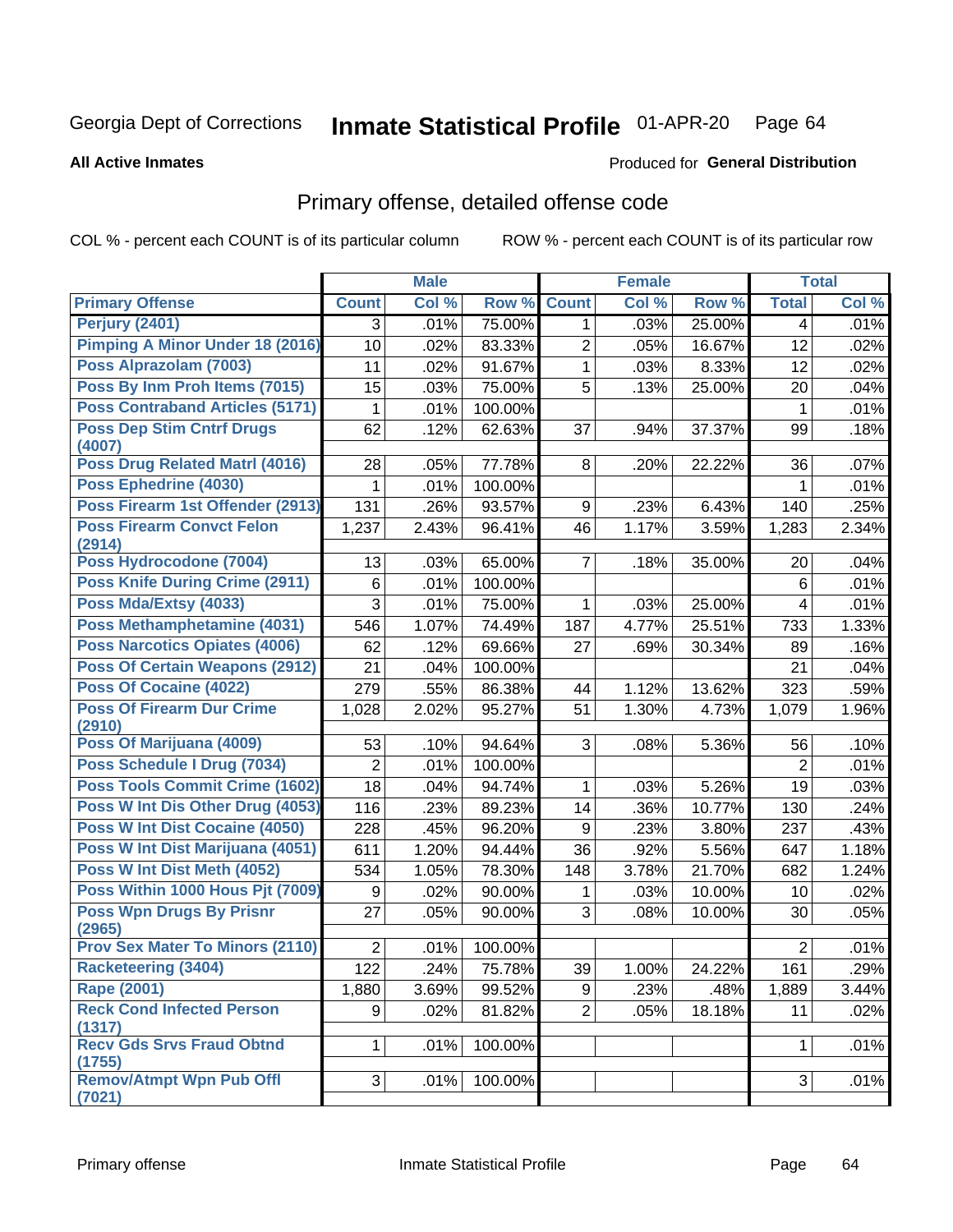### Inmate Statistical Profile 01-APR-20 Page 65

**All Active Inmates** 

### Produced for General Distribution

# Primary offense, detailed offense code

COL % - percent each COUNT is of its particular column

|                                            |                | <b>Male</b> |         |                | <b>Female</b> |        |                | <b>Total</b> |
|--------------------------------------------|----------------|-------------|---------|----------------|---------------|--------|----------------|--------------|
| <b>Primary Offense</b>                     | <b>Count</b>   | Col %       | Row %   | <b>Count</b>   | Col %         | Row %  | <b>Total</b>   | Col %        |
| <b>Robbery (1901)</b>                      | 978            | 1.92%       | 93.14%  | 72             | 1.84%         | 6.86%  | 1,050          | 1.91%        |
| <b>Robbery By Force (1903)</b>             | 196            | .38%        | 94.69%  | 11             | .28%          | 5.31%  | 207            | .38%         |
| <b>Robbery By Intimidation (1904)</b>      | 249            | .49%        | 92.57%  | 20             | .51%          | 7.43%  | 269            | .49%         |
| <b>Robbery By Sudden Snatch</b>            | 129            | .25%        | 90.85%  | 13             | .33%          | 9.15%  | 142            | .26%         |
| (1905)                                     |                |             |         |                |               |        |                |              |
| <b>S/D Cocaine (4021)</b>                  | 334            | .65%        | 97.95%  | 7              | .18%          | 2.05%  | 341            | .62%         |
| S/D Cont Sub Public (4017)                 | 21             | .04%        | 100.00% |                |               |        | 21             | .04%         |
| S/D Cont Sub School (4018)                 | 20             | .04%        | 95.24%  | 1              | .03%          | 4.76%  | 21             | .04%         |
| S/D Dep Stim Cntrf Drugs (4002)            | 25             | .05%        | 86.21%  | 4              | .10%          | 13.79% | 29             | .05%         |
| <b>S/D Narcotics Opiates (4001)</b>        | 13             | .03%        | 81.25%  | 3              | .08%          | 18.75% | 16             | .03%         |
| S/D Of Marijuana (4004)                    | 159            | .31%        | 95.21%  | 8              | .20%          | 4.79%  | 167            | .30%         |
| Sale Mda/Extsy (4034)                      | 1              | .01%        | 100.00% |                |               |        | 1              | .01%         |
| Sale Methamphetamine (4032)                | 214            | .42%        | 76.43%  | 66             | 1.68%         | 23.57% | 280            | .51%         |
| <b>Sex Exploitation Child (2843)</b>       | 274            | .54%        | 99.64%  | 1              | .03%          | .36%   | 275            | .50%         |
| Sex Offender Fail Registr (2026)           | 534            | 1.05%       | 98.34%  | 9              | .23%          | 1.66%  | 543            | .99%         |
| <b>Sex Offender Fail To Move (2028)</b>    | 6              | .01%        | 100.00% |                |               |        | 6              | .01%         |
| Sexl/Asslt/Agn/Pers/Cstdy (2023)           | 25             | .05%        | 89.29%  | 3              | .08%          | 10.71% | 28             | .05%         |
| <b>Sexual Aslt By Therapist (2024)</b>     | $\overline{2}$ | .01%        | 100.00% |                |               |        | $\overline{2}$ | .01%         |
| <b>Sexual Battery (2011)</b>               | 175            | .34%        | 99.43%  | 1              | .03%          | .57%   | 176            | .32%         |
| <b>Simple Battery (1316)</b>               | 17             | .03%        | 94.44%  | 1              | .03%          | 5.56%  | 18             | .03%         |
| <b>Sodomy (2002)</b>                       | 22             | .04%        | 100.00% |                |               |        | 22             | .04%         |
| <b>Solicit Sodomy From Minor</b>           | 6              | .01%        | 85.71%  | 1              | .03%          | 14.29% | $\overline{7}$ | .01%         |
| (2025)                                     |                |             |         |                |               |        |                |              |
| <b>Stalking (1320)</b>                     | $\overline{2}$ | .01%        | 100.00% |                |               |        | $\overline{2}$ | .01%         |
| <b>Statutory Rape (2018)</b>               | 746            | 1.46%       | 98.16%  | 14             | .36%          | 1.84%  | 760            | 1.38%        |
| <b>Tampering With Evidence (2315)</b>      | 11             | .02%        | 61.11%  | $\overline{7}$ | .18%          | 38.89% | 18             | .03%         |
| <b>Telecommunications Fraud</b><br>(1759)  | $\overline{2}$ | .01%        | 66.67%  | 1              | .03%          | 33.33% | 3              | .01%         |
| <b>Terrorist Threats &amp; Acts (1307)</b> | 366            | .72%        | 95.81%  | 16             | .41%          | 4.19%  | 382            | .70%         |
| <b>Theft Bring Prop In State (1815)</b>    | 9              | .02%        | 81.82%  | $\overline{2}$ | .05%          | 18.18% | 11             | .02%         |
| <b>Theft By Conversion (1808)</b>          | 24             | .05%        | 85.71%  | 4              | .10%          | 14.29% | 28             | .05%         |
| <b>Theft By Deception (1803)</b>           | 30             | .06%        | 73.17%  | 11             | .28%          | 26.83% | 41             | .07%         |
| Theft By Rec Stolen Prop (1806)            | 455            | .89%        | 89.57%  | 53             | 1.35%         | 10.43% | 508            | .92%         |
| <b>Theft By Shoplifting (1821)</b>         | 436            | .85%        | 74.15%  | 152            | 3.88%         | 25.85% | 588            | 1.07%        |
| <b>Theft By Taking (1802)</b>              | 611            | 1.20%       | 83.70%  | 119            | 3.04%         | 16.30% | 730            | 1.33%        |
| <b>Theft Credit Card (1751)</b>            | 25             | .05%        | 80.65%  | 6              | .15%          | 19.35% | 31             | .06%         |
| <b>Theft Motorveh Or Part (1813)</b>       | 27             | .05%        | 93.10%  | $\overline{2}$ | .05%          | 6.90%  | 29             | .05%         |
| <b>Theft Of Lost Property (1805)</b>       | 4              | .01%        | 80.00%  | $\mathbf 1$    | .03%          | 20.00% | 5              | .01%         |
| <b>Theft Of Services (1807)</b>            | $\mathfrak{S}$ | .01%        | 75.00%  | 1              | .03%          | 25.00% | $\overline{4}$ | .01%         |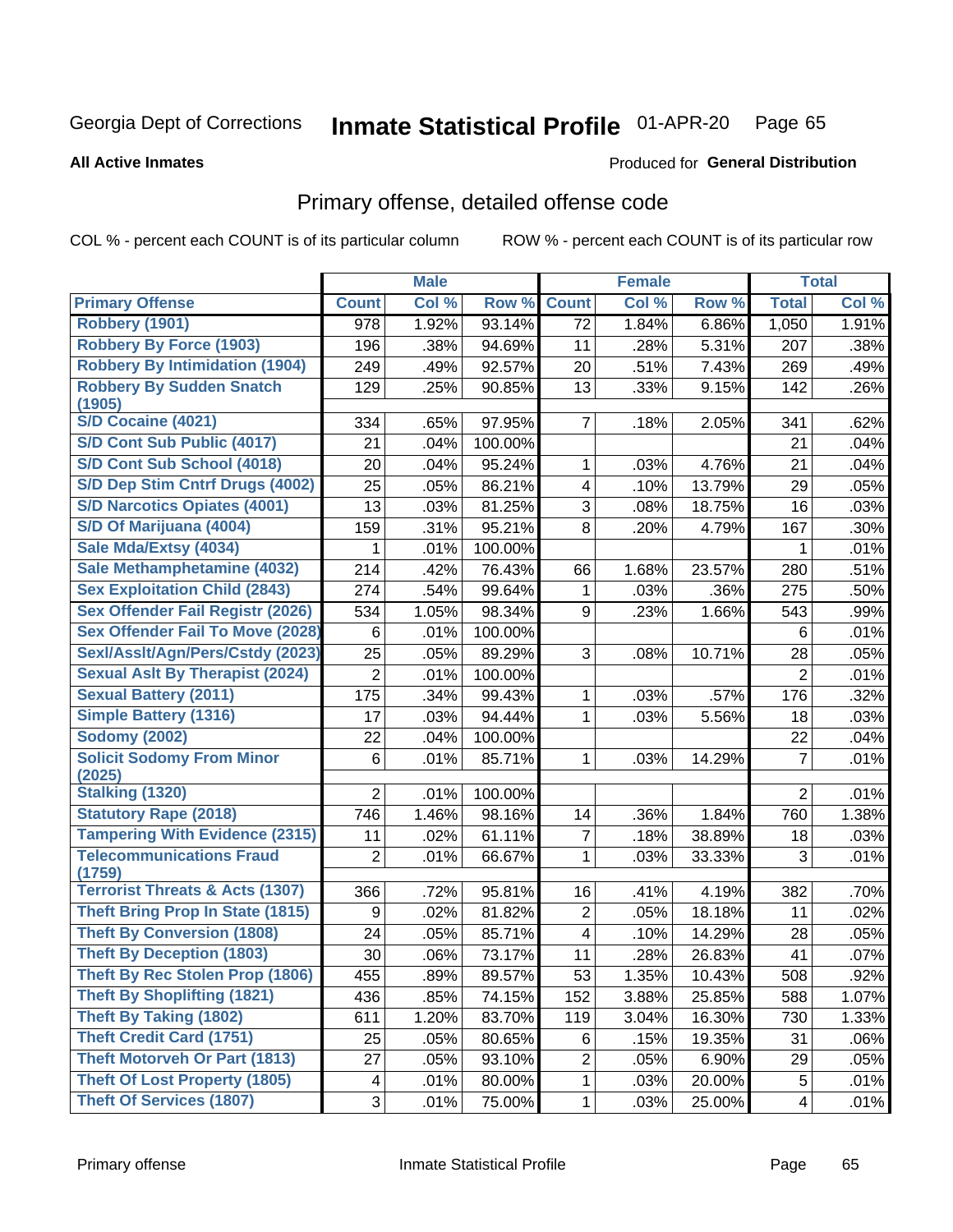#### Inmate Statistical Profile 01-APR-20 Page 66

### **All Active Inmates**

## Produced for General Distribution

# Primary offense, detailed offense code

COL % - percent each COUNT is of its particular column

|                                               |                | <b>Male</b> |         |                         | Female |         |                | <b>Total</b> |
|-----------------------------------------------|----------------|-------------|---------|-------------------------|--------|---------|----------------|--------------|
| <b>Primary Offense</b>                        | <b>Count</b>   | Col %       | Row %   | <b>Count</b>            | Col %  | Row %   | <b>Total</b>   | Col %        |
| <b>Theft Recv Prop Out State (1816)</b>       | $\overline{4}$ | .01%        | 100.00% |                         |        |         | $\overline{4}$ | .01%         |
| <b>Traf Amphtmine 200-399 Gm</b>              | 5              | .01%        | 83.33%  | 1                       | .03%   | 16.67%  | 6              | .01%         |
| (4127)<br><b>Traf Amphtmine 28-199 Gm</b>     |                |             |         |                         |        |         |                |              |
| (4126)                                        | $\overline{7}$ | .01%        | 58.33%  | 5                       | .13%   | 41.67%  | 12             | .02%         |
| Traf Amphtmine 400+ Gm (4128)                 | $\overline{4}$ | .01%        | 100.00% |                         |        |         | 4              | .01%         |
| <b>Traf Cocaine 201-400 Gm (4102)</b>         | 90             | .18%        | 96.77%  | 3                       | .08%   | 3.23%   | 93             | .17%         |
| <b>Traf Cocaine 401+ Gm (4103)</b>            | 89             | .17%        | 95.70%  | $\overline{\mathbf{4}}$ | .10%   | 4.30%   | 93             | .17%         |
| Traf Cocaine Less 200 Gm (4101)               | 166            | .33%        | 96.51%  | 6                       | .15%   | 3.49%   | 172            | .31%         |
| <b>Traf Marijna 10-2000 Lb (4121)</b>         | 52             | .10%        | 91.23%  | 5                       | .13%   | 8.77%   | 57             | .10%         |
| <b>Traf Marijna 10001+ Lb (4123)</b>          |                |             |         | 1                       | .03%   | 100.00% | 1              | .01%         |
| <b>Traf Mda/Extsy 200-399gm</b>               | $\overline{2}$ | .01%        | 100.00% |                         |        |         | $\overline{2}$ | .01%         |
| (4151)                                        |                |             |         |                         |        |         |                |              |
| <b>Traf Mda/Extsy 28-199gm (4150)</b>         | 9              | .02%        | 100.00% |                         |        |         | 9              | .02%         |
| Traf Mda/Extsy 400+Gm (4152)                  | $\overline{3}$ | .01%        | 100.00% |                         |        |         | 3              | .01%         |
| <b>Traf Methamph 200-399 Gm</b><br>(4141)     | 144            | .28%        | 84.21%  | 27                      | .69%   | 15.79%  | 171            | .31%         |
| <b>Traf Methamph 28-199 Gm</b>                | 475            | .93%        | 79.17%  | 125                     | 3.19%  | 20.83%  | 600            | 1.09%        |
| (4140)                                        |                |             |         |                         |        |         |                |              |
| Traf Methamph 400+ Gm (4142)                  | 97             | .19%        | 87.39%  | 14                      | .36%   | 12.61%  | 111            | .20%         |
| <b>Traf Methamph Unspec Amt</b>               | 108            | .21%        | 80.60%  | 26                      | .66%   | 19.40%  | 134            | .24%         |
| (4146)                                        |                |             |         |                         |        |         |                |              |
| <b>Traf Methaqualone&lt; 400 Gm</b><br>(4124) | $\overline{2}$ | .01%        | 100.00% |                         |        |         | $\overline{2}$ | .01%         |
| <b>Traf Narcotic 15-28 Gm (4112)</b>          | 34             | .07%        | 87.18%  | 5                       | .13%   | 12.82%  | 39             | .07%         |
| Traf Narcotic 29+ Gm (4113)                   | 38             | .07%        | 95.00%  | $\overline{2}$          | .05%   | 5.00%   | 40             | .07%         |
| Traf Narcotic Less 14 Gm (4111)               | 53             | .10%        | 84.13%  | 10                      | .26%   | 15.87%  | 63             | .11%         |
| <b>Traffick Labor Servitude (1330)</b>        | 1              | .01%        | 100.00% |                         |        |         | 1              | .01%         |
| <b>Traffick Sexual Servitude (1331)</b>       | 23             | .05%        | 92.00%  | $\overline{2}$          | .05%   | 8.00%   | 25             | .05%         |
| <b>Transactions Cntrft Drugs (4132)</b>       | 1              | .01%        | 100.00% |                         |        |         | 1              | .01%         |
| <b>Unauth Dist Contrild Sub (4135)</b>        | 1              | .01%        | 50.00%  | 1                       | .03%   | 50.00%  | $\overline{2}$ | .01%         |
| <b>Unauth Dist Recrd Devices</b>              | $\mathbf{1}$   | .01%        | 100.00% |                         |        |         | $\mathbf{1}$   | .01%         |
| (9907)                                        |                |             |         |                         |        |         |                |              |
| <b>Unknown Offense (9999)</b>                 | 9 <sup>1</sup> | $.02\%$     | 100.00% |                         |        |         | 9              | .02%         |
| Uniwfl Mfg/Del/Dist N-C S (4014)              | 3              | .01%        | 100.00% |                         |        |         | 3              | .01%         |
| <b>Use Comm Facity Vio C Sub</b><br>(4133)    | 9              | .02%        | 90.00%  | 1                       | .03%   | 10.00%  | 10             | .02%         |
| <b>Vandalism To Church Etc (1505)</b>         | $\overline{2}$ | .01%        | 100.00% |                         |        |         | $\overline{2}$ | .01%         |
| <b>Vehicular Homicide (1123)</b>              | 329            | .65%        | 78.33%  | 91                      | 2.32%  | 21.67%  | 420            | .76%         |
| <b>Viol Dngrous Drgs Act (4013)</b>           | 184            | .36%        | 84.40%  | 34                      | .87%   | 15.60%  | 218            | .40%         |
| <b>Viol Ga Cntrl Sbst Act (4012)</b>          | $\mathbf{1}$   | .01%        | 100.00% |                         |        |         | 1              | .01%         |
|                                               |                |             |         |                         |        |         |                |              |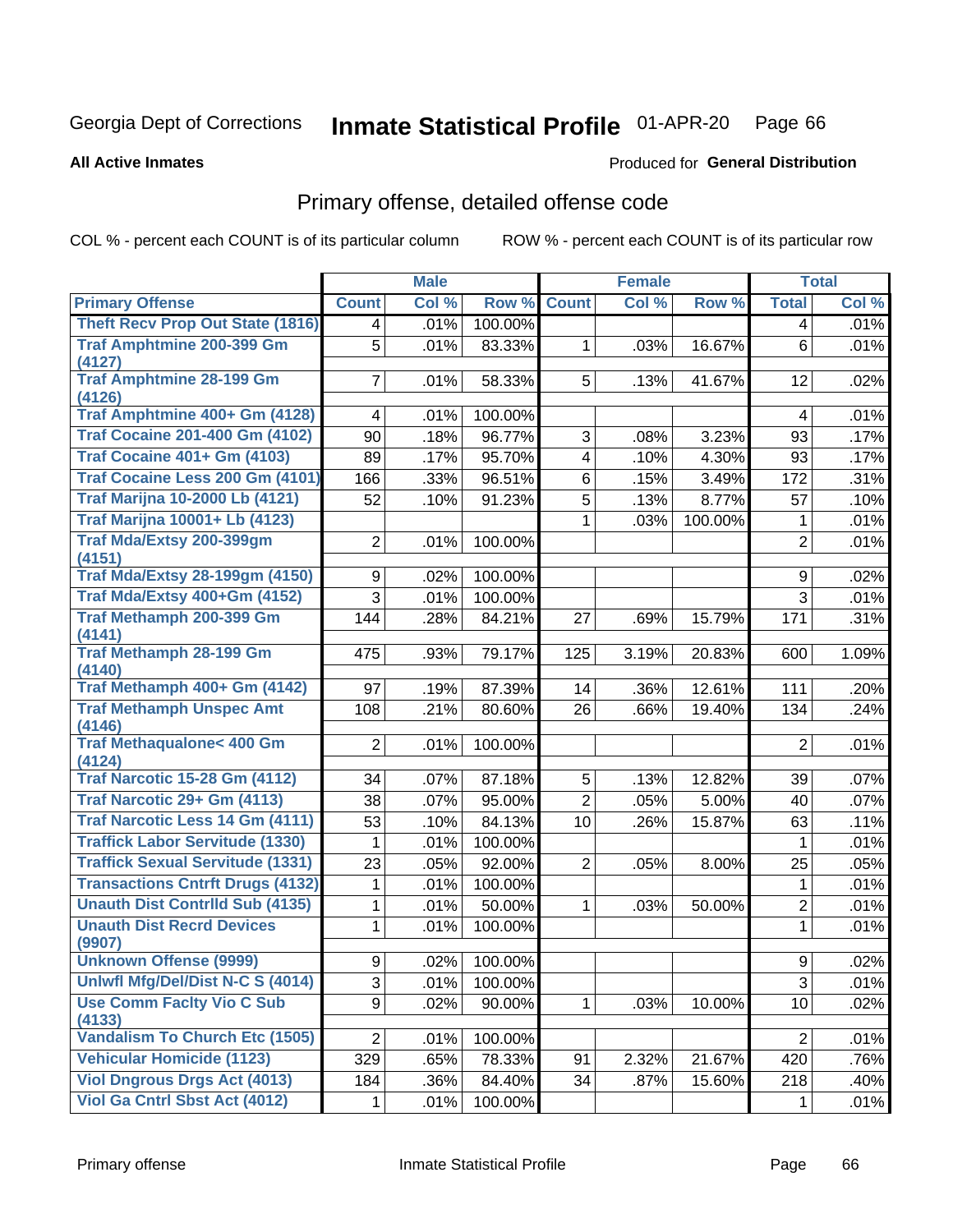### Inmate Statistical Profile 01-APR-20 Page 67

### **All Active Inmates**

## Produced for General Distribution

# Primary offense, detailed offense code

COL % - percent each COUNT is of its particular column

|                                         |                         | <b>Male</b> |         |                         | <b>Female</b> |         |                 | <b>Total</b> |
|-----------------------------------------|-------------------------|-------------|---------|-------------------------|---------------|---------|-----------------|--------------|
| <b>Primary Offense</b>                  | <b>Count</b>            | Col %       | Row %   | <b>Count</b>            | Col %         | Row %   | <b>Total</b>    | Col %        |
| <b>Viol Motor Vehicle Laws (5001)</b>   | $\overline{34}$         | .07%        | 89.47%  | $\overline{\mathbf{4}}$ | .10%          | 10.53%  | $\overline{38}$ | .07%         |
| Viol Oath Public Offcr (2302)           | 5                       | .01%        | 83.33%  | 1                       | .03%          | 16.67%  | 6               | .01%         |
| <b>Violatn Othr States Law (8001)</b>   | $\overline{46}$         | .09%        | 88.46%  | 6                       | .15%          | 11.54%  | 52              | .09%         |
| <b>Vol Manslaughter Of Fetus</b>        | 3                       | .01%        | 100.00% |                         |               |         | 3               | .01%         |
| (1119)                                  |                         |             |         |                         |               |         |                 |              |
| <b>Voluntary Manslaughter (1102)</b>    | 1,124                   | 2.20%       | 88.23%  | 150                     | 3.83%         | 11.77%  | 1,274           | 2.32%        |
| <b>Abandonment Of Dep Child (11)</b>    | 4                       | .01%        | 100.00% |                         |               |         | 4               | .01%         |
| <b>Assault &amp; Battery (21)</b>       | 5                       | .01%        | 100.00% |                         |               |         | 5               | .01%         |
| <b>Bad Checks (52)</b>                  | $\overline{2}$          | .01%        | 66.67%  | 1                       | .03%          | 33.33%  | 3               | .01%         |
| <b>Burglary (45)</b>                    | 9                       | .02%        | 100.00% |                         |               |         | 9               | .02%         |
| <b>Cheating &amp; Swindling (51)</b>    | 1                       | .01%        | 100.00% |                         |               |         | 1               | .01%         |
| <b>Cpwl &amp; Concealed Weapon (93)</b> | 6                       | .01%        | 100.00% |                         |               |         | 6               | .01%         |
| <b>Crmnl Attempt (98)</b>               | 1                       | .01%        | 100.00% |                         |               |         | $\mathbf{1}$    | .01%         |
| <b>Dui</b> (72)                         | 5                       | .01%        | 100.00% |                         |               |         | 5               | .01%         |
| Escape (92)                             | $\overline{3}$          | .01%        | 100.00% |                         |               |         | $\overline{3}$  | .01%         |
| Forgery (55)                            | $\overline{3}$          | .01%        | 100.00% |                         |               |         | $\overline{3}$  | .01%         |
| Lottery (54)                            | 1                       | .01%        | 100.00% |                         |               |         | 1               | .01%         |
| <b>Misc Misdemeanor (500)</b>           | $\overline{2}$          | .01%        | 100.00% |                         |               |         | $\overline{2}$  | .01%         |
| <b>Other Misdemeanor (99)</b>           | 16                      | .03%        | 94.12%  | 1                       | .03%          | 5.88%   | 17              | .03%         |
| <b>Pointing Gun At Another (96)</b>     | 1                       | .01%        | 100.00% |                         |               |         | $\mathbf{1}$    | .01%         |
| Poss Ntp Whiskey (64)                   | $\overline{2}$          | .01%        | 100.00% |                         |               |         | $\overline{2}$  | .01%         |
| <b>Prostitution (81)</b>                |                         |             |         | $\mathbf 1$             | .03%          | 100.00% | 1               | .01%         |
| <b>Public Drunkenness (61)</b>          | 4                       | .01%        | 100.00% |                         |               |         | 4               | .01%         |
| <b>Public Indecency (83)</b>            | $\mathbf{1}$            | .01%        | 100.00% |                         |               |         | $\mathbf{1}$    | .01%         |
| <b>Reckless Driving (341)</b>           | $\overline{\mathbf{c}}$ | .01%        | 100.00% |                         |               |         | $\overline{2}$  | .01%         |
| Simple Assault (24)                     | 1                       | .01%        | 100.00% |                         |               |         | 1               | .01%         |
| <b>Simple Battery (25)</b>              | $\overline{2}$          | .01%        | 100.00% |                         |               |         | $\overline{2}$  | .01%         |
| <b>Statutory Rape (89)</b>              | $\mathbf{1}$            | .01%        | 100.00% |                         |               |         | $\mathbf{1}$    | .01%         |
| <b>Theft By Taking - Larceny (41)</b>   | 25                      | .05%        | 100.00% |                         |               |         | 25              | .05%         |
| Viol Motor Veh Law (71)                 | 3                       | .01%        | 100.00% |                         |               |         | 3               | .01%         |
| <b>Wife Beating (28)</b>                | $\overline{2}$          | .01%        | 100.00% |                         |               |         | $\overline{2}$  | .01%         |
| <b>Total Rported</b>                    | 51,007                  | 101%        | 92.87%  | 3,917                   | 100%          | 7.13%   | 54,924          | 101%         |

| rtea                  | 101<br>וטו |       | 1 N<br>1 V I |
|-----------------------|------------|-------|--------------|
| $f \wedge f \wedge f$ | .108       | 3,917 | 55,025       |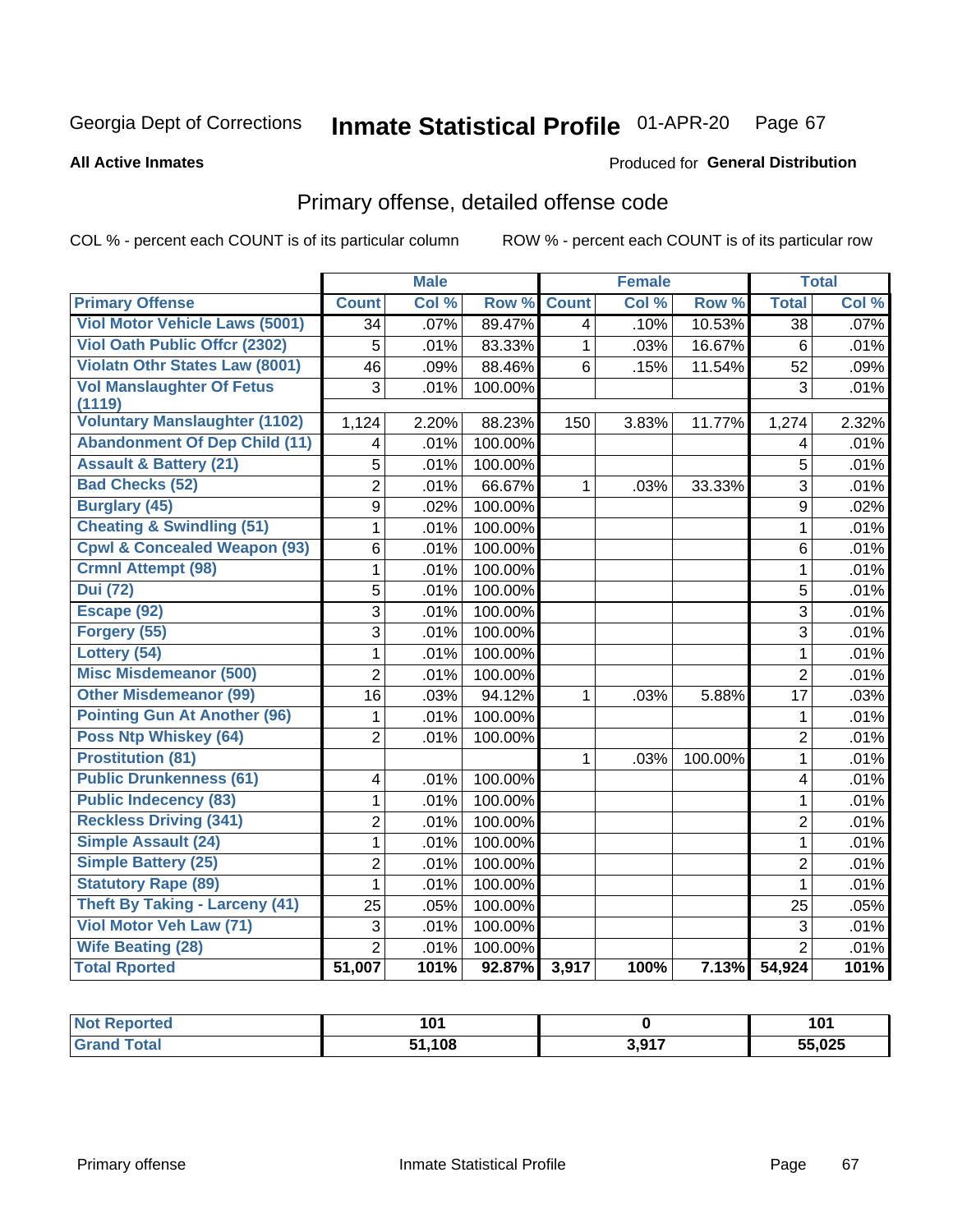### Inmate Statistical Profile 01-APR-20 Page 68

**All Active Inmates** 

Produced for General Distribution

# Primary offense, detailed offense code

COL % - percent each COUNT is of its particular column

|                      | <b>Male</b> | <b>Female</b> | Total       |
|----------------------|-------------|---------------|-------------|
| Mode (most frequent) | 1101 Murder | 1101 Murder   | 1101 Murder |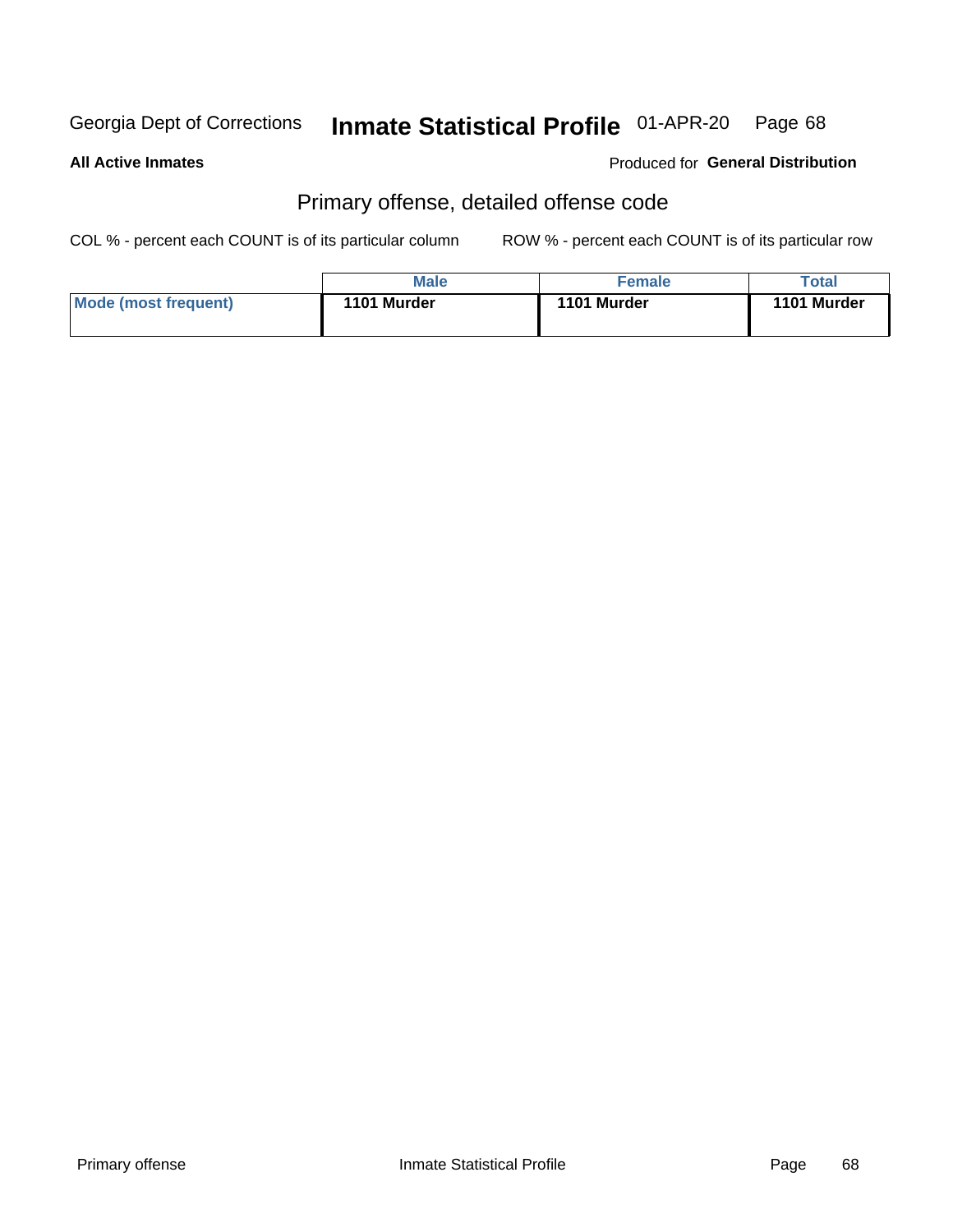# Inmate Statistical Profile 01-APR-20 Page 68

**All Active Inmates** 

### Produced for General Distribution

# County of conviction of primary offense

COL % - percent each COUNT is of its particular column

|     |                             |              | <b>Male</b> |         |                         | <b>Female</b> |        |                  | <b>Total</b> |
|-----|-----------------------------|--------------|-------------|---------|-------------------------|---------------|--------|------------------|--------------|
|     | <b>County of Conviction</b> | <b>Count</b> | Col %       | Row %   | <b>Count</b>            | Col %         | Row %  | <b>Total</b>     | Col %        |
| 000 | <b>Unknown</b>              | 205          | .40%        | 95.35%  | 10                      | .26%          | 4.65%  | $\overline{215}$ | .39%         |
| 001 | <b>Appling County</b>       | 114          | .22%        | 95.80%  | 5                       | .13%          | 4.20%  | 119              | .22%         |
| 002 | <b>Atkinson County</b>      | 52           | .10%        | 88.14%  | $\overline{7}$          | .18%          | 11.86% | 59               | .11%         |
| 003 | <b>Bacon County</b>         | 85           | .17%        | 93.41%  | $\,6$                   | .15%          | 6.59%  | 91               | .17%         |
| 004 | <b>Baker County</b>         | 11           | .02%        | 78.57%  | $\overline{3}$          | .08%          | 21.43% | 14               | .03%         |
| 005 | <b>Baldwin County</b>       | 293          | .57%        | 91.85%  | 26                      | .66%          | 8.15%  | 319              | .58%         |
| 006 | <b>Banks County</b>         | 75           | .15%        | 90.36%  | 8                       | .20%          | 9.64%  | 83               | .15%         |
| 007 | <b>Barrow County</b>        | 339          | .66%        | 89.68%  | 39                      | 1.00%         | 10.32% | 378              | .69%         |
| 008 | <b>Bartow County</b>        | 601          | 1.18%       | 87.99%  | 82                      | 2.09%         | 12.01% | 683              | 1.24%        |
| 009 | <b>Ben Hill County</b>      | 238          | .47%        | 94.44%  | 14                      | .36%          | 5.56%  | 252              | .46%         |
| 010 | <b>Berrien County</b>       | 102          | .20%        | 95.33%  | 5                       | .13%          | 4.67%  | 107              | .19%         |
| 011 | <b>Bibb County</b>          | 1,158        | 2.27%       | 94.53%  | 67                      | 1.71%         | 5.47%  | 1,225            | 2.23%        |
| 012 | <b>Bleckley County</b>      | 65           | .13%        | 90.28%  | $\overline{7}$          | .18%          | 9.72%  | 72               | .13%         |
| 013 | <b>Brantley County</b>      | 95           | .19%        | 89.62%  | 11                      | .28%          | 10.38% | 106              | .19%         |
| 014 | <b>Brooks County</b>        | 53           | .10%        | 98.15%  | 1                       | .03%          | 1.85%  | 54               | .10%         |
| 015 | <b>Bryan County</b>         | 49           | .10%        | 100.00% |                         |               |        | 49               | .09%         |
| 016 | <b>Bulloch County</b>       | 524          | 1.03%       | 92.42%  | 43                      | 1.10%         | 7.58%  | 567              | 1.03%        |
| 017 | <b>Burke County</b>         | 229          | .45%        | 95.02%  | 12                      | .31%          | 4.98%  | 241              | .44%         |
| 018 | <b>Butts County</b>         | 130          | .25%        | 90.28%  | 14                      | .36%          | 9.72%  | 144              | .26%         |
| 019 | <b>Calhoun County</b>       | 27           | .05%        | 87.10%  | $\overline{\mathbf{4}}$ | .10%          | 12.90% | 31               | .06%         |
| 020 | <b>Camden County</b>        | 192          | .38%        | 91.87%  | 17                      | .43%          | 8.13%  | 209              | .38%         |
| 021 | <b>Candler County</b>       | 121          | .24%        | 93.08%  | $\boldsymbol{9}$        | .23%          | 6.92%  | 130              | .24%         |
| 022 | <b>Carroll County</b>       | 624          | 1.22%       | 90.30%  | 67                      | 1.71%         | 9.70%  | 691              | 1.26%        |
| 023 | <b>Catoosa County</b>       | 333          | .65%        | 89.52%  | 39                      | 1.00%         | 10.48% | 372              | .68%         |
| 024 | <b>Charlton County</b>      | 77           | .15%        | 87.50%  | 11                      | .28%          | 12.50% | 88               | .16%         |
| 025 | <b>Chatham County</b>       | 1,949        | 3.81%       | 96.06%  | 80                      | 2.04%         | 3.94%  | 2,029            | 3.69%        |
| 026 | <b>Chattahoochee County</b> | 23           | .05%        | 100.00% |                         |               |        | 23               | .04%         |
| 027 | <b>Chattooga County</b>     | 238          | .47%        | 89.14%  | 29                      | .74%          | 10.86% | 267              | .49%         |
| 028 | <b>Cherokee County</b>      | 580          | 1.13%       | 91.05%  | 57                      | 1.46%         | 8.95%  | 637              | 1.16%        |
| 029 | <b>Clarke County</b>        | 563          | 1.10%       | 92.75%  | 44                      | 1.12%         | 7.25%  | 607              | 1.10%        |
| 030 | <b>Clay County</b>          | 22           | .04%        | 84.62%  | $\overline{\mathbf{4}}$ | .10%          | 15.38% | 26               | .05%         |
| 031 | <b>Clayton County</b>       | 1,325        | 2.59%       | 93.05%  | 99                      | 2.53%         | 6.95%  | 1,424            | 2.59%        |
| 032 | <b>Clinch County</b>        | 45           | .09%        | 90.00%  | 5                       | .13%          | 10.00% | 50               | .09%         |
| 033 | <b>Cobb County</b>          | 2,674        | 5.23%       | 92.11%  | 229                     | 5.85%         | 7.89%  | 2,903            | 5.28%        |
| 034 | <b>Coffee County</b>        | 226          | .44%        | 93.00%  | 17                      | .43%          | 7.00%  | 243              | .44%         |
| 035 | <b>Colquitt County</b>      | 223          | .44%        | 96.12%  | $\boldsymbol{9}$        | .23%          | 3.88%  | 232              | .42%         |
| 036 | <b>Columbia County</b>      | 420          | .82%        | 91.11%  | 41                      | 1.05%         | 8.89%  | 461              | .84%         |
| 037 | <b>Cook County</b>          | 114          | .22%        | 93.44%  | 8                       | .20%          | 6.56%  | 122              | .22%         |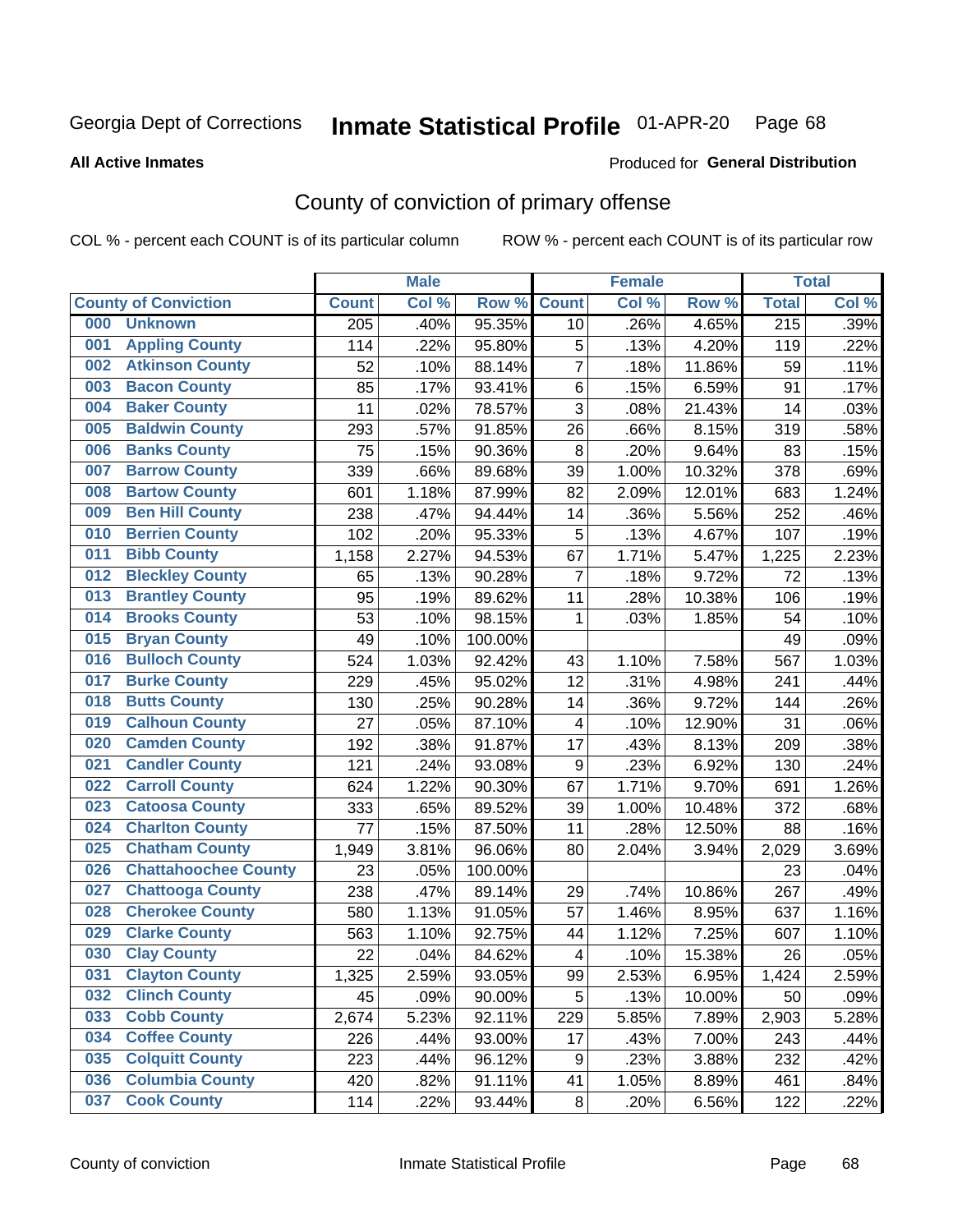#### Inmate Statistical Profile 01-APR-20 Page 69

**All Active Inmates** 

### **Produced for General Distribution**

# County of conviction of primary offense

COL % - percent each COUNT is of its particular column

|     |                             |              | <b>Male</b> |         |                  | <b>Female</b> |        |              | <b>Total</b> |
|-----|-----------------------------|--------------|-------------|---------|------------------|---------------|--------|--------------|--------------|
|     | <b>County of Conviction</b> | <b>Count</b> | Col %       | Row %   | <b>Count</b>     | Col %         | Row %  | <b>Total</b> | Col %        |
| 038 | <b>Coweta County</b>        | 633          | 1.24%       | 93.64%  | 43               | 1.10%         | 6.36%  | 676          | 1.23%        |
| 039 | <b>Crawford County</b>      | 23           | .05%        | 95.83%  | 1                | .03%          | 4.17%  | 24           | .04%         |
| 040 | <b>Crisp County</b>         | 347          | .68%        | 93.53%  | 24               | .61%          | 6.47%  | 371          | .67%         |
| 041 | <b>Dade County</b>          | 94           | .18%        | 92.16%  | 8                | .20%          | 7.84%  | 102          | .19%         |
| 042 | <b>Dawson County</b>        | 99           | .19%        | 92.52%  | 8                | .20%          | 7.48%  | 107          | .19%         |
| 043 | <b>Decatur County</b>       | 249          | .49%        | 93.96%  | 16               | .41%          | 6.04%  | 265          | .48%         |
| 044 | <b>Dekalb County</b>        | 2,883        | 5.64%       | 94.99%  | 152              | 3.88%         | 5.01%  | 3,035        | 5.52%        |
| 045 | <b>Dodge County</b>         | 133          | .26%        | 93.66%  | 9                | .23%          | 6.34%  | 142          | .26%         |
| 046 | <b>Dooly County</b>         | 135          | .26%        | 95.07%  | $\overline{7}$   | .18%          | 4.93%  | 142          | .26%         |
| 047 | <b>Dougherty County</b>     | 823          | 1.61%       | 95.59%  | 38               | .97%          | 4.41%  | 861          | 1.56%        |
| 048 | <b>Douglas County</b>       | 1,021        | 2.00%       | 90.27%  | 110              | 2.81%         | 9.73%  | 1,131        | 2.06%        |
| 049 | <b>Early County</b>         | 79           | .15%        | 95.18%  | 4                | .10%          | 4.82%  | 83           | .15%         |
| 050 | <b>Echols County</b>        | 11           | .02%        | 84.62%  | $\overline{2}$   | .05%          | 15.38% | 13           | .02%         |
| 051 | <b>Effingham County</b>     | 259          | .51%        | 88.40%  | 34               | .87%          | 11.60% | 293          | .53%         |
| 052 | <b>Elbert County</b>        | 137          | .27%        | 93.84%  | $\boldsymbol{9}$ | .23%          | 6.16%  | 146          | .27%         |
| 053 | <b>Emanuel County</b>       | 170          | .33%        | 92.90%  | 13               | .33%          | 7.10%  | 183          | .33%         |
| 054 | <b>Evans County</b>         | 91           | .18%        | 94.79%  | 5                | .13%          | 5.21%  | 96           | .17%         |
| 055 | <b>Fannin County</b>        | 99           | .19%        | 88.39%  | 13               | .33%          | 11.61% | 112          | .20%         |
| 056 | <b>Fayette County</b>       | 343          | .67%        | 90.50%  | 36               | .92%          | 9.50%  | 379          | .69%         |
| 057 | <b>Floyd County</b>         | 884          | 1.73%       | 90.67%  | 91               | 2.32%         | 9.33%  | 975          | 1.77%        |
| 058 | <b>Forsyth County</b>       | 383          | .75%        | 92.29%  | 32               | .82%          | 7.71%  | 415          | .75%         |
| 059 | <b>Franklin County</b>      | 153          | .30%        | 85.96%  | 25               | .64%          | 14.04% | 178          | .32%         |
| 060 | <b>Fulton County</b>        | 5,028        | 9.84%       | 95.95%  | 212              | 5.41%         | 4.05%  | 5,240        | 9.52%        |
| 061 | <b>Gilmer County</b>        | 104          | .20%        | 91.23%  | 10               | .26%          | 8.77%  | 114          | .21%         |
| 062 | <b>Glascock County</b>      | 9            | .02%        | 100.00% |                  |               |        | 9            | .02%         |
| 063 | <b>Glynn County</b>         | 555          | 1.09%       | 94.07%  | 35               | .89%          | 5.93%  | 590          | 1.07%        |
| 064 | <b>Gordon County</b>        | 410          | .80%        | 89.91%  | 46               | 1.17%         | 10.09% | 456          | .83%         |
| 065 | <b>Grady County</b>         | 149          | .29%        | 96.13%  | 6                | .15%          | 3.87%  | 155          | .28%         |
| 066 | <b>Greene County</b>        | 115          | .23%        | 89.84%  | 13               | .33%          | 10.16% | 128          | .23%         |
| 067 | <b>Gwinnett County</b>      | 2,647        | 5.18%       | 93.43%  | 186              | 4.75%         | 6.57%  | 2,833        | 5.15%        |
| 068 | <b>Habersham County</b>     | 128          | .25%        | 91.43%  | 12               | .31%          | 8.57%  | 140          | .25%         |
| 069 | <b>Hall County</b>          | 714          | 1.40%       | 92.85%  | 55               | 1.40%         | 7.15%  | 769          | 1.40%        |
| 070 | <b>Hancock County</b>       | 38           | .07%        | 90.48%  | 4                | .10%          | 9.52%  | 42           | .08%         |
| 071 | <b>Haralson County</b>      | 114          | .22%        | 90.48%  | 12               | .31%          | 9.52%  | 126          | .23%         |
| 072 | <b>Harris County</b>        | 125          | .24%        | 94.70%  | $\overline{7}$   | .18%          | 5.30%  | 132          | .24%         |
| 073 | <b>Hart County</b>          | 182          | .36%        | 93.33%  | 13               | .33%          | 6.67%  | 195          | .35%         |
| 074 | <b>Heard County</b>         | 55           | .11%        | 94.83%  | 3                | .08%          | 5.17%  | 58           | .11%         |
| 075 | <b>Henry County</b>         | 740          | 1.45%       | 89.48%  | 87               | 2.22%         | 10.52% | 827          | 1.50%        |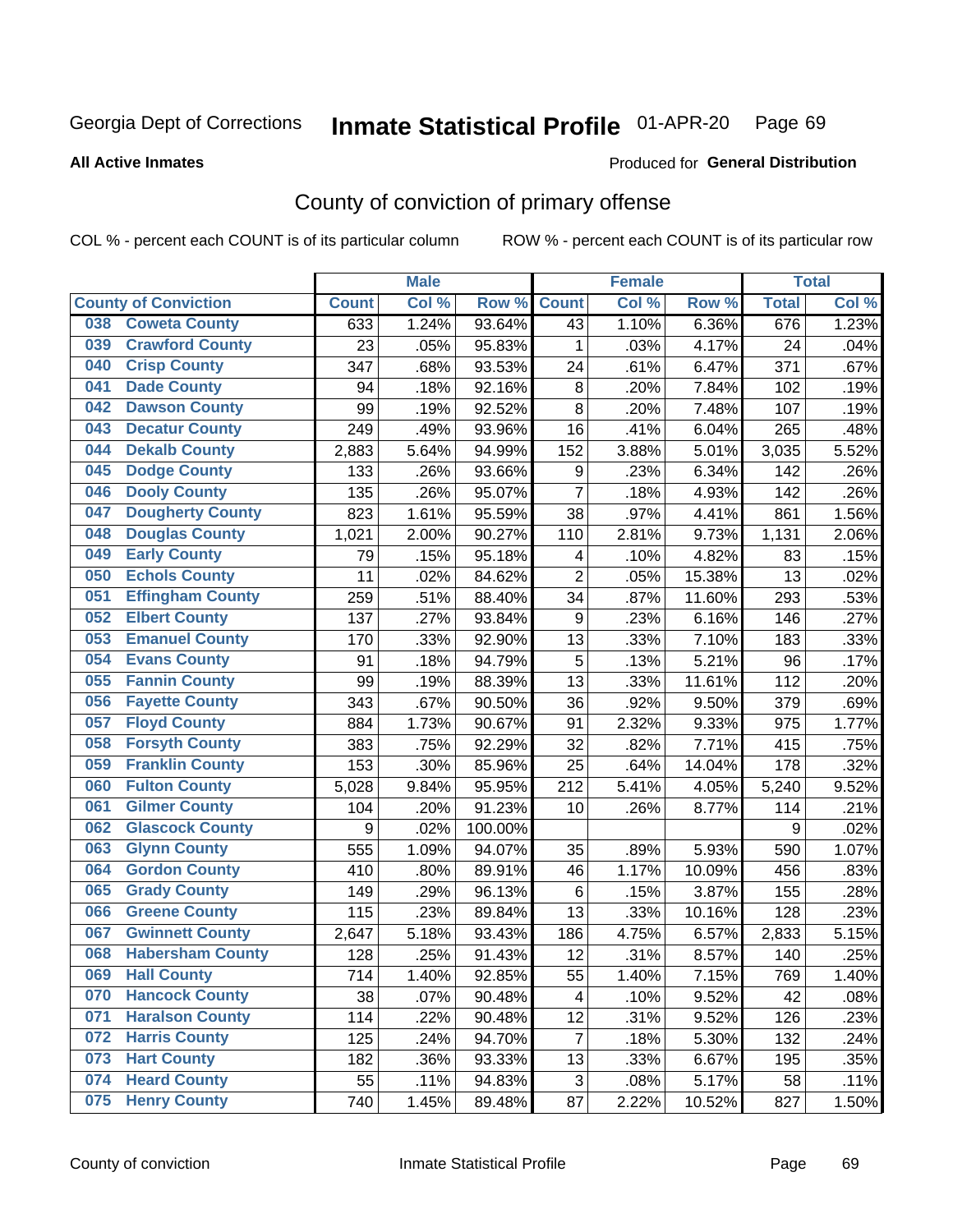# Inmate Statistical Profile 01-APR-20 Page 70

Produced for General Distribution

### **All Active Inmates**

# County of conviction of primary offense

COL % - percent each COUNT is of its particular column

|                                           |              | <b>Male</b> |           |                  | <b>Female</b> |        |              | <b>Total</b> |
|-------------------------------------------|--------------|-------------|-----------|------------------|---------------|--------|--------------|--------------|
| <b>County of Conviction</b>               | <b>Count</b> | Col %       | Row %     | <b>Count</b>     | Col %         | Row %  | <b>Total</b> | Col %        |
| 076 Houston County                        | 706          | 1.38%       | 93.02%    | 53               | 1.35%         | 6.98%  | 759          | 1.38%        |
| <b>Irwin County</b><br>077                | 62           | .12%        | 93.94%    | 4                | .10%          | 6.06%  | 66           | .12%         |
| <b>Jackson County</b><br>078              | 283          | .55%        | 93.71%    | 19               | .49%          | 6.29%  | 302          | .55%         |
| <b>Jasper County</b><br>079               | 65           | .13%        | 91.55%    | $\,6\,$          | .15%          | 8.45%  | 71           | .13%         |
| <b>Jeff Davis County</b><br>080           | 95           | .19%        | 95.00%    | 5                | .13%          | 5.00%  | 100          | .18%         |
| <b>Jefferson County</b><br>081            | 157          | .31%        | 94.58%    | 9                | .23%          | 5.42%  | 166          | .30%         |
| <b>Jenkins County</b><br>082              | 82           | .16%        | 95.35%    | 4                | .10%          | 4.65%  | 86           | .16%         |
| <b>Johnson County</b><br>083              | 41           | .08%        | 91.11%    | 4                | .10%          | 8.89%  | 45           | .08%         |
| <b>Jones County</b><br>084                | 191          | .37%        | 88.84%    | 24               | .61%          | 11.16% | 215          | .39%         |
| <b>Lamar County</b><br>085                | 68           | .13%        | 90.67%    | $\overline{7}$   | .18%          | 9.33%  | 75           | .14%         |
| <b>Lanier County</b><br>086               | 42           | .08%        | 93.33%    | 3                | .08%          | 6.67%  | 45           | .08%         |
| <b>Laurens County</b><br>087              | 306          | .60%        | 92.73%    | 24               | .61%          | 7.27%  | 330          | .60%         |
| <b>Lee County</b><br>088                  | 65           | .13%        | 89.04%    | 8                | .20%          | 10.96% | 73           | .13%         |
| <b>Liberty County</b><br>089              | 215          | .42%        | 95.13%    | 11               | .28%          | 4.87%  | 226          | .41%         |
| <b>Lincoln County</b><br>090              | 34           | .07%        | 97.14%    | $\mathbf{1}$     | .03%          | 2.86%  | 35           | .06%         |
| <b>Long County</b><br>091                 | 66           | .13%        | 94.29%    | 4                | .10%          | 5.71%  | 70           | .13%         |
| <b>Lowndes County</b><br>092              | 459          | .90%        | 95.03%    | 24               | .61%          | 4.97%  | 483          | .88%         |
| <b>Lumpkin County</b><br>093              | 98           | .19%        | 91.59%    | $\boldsymbol{9}$ | .23%          | 8.41%  | 107          | .19%         |
| <b>Macon County</b><br>094                | 52           | .10%        | 96.30%    | $\overline{2}$   | .05%          | 3.70%  | 54           | .10%         |
| <b>Madison County</b><br>095              | 139          | .27%        | 89.68%    | 16               | .41%          | 10.32% | 155          | .28%         |
| <b>Marion County</b><br>096               | 32           | .06%        | 91.43%    | 3                | .08%          | 8.57%  | 35           | .06%         |
| <b>Mcduffie County</b><br>097             | 186          | .36%        | 95.88%    | 8                | .20%          | 4.12%  | 194          | .35%         |
| <b>Mcintosh County</b><br>098             | 62           | .12%        | 89.86%    | $\overline{7}$   | .18%          | 10.14% | 69           | .13%         |
| <b>Meriwether County</b><br>099           | 192          | .38%        | 91.43%    | 18               | .46%          | 8.57%  | 210          | .38%         |
| <b>Miller County</b><br>100               | 35           | .07%        | 97.22%    | $\mathbf{1}$     | .03%          | 2.78%  | 36           | .07%         |
| <b>Mitchell County</b><br>101             | 145          | .28%        | 94.77%    | $\,8\,$          | .20%          | 5.23%  | 153          | .28%         |
| <b>Monroe County</b><br>102               | 159          | .31%        | 92.44%    | 13               | .33%          | 7.56%  | 172          | .31%         |
| 103<br><b>Montgomery County</b>           | 30           | .06%        | 85.71%    | 5                | .13%          | 14.29% | 35           | .06%         |
| <b>Morgan County</b><br>104               | 139          | .27%        | $91.45\%$ | 13               | .33%          | 8.55%  | 152          | .28%         |
| <b>Murray County</b><br>105               | 216          | .42%        | 91.53%    | 20               | .51%          | 8.47%  | 236          | .43%         |
| <b>Muscogee County</b><br>106             | 1,274        | 2.49%       | 94.79%    | 70               | 1.79%         | 5.21%  | 1,344        | 2.44%        |
| 107<br><b>Newton County</b>               | 725          | 1.42%       | 90.74%    | 74               | 1.89%         | 9.26%  | 799          | 1.45%        |
| <b>Oconee County</b><br>108               | 53           | .10%        | 98.15%    | 1                | .03%          | 1.85%  | 54           | .10%         |
| <b>Oglethorpe County</b><br>109           | 62           | .12%        | 96.88%    | $\overline{2}$   | .05%          | 3.13%  | 64           | .12%         |
| <b>Paulding County</b><br>110             | 239          | .47%        | 92.64%    | 19               | .49%          | 7.36%  | 258          | .47%         |
| 111<br><b>Peach County</b>                | 86           | .17%        | 94.51%    | 5                | .13%          | 5.49%  | 91           | .17%         |
| <b>Pickens County</b><br>$\overline{112}$ | 103          | .20%        | 89.57%    | 12               | .31%          | 10.43% | 115          | .21%         |
| <b>Pierce County</b><br>113               | 131          | .26%        | 92.25%    | 11               | .28%          | 7.75%  | 142          | .26%         |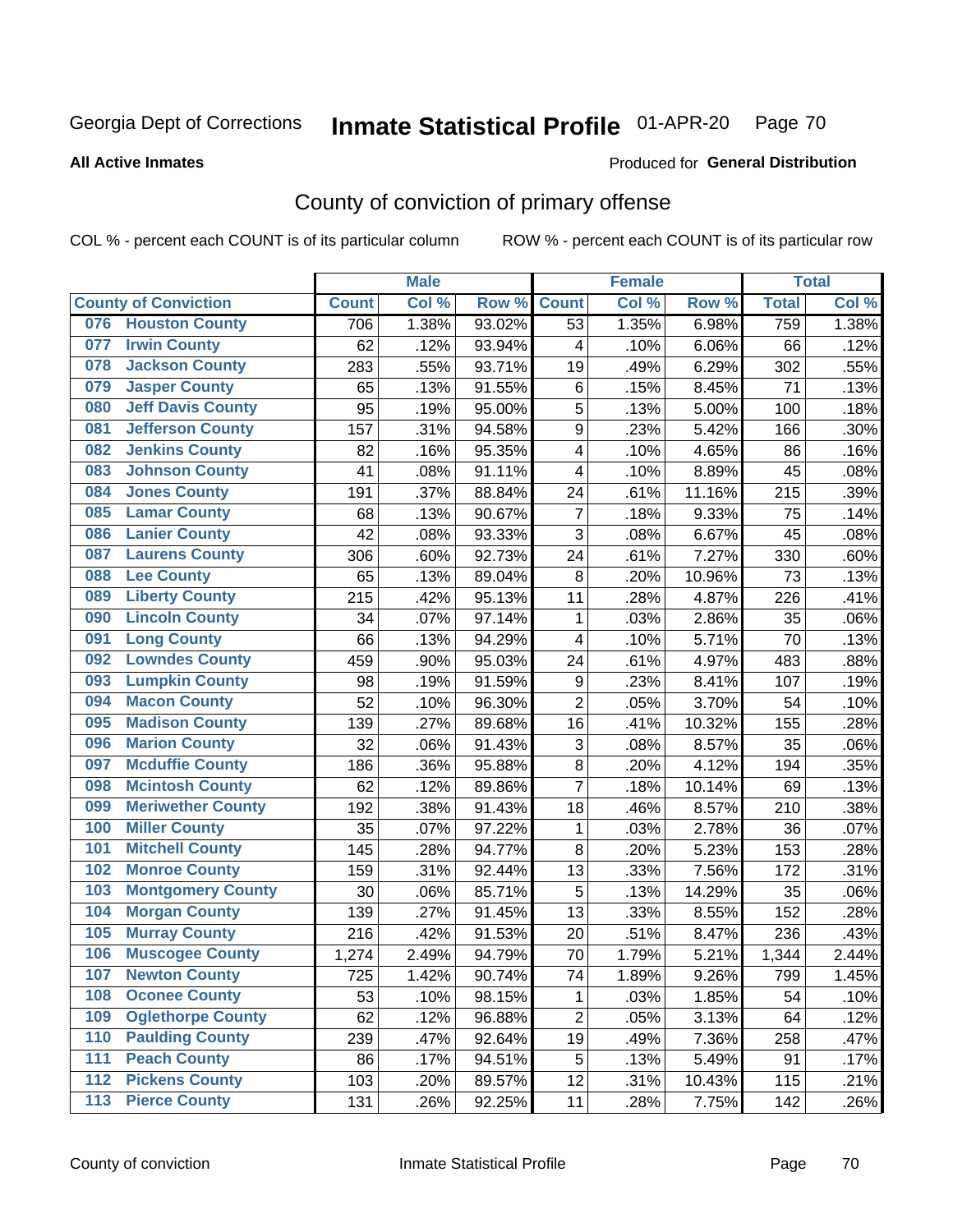# Inmate Statistical Profile 01-APR-20 Page 71

### **All Active Inmates**

## Produced for General Distribution

# County of conviction of primary offense

COL % - percent each COUNT is of its particular column

|                                          |              | <b>Male</b> |         |                         | <b>Female</b> |        |                 | <b>Total</b> |
|------------------------------------------|--------------|-------------|---------|-------------------------|---------------|--------|-----------------|--------------|
| <b>County of Conviction</b>              | <b>Count</b> | Col %       | Row %   | <b>Count</b>            | Col %         | Row %  | <b>Total</b>    | Col %        |
| <b>Pike County</b><br>114                | 45           | .09%        | 93.75%  | 3                       | .08%          | 6.25%  | $\overline{48}$ | .09%         |
| <b>Polk County</b><br>$\overline{115}$   | 204          | .40%        | 89.87%  | 23                      | .59%          | 10.13% | 227             | .41%         |
| <b>Pulaski County</b><br>116             | 46           | .09%        | 92.00%  | $\overline{\mathbf{4}}$ | .10%          | 8.00%  | 50              | .09%         |
| <b>Putnam County</b><br>117              | 161          | .32%        | 95.27%  | 8                       | .20%          | 4.73%  | 169             | .31%         |
| <b>Quitman County</b><br>118             | 13           | .03%        | 92.86%  | 1                       | .03%          | 7.14%  | 14              | .03%         |
| <b>Rabun County</b><br>119               | 71           | .14%        | 88.75%  | $\boldsymbol{9}$        | .23%          | 11.25% | 80              | .15%         |
| <b>Randolph County</b><br>120            | 54           | .11%        | 93.10%  | 4                       | .10%          | 6.90%  | 58              | .11%         |
| <b>Richmond County</b><br>121            | 1,908        | 3.73%       | 93.39%  | 135                     | 3.45%         | 6.61%  | 2,043           | 3.71%        |
| <b>Rockdale County</b><br>122            | 485          | .95%        | 92.21%  | 41                      | 1.05%         | 7.79%  | 526             | .96%         |
| <b>Schley County</b><br>123              | 16           | .03%        | 100.00% |                         |               |        | 16              | .03%         |
| <b>Screven County</b><br>124             | 115          | .23%        | 94.26%  | $\overline{7}$          | .18%          | 5.74%  | 122             | .22%         |
| <b>Seminole County</b><br>125            | 70           | .14%        | 87.50%  | 10                      | .26%          | 12.50% | 80              | .15%         |
| <b>Spalding County</b><br>126            | 516          | 1.01%       | 90.85%  | 52                      | 1.33%         | 9.15%  | 568             | 1.03%        |
| <b>Stephens County</b><br>127            | 141          | .28%        | 90.97%  | 14                      | .36%          | 9.03%  | 155             | .28%         |
| <b>Stewart County</b><br>128             | 30           | .06%        | 90.91%  | 3                       | .08%          | 9.09%  | 33              | .06%         |
| <b>Sumter County</b><br>129              | 206          | .40%        | 95.37%  | 10                      | .26%          | 4.63%  | 216             | .39%         |
| <b>Talbot County</b><br>130              | 27           | .05%        | 93.10%  | $\overline{2}$          | .05%          | 6.90%  | 29              | .05%         |
| <b>Taliaferro County</b><br>131          | 15           | .03%        | 100.00% |                         |               |        | 15              | .03%         |
| <b>Tattnall County</b><br>132            | 199          | .39%        | 88.44%  | 26                      | .66%          | 11.56% | 225             | .41%         |
| <b>Taylor County</b><br>133              | 68           | .13%        | 91.89%  | 6                       | .15%          | 8.11%  | 74              | .13%         |
| <b>Telfair County</b><br>134             | 101          | .20%        | 95.28%  | 5                       | .13%          | 4.72%  | 106             | .19%         |
| <b>Terrell County</b><br>135             | 83           | .16%        | 93.26%  | 6                       | .15%          | 6.74%  | 89              | .16%         |
| <b>Thomas County</b><br>136              | 200          | .39%        | 96.15%  | 8                       | .20%          | 3.85%  | 208             | .38%         |
| <b>Tift County</b><br>137                | 331          | .65%        | 95.11%  | 17                      | .43%          | 4.89%  | 348             | .63%         |
| <b>Toombs County</b><br>138              | 327          | .64%        | 90.58%  | 34                      | .87%          | 9.42%  | 361             | .66%         |
| <b>Towns County</b><br>139               | 54           | .11%        | 75.00%  | 18                      | .46%          | 25.00% | 72              | .13%         |
| <b>Treutlen County</b><br>140            | 70           | .14%        | 94.59%  | 4                       | .10%          | 5.41%  | 74              | .13%         |
| <b>Troup County</b><br>141               | 664          | 1.30%       | 92.87%  | 51                      | 1.30%         | 7.13%  | 715             | 1.30%        |
| <b>Turner County</b><br>142              | 67           | .13%        | 95.71%  | 3                       | .08%          | 4.29%  | 70              | .13%         |
| <b>Twiggs County</b><br>$\overline{143}$ | 53           | .10%        | 94.64%  | 3                       | .08%          | 5.36%  | 56              | .10%         |
| <b>Union County</b><br>144               | 124          | .24%        | 84.35%  | 23                      | .59%          | 15.65% | 147             | .27%         |
| 145<br><b>Upson County</b>               | 190          | .37%        | 89.62%  | 22                      | .56%          | 10.38% | 212             | .39%         |
| <b>Walker County</b><br>146              | 446          | .87%        | 90.84%  | 45                      | 1.15%         | 9.16%  | 491             | .89%         |
| <b>Walton County</b><br>147              | 682          | 1.33%       | 91.05%  | 67                      | 1.71%         | 8.95%  | 749             | 1.36%        |
| <b>Ware County</b><br>148                | 298          | .58%        | 91.98%  | 26                      | .66%          | 8.02%  | 324             | .59%         |
| <b>Warren County</b><br>149              | 32           | .06%        | 91.43%  | 3                       | .08%          | 8.57%  | 35              | .06%         |
| <b>Washington County</b><br>150          | 204          | .40%        | 93.58%  | 14                      | .36%          | 6.42%  | 218             | .40%         |
| <b>Wayne County</b><br>151               | 192          | .38%        | 90.14%  | 21                      | .54%          | 9.86%  | 213             | .39%         |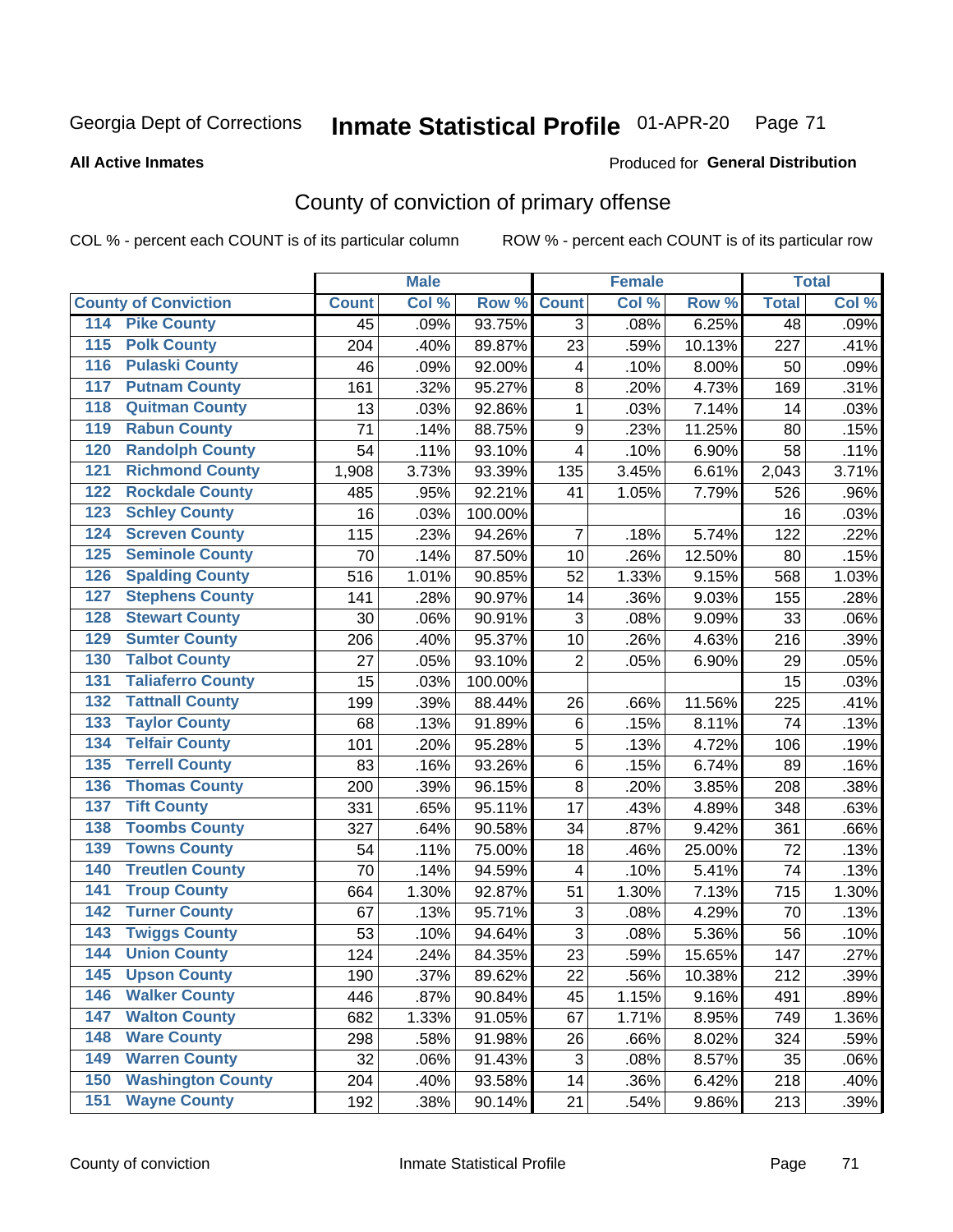# Inmate Statistical Profile 01-APR-20 Page 72

**All Active Inmates** 

### Produced for General Distribution

# County of conviction of primary offense

COL % - percent each COUNT is of its particular column

|                                |              | <b>Male</b> |             |       | <b>Female</b> |        |              | <b>Total</b> |
|--------------------------------|--------------|-------------|-------------|-------|---------------|--------|--------------|--------------|
| <b>County of Conviction</b>    | <b>Count</b> | Col %       | Row % Count |       | Col %         | Row %  | <b>Total</b> | Col %        |
| <b>Webster County</b><br>152   | 6            | .01%        | 75.00%      | 2     | $.05\%$       | 25.00% | 8            | .01%         |
| <b>Wheeler County</b><br>153   | 16           | $.03\%$     | 94.12%      |       | .03%          | 5.88%  | 17           | .03%         |
| <b>White County</b><br>154     | 92           | .18%        | 88.46%      | 12    | .31%          | 11.54% | 104          | .19%         |
| <b>Whitfield County</b><br>155 | 747          | 1.46%       | 86.36%      | 118   | 3.01%         | 13.64% | 865          | 1.57%        |
| <b>Wilcox County</b><br>156    | 59           | .12%        | 95.16%      | 3     | .08%          | 4.84%  | 62           | .11%         |
| <b>Wilkes County</b><br>157    | 61           | .12%        | 96.83%      | 2     | .05%          | 3.17%  | 63           | .11%         |
| <b>Wilkinson County</b><br>158 | 47           | .09%        | 94.00%      | 3     | .08%          | 6.00%  | 50           | .09%         |
| <b>Worth County</b><br>159     | 121          | .24%        | 91.67%      | 11    | .28%          | 8.33%  | 132          | .24%         |
| <b>Total Rported</b>           | 51,108       | 100%        | 92.88%      | 3,917 | 100%          | 7.12%  | 55,025       | 100%         |

| <b>Not Reported</b> |       |       |        |
|---------------------|-------|-------|--------|
| <b>Grand Total</b>  | 1,108 | 3,917 | 55,025 |

| Mode (most frequent) | <b>Fulton County</b> | <b>Cobb County</b> | <b>Fulton County</b> |
|----------------------|----------------------|--------------------|----------------------|
|                      |                      |                    |                      |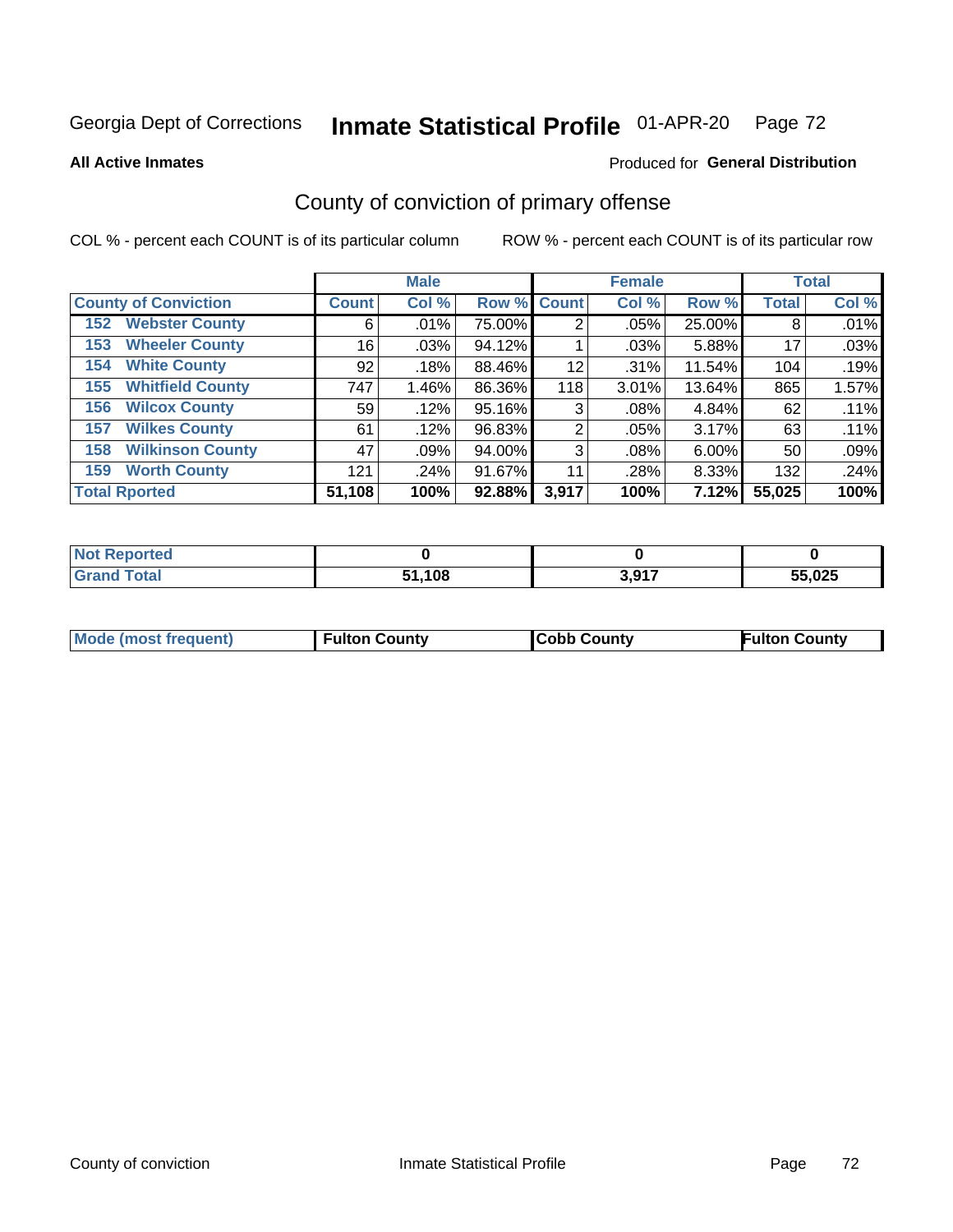### Georgia Dept of Corrections **All Active Inmates**

#### Inmate Statistical Profile 01-APR-20 Page 73

Produced for General Distribution

# Circuit of conviction of primary offense

|                         |                                 |              | <b>Male</b> |        |                 | <b>Female</b> |        |              | <b>Total</b> |
|-------------------------|---------------------------------|--------------|-------------|--------|-----------------|---------------|--------|--------------|--------------|
|                         | <b>Circuit of Conviction</b>    | <b>Count</b> | Col %       | Row %  | <b>Count</b>    | Col %         | Row %  | <b>Total</b> | Col %        |
| 1                       | <b>Alapaha Circuit</b>          | 355          | .70%        | 92.69% | $\overline{28}$ | .72%          | 7.31%  | 383          | .70%         |
| $\overline{2}$          | <b>Alcovy Circuit</b>           | 1,407        | 2.76%       | 90.89% | 141             | 3.61%         | 9.11%  | 1,548        | 2.82%        |
| $\overline{\mathbf{3}}$ | <b>Atlanta Circuit</b>          | 5,028        | 9.88%       | 95.95% | 212             | 5.43%         | 4.05%  | 5,240        | 9.56%        |
| 4                       | <b>Atlantic Circuit</b>         | 682          | 1.34%       | 92.79% | 53              | 1.36%         | 7.21%  | 735          | 1.34%        |
| 5                       | <b>Augusta Circuit</b>          | 2,557        | 5.02%       | 93.15% | 188             | 4.81%         | 6.85%  | 2,745        | 5.01%        |
| $\overline{6}$          | <b>Blue Ridge Circuit</b>       | 580          | 1.14%       | 91.05% | 57              | 1.46%         | 8.95%  | 637          | 1.16%        |
| 7                       | <b>Brunswick Circuit</b>        | 1,148        | 2.26%       | 93.26% | 83              | 2.12%         | 6.74%  | 1,231        | 2.25%        |
| 8                       | <b>Chattahoochee Circuit</b>    | 1,549        | 3.04%       | 94.62% | 88              | 2.25%         | 5.38%  | 1,637        | 2.99%        |
| 9                       | <b>Cherokee Circuit</b>         | 1,011        | 1.99%       | 88.76% | 128             | 3.28%         | 11.24% | 1,139        | 2.08%        |
| 10                      | <b>Clayton Circuit</b>          | 1,325        | 2.60%       | 93.05% | 99              | 2.53%         | 6.95%  | 1,424        | 2.60%        |
| $\overline{11}$         | <b>Cobb Circuit</b>             | 2,674        | 5.25%       | 92.11% | 229             | 5.86%         | 7.89%  | 2,903        | 5.30%        |
| 12                      | <b>Conasauga Circuit</b>        | 963          | 1.89%       | 87.47% | 138             | 3.53%         | 12.53% | 1,101        | 2.01%        |
| 13                      | <b>Cordele Circuit</b>          | 779          | 1.53%       | 94.20% | 48              | 1.23%         | 5.80%  | 827          | 1.51%        |
| $\overline{14}$         | <b>Coweta Circuit</b>           | 2,168        | 4.26%       | 92.26% | 182             | 4.66%         | 7.74%  | 2,350        | 4.29%        |
| 15                      | <b>Dougherty Circuit</b>        | 823          | 1.62%       | 95.59% | 38              | .97%          | 4.41%  | 861          | 1.57%        |
| 16                      | <b>Dublin Circuit</b>           | 470          | .92%        | 93.07% | 35              | .90%          | 6.93%  | 505          | .92%         |
| 17                      | <b>Eastern Circuit</b>          | 1,949        | 3.83%       | 96.06% | 80              | 2.05%         | 3.94%  | 2,029        | 3.70%        |
| 18                      | <b>Flint Circuit</b>            | 740          | 1.45%       | 89.48% | 87              | 2.23%         | 10.52% | 827          | 1.51%        |
| 19                      | <b>Griffin Circuit</b>          | 1,094        | 2.15%       | 90.64% | 113             | 2.89%         | 9.36%  | 1,207        | 2.20%        |
| 20                      | <b>Gwinnett Circuit</b>         | 2,647        | 5.20%       | 93.43% | 186             | 4.76%         | 6.57%  | 2,833        | 5.17%        |
| $\overline{21}$         | <b>Houston Circuit</b>          | 706          | 1.39%       | 93.02% | 53              | 1.36%         | 6.98%  | 759          | 1.38%        |
| $\overline{22}$         | <b>Lookout Mountain Circuit</b> | 1,111        | 2.18%       | 90.18% | 121             | 3.10%         | 9.82%  | 1,232        | 2.25%        |
| 23                      | <b>Macon Circuit</b>            | 1,267        | 2.49%       | 94.55% | 73              | 1.87%         | 5.45%  | 1,340        | 2.44%        |
| 24                      | <b>Middle Circuit</b>           | 979          | 1.92%       | 92.53% | 79              | 2.02%         | 7.47%  | 1,058        | 1.93%        |
| $\overline{25}$         | <b>Mountain Circuit</b>         | 340          | .67%        | 90.67% | 35              | .90%          | 9.33%  | 375          | .68%         |
| 26                      | <b>Northeastern Circuit</b>     | 813          | 1.60%       | 92.81% | 63              | 1.61%         | 7.19%  | 876          | 1.60%        |
| $\overline{27}$         | <b>Northern Circuit</b>         | 673          | 1.32%       | 91.19% | 65              | 1.66%         | 8.81%  | 738          | 1.35%        |
| 28                      | <b>Ocmulgee Circuit</b>         | 1,049        | 2.06%       | 91.54% | 97              | 2.48%         | 8.46%  | 1,146        | 2.09%        |
| 29                      | <b>Oconee Circuit</b>           | 391          | .77%        | 92.65% | 31              | .79%          | 7.35%  | 422          | .77%         |
| 30                      | <b>Ogeechee Circuit</b>         | 980          | 1.93%       | 91.76% | 88              | 2.25%         | 8.24%  | 1,068        | 1.95%        |
| $\overline{31}$         | <b>Pataula Circuit</b>          | 356          | .70%        | 92.23% | 30              | .77%          | 7.77%  | 386          | .70%         |
| 32                      | <b>Piedmont Circuit</b>         | 697          | 1.37%       | 91.35% | 66              | 1.69%         | 8.65%  | 763          | 1.39%        |
| 33                      | <b>Rome Circuit</b>             | 884          | 1.74%       | 90.67% | 91              | 2.33%         | 9.33%  | 975          | 1.78%        |
| 34                      | <b>South Georgia Circuit</b>    | 581          | 1.14%       | 94.01% | 37              | .95%          | 5.99%  | 618          | 1.13%        |
| 35                      | <b>Southern Circuit</b>         | 946          | 1.86%       | 95.56% | 44              | 1.13%         | 4.44%  | 990          | 1.81%        |
| 36                      | <b>Southwestern Circuit</b>     | 375          | .74%        | 93.75% | 25              | .64%          | 6.25%  | 400          | .73%         |
| 37                      | <b>Stone Mountain Circuit</b>   | 2,883        | 5.66%       | 94.99% | 152             | 3.89%         | 5.01%  | 3,035        | 5.54%        |
| 38                      | <b>Tallapoosa Circuit</b>       | 318          | .62%        | 90.08% | 35              | .90%          | 9.92%  | 353          | .64%         |
| 39                      | <b>Tifton Circuit</b>           | 581          | 1.14%       | 94.32% | 35              | .90%          | 5.68%  | 616          | 1.12%        |
| 40                      | <b>Toombs Circuit</b>           | 337          | .66%        | 96.01% | 14              | .36%          | 3.99%  | 351          | .64%         |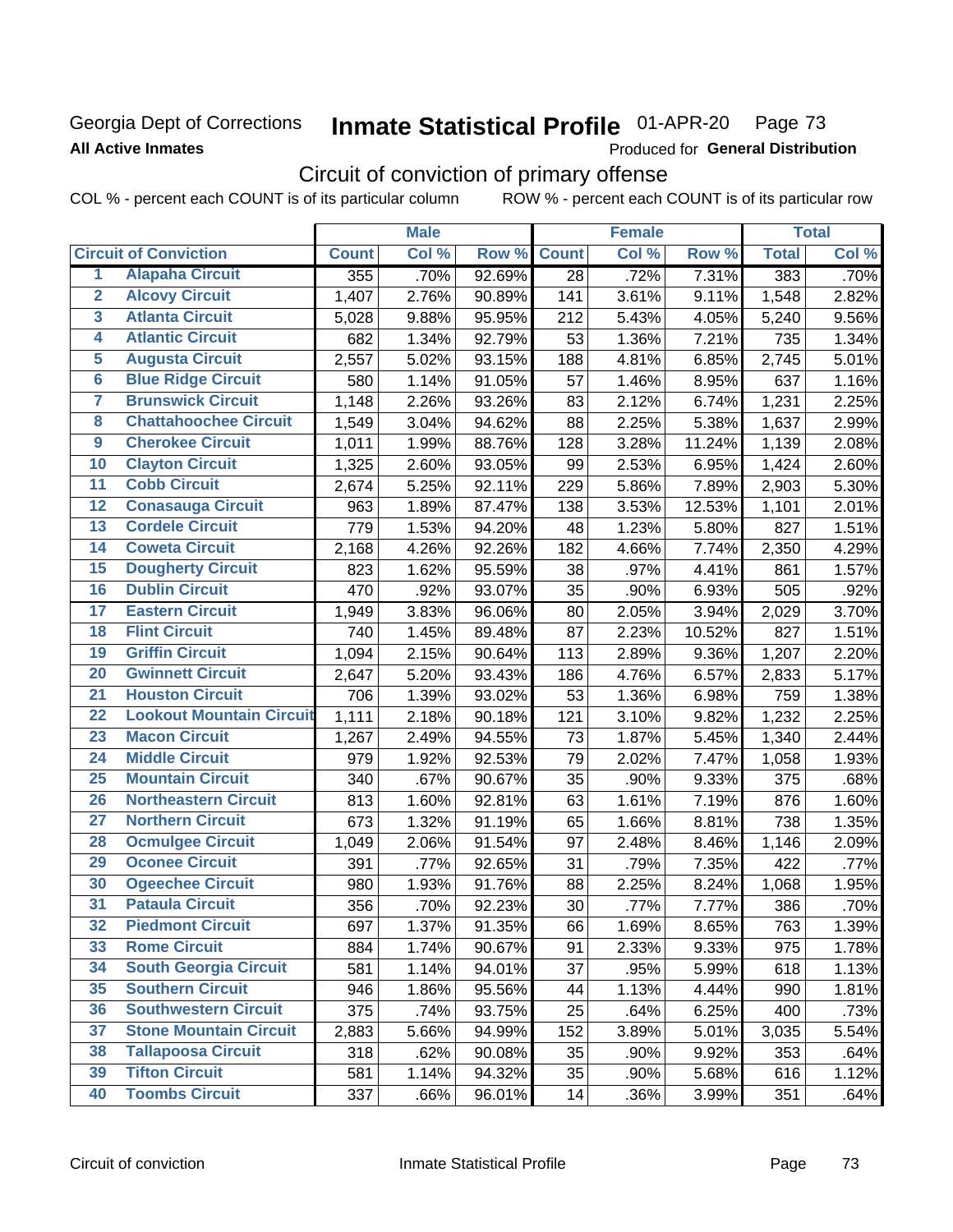### Georgia Dept of Corrections **All Active Inmates**

# Inmate Statistical Profile 01-APR-20 Page 74

Produced for General Distribution

## Circuit of conviction of primary offense

|                              |                                  |              | <b>Male</b> |        |              | <b>Female</b> |        |              | <b>Total</b> |
|------------------------------|----------------------------------|--------------|-------------|--------|--------------|---------------|--------|--------------|--------------|
| <b>Circuit of Conviction</b> |                                  | <b>Count</b> | Col %       | Row %  | <b>Count</b> | Col %         | Row %  | <b>Total</b> | Col %        |
| 41                           | <b>Waycross Circuit</b>          | 912          | 1.79%       | 91.75% | 82           | 2.10%         | 8.25%  | 994          | 1.81%        |
| 42                           | <b>Western Circuit</b>           | 616          | 1.21%       | 93.19% | 45           | 1.15%         | 6.81%  | 661          | 1.21%        |
| 43                           | <b>Rockdale Circuit</b>          | 485          | .95%        | 92.21% | 41           | 1.05%         | 7.79%  | 526          | .96%         |
| 44                           | <b>Douglas Circuit</b>           | 1,021        | 2.01%       | 90.27% | 110          | 2.82%         | 9.73%  | 1,131        | 2.06%        |
| 45                           | <b>Appalachian Circuit</b>       | 306          | $.60\%$     | 89.74% | 35           | .90%          | 10.26% | 341          | .62%         |
| 46                           | <b>Enotah Circuit</b>            | 368          | .72%        | 85.58% | 62           | 1.59%         | 14.42% | 430          | .78%         |
| 47                           | <b>Bell-Forsyth J.C.</b>         | 383          | .75%        | 92.29% | 32           | $.82\%$       | 7.71%  | 415          | .76%         |
| 48                           | <b>Towaliga Judicial Circuit</b> | 357          | .70%        | 91.30% | 34           | $.87\%$       | 8.70%  | 391          | .71%         |
| 49                           | <b>Paulding Circuit</b>          | 239          | .47%        | 92.64% | 19           | .49%          | 7.36%  | 258          | .47%         |
|                              | <b>Total Rported</b>             | 50,903       | 100%        | 92.87% | 3,907        | 100%          | 7.13%  | 54,810       | 100%         |
|                              | <b>Not Reported</b>              |              | 205         |        |              | 10            |        |              | 215          |

| <b>Grand Total</b>   | 51,108         | 3,917 | 55,025         |
|----------------------|----------------|-------|----------------|
| Mode (most frequent) | <b>Atlanta</b> | Cobb  | <b>Atlanta</b> |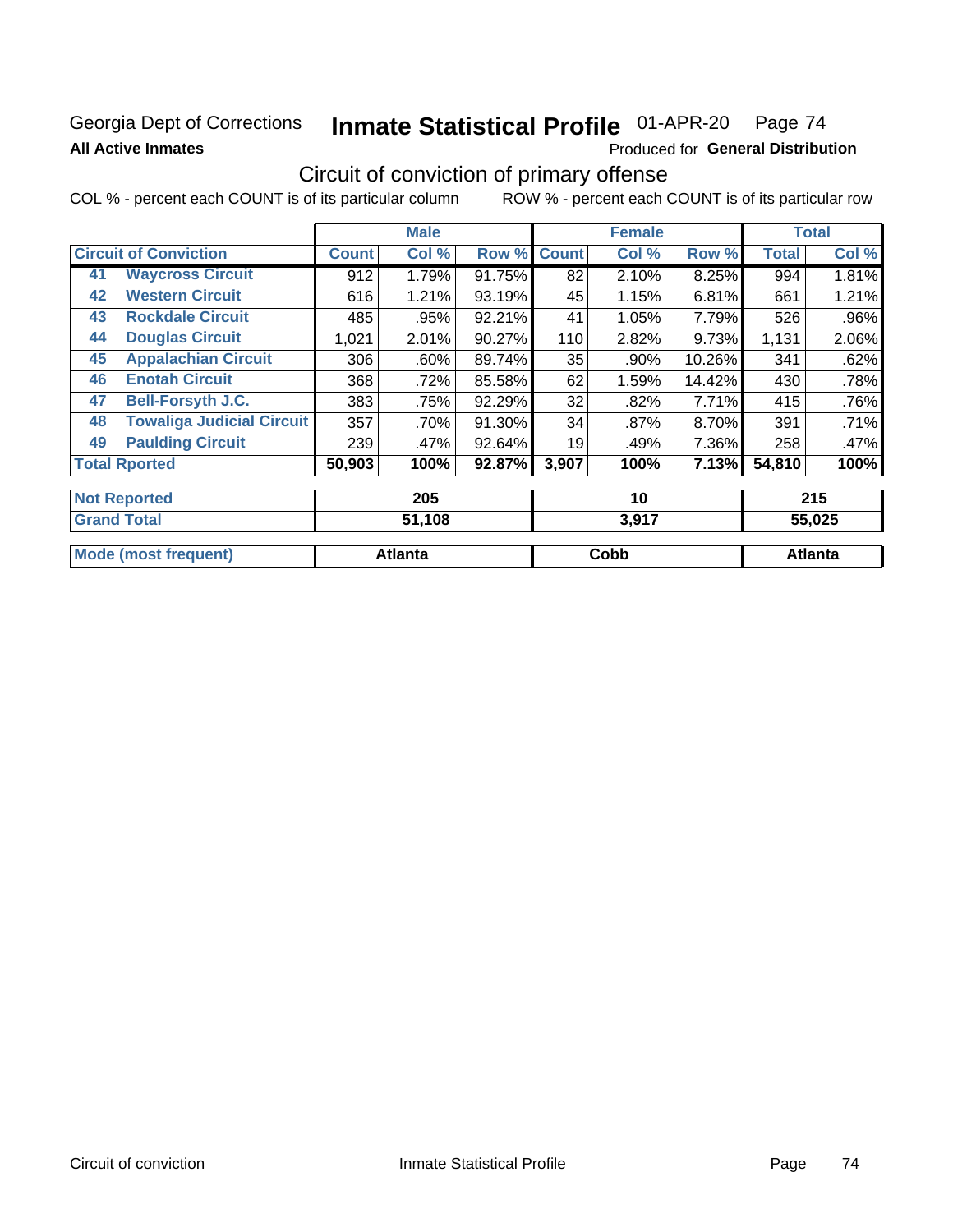### **All Active Inmates**

#### Produced for **General Distribution**

## Years served (jail + prison) in this incarceration

|                              |              | <b>Male</b> |        |                | <b>Female</b> |       |              | <b>Total</b> |
|------------------------------|--------------|-------------|--------|----------------|---------------|-------|--------------|--------------|
| <b>Years Served</b>          | <b>Count</b> | Col %       | Row %  | <b>Count</b>   | Col %         | Row % | <b>Total</b> | Col %        |
| Less than one year           | 9,666        | 18.94%      | 90.87% | 971            | 24.80%        | 9.13% | 10,637       | 19.35%       |
| 1 to 1.99 years              | 7,517        | 14.73%      | 90.69% | 772            | 19.72%        | 9.31% | 8,289        | 15.08%       |
| 2 to 2.99 years              | 5,613        | 11.00%      | 91.12% | 547            | 13.97%        | 8.88% | 6,160        | 11.21%       |
| $3$ to $3.99$ years          | 4,046        | 7.93%       | 93.23% | 294            | 7.51%         | 6.77% | 4,340        | 7.90%        |
| $\overline{4}$ to 4.99 years | 3,462        | 6.78%       | 93.34% | 247            | 6.31%         | 6.66% | 3,709        | 6.75%        |
| $\overline{5}$ to 5.99 years | 2,603        | 5.10%       | 92.57% | 209            | 5.34%         | 7.43% | 2,812        | 5.12%        |
| $6$ to $6.99$ years          | 2,220        | 4.35%       | 94.31% | 134            | 3.42%         | 5.69% | 2,354        | 4.28%        |
| 7 to 7.99 years              | 1,978        | 3.87%       | 93.39% | 140            | 3.58%         | 6.61% | 2,118        | 3.85%        |
| 8 to 8.99 years              | 1,783        | 3.49%       | 94.59% | 102            | 2.61%         | 5.41% | 1,885        | 3.43%        |
| 9 to 9.99 years              | 1,442        | 2.82%       | 94.50% | 84             | 2.15%         | 5.50% | 1,526        | 2.78%        |
| 10 to 10.99 years            | 1,099        | 2.15%       | 94.58% | 63             | 1.61%         | 5.42% | 1,162        | 2.11%        |
| 11 to 11.99 years            | 925          | 1.81%       | 95.95% | 39             | 1.00%         | 4.05% | 964          | 1.75%        |
| 12 to 12.99 years            | 973          | 1.91%       | 95.86% | 42             | 1.07%         | 4.14% | 1,015        | 1.85%        |
| 13 to 13.99 years            | 788          | 1.54%       | 96.21% | 31             | 0.79%         | 3.79% | 819          | 1.49%        |
| 14 to 14.99 years            | 678          | 1.33%       | 94.96% | 36             | 0.92%         | 5.04% | 714          | 1.30%        |
| 15 to 15.99 years            | 511          | 1.00%       | 95.51% | 24             | 0.61%         | 4.49% | 535          | 0.97%        |
| 16 to 16.99 years            | 504          | 0.99%       | 95.09% | 26             | 0.66%         | 4.91% | 530          | 0.96%        |
| 17 to 17.99 years            | 495          | 0.97%       | 94.65% | 28             | 0.72%         | 5.35% | 523          | 0.95%        |
| 18 to 18.99 years            | 448          | 0.88%       | 97.39% | 12             | 0.31%         | 2.61% | 460          | 0.84%        |
| 19 to 19.99 years            | 436          | 0.85%       | 97.32% | 12             | 0.31%         | 2.68% | 448          | 0.82%        |
| 20 to 20.99 years            | 378          | 0.74%       | 94.97% | 20             | 0.51%         | 5.03% | 398          | 0.72%        |
| 21 to 21.99 years            | 295          | 0.58%       | 94.55% | 17             | 0.43%         | 5.45% | 312          | 0.57%        |
| 22 to 22.99 years            | 373          | 0.73%       | 97.64% | 9              | 0.23%         | 2.36% | 382          | 0.70%        |
| 23 to 23.99 years            | 340          | 0.67%       | 97.42% | 9              | 0.23%         | 2.58% | 349          | 0.63%        |
| 24 to 24.99 years            | 335          | 0.66%       | 96.82% | 11             | 0.28%         | 3.18% | 346          | 0.63%        |
| 25 to 25.99 years            | 295          | 0.58%       | 97.36% | 8              | 0.20%         | 2.64% | 303          | 0.55%        |
| 26 to 26.99 years            | 238          | 0.47%       | 97.14% | 7              | 0.18%         | 2.86% | 245          | 0.45%        |
| 27 to 27.99 years            | 190          | 0.37%       | 97.94% | 4              | 0.10%         | 2.06% | 194          | 0.35%        |
| 28 to 28.99 years            | 180          | 0.35%       | 96.77% | 6              | 0.15%         | 3.23% | 186          | 0.34%        |
| 29 to 29.99 years            | 136          | 0.27%       | 98.55% | $\overline{c}$ | 0.05%         | 1.45% | 138          | 0.25%        |
| Thirty + years               | 1,099        | 2.15%       | 99.19% | 9              | 0.23%         | 0.81% | 1,108        | 2.02%        |
| <b>Total Reported</b>        | 51,046       | 100%        | 92.88% | 3,915          | 100%          | 7.12% | 54,961       | 100%         |

| <b>Not Reported</b> | ^^<br>VZ. |       | 64     |
|---------------------|-----------|-------|--------|
| <b>Grand Total</b>  | 51,108    | 3,917 | 55,025 |
|                     |           |       |        |

| ∣Mean<br>(average)   | 6.83               | 4.26               | 6.65          |
|----------------------|--------------------|--------------------|---------------|
| Median (middle)      | 3.63               | 2.32               | 3.53          |
| Mode (most frequent) | Less than one year | Less than one year | Less than one |
|                      |                    |                    | vear          |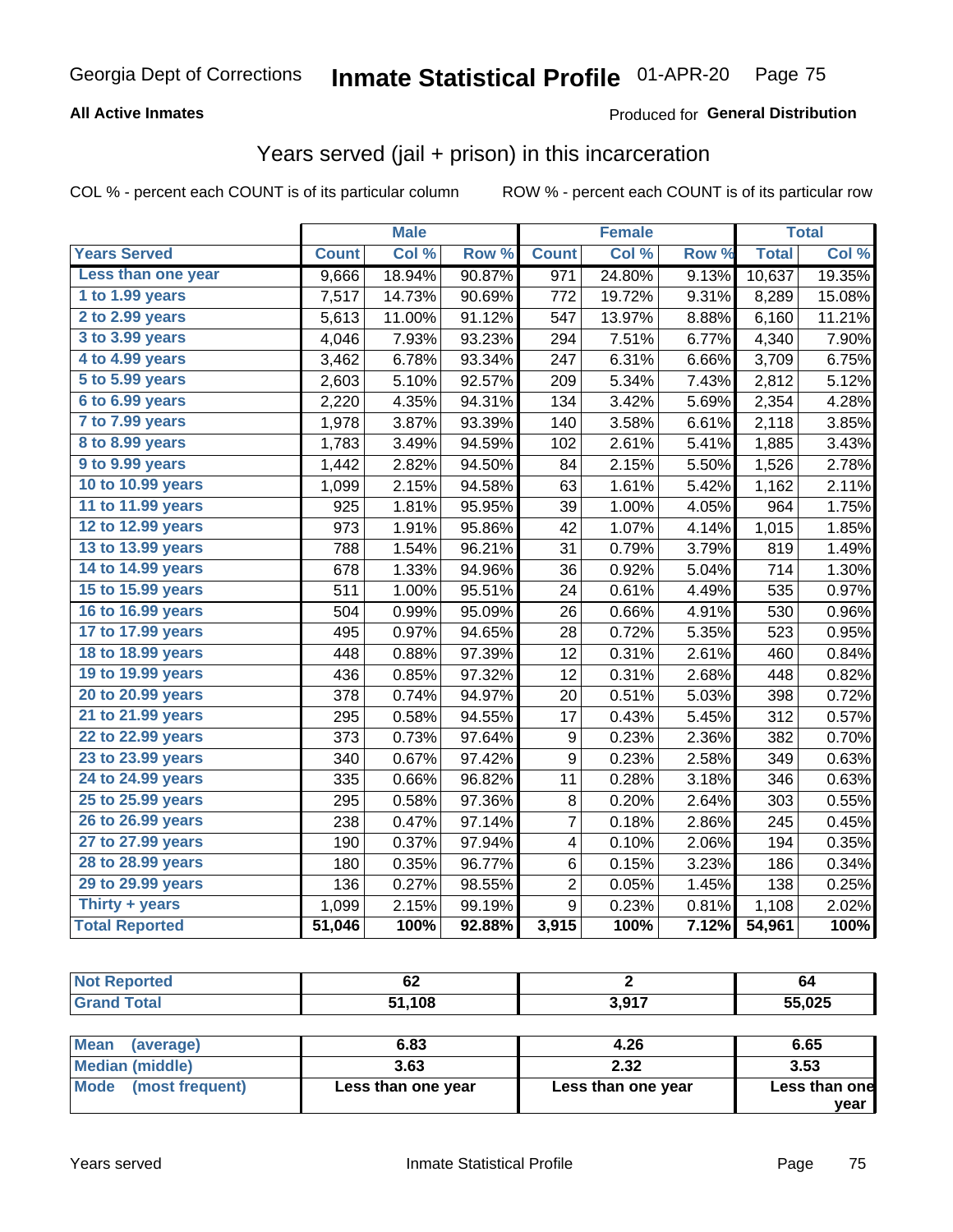#### **All Active Inmates**

Produced for **General Distribution**

### Results of most recent HIV tests

|                         |              | <b>Male</b> |           |              | <b>Female</b> |          |        | Total  |
|-------------------------|--------------|-------------|-----------|--------------|---------------|----------|--------|--------|
| <b>HIV Test Results</b> | <b>Count</b> | Col %       | Row %I    | <b>Count</b> | Col %         | Row %    | Total  | Col %  |
| <b>Positive</b>         | 638          | $1.40\%$    | 93.69%    | 43           | 1.36%         | $6.31\%$ | 681    | 1.39%  |
| <b>Negative</b>         | 45,036       | 98.60%      | 93.52%    | 3,123        | 98.64%        | 6.48%    | 48,159 | 98.60% |
| <b>Indeterminate</b>    |              | 0.01%       | 100.00%   |              |               |          |        | 0.01%  |
| <b>Total Reported</b>   | 45,677       | 100%        | $93.52\%$ | 3,166        | 100%          | 6.48%    | 48,843 | 100%   |

| <b>Not Reported</b>   | 5,431  | 751              | 6,182  |
|-----------------------|--------|------------------|--------|
| <b>Total</b><br>Grand | 51,108 | 2 Q17<br>וו ש, ט | 55,025 |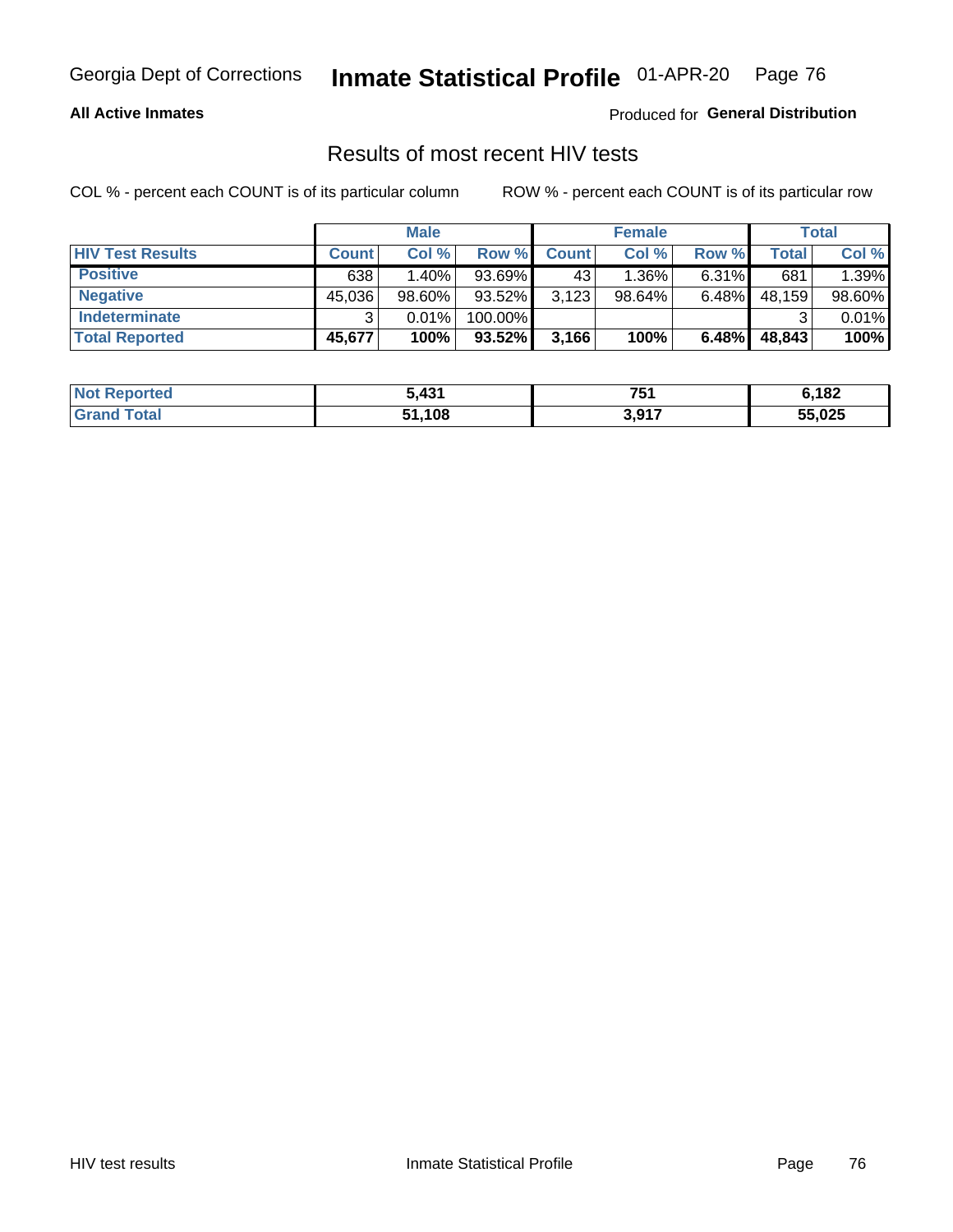#### **All Active Inmates**

#### Produced for **General Distribution**

### Results of most recent tuberculosis test

|                                  |              | <b>Male</b> |         |              | <b>Female</b> |          |              | Total  |
|----------------------------------|--------------|-------------|---------|--------------|---------------|----------|--------------|--------|
| <b>Tuberculosis Test Results</b> | <b>Count</b> | Col %       | Row %   | <b>Count</b> | Col %         | Row %    | <b>Total</b> | Col %  |
| <b>Positive on current test</b>  | 6.041        | 12.55%      | 98.13%  | 115          | $3.05\%$      | $1.87\%$ | 6,156        | 11.86% |
| <b>Positive on previous test</b> | ົ            | 0.01%       | 100.00% |              |               |          |              | 0.01%  |
| <b>Negative</b>                  | 42.109       | 87.45%      | 92.02%  | 3,651        | $96.95\%$     | 7.98%    | 45,760       | 88.14% |
| <b>Total Reported</b>            | 48,152       | 100%        | 92.75%  | 3,766        | 100%          | 7.25%    | 51,918       | 100.0% |

| <b>Not Reported</b> | 2,956  | 151             | 3,107  |
|---------------------|--------|-----------------|--------|
| Total<br>Gran       | 51,108 | 2 Q17<br>וו פוט | 55,025 |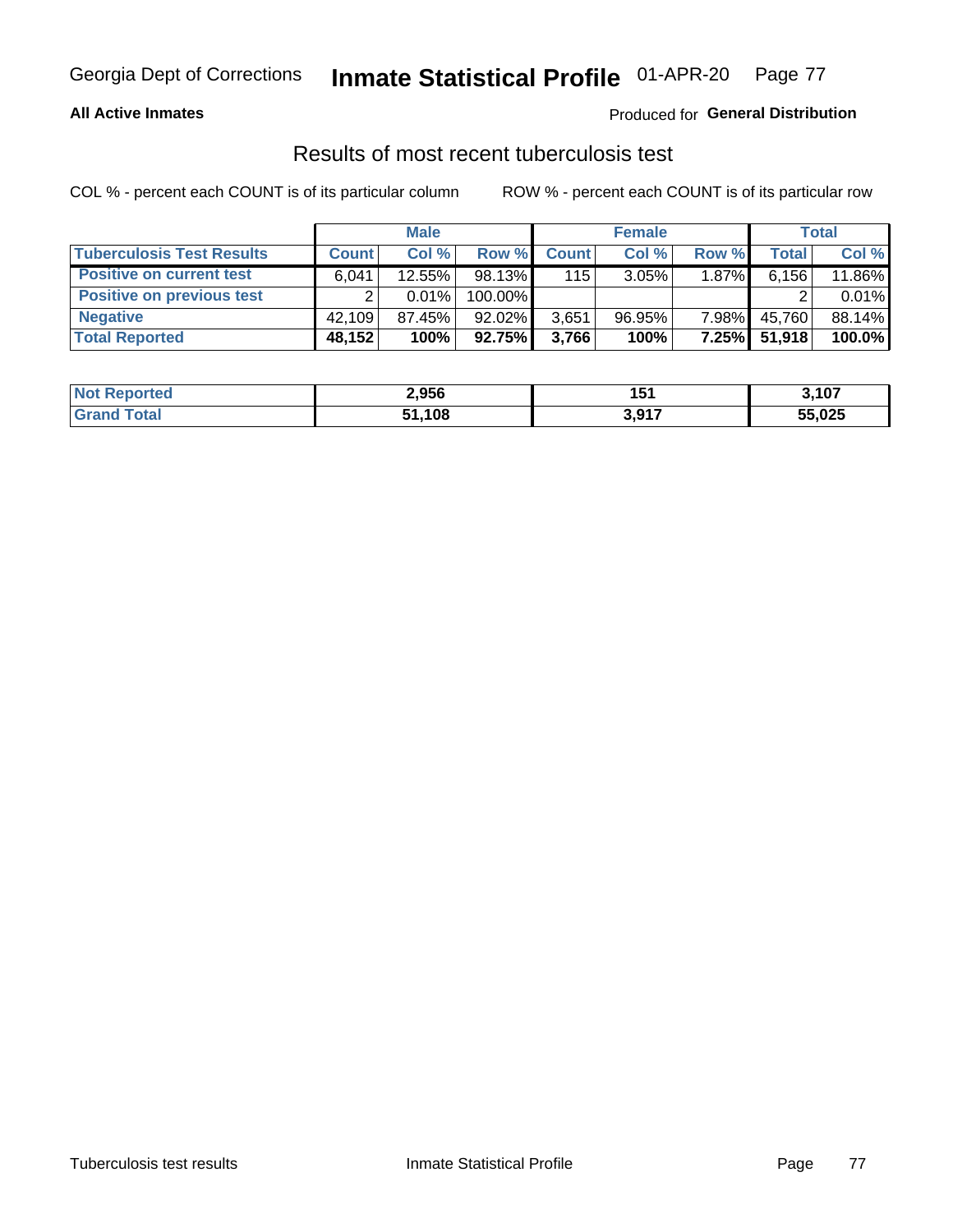#### **All Active Inmates**

Produced for **General Distribution**

### Results of most recent syphilis test

|                                 |              | <b>Male</b> |           |              | <b>Female</b> |          |            | Total  |
|---------------------------------|--------------|-------------|-----------|--------------|---------------|----------|------------|--------|
| <b>Syphilis Test Results</b>    | <b>Count</b> | Col%        | Row %     | <b>Count</b> | Col %         | Row %    | Total I    | Col %  |
| <b>Positive on current test</b> | 146          | 1.39%       | $94.81\%$ |              | 2.13%         | $5.19\%$ | 154        | 1.42%  |
| <b>Negative</b>                 | 10.359       | 98.61%      | 96.57%    | 368          | $97.87\%$     | $3.43\%$ | 10.727     | 98.58% |
| <b>Total Reported</b>           | 10,505       | 100%        | 96.54%    | 376          | 100%          | $3.46\%$ | $10,881$ , | 100%   |

| <b>Not Reported</b> | 40,603 | 3,541 | 44,144 |
|---------------------|--------|-------|--------|
| <b>Grand Total</b>  | .108   | 3,917 | 55,025 |